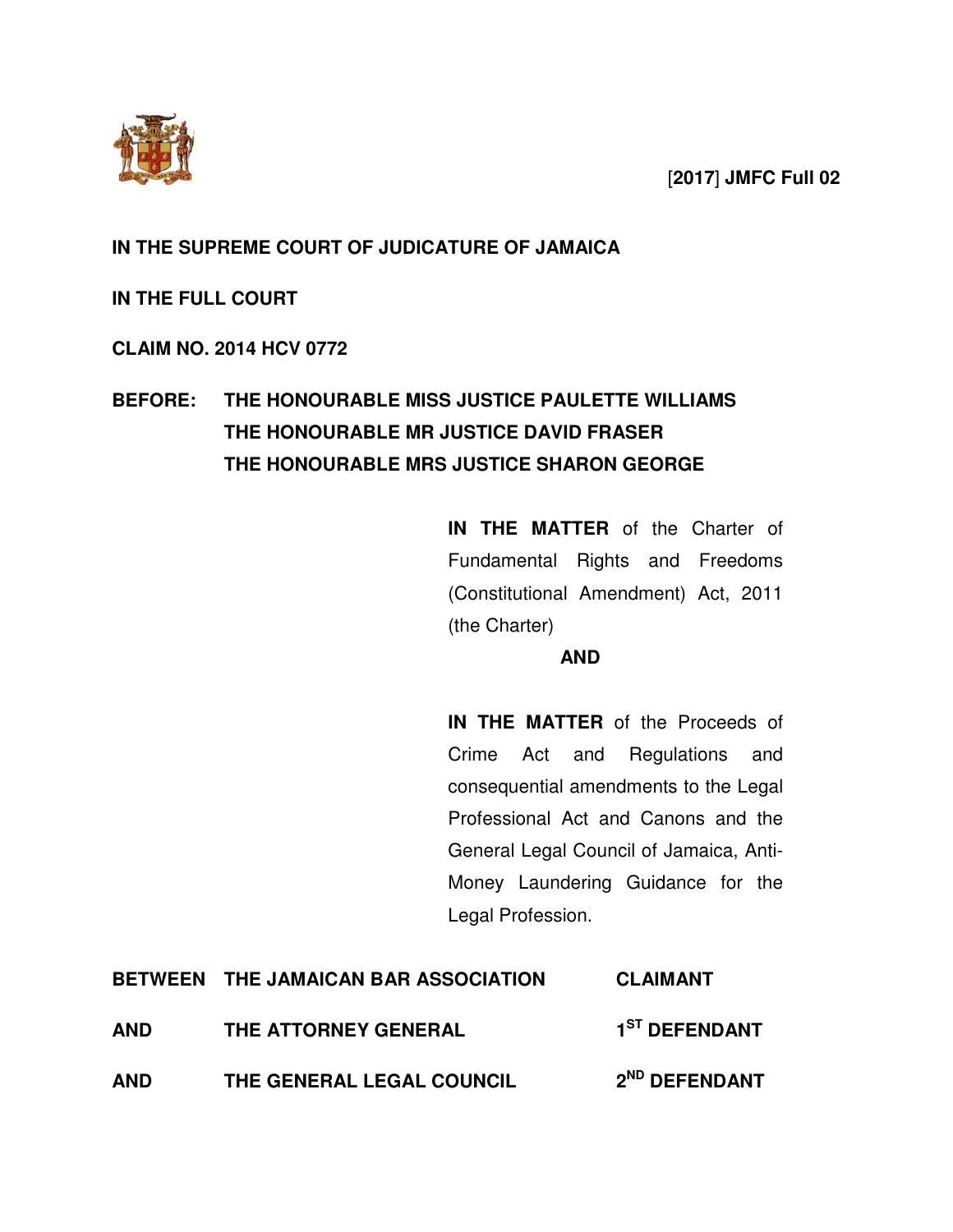Richard Mahfood Q.C., R.N.A. Henriques Q.C., Georgia Gibson Henlin, M. Maurice Manning, Shawn Wilkinson, Catherine Minto and Akuna Noble instructed by Wilkinson Law for the Claimants

Nicole Foster-Pusey Q.C., Carlene Larmond, Carla Thomas and Andre Molton instructed by the Director of State Proceedings for the 1<sup>st</sup> Defendant

Allan Wood Q.C., Dr. Lloyd Barnett, Caroline Hay, Symone Mayhew and Sundiata Gibbs instructed by Symone Mayhew for the 2<sup>nd</sup> Defendant

March 23 – 26, 2015; April 21 and May 4, 2017

The Charter of Fundamental Rights and Freedoms (Constitutional Amendment) Act, 2011– Whether the Regime infringes sections  $13(3)(a)$ , (c), (i) and (r),  $14(2)(d)$ ,  $16(1)$ ,  $(2)$  and  $(6)(c)$  of the Charter – The Proceeds of Crime Act, 2007, as Amended – Whether the reporting obligations imposed on attorneys by sections 94 and 95 breaches attorney/client privilege, legal professional privilege, the principle of confidentiality between attorney and client and creates a conflict of interest without any safeguards that may be justified in a free and democratic society-whether the provisions are unclear, uncertain and unambiguous and therefore incapable of application – Whether the reporting obligations creates a situation of divided loyalty and loses sight of the fiduciary role and capacity of attorneys in regards to their clients – Whether the tipping off provisions as contained in section 97 mandates attorneys to engage in an act of disloyalty and has thereby transformed them into agents against their clients – Whether the Regime engages the liberty interests of attorneys and clients in a manner that infringes section  $13(3)(a)$  – Whether the application of POCA, as amended, to attorneys is inconsistent with the integral and essential role of attorneys in the proper administration of justice and the maintenance of the rule and infringes on the independence of the bar – Whether the powers of the second defendant to examine and take copies of information or documents in the possession of attorneys infringes s.  $13(3)(j)$  – Whether the entry of the second defendant onto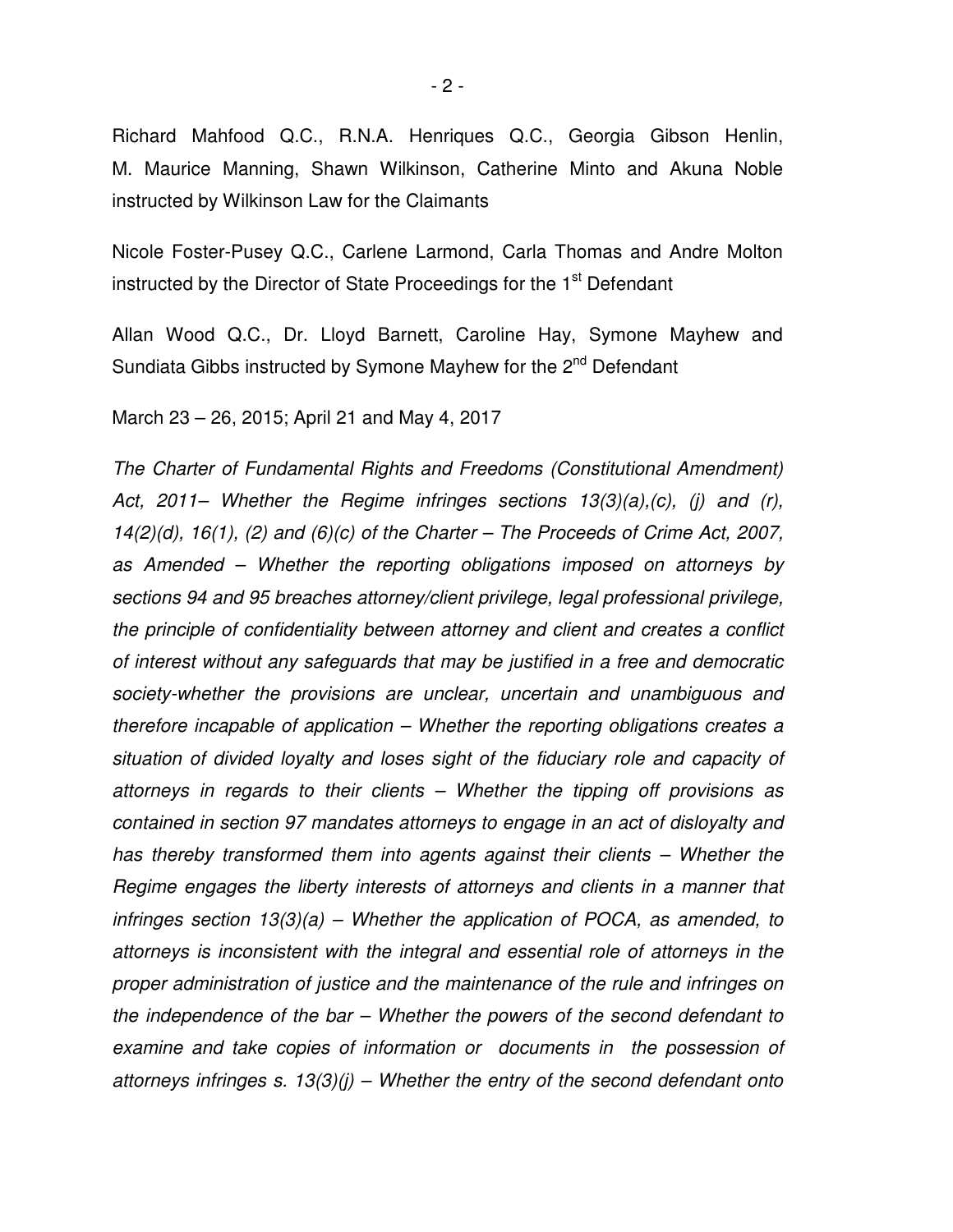attorneys premises is warrantless and without lawful authority – Whether the entry of the second defendant onto attorneys' premises and the mandatory compliance of the attorney, who is faced with the threat of imprisonment, constitutes prima facie infringements of sections  $13(3)(a)$  and (j) of the Charter – Whether the obligation to keep records pursuant to the regulations breaches the duty of confidentiality, creates a conflict of interest and fundamentally breaches the attorney's duty of fidelity owed to the client – Whether any infringement is demonstrably justified in a free and democratic society

#### **INDEX**

| <b>HEADING</b>                                                                                                             | PARAGRAPH(S) |
|----------------------------------------------------------------------------------------------------------------------------|--------------|
| Concurring comments of P. Williams J                                                                                       | 1            |
| Background to the Claim                                                                                                    | $2 - 23$     |
| The Claim                                                                                                                  | 24           |
| Affidavit evidence concerning establishment of the Regime                                                                  | $25 - 36$    |
| The Issues                                                                                                                 | 37           |
| <b>Access to Constitutional Relief</b>                                                                                     | 38           |
| The Applicable Test to Determine Constitutionality                                                                         | $39 - 56$    |
| <b>Presumption of Constitutionality</b>                                                                                    | $39 - 43$    |
| Demonstrably Justified in a Free and Democratic Society                                                                    | $44 - 56$    |
| Issue 1 – Whether the Regime undermines the principles of Legal<br>Professional Privilege (Constitutionally or otherwise)? | $57 - 172$   |
| Submissions made by each party                                                                                             | $57 - 65$    |
| Observations on the nature of Legal Professional Privilege                                                                 | $66 - 68$    |
| Overview of Legal Profession Privilege                                                                                     | $69 - 101$   |
| Classes of Documents / Communications to which LPP is attached                                                             | $69 - 77$    |
| Is Privilege Absolute?                                                                                                     | $78 - 81$    |
| The Perpetual Nature of Privilege                                                                                          | $82 - 87$    |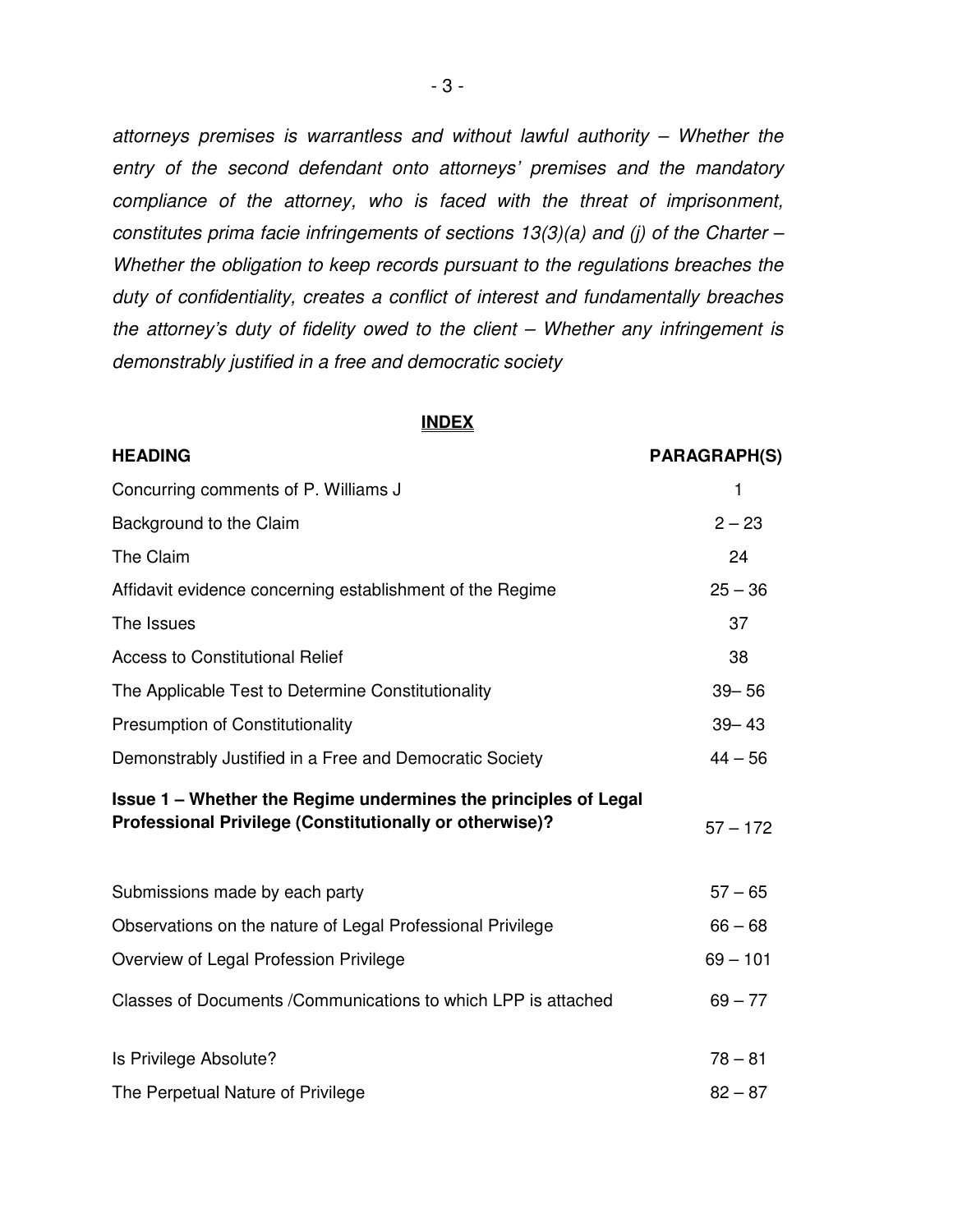| Communications exempted from the Principle of LPP (Crime, Fraud and<br>Iniquity)                                            | $88 - 99$   |
|-----------------------------------------------------------------------------------------------------------------------------|-------------|
| Concluding comments on Overview                                                                                             | $100 - 101$ |
| The Relevant Legal Context                                                                                                  | $102 - 132$ |
| Suspicious Transaction Reports and Legal Professional Privilege                                                             | $133 - 148$ |
| Submissions made by each party                                                                                              | $133 - 137$ |
| Guidance, Relevant Law and Analysis                                                                                         | $138 - 148$ |
| The Mens Rea Safeguard                                                                                                      | $149 - 166$ |
| Analysis                                                                                                                    | $166 - 172$ |
| Issue 2 - Whether the Regime subjects Attorneys-at-Law to<br><b>Unconstitutional Searches and Seizures?</b>                 | $173 - 214$ |
| <b>Relevant Law/Guidance</b>                                                                                                | $173 - 176$ |
| Submissions made by each party                                                                                              | $177 - 181$ |
| <b>Affidavit Evidence</b>                                                                                                   | $182 - 183$ |
| Observations                                                                                                                | $184 - 185$ |
| The Powers of the 2 <sup>nd</sup> defendant in respect of Examinations/Inspections                                          | $186 - 193$ |
| The Position outlined in FLSC v Canada (AG) in respect of Search and<br>Seizure                                             | $194 - 195$ |
| Comparison of and Contrast between the Canadian and Jamaican<br>Positions                                                   | $196 - 213$ |
| The Sharing of Information with other Competent Authorities                                                                 | $214 - 215$ |
| Issue 3 - Whether the Regime Breaches the Constitutional Right to<br>Privacy or Breaches Attorney - Client confidentiality? | $216 - 254$ |
| Observations                                                                                                                | 216         |
| Submissions made by each party                                                                                              | $217 - 218$ |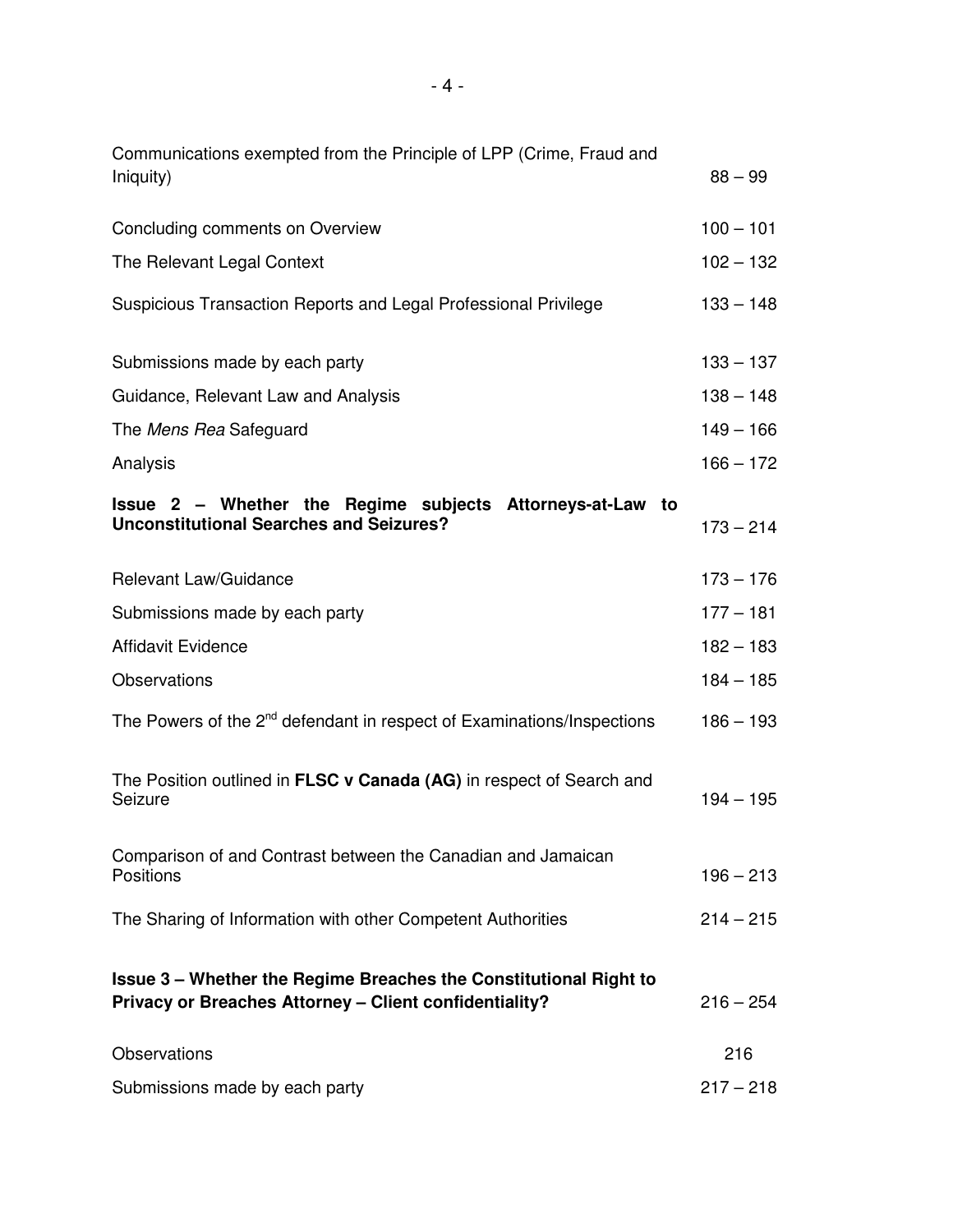| Analysis                                                                                                      | $219 - 232$ |
|---------------------------------------------------------------------------------------------------------------|-------------|
| Further submissions made by the Claimant                                                                      | 233         |
| Analysis                                                                                                      | $234 - 240$ |
| <b>Relevant Law/Rules</b>                                                                                     | $241 - 242$ |
| Affidavit Evidence on behalf of the Claimant                                                                  | $243 - 244$ |
| Analysis                                                                                                      | 245         |
| <b>Tipping Off and Privacy Rights</b>                                                                         | $246 - 247$ |
| <b>Annual Declaration of Activities</b>                                                                       | $248 - 254$ |
| The Claimant's Submissions                                                                                    | 248         |
| Analysis                                                                                                      | $249 - 251$ |
| The 1 <sup>st</sup> Defendant's Submissions                                                                   | 252         |
| Analysis                                                                                                      | $253 - 254$ |
| Issue 4 - Whether the Regime Infringes on Attorneys-at-Law (and<br>clients) Constitutional Rights to Liberty? | $255 - 308$ |
| The Claimant's Submissions                                                                                    | $255 - 259$ |
| The Submissions of the 1 <sup>st</sup> Defendant                                                              | $260 - 263$ |
| The Submissions of the Claimant in Reply                                                                      | $264 - 265$ |
| The Liberty Interests of Attorneys-at-Law                                                                     | $266 - 300$ |
| The Relevant Law/Authorities                                                                                  | $266 - 275$ |
| The Jamaican Provisions                                                                                       | $273 - 275$ |
| Analysis                                                                                                      | $276 - 279$ |
| The Claimant's Further Submissions                                                                            | 280         |
| Analysis of the Canadian Position and Application to Jamaica                                                  | $281 - 300$ |
| Liberty Interests of Clients                                                                                  | $301 - 308$ |
| The Findings of the Canadian Courts                                                                           | $301 - 307$ |
| Analysis                                                                                                      | 308         |
| Issue 5 – Whether the Regime Infringes the Independence of the Bar?                                           | $309 - 358$ |
| The Affidavit Evidence                                                                                        | $309 - 314$ |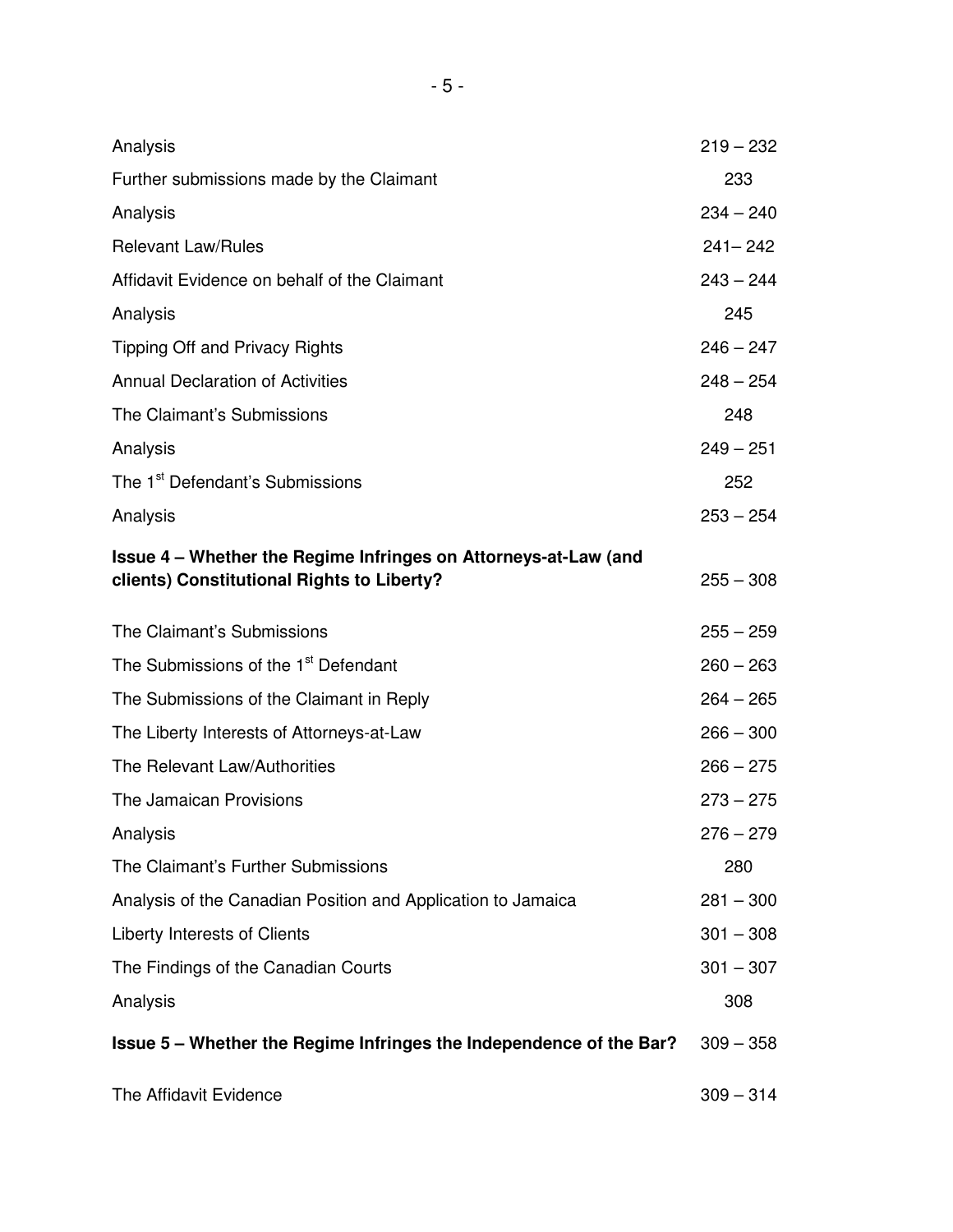| Submissions made by each party                                                                                  | $315 - 326$ |
|-----------------------------------------------------------------------------------------------------------------|-------------|
| <b>Discussion and Analysis</b>                                                                                  | $327 - 358$ |
| The Scope and effect of the principle of the Independence of the Bar                                            | $327 - 358$ |
| Issue 6 - Whether any infringement of the Regime is Demonstrably<br>Justified In a Free and Democratic Society? | $359 - 365$ |
| Analysis                                                                                                        | $359 - 365$ |
| The Nature of the Declarations Sought                                                                           | $366 - 370$ |
| Submissions                                                                                                     | $366 - 368$ |
| Observations                                                                                                    | $369 - 370$ |
| Conclusion and Disposition                                                                                      | $371 - 377$ |
| Order                                                                                                           | $378 - 379$ |

# **P. Williams J**

**[1]** I have had the pleasure of reading in draft the joint judgment of my colleagues D. Fraser J and George J which comprehensively deals with all the issues raised in this matter. I have nothing useful to add. I agree with their conclusion that we cannot grant the declarations, stay and injunction sought by the claimant.

# **D. Fraser and S. George JJ**

# **BACKGROUND TO THE CLAIM**

**[2]** The scourge of organized crime and money laundering has become increasingly prevalent in the Jamaican society. It represents a significant security challenge for the State. The response to this has included what Sykes J at the interlocutory stage in this matter aptly referred to as "a crusade against 'dirty money'" (See **The Jamaican Bar Association v The Attorney General and The General Legal Council** [2014] JMSC Civ.179 – Paragraph 1).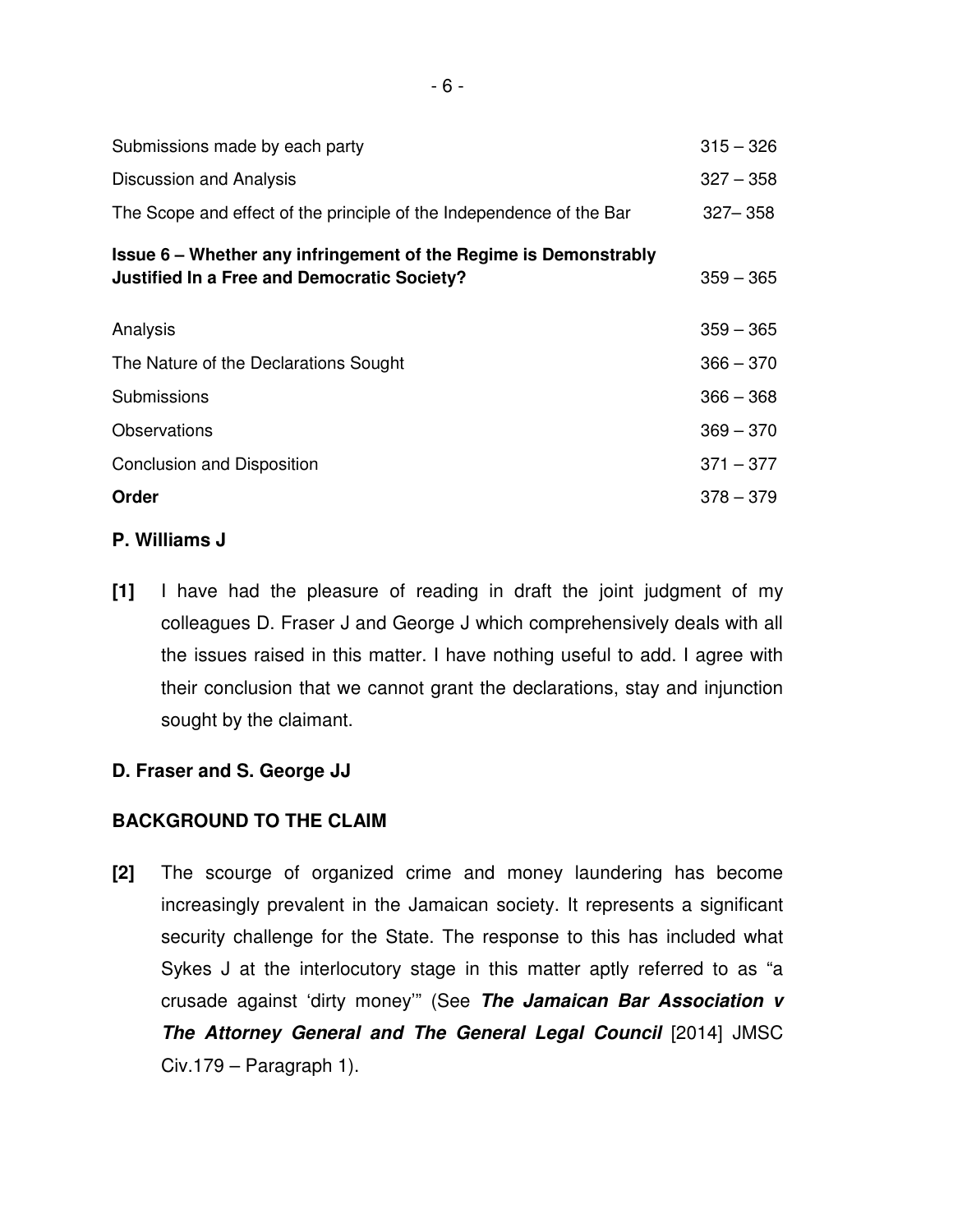- **[3]** This campaign against dirty money has been ongoing in the international context for some time. The dangers of corruption, transnational crimes and money laundering have been universally recognized and a high percentage of democratic states have established statutory regimes to deal with these threats, in compliance with their national responsibilities and international obligations.
- **[4]** There are several international instruments that have been promulgated relating to measures to combat money laundering and the financing of terrorism. In accordance with these instruments, international standards have been developed to ensure global compliance with anti-money laundering and countering the financing of terrorism (AML/CFT). The primary international standards are contained in the Financial Action Task Force's (FATF) International Standards on Combating Money Laundering and Financing Terrorism and Proliferation (FATF Recommendations).
- **[5]** The FATF is a global standard setting body for AML/CFT, whose members have agreed to subscribe to the international standards geared towards combating these crimes.
- **[6]** The Caribbean Financial Action Task Force (CFATF), of which Jamaica is a member, is an inter-governmental FATF-Style organization comprising countries of the Caribbean Basin who have agreed to comply with the FATF Recommendations. Its objective is to achieve effective implementation of and compliance with the FATF Recommendations. Hence, this fight is occurring in an international and regional context whereby Jamaica as part of the world community has undertaken obligations to combat money laundering, terrorist financing and other serious transnational crimes.
- **[7]** In Jamaica, this crusade began in earnest in 1994 with the passage of the **Drug Offences (Forfeiture of Proceeds) Act, (DOFPA),** which provided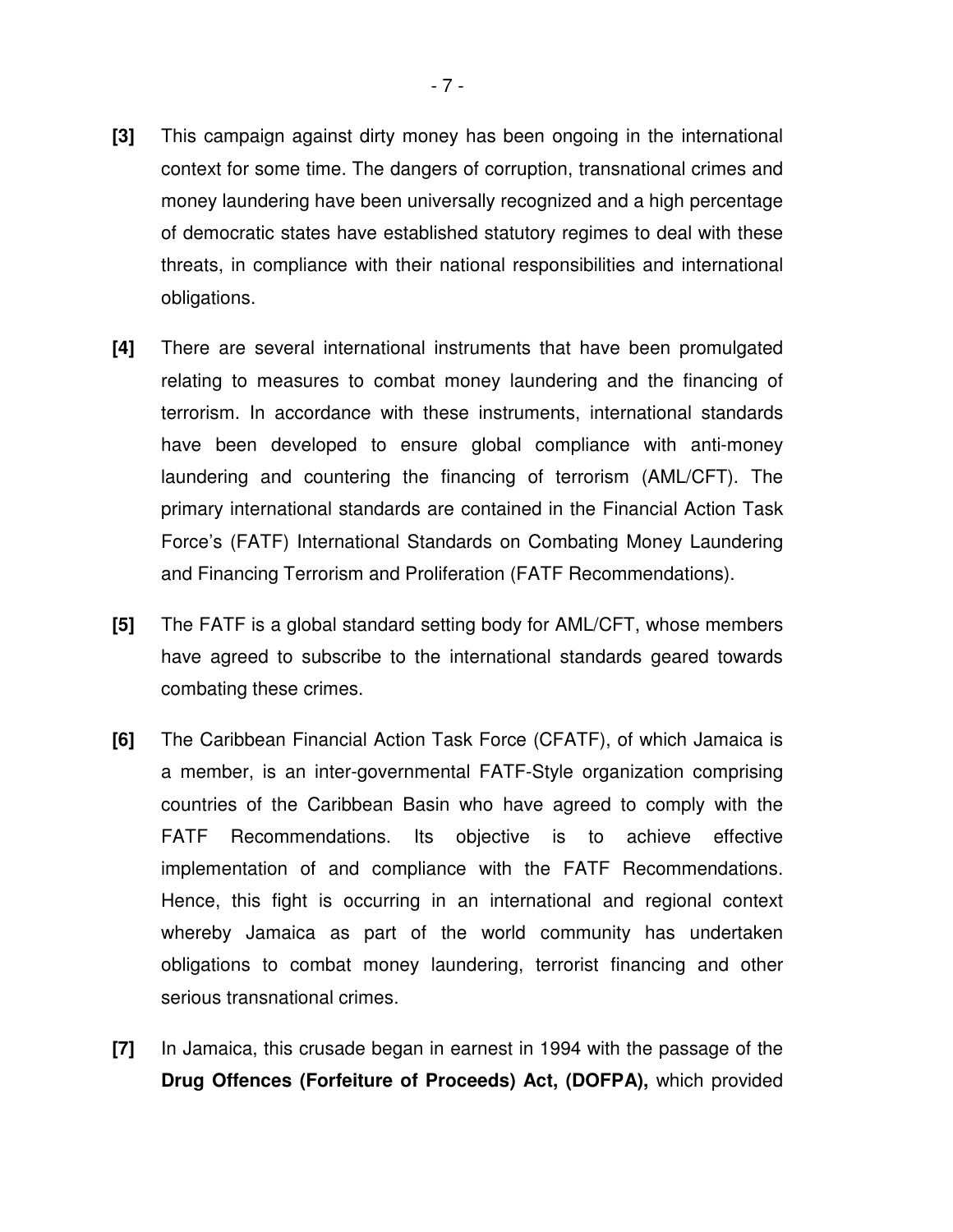that where persons were convicted of certain prescribed offences, property obtained through the commission of those offences could be forfeited and continued with the passage of the **Money Laundering Act (MLA)** 1996, which created among other tools the offence of money laundering.

- **[8]** The **MLA** was designed to assist with taking the profit out of crime and to enable Jamaica to fulfil its obligations as part of an international stance against drug trafficking and other illegal activities. Jamaica was and is party to the **Vienna Convention Against Illicit Traffic in Narcotic Drugs and Psychotropic Substances**, which required that measures be taken to address the issue of money laundering.
- **[9]** The **MLA** placed obligations on financial institutions to establish and maintain systems to prevent and detect money laundering. There was also an obligation to report certain transactions to the designated authority and a prohibition on the disclosure of any report. A failure to comply with the reporting requirements was an offence under the **MLA**. Attorneys-at-law were exempted from the **MLA** provisions where they accepted bona fide legal fees.
- **[10]** The **Money Laundering Regulations** of 1997 further established the parameters for the forming of business relationships and the conduct of one-off transactions by financial institutions, with and for persons. The requirements included, record keeping and identification procedures. It also featured an offence for failing to comply with the obligations to follow the procedures set out under the regulations.
- **[11]** In 1999, the **MLA** was further amended to include the creation of an obligation on financial institutions to report suspicious transactions. The offence of unauthorized disclosure was created but protected disclosure of the information to an Attorney-at-Law in the context of obtaining legal advice.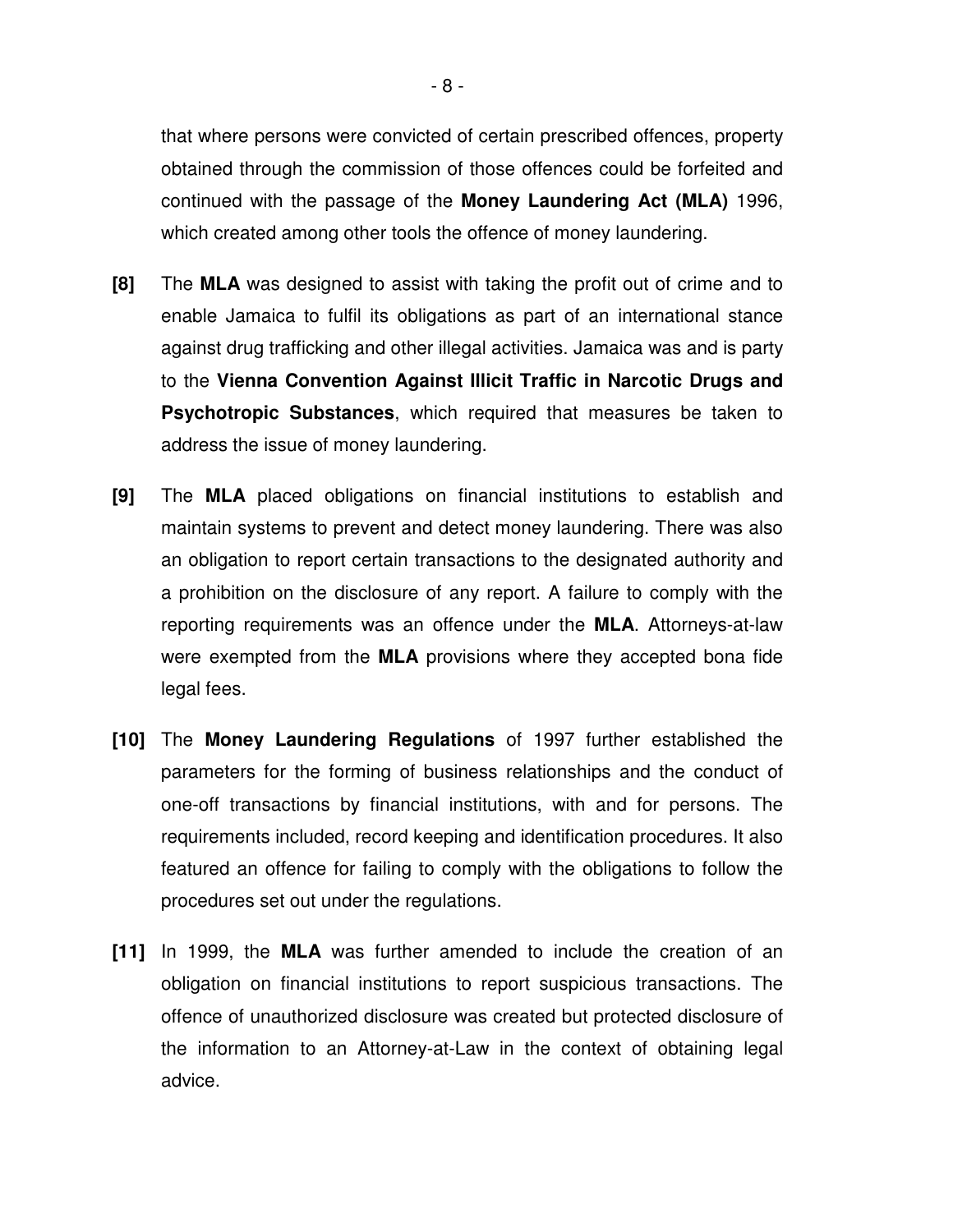- **[12]** The **Money Laundering (Financial Institutions) (Money Transfer and Remittance Agents and Agencies) Order**, 2002 declared money transfers and remittance agents and agencies as financial institutions for the purpose of **MLA.**
- **[13]** The **MLA** was however found to be limited in its scope and operation as it only targeted proceeds mainly from offences related to drugs, firearms, trafficking or those involving fraud, dishonesty or corruption. The **DOFPA** was also similarly viewed as being too narrow in its application. The **Proceeds of Crime Act** 2007 **(POCA)** was therefore passed to repeal and replace **DOFPA** and the **MLA.** The **POCA** and all subsequent amendments and attendant Regulations and Orders consolidated the approach to targeting money laundering and the forfeiture of the proceeds of crime.
- **[14]** Recognising that there were gaps in existing AML/CFT regimes, FATF recommended that these regimes should be extended to certain Designated Non-Financial Businesses and Professions (DNFBPs) which includes real estate dealers, casinos, accountants and attorneys-at-law, when they conduct specific types of transactions.
- **[15]** The CFATF monitors its members' compliance with the FATF Recommendations through several measures, including mutual evaluations. Accordingly, in 2005, Jamaica underwent a mutual evaluation in the CFATF Third Round of Mutual Evaluations. Jamaica's legal/regulatory framework was extensively criticized for failing to extend AML/CFT obligations to Designated Non-Financial Businesses and Professions (DNFBPs).
- **[16]** Thereafter, Jamaica was moved to the second stage of Enhanced Follow Up, which made it subject to a high level mission from the CFATF and the implementation of reforms recommended in the Mutual Evaluation Report. (See paragraphs 13 and 17 of Robyn Sykes' affidavit filed on October 23,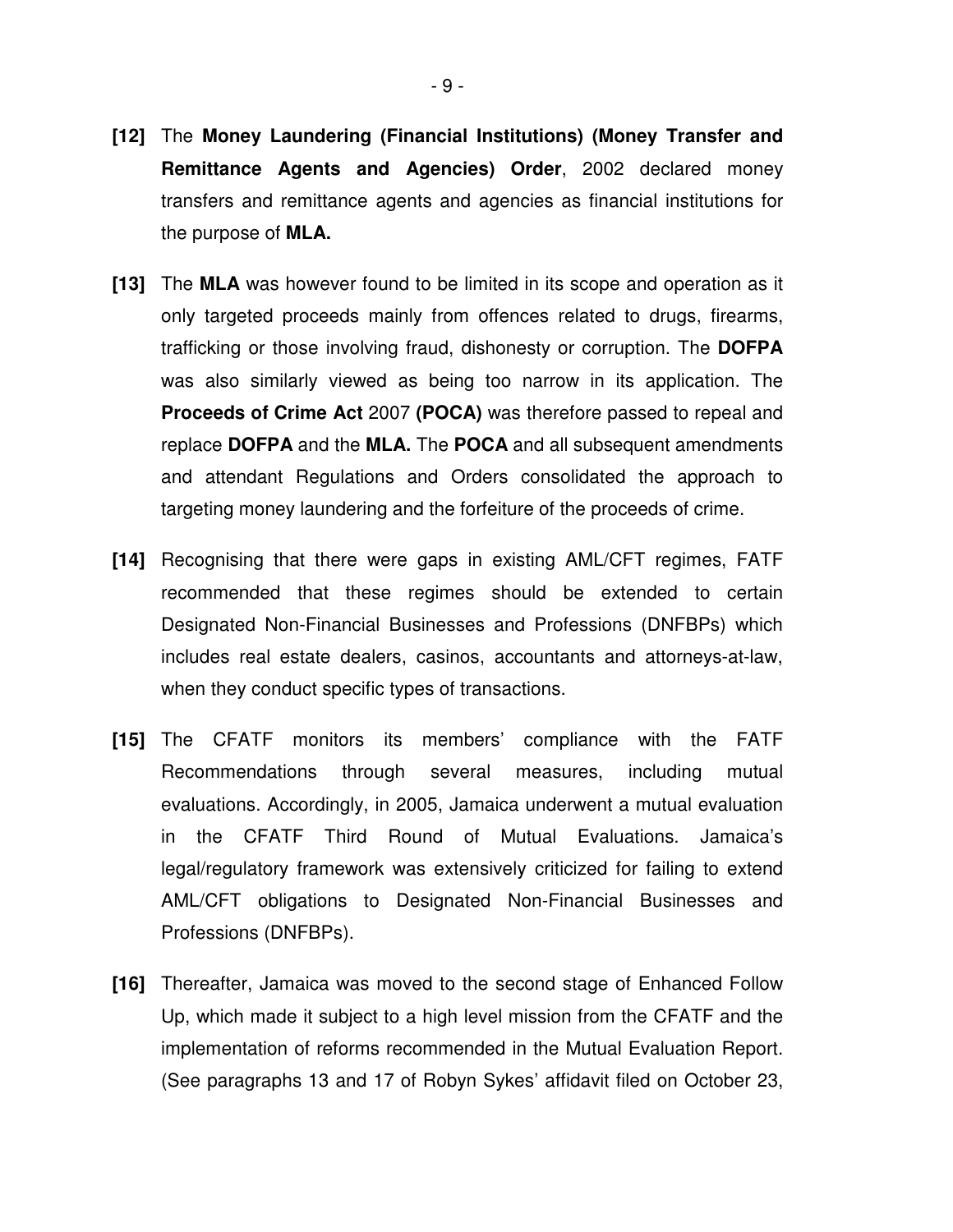2014). Thus, based on an assessment recommending the strengthening of the AML/CFT framework, it was determined that the FATF Recommendations needed to be extended to the relevant professions. Pursuant thereto, the **POCA** was amended in 2013.

- **[17]** The Jamaican crusade which began in 1994, therefore belatedly arrived at the doorsteps of attorneys-at-law in 2013. The rationale for this development being that the legal profession as well as the others identified in the **Proceeds of Crime (Designated Non-Financial Institution) Orders** of 2013 are viewed as professions whose members may be used as potential intermediaries in money laundering and that their exemption from the framework designed to combat money laundering constituted a significant weakness providing 'loopholes' in Jamaica's AML/CFT framework. The amendments were therefore, also a direct response to Jamaica's international commitments to ensure that its domestic policy, legal and regulatory framework for AML/CFT is effective and meets international standards.
- **[18] The Proceeds of Crime Amendment Act 2013,** required financial institutions and businesses in the regulated sector to implement particular systems and processes to prevent and detect money laundering. It also introduced a 'competent authority' responsible for monitoring compliance with the obligations. The **Proceeds of Crime (Money Laundering Prevention) Regulations** 2007 as amended in 2013 also contains specific requirements for the regulated businesses to comply with.
- **[19] The Proceeds of Crime (Designated Non-Financial Institution) (Attorneys-At-Law) Order, 2013** designated Attorneys-at-Law who carry out certain activities for their clients as non-financial institutions for the purposes of **POCA**, effective June 1, 2014. The specified activities stipulated in the Order are: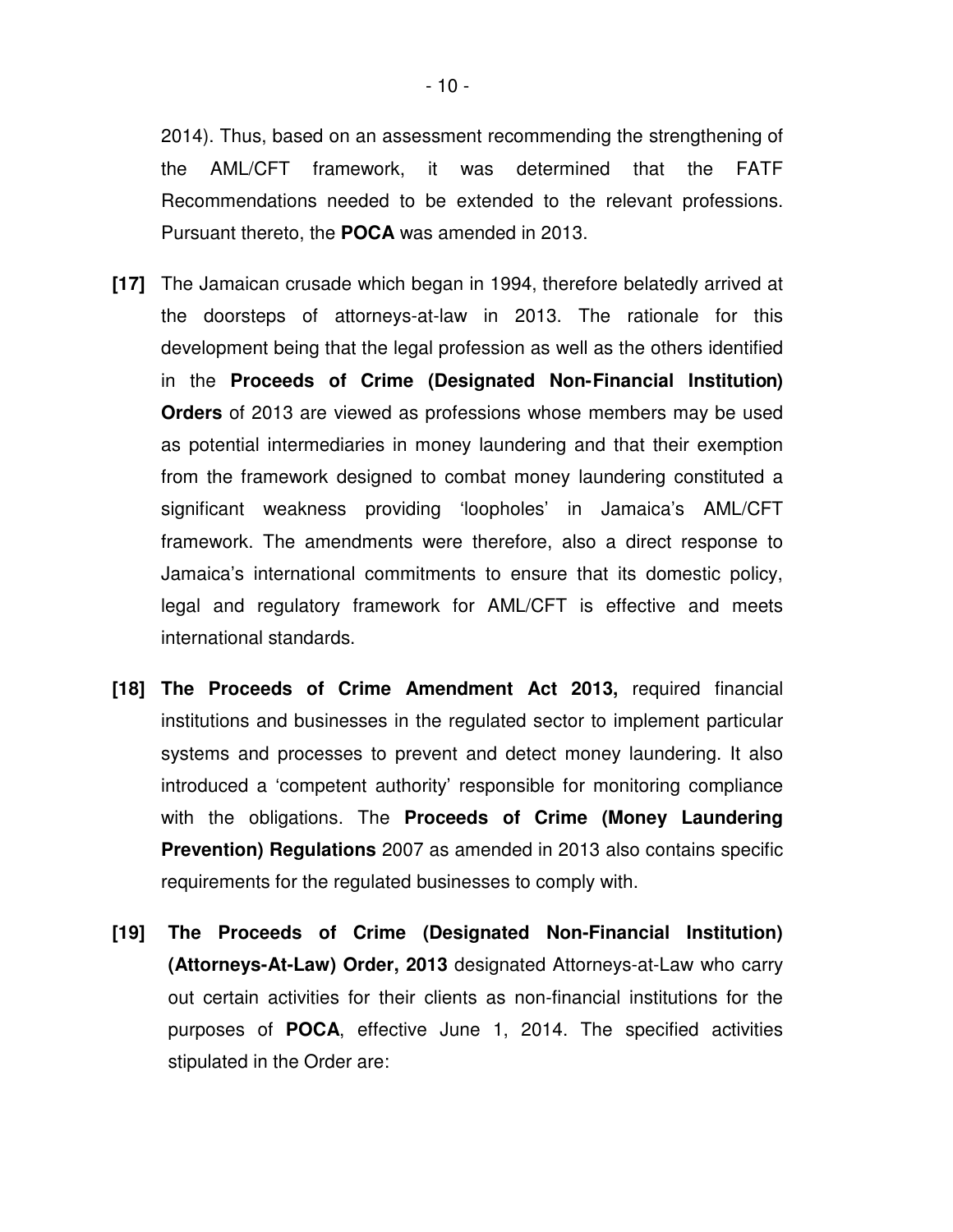- (i) purchasing or selling of real estate;
- (ii) managing money, securities or other ass/ets;
- (iii) managing bank accounts or savings accounts of any kind, or securities accounts;
- (iv) organising contributions for the creation, operation or management of companies;
- (v) creating, operating or managing a legal person or legal arrangement (such as a trust or settlement); or
- (vi) purchasing or selling a business entity.

 The Order provides that any lawyer who engages in these types of transactions is a Designated Non-Financial Institution (DNFI). The legislative scheme relies on the designation of a competent authority to monitor the activities of DNFNIs. Similar orders were also promulgated in respect of other professionals in 2013. These include Public Accountants, Casino Operators, Gaming Machines Operators and Real Estate Dealers, by virtue of Designated Non-Financial Institutions Orders of 2013.

On the  $5<sup>th</sup>$  day of February, 2014 the Minister of National Security designated the General Legal Council (GLC), the 2<sup>nd</sup> defendant herein, as the competent authority for the legal profession pursuant to Section 91(1) (g) of the Proceeds of Crime Act.

**[20]** The **Proceeds of Crime (Amendment of Second Schedule to the Act) Order, 2013** made consequential amendments to other legislation, including the **Legal Profession Act (LPA)** which was amended to include **section 5 (3) (c)** which requires attorneys to file a declaration indicating whether they have conducted any of the activities listed in the **2013 Order.**  Also pursuant to the **Proceeds of Crime Amendment Act, 2013,** the General Legal Council (GLC) issued Anti-Money Laundering Guidance for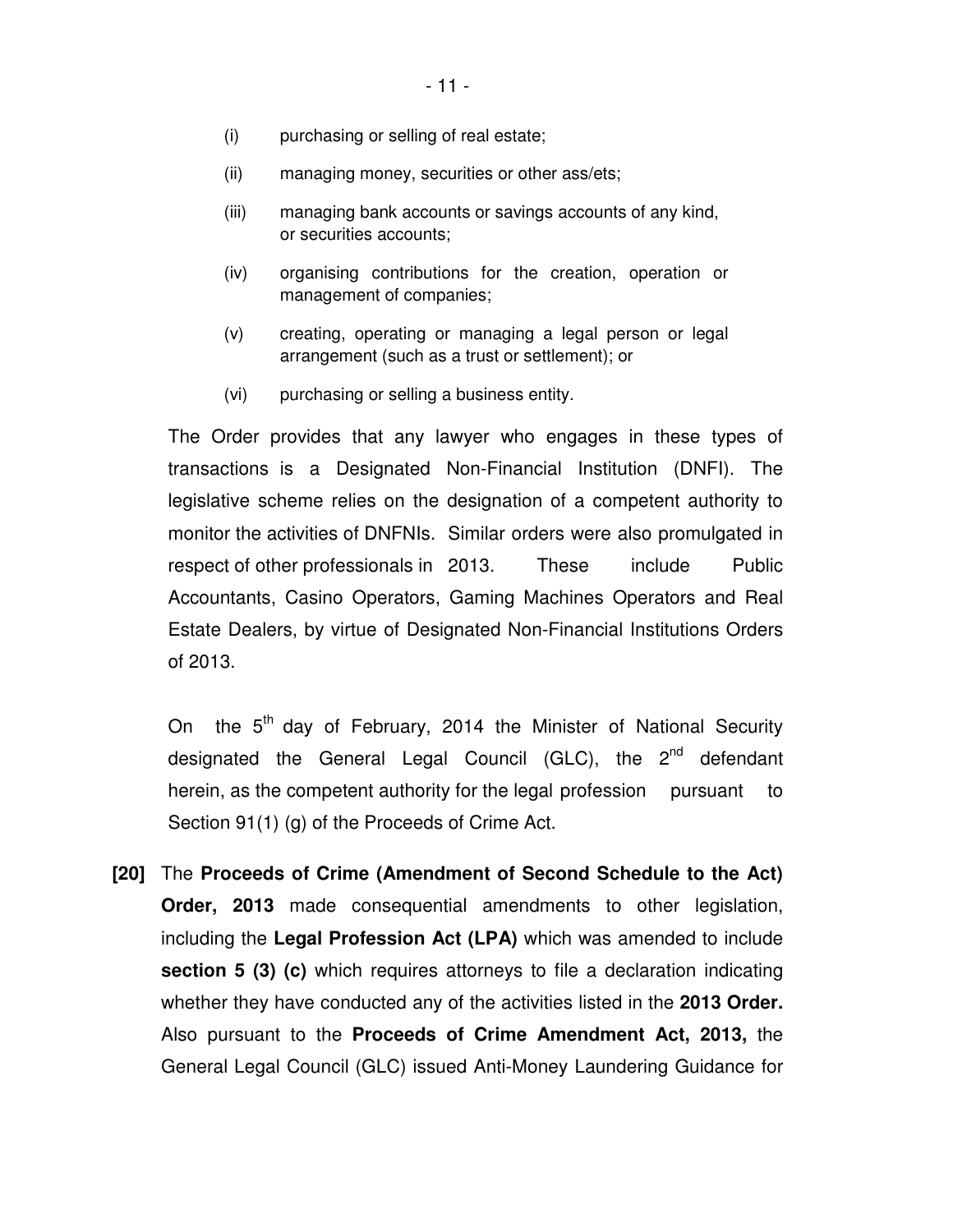the Legal Profession. The Canons of Professional Ethics applicable to lawyers were also amended to take account of obligations under POCA.

- **[21]** The **POCA** Regime that applies to attorneys-at-law now therefore includes: **The Proceeds of Crime Act**, as amended (POCA); **The Legal Profession Act** as amended (LPA); **The Proceeds of Crime (Money Laundering Prevention) Regulations 2007** as amended (the Regulations); **The Proceeds of Crime (Designated Non-Financial Institution) (Attorneys-at-law) Order 2013** (the Order), **The Legal Profession (Canons) of Professional Ethics (Amendment) Rules, 2014 (2 July, 2014)** and **The General Legal Council of Jamaica Anti-Money Laundering Guidance for the Legal Profession (The Jamaica Gazette Extraordinary of Thursday May 22, 2014, No 22A.)** (The Guidance).
- **[22]** The Jamaican Bar Association has consistently emphasized that the Bar and its members do not condone money laundering or the facilitation of any crime. However they maintain that the Regime is unconstitutional as it fails to take account of the unique role that lawyers play in the administration of justice and in the protection of the fundamental rights of all those who come under the protection of the law. The Bar Association therefore brought this claim challenging the constitutionality of the application of aspects of the Regime to Attorneys-at-Law.
- **[23]** An interlocutory injunction was granted by Sykes J on November 4, 2014 suspending the operation of the Regime as it relates to Attorneys-at-Law law. On January 13, 2015 the order was varied extending the injunction, pending the outcome of this Constitutional claim.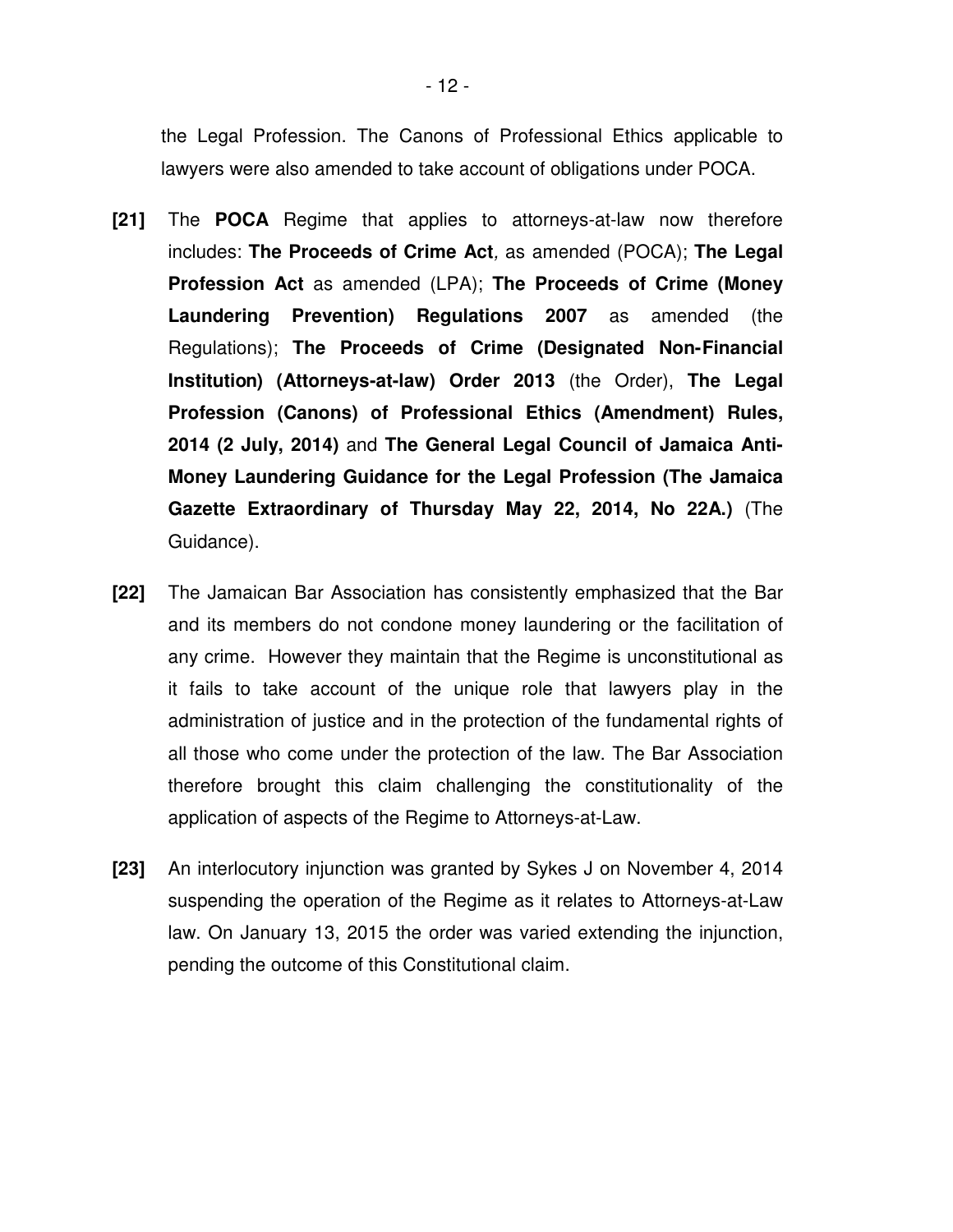## **THE CLAIM**

- **[24]** Pursuant to their contention that the Regime is unconstitutional the Jamaican Bar Association on October 13, 2014 filed a claim seeking the following declarations, orders and relief:
	- 1. A declaration that application of the Proceeds of Crime to attorneys-at-law is inconsistent with the position of attorneys- at-law in the Jamaican Society and the integral and essential role played by attorneys-at-law in the proper administration of justice and maintenance of the rule of law;
	- 2. A declaration that the treatment of attorneys-at-law as financial intermediaries demonstrates a fundamental lack of understanding of the services provided by attorneys-atlaw, is unconstitutional and a threat to the security and liberty of attorneys-at-law and their clients;
	- 3. A declaration that the information required under the Proceeds of Crime Act and the consequential amendments including to the Legal Profession Act insofar as it must be passed to agents of the State, including, but not limited to, the Financial Investigation Division, breaches confidentiality, attorney client privilege and legal professional privilege without any safeguards that may be justified in a free and democratic society;
	- 4. A declaration that the law office searches and seizures proposed under the Proceeds of Crime Act and its regulations and all consequential legislation including the Legal Profession Act and rules, regulations and guidance thereunder is, or are likely to be, unlawful;
	- 5. A declaration that provisions of the Proceeds of Crime Act the Regulations thereunder and Order made pursuant thereto are unconstitutional insofar as they apply to the practice of attorneys-at-law.
	- 6. A declaration that the obligations imposed on attorneys-atlaw under the Proceeds of Crime Act, the Regulations Order and the amendment to the Legal Profession Act and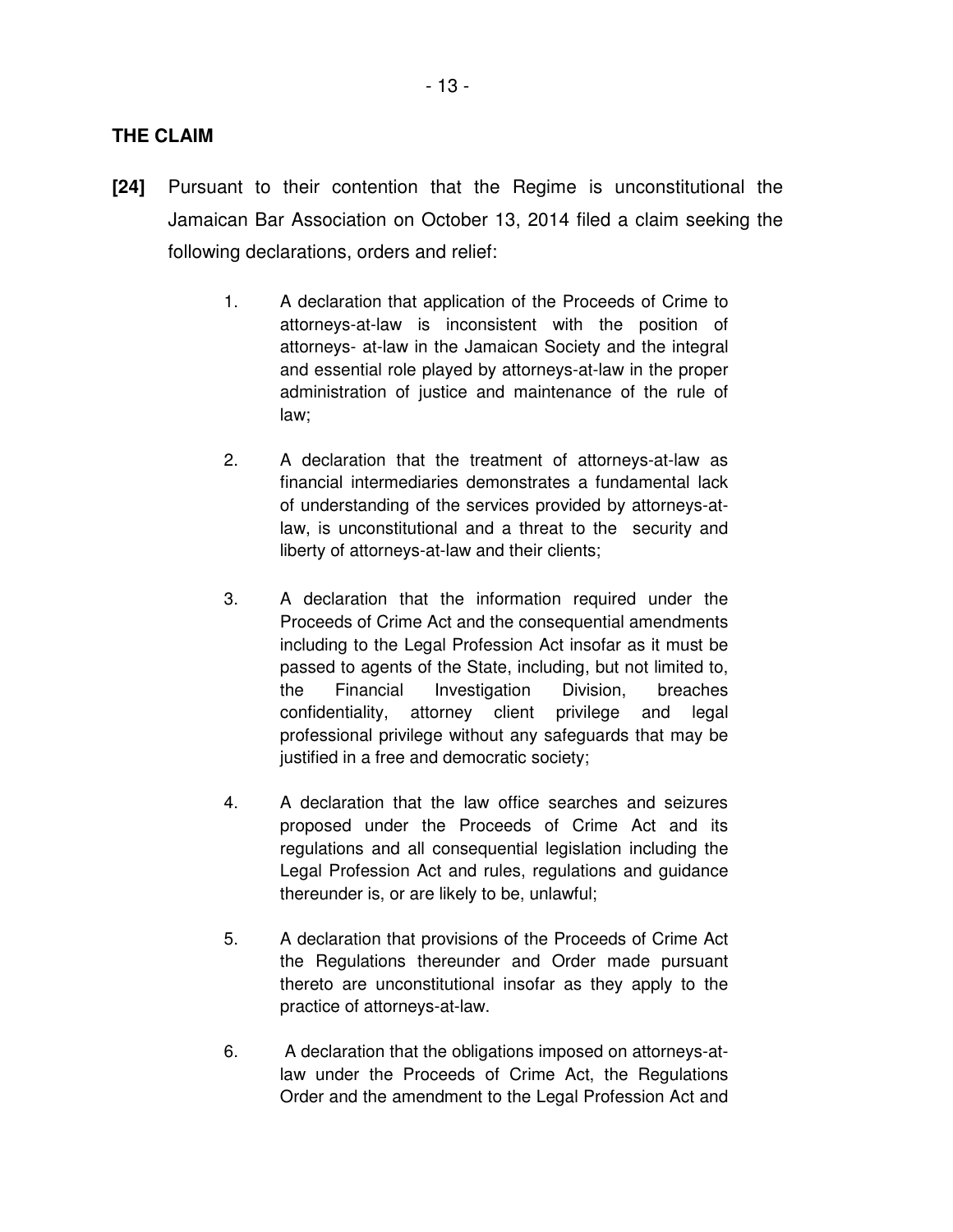the regulations and Guidance pursuant thereto insofar as they relate to the practice, of and as attorneys-at-law are unconstitutional being in contravention of Section 13(3) (a) and 13 (3)(j) of the Charter;

- 7. A declaration that the duties and obligations imposed on attorneys-at-law as a consequence of the Proceeds of Crime Act and the Regulations, Order and the Legal Profession Act and consequential regulations are unconstitutional as infringing the duties of attorneys to their clients as well as established law of professional conduct to their clients;
- 8. A declaration that the regime imposed by the Proceeds of Crime Act and Regulations which requires attorneys-at-law to keep records pursuant to Regulation 7 which can be used for the purposes of investigation and the institution of criminal prosecution charges against their clients is in breach of their duty of confidentiality to their client and creates a conflict of interest and is consequently unconstitutional;
- 9. A declaration that the duty imposed on attorneys-at-law to report suspicious transactions which are not defined in the regime is in breach of the duty of attorneys-at-law to their clients to make such disclosure thereby breaching the principle of confidentiality in the relationship of attorney/client and a conflict of interest which is unconstitutional being in breach of Section 7 of the Charter of Rights;
- 10. A declaration that Sections 94 and 95 of Proceeds of Crime Act insofar as it is made applicable to attorneys-atlaw and insofar as these sections purport to maintain and/or apply legal professional privilege and /or legal advice privilege and confidentiality are unclear, uncertain and ambiguous and consequently incapable of application and therefore void;
- 11. A declaration that Section 5(3C) of the Legal Profession Act (Canons) of Professional Ethics) (Amendment) Rules, 2014 (2 July 2014) and the General Legal Council of Jamaica, Anti- Money Laundering Guidance for the Legal Profession (22 May 2014) are unconstitutional;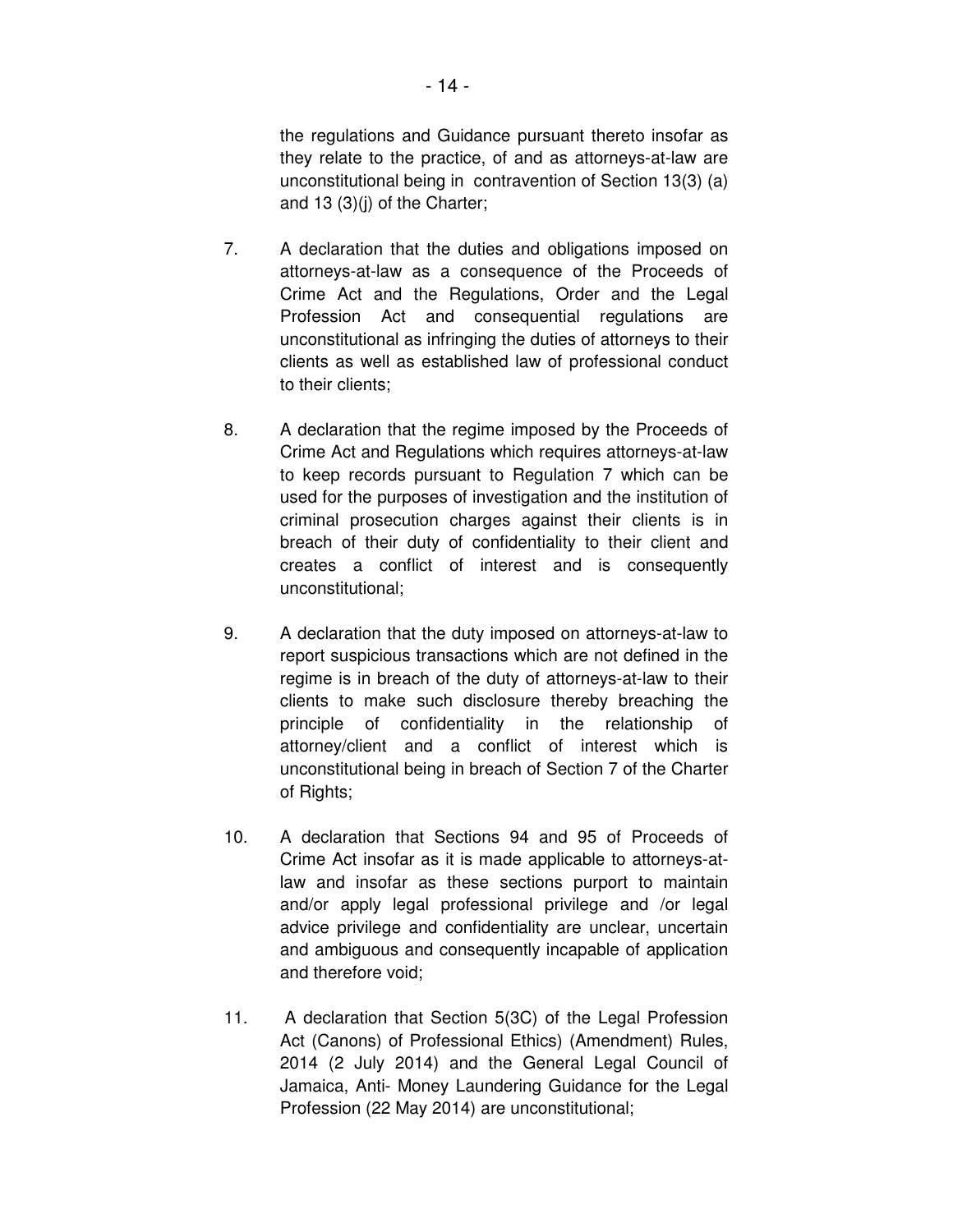- 12. A stay of the implementation of Proceeds of Crime Act, Regulations and Guidance issued thereunder and in particular 5(3C) of the Legal Profession Act insofar as they require attorneys to establish systems, programmes policies, procedures and controls for the purpose of detecting money laundering and/or to consult with 2<sup>nd</sup> Defendant for the purpose of carrying out its functions under the Proceeds of Crime Act (MLP) Regulations;
- 13. An injunction restraining the defendants by themselves their servants and/ or agents from requiring attorneys-atlaw from implementing and/or enforcing the compliance and reporting obligations under the Proceeds of Crime Act (MLP) Regulations;
- 14. Costs, and
- 15. Such further and/or other relief as this Honourable Court deems just.

# **Affidavit Evidence Concerning Establishment of the Regime**

- **[25]** The parties each offered affidavit evidence in support of their positions. Mr Robin Sykes former General Counsel Bank of Jamaica and now Chief Technical Director of the Financial Investigations Division, on behalf of the 1<sup>st</sup> defendant, explained that the failure to meet international standards would expose Jamaica to varying levels of international sanctions and countermeasures which include but are not limited to: requiring financial institutions to apply specific elements of enhanced due diligence; limiting business relationships or financial transactions with the identified country or persons in that country and requiring increased external audit requirements for financial groups with respect to any of their branches and subsidiaries located in the country concerned. (See: paragraph 24 of Robyn Sykes' affidavit).
- **[26]** In support of the consequences of non-compliance, he pointed out that Guyana had been the subject of a public notice issued by the CFATF because of perceived inaction on the part of the Guyanese Government in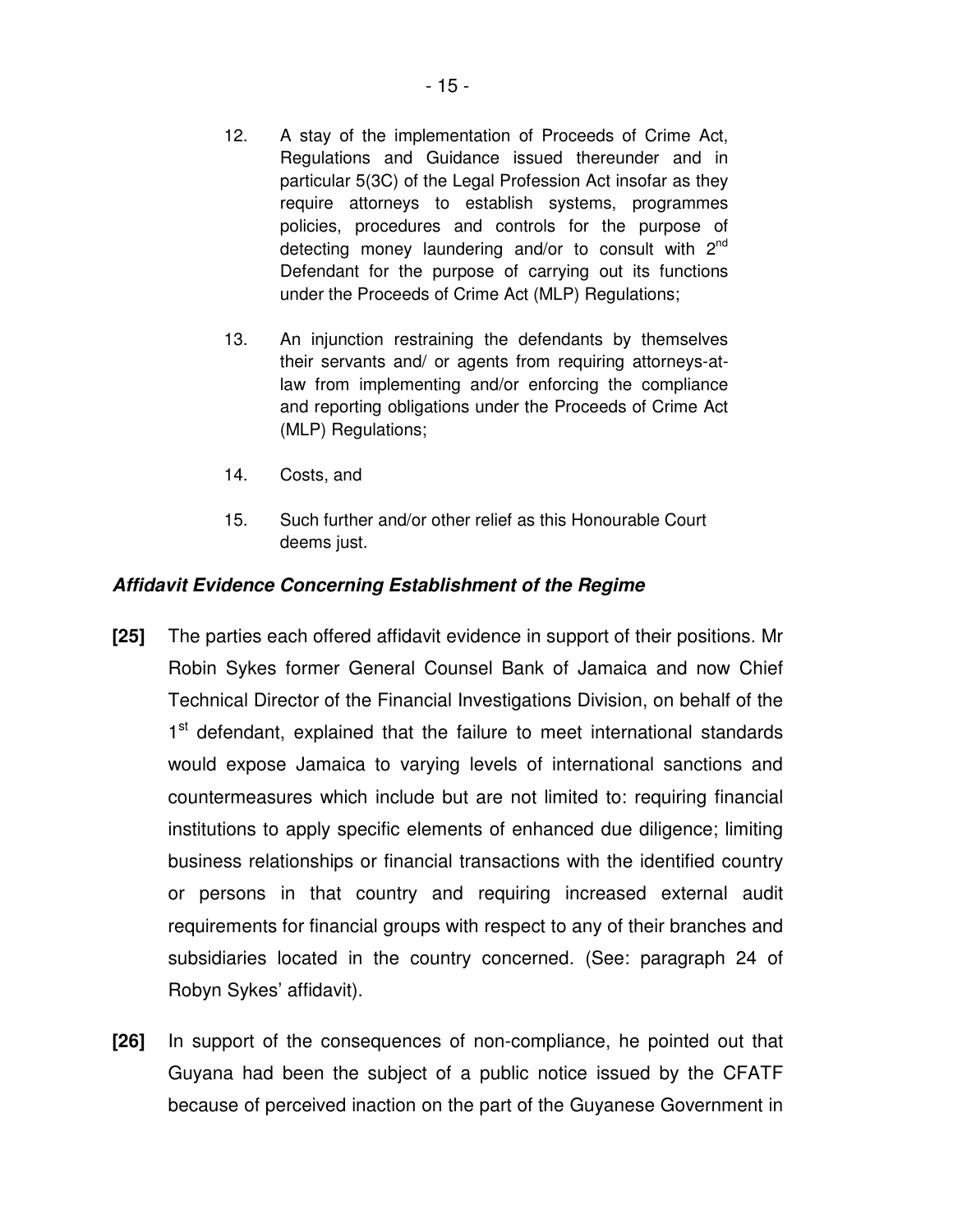relation to its AML/CFT framework. Pursuant thereto, member countries were called upon to take counter measures against Guyana and Guyanese financial institutions. (See paragraphs 22 and 23 of affidavit filed on October 23, 2014).

- **[27]** Mr. Sykes also stated that several other Caribbean islands, the United Kingdom and New Zealand have legislation that subject attorneys to AML requirements while in Canada and the United States of America, their respective Federation of Law Societies and Bar Associations have implemented provisions which address AML requirements in the attorney's practice.
- **[28]** Mr. Sykes further indicated that the Jamaican Government in its **National Security Policy-'A New Approach'** notes, that money laundering, an activity which supports transnational criminal organization and local gangs, depends on facilitators, which includes attorneys. The Policy places money laundering and facilitators who launder the proceeds of crime as Tier 1 Threats. This is following a prioritisation of national security threats, with Tier 1, being the most serious. The policy is based on a Probability-Impact Matrix. The offences classified in this section are considered to be of a high probability and high impact in that they represent 'clear and present danger' to the nation, and are considered to cause the greatest harm or are more likely to happen. Therefore, these threats merit top priority and active response.
- **[29]** The affidavit of Mr. Michael Hylton QC, (Chairman of the General Legal Council at the time it was sworn), filed on behalf of the  $2<sup>nd</sup>$  defendant November 28, 2014, outlined that in respect of the constitutionality of the Regime as applicable to the activities of attorneys, the Guidance adopts a position that is in keeping with decisions turning on the European Convention on Human Rights, namely that the application of the regime to attorneys is strictly confined to the proscribed activities and that the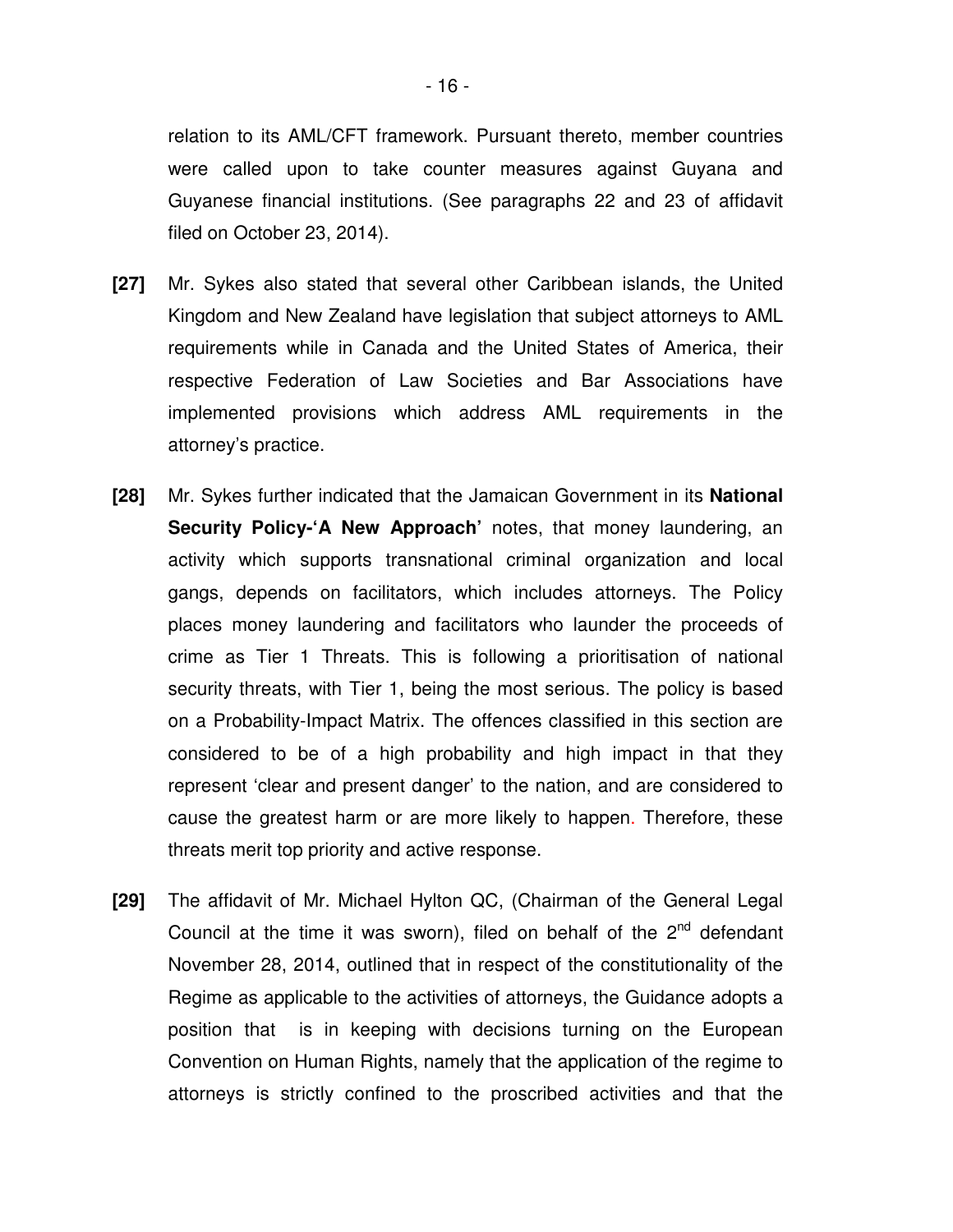obligations imposed by the Regime (including the suspicious transaction reporting obligations under Part IV of POCA) are not applicable when attorneys are engaged as officers of the court in the representation of clients in criminal or civil proceedings or in giving legal advice to their clients.

- **[30]** The claimant however does not consider the state of events locally and/ or internationally as adequate to warrant an interference with the hallowed principles which govern the attorney client relationship. Accordingly, Mr. Donovan Walker (the then President of the Jamaican Bar Association), in his affidavit filed on November 28, 2014, stated that the number of suspicious transaction reports against attorneys are infinitesimal and do not justify considerations for regulation of the type enacted by the State in the instant claim.
- **[31]** He further states that he has looked at the International Bar Association AML global chart website and he considers the chart to be misleading and not a reliable indicator of where countries stand on the question of suspicious transaction reporting by attorneys on their clients. In particular, he notes that with Guyana, which is described in evidence on behalf of the 1<sup>st</sup> defendant as an outlier in the AML community of nations, is listed among the 35 countries considered as having AML legislation that is indirectly applicable to lawyers.
- **[32]** He stated that the Regime will destroy the attorney/client relationship and will likely have an adverse effect upon the frank and free exchange and disclosure of information between attorneys and clients. He stated that clients want their legal affairs to remain private and confidential for legitimate commercial reasons unconnected to crime. The loss of trust and confidence would also damage and diminish the ability of persons to assert private rights which is properly done through attorneys. It also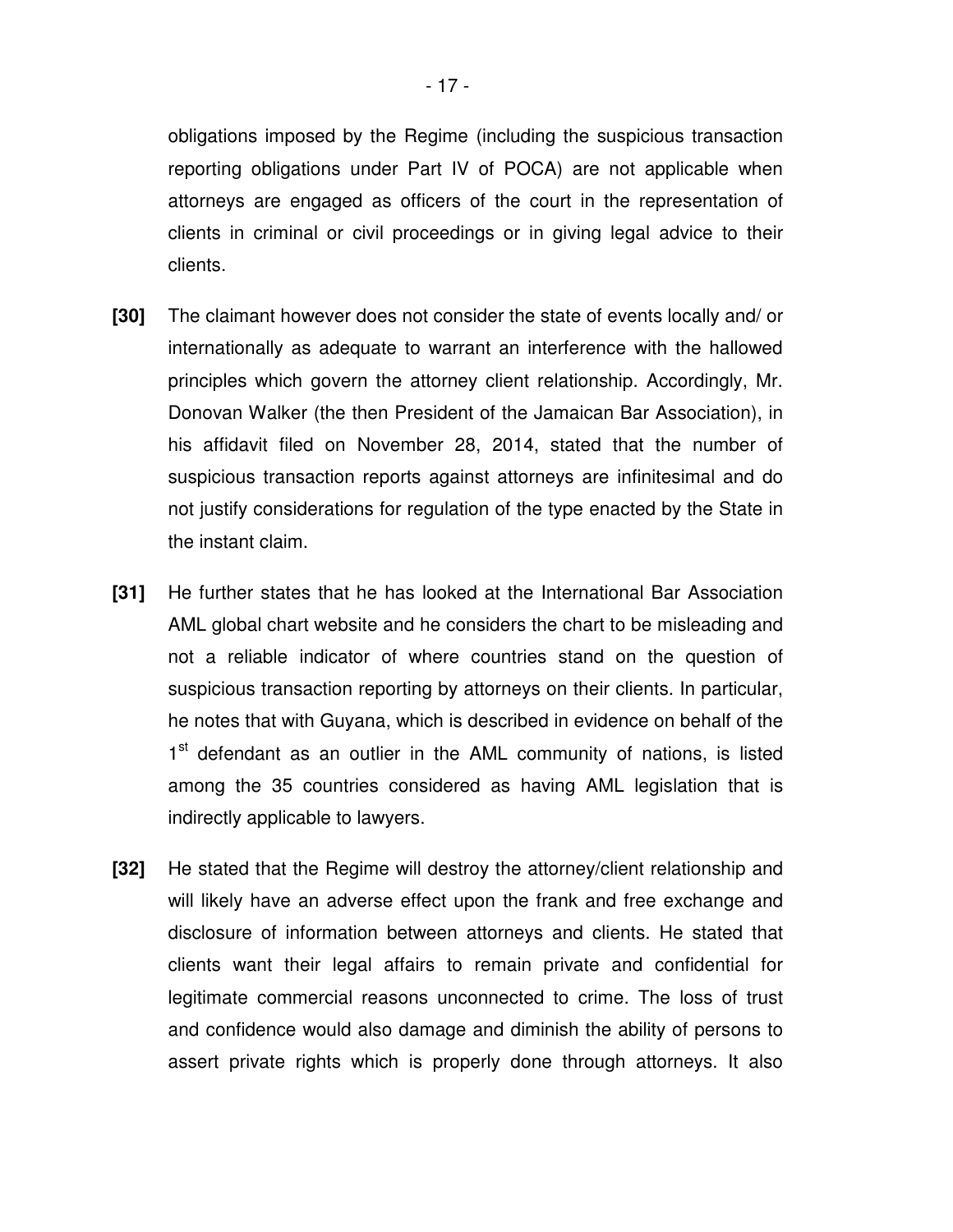damages public interest in the preservation of the rule of law and the administration of justice.

- **[33]** He acknowledged that the objectives of the Government National Security Policy were laudable but stated that they did not justify the whittling away of a cornerstone of the administration of justice. He stated that attorneys in the U.S. are not covered by the U.S. AML legislation nor are there any prescribed AML obligations imposed on attorneys in New Zealand. U.S. attorneys do not have duties similar to those contained in the Regime. New Zealand and the U.S. have adopted Guidance Notes for attorneys and no sanction has been applied by the FATF to these jurisdictions for utilizing alternative approaches whereby the Bar regulates itself and attorneys are not subject to the criminal law or turned into state agents.
- **[34]** Mr. Ian Wilkinson Q.C. (Immediate Past President of the Jamaican Bar Association at the time of his affidavit) was also of the view that in the circumstances, self-regulation by the  $2<sup>nd</sup>$  defendant was preferable. (See affidavit filed on December 19, 2014).
- **[35]** Mr. Walker also stated that Mr. Sykes has given no basis for concluding that the prescribed regime is in keeping with internationally accepted standards and that a large segment of the international community does not agree with the application of suspicious transaction reports to attorney/client relationships or relies solely on voluntary guidance from their respective Bar associations.
- **[36]** He further points out that attorneys have always been bound by the long standing Canons of the Legal Profession, which prevent them from knowingly engaging or assisting clients in illegal activity, and are exposed to the risk of sanctions, including, but not limited to being struck off of the roll of attorneys. In fact, the GLC has guarded jealously the reputation of the legal profession as a whole and is known for its strict treatment of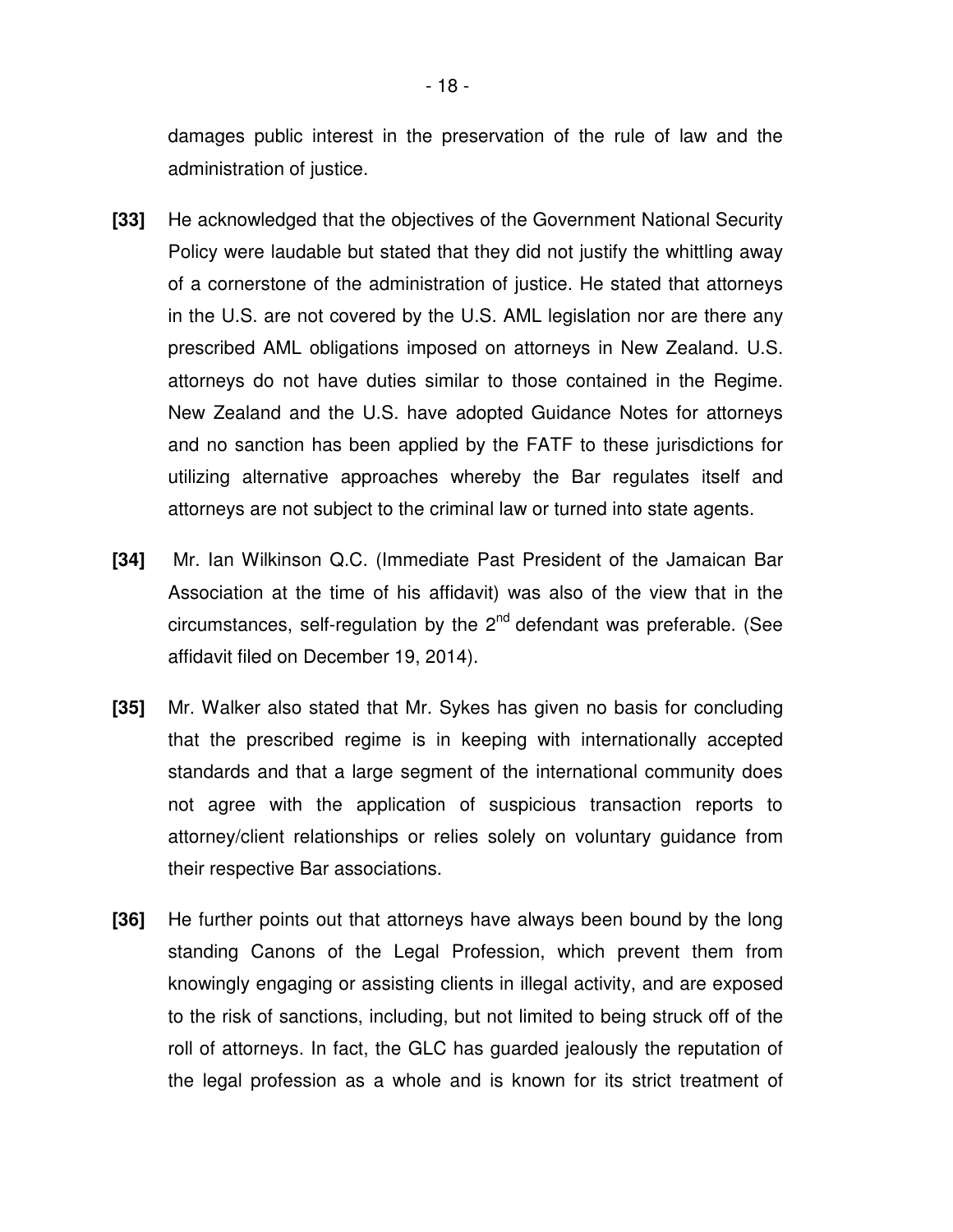complaints against attorneys. Further, Mr. Stephen's affidavit confirms that independent of attorneys being treated as DNFIs, they are and were subject to AML laws and susceptible to suspicious transaction reports by the financial institutions. Therefore, it was not necessary to label attorneys as DNFIs as they utilize financial institutions who may make suspicious transaction reports in relation to their suspicious activities and there is more transparency in the financial system. For these reasons, there was no need to encroach on the independence of the bar, the privilege and constitutional safeguards protected by the Constitution, as there are extant less intrusive means currently working.

#### **THE ISSUES**

- **[37]** The main issues raised by the claim have been distilled as follows:
	- 1. Whether the Regime undermines the principles of Legal Professional Privilege (Constitutionally or otherwise)?
	- 2. Whether the Regime subjects attorneys-at-law to unconstitutional searches and seizures?
	- 3. Whether the Regime breaches the constitutional right to privacy or breaches attorney – client confidentiality?
	- 4. Whether the Regime infringes on attorneys-at-law (and/or clients) right to liberty in a manner that is unconstitutional?
	- 5. Whether the Regime infringes the Independence of the Bar?
	- 6. If and insofar as the Regime infringes the constitutional rights of attorneys-at-law (and/or clients) is this infringement demonstrably justified in a free and democratic society?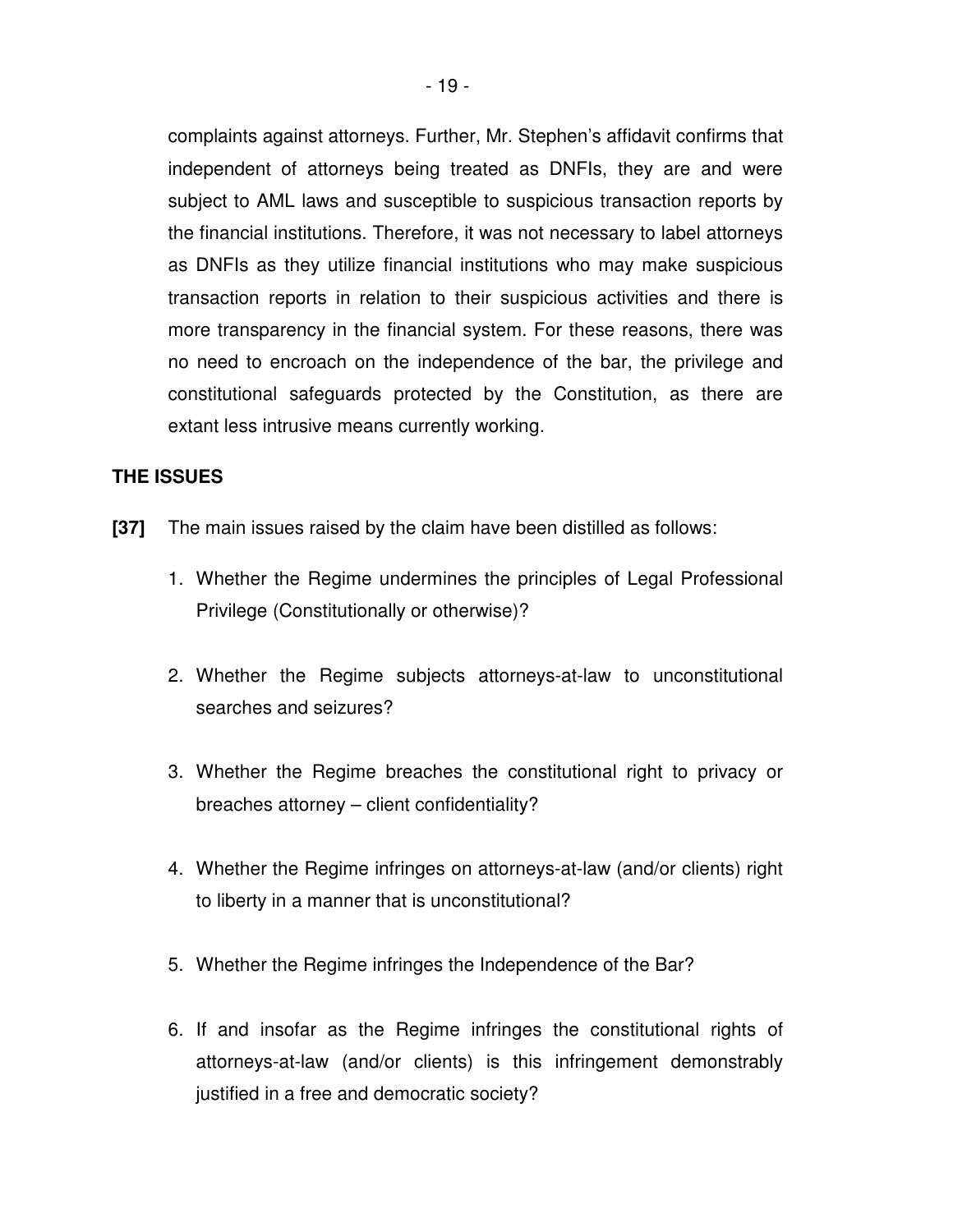### **ACCESS TO CONSTITUTIONAL RELIEF**

**[38]** Section 19 of the Charter provides access to the constitutional court for persons to obtain constitutional redress where breaches of fundamental rights guaranteed by the Charter are alleged. Section 19 provides:

> (1) If any person alleges that any of the provisions of this Chapter has been, is being or is likely to be contravened in relation to him, then, without prejudice to any other action with respect to the same matter which is lawfully available, that person may apply to the Supreme Court for redress.

> (2) Any person authorized by law, or, with the leave of the Court, a public or civic organization, may initiate an application to the Supreme Court on behalf of persons who are entitled to apply under subsection (1) for a declaration that any legislative or executive act contravenes the provisions of this Chapter.

> (3) The Supreme Court shall have original jurisdiction to hear and determine any application made by any person in pursuance of subsection (1) of this section and may make such orders, issue such writs and give such directions as it may consider appropriate for the purpose of enforcing, or securing the enforcement of, any of the provisions of this Chapter to the protection of which the person concerned is entitled.

#### **THE APPLICABLE TEST TO DETERMINE CONSTITUTIONALITY**

## **Presumption of Constitutionality**

**[39]** In the Jamaican Privy Council case of **Hinds and Others v R** (1975) 24 W.I.R. 326, Lord Diplock stated at 339 that:

> In considering the constitutionality of the provisions of s. 13 (1) of the Act, a court should start with the presumption that the circumstances existing in Jamaica are such that hearings in camera are reasonably required in the interests of "public safety, public order or the protection of the private lives of persons concerned in the proceedings". The presumption is rebuttable. Parliament cannot evade a constitutional restriction by a colourable device: Ladore v Bennett ([1939] AC 468) ([1939] AC at p 482). But in order to rebut the presumption their Lordships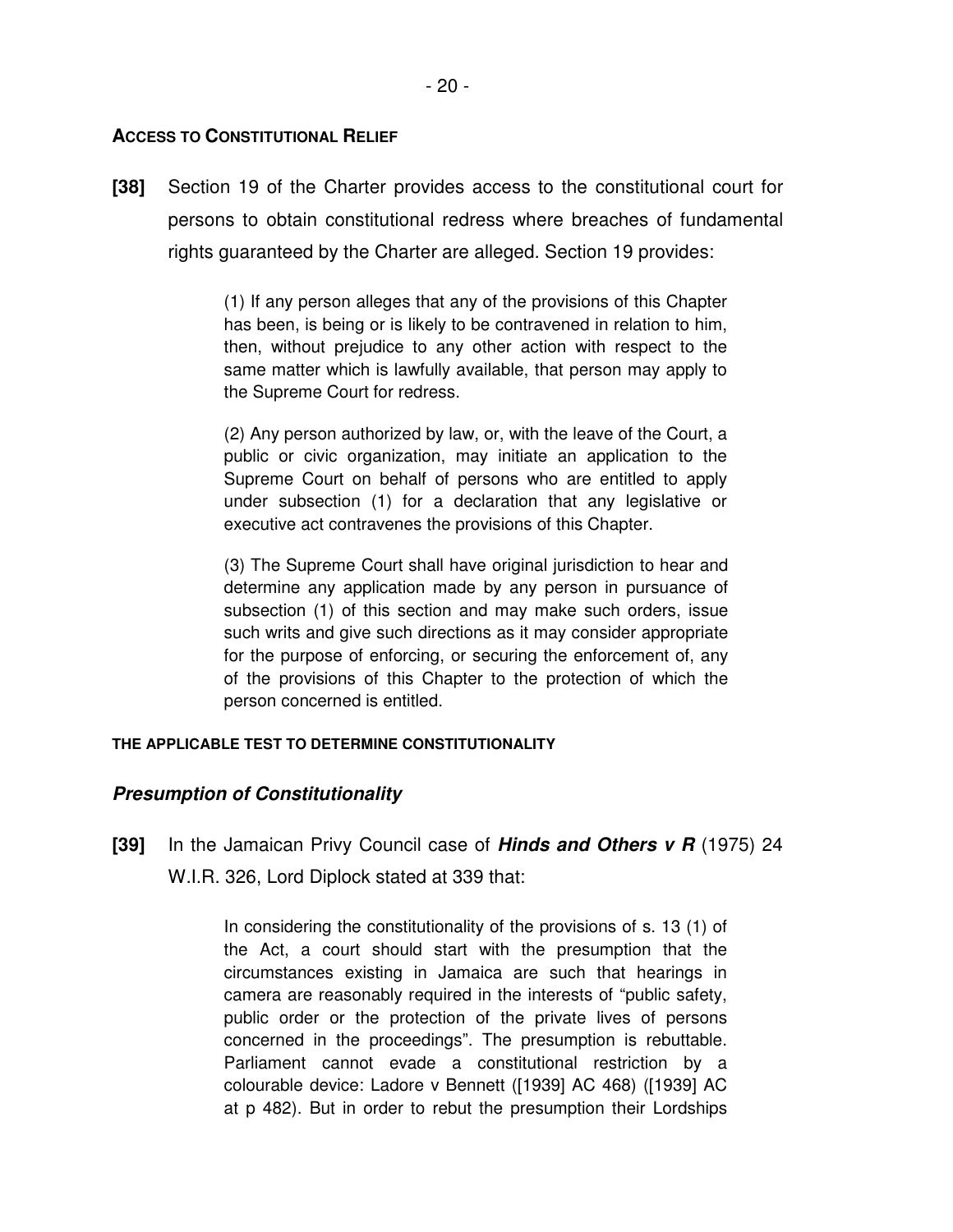would have to be satisfied that no reasonable member of the Parliament who understood correctly the meaning of the relevant provisions of the Constitution could have supposed that hearings in camera were reasonably required for the protection of any of the interests referred to; or, in other words, that Parliament in so declaring was either acting in bad faith or had misinterpreted the provisions of s. 20 (4) of the Constitution under which it purported to act.

- **[40]** Similar observations were made by the Courts of Appeal in **Faultin v A.G. of Trinidad and Tobago** (1978) 30 WIR 351 and **Jamaican Bar Association v A.G. & Amor, Ernest Smith & Co. and Others v A.G. and Anor** SCCA Nos. 96, 102 &108/ 2003 (Jud del. Dec. 14, 2007).
- **[41]** In the latter case, Panton J.A. at paragraph 36 stated that "it is too late in the day for the arguments of the appellants to succeed on this point. The hands of the clock may not now be turned back. This court, like the other courts in the Caribbean and Australia, embraces the principle that there is a presumption of the constitutionality of statutes."
- **[42]** The 1<sup>st</sup>defendant contends that the court should at the outset adopt the rebuttable presumption of constitutionality of the Regime and that in determining whether the presumption should prevail, the language of the legislation has to be carefully considered as well as Parliament's intention having regard to prevailing social conditions.
- **[43]** The Privy Council has also consistently declared that the test for unconstitutionality in the Commonwealth Caribbean is that which is outlined in **Hinds**—proof beyond a reasonable doubt-. (See **Mootoo v Attorney General of Trinidad and Tobago** (1979) 30 WIR 411, **Grant v R (**2006) 58 WIR 354 and **Suratt v Attorney General of Trinidad and Tobago** (2007) 71 WIR 391).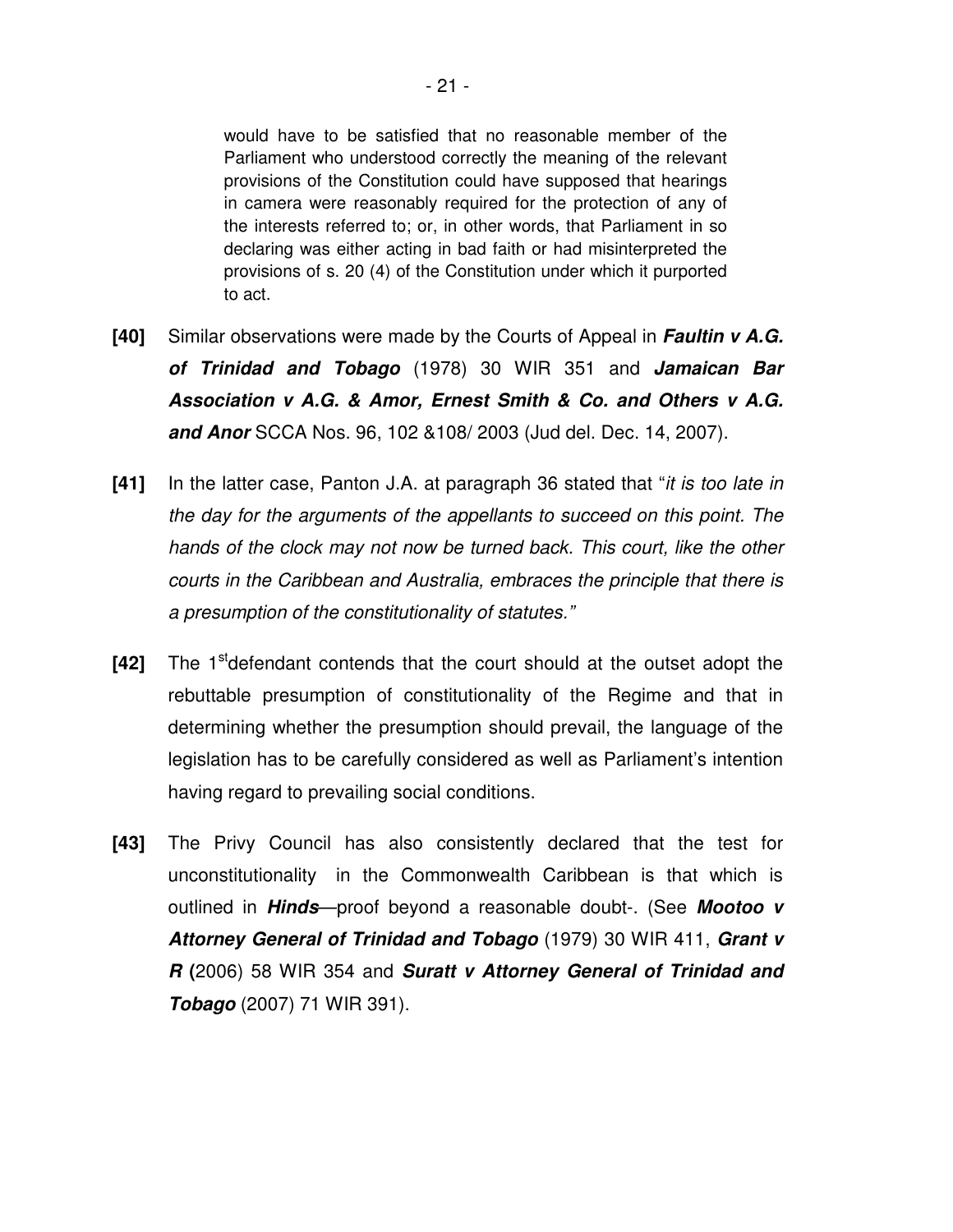# **Demonstrably Justified in a Free and Democratic Society**

- **[44]** Since the firm settlement of the presumption of constitutionality test in the several authorities referred to above, there has been a 2011 amendment to the Constitution which replaced Chapter 3 on Fundamental Rights with a new Charter of Fundamental Rights and Freedoms.
- **[45]** Section 13(2) of the Charter states:

Subject to sections 18 and 49, and to subsections (9) and (12) of this section, and save only as demonstrably justified in a free and democratic society-

- (a) this Chapter guarantees the rights and freedoms set out in subsections (3) and (6) of this section and in sections 14, 15, 16 and 17; and
- (b) Parliament shall pass no law and no organ of the State shall take any action which abrogates, abridges or infringes those rights.
- **[46]** In light of the permissible derogation from the fundamental rights stated in terms of "save only as demonstrably justified in a free and democratic society", the  $1<sup>st</sup>$  and  $2<sup>nd</sup>$  defendants submit that the approach outlined in the Canadian case of **R v Oakes** [1986] 1 S.C.R. 103 should be adopted to interpret the effect of those words in the Jamaican Charter. The  $2^{nd}$ defendant noted however that such interpretation should be subject to the specific terms of the Charter.
- **[47]** The derogation in the Canadian Charter is worded slight differently in that section 1 states: The Canadian Charter of Rights and Freedoms guarantees the rights and freedoms set out in it subject only to such reasonable limits prescribed by law as can be demonstrably justified in a free and democratic society.
- **[48]** At pages 136 137 of **Oakes** Dickson CJ noted that the onus of proving that a limit on a guaranteed right or freedom was reasonable and demonstrably justified in a free and democratic society was on the party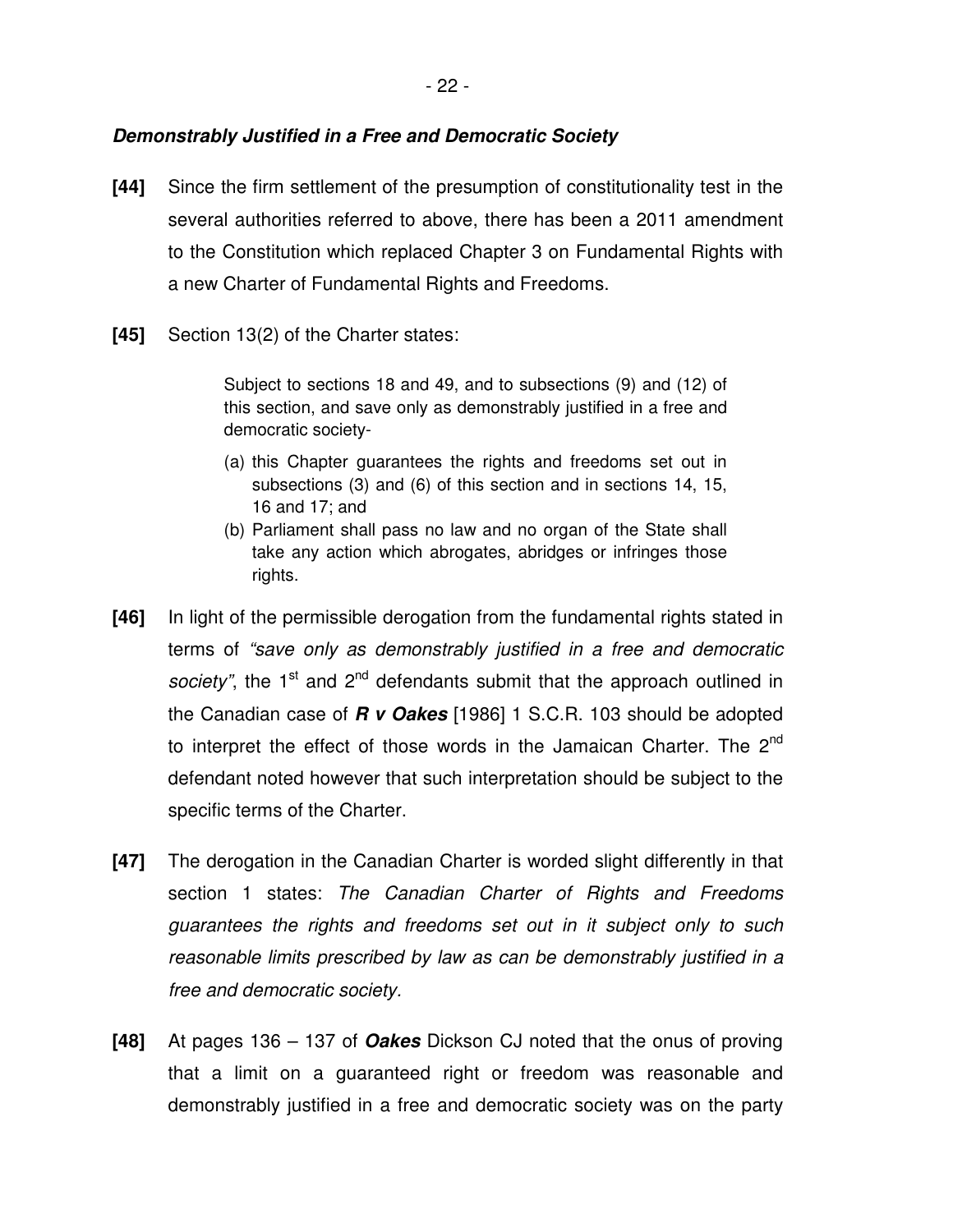seeking to uphold the limitation and that the standard of proof was the civil standard. He continued at pages 138 –140 to outline the process of establishing the justification as follows:

To establish that a limit is reasonable and demonstrably justified in a free and democratic society, two central criteria must be satisfied. First, the objective, which the measures responsible for a limit on a Charter right or freedom are designed to serve, must be 'of sufficient importance to warrant overriding a constitutionally protected right or freedom'...The standard must be high in order to ensure that objectives which are trivial or discordant with the principles integral to a free and democratic society do not gain s. 1 protection. It is necessary, at a minimum, that an objective relate to concerns which are pressing and substantial in a free and democratic society before it can be characterized as sufficiently important.

Second, once a sufficiently significant objective is recognized, then the party invoking s. 1 must show that the means chosen are reasonable and demonstrably justified. This involves 'a form of proportionality test'...Although the nature of the proportionality test will vary depending on the circumstances, in each case courts will be required to balance the interests of society with those of individuals and groups. There are, in my view, three important components of a proportionality test. First, the measures adopted must be carefully designed to achieve the objective in question. They must not be arbitrary, unfair or based on irrational considerations. In short, they must be rationally connected to the objective. Second, the means, even if rationally connected to the objective in this first sense, should impair "as little as possible" the right or freedom in question...Third, there must be a proportionality between the effects of the measures which are responsible for limiting the Charter right or freedom and the objective which has been identified as of "sufficient importance".

"With respect to the third component, it is clear that the general effect of any measure impugned under s. 1 will be the infringement of a right or freedom guaranteed by the Charter; this is the reason why resort to s.1 is necessary. The inquiry into effects must, however, go further. A wide range of rights and freedoms are guaranteed by the Charter, and an almost infinite number of factual situations may arise in respect of these. Some limits on rights and freedoms protected by the Charter will be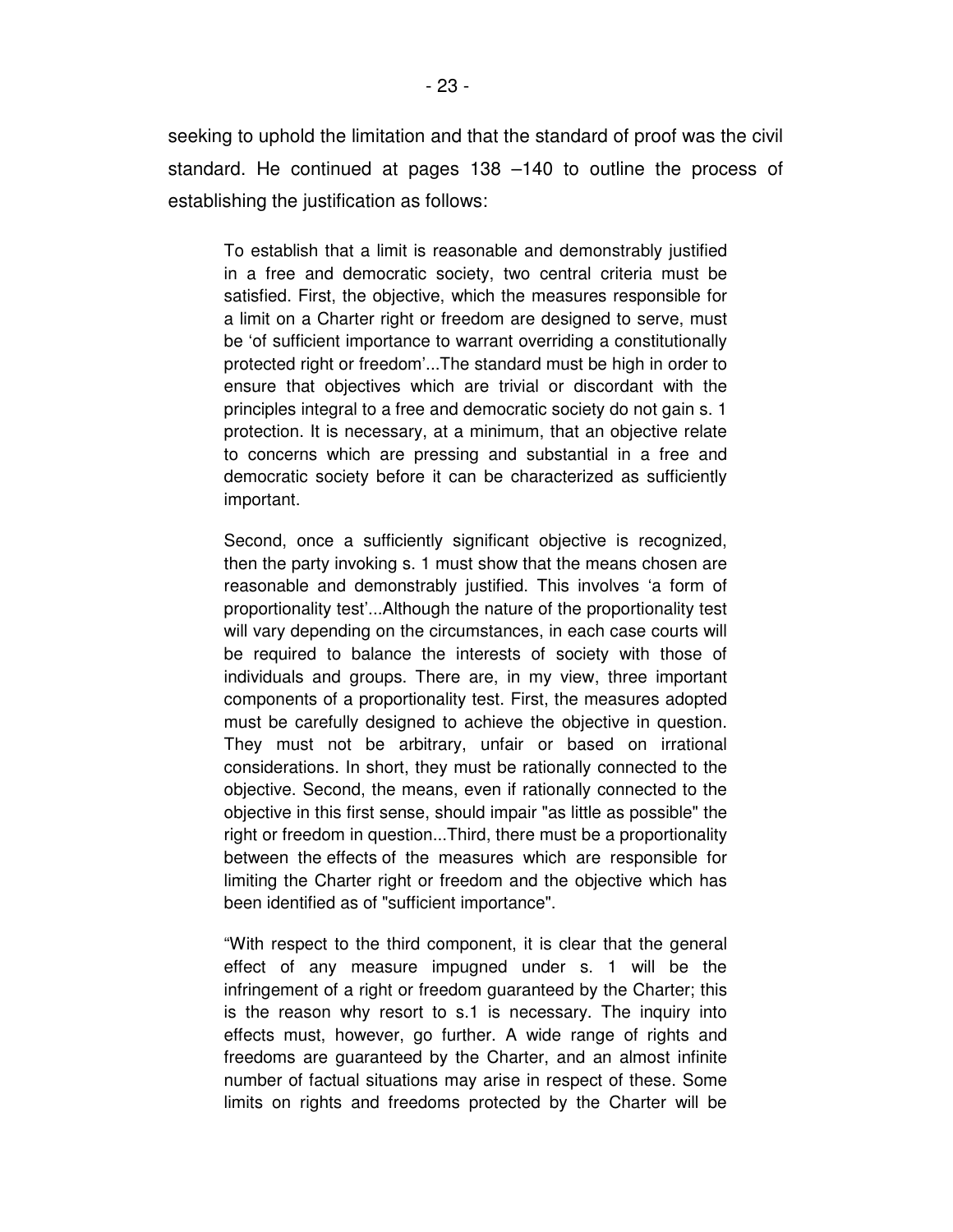more serious than others in terms of the nature of the right or freedom violated, the extent of the violation, and the degree to which the measures which impose the limit trench upon the integral principles of a free and democratic society. Even if an objective is of sufficient importance, and the first two elements of the proportionality test are satisfied, it is still possible that, because of the severity of the deleterious effects of a measure on individuals or groups, the measure will not be justified by the purposes it is intended to serve. The more severe the deleterious effects of a measure, the more important the objective must be if the measure is to be reasonable and demonstrably justified in a free and democratic society.

- **[49]** Sykes J in **Gerville Williams et al v The Commissioner of Indecom et al** [2012] JMFC Full 1 at paragraph 224 commenting on the effect of the proportionality requirements in section 1 of the Canadian Charter stated that he understood the learned Chief Justice to be saying that "fundamental rights and freedoms can be overridden but there must be a proportionate relationship between the objective, the measure and the effects of the measure."
- **[50]** The claimant however submits that the proportionality test was not applicable to Jamaica given the absence of the words "within the reasonable limits prescribed by law" from the Jamaican Charter.
- **[51]** As noted in **Gerville Williams** whether, given the passage of a new Charter, the **Oakes** formulation or a version thereof will need to replace the pre-existing standard presumption of constitutionality test, is yet to be definitively decided in this jurisdiction. As in **Gerville Williams** therefore, the approach of this court will be to start from the presumption of constitutionality, but in light of the clear similarities between the Canadian and Jamaican Charters, to also examine whether or not the impugned aspects of the Regime satisfy the **Oakes** test of constitutionality.
- **[52]** While it is true that the Jamaican Charter does not contain the words "within the reasonable limits prescribed by law" it would seem that the very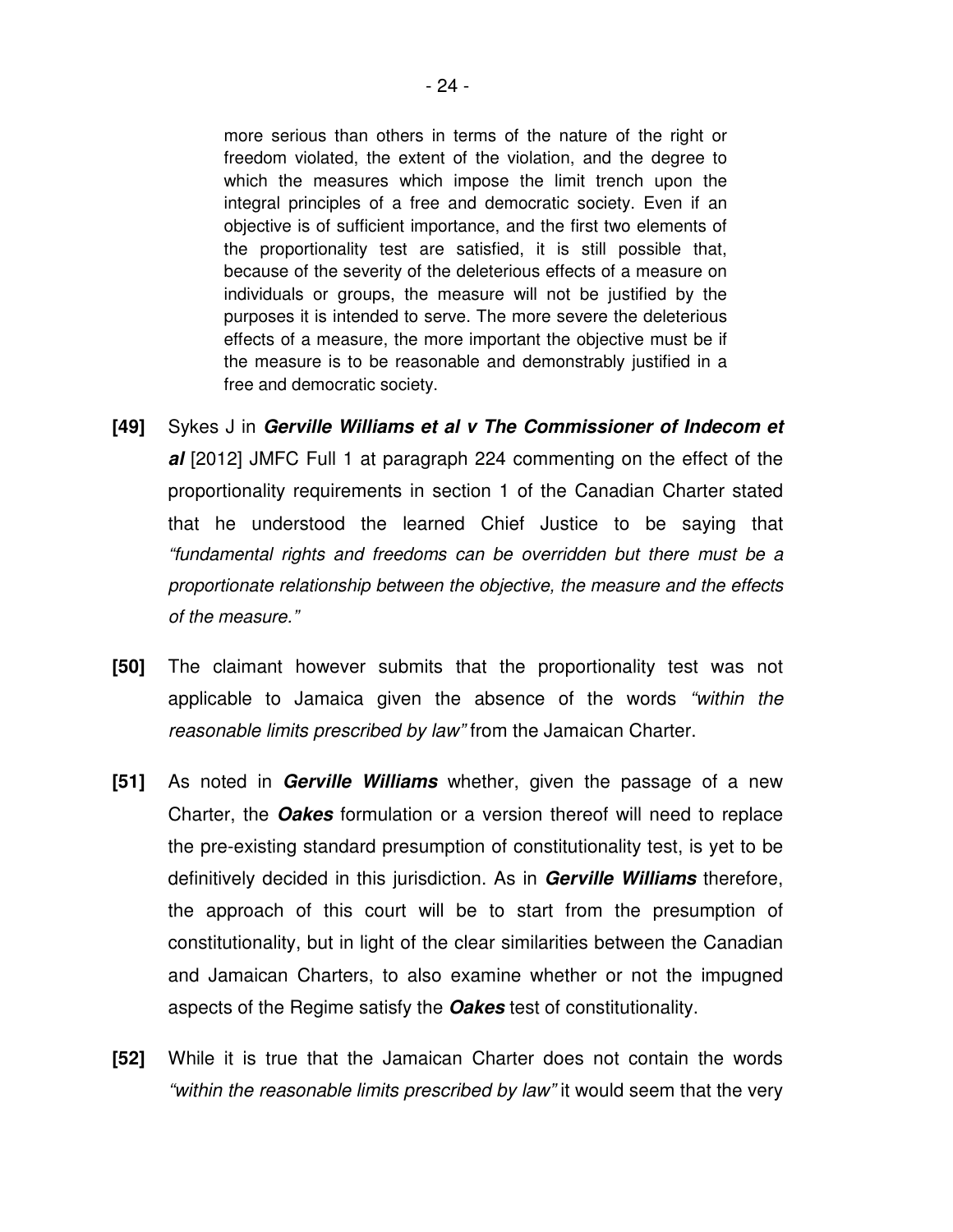concept of demonstrably justifiability would of necessity embrace some notion of proportionality. Once rights are not absolute there has to be some exercise involving balancing any limitation of, or derogation from such rights, against the reason(s) for the interference. Inherent in that exercise must be a consideration of the issue of proportionality.

- **[53]** Before proceeding to deal with the substantive issues identified it will be useful to consider the appropriate approach in determining the limitations on rights permitted by the derogation clause in section 13 (2) of the Charter. The claimant referred the court to the article **Limiting Rights** by Andrew S Butler<sup>1</sup> in which he examined how a similar derogation clause in section 5 of the **New Zealand Bill of Rights Act** 1990 should be interpreted. He noted at page 541 that limitation on rights could involve either "definitional balancing" or "ad hoc balancing". He explained that 'definitional balancing would involve reading limitations into the definition of the right set out' while 'ad hoc balancing would require the court to define the rights broadly "without reference to competing values or other considerations", with questions as to the reasonableness of limitations on those broad rights being determined separately...'
- **[54]** Two of the reasons Butler preferred the ad hoc balancing approach were:
	- i) that the two stage process where the broad right was outlined and then the reasonableness of any limitations were considered, "comports well with the allocation of burdens of proof...It naturally results in the plaintiff having to indicate that a prima facie interference with a ...right or freedom has occurred ('he or she who alleges bears the burden of proving"), while at the second

<sup>1</sup> Available at: http://www.victoria.ac.nz/law/research/publications/vuwlr/previssues/pdf/vol-33-2002/issues-3-4/butler.pdf

 $\overline{a}$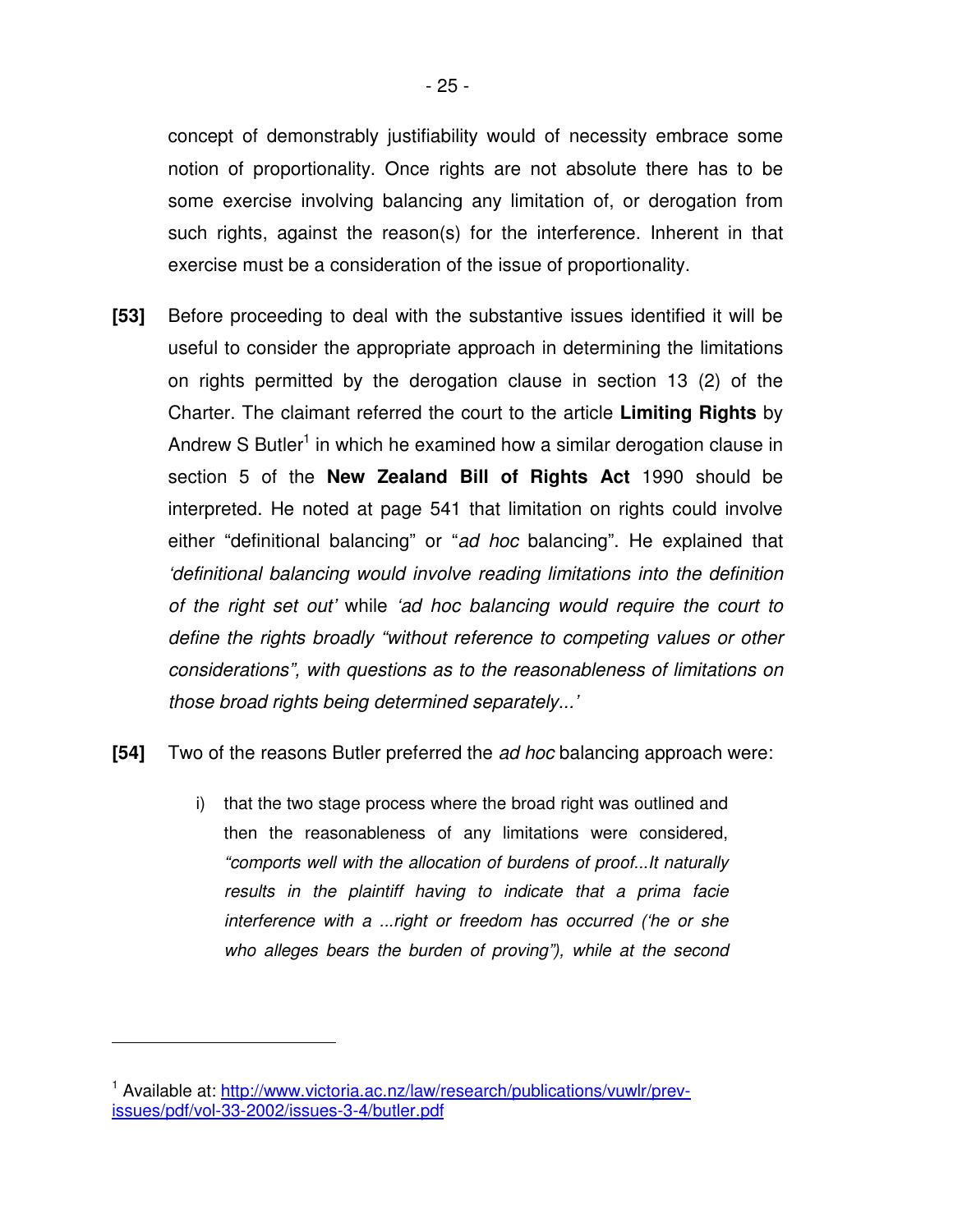stage the onus shifts to the State to "demonstrably" justify the limits it has placed on that right or freedom."; and

- ii) it "ensures clearer, more transparent analysis, very important where difficult social policy issues are involved..."
- **[55]** The approach recommended by Butler commends itself to the court and will be adopted in determining whether or not any acknowledged or proven limitation of, or derogation from, any right or freedom is demonstrably justified.
- **[56]** This approach is also compatible with that advanced by the 2<sup>nd</sup> defendant relying on the case of **Retrofit v Posts & Telecommunications Corp.** [1996] L.R.C. 489 (Zimbabwe) in which Gaby CJ indicated that the methodology for determining whether an abrogation or restriction of a fundamental right was permissible in a democratic state involved the consideration of the following questions:
	- a) is the legislative objective sufficiently important to justify limiting a fundamental right?
	- b) if so, are the measures designed to meet the legislative objective rationally connected to it and are not arbitrary, unfair or based on unreasonable considerations? and
	- c) are the means used to impair the right or freedom no more than is necessary to accomplish such objective?

# **ISSUE 1: WHETHER THE REGIME UNDERMINES THE PRINCIPLES OF LEGAL PROFESSIONAL PRIVILEGE (LPP) (CONSTITUTIONALLY OR OTHERWISE)?**

## **Submissions made by each party**

**[57]** The claimant contends that the Regime is unconstitutional as it completely destroys the relationship of attorney and client insofar as it affects confidential information, LPP, the liberty interest of attorneys and the independence of the Bar. The issues of the liberty interest of attorneys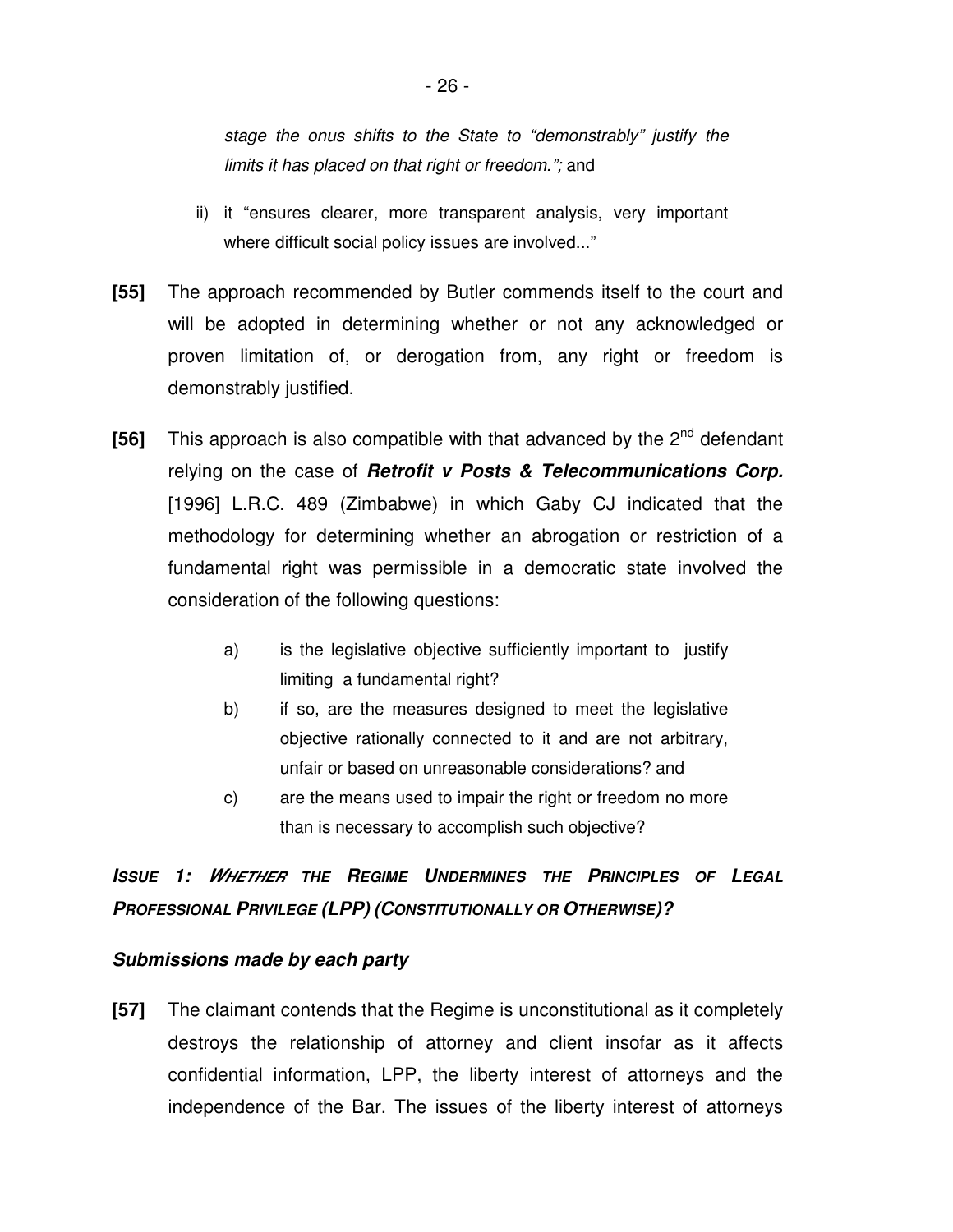and clients and the independence of the Bar will be dealt with under separate headings. Under this heading the questions relating to LPP will be addressed.

**[58]** The claimant submits that LPP while not expressly stated in the Charter is implicit where section 16(6) makes express provision for the right to legal representation. Reference was made to the case of **Regina (Morgan Grenfell & Co. Ltd.) v Special Commissioner of Income Tax and another** [2003]1 AC 563 at paragraph 7 where Lord Hoffmann pointed out that:

> [legal professional privilege] is a fundamental human right long established in the common law. It is a necessary corollary of the right of any person to obtain skilled advice about the law. Such advice cannot be effectively obtained unless the client is able to put all the facts before the adviser without fear that they may afterwards be disclosed and used to his prejudice.

**[59]** The claimant also notes that Sykes J in **Jamaican Bar Association v Attorney General and General Legal Council** at paragraphs 18 – 22 and 55 at the interlocutory stage of this matter recognized the constitutional character of LPP. At paragraph 18 he stated:

> If they do not have the right to secure legal advice and assistance then it would be very difficult for them to take full advantage of the fundamental rights and perhaps even more important, prevent the state and others from infringing those rights. If the citizen is to take advantage of the rights and prevent infringement then it follows, in this court's view, that he must be able to seek legal advice and legal representation. This leads to the inevitable conclusion that legal professional privilege while not expressly stated in the Charter must be an integral foundation of the stated Charter rights and from this stand point is a principle of fundamental justice enjoyed by all citizens of Jamaica and all who seek legal services from attorneys in Jamaica. Therefore, legal professional privilege is indeed a fundamental human right that permeates the Charter. This must be so since without the benefit of legal advice and assistance the voiceless and the powerless will be hampered in securing their Charter rights or indeed any other right.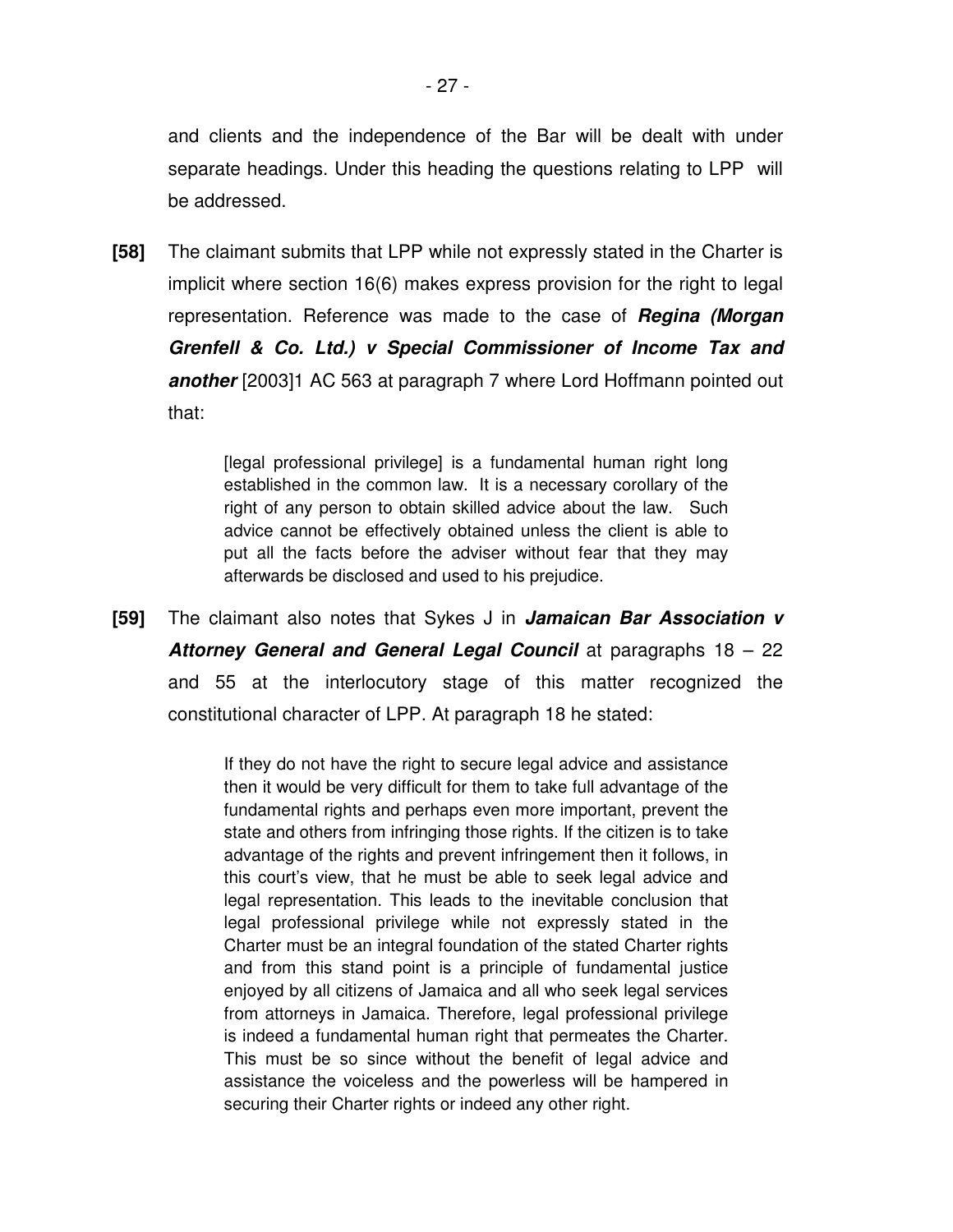- **[60]** In supporting the constitutional nature of LPP the claimant also relies on dicta from Lord Scott in **Three Rivers District Council and others v Governor and Company of the Bank of England (No.6)** [2004] 3 W.L.R. 1274 at paragraphs 24 – 28.
- **[61]** Having emphasized the fundamental nature of the right to LPP, the claimant contends that LPP is breached by provisions of POCA which apply to attorneys-at-law engaged in the designated activities listed in the Order, which therefore made those provisions unconstitutional. It was also argued that LPP is a part of the right to privacy of attorneys and clients enshrined in the Charter whose broader right is also breached by the impugned provisions.(See Section 13(3)(j) of the Charter).
- **[62]** The claimant also argues that the Regime breaches attorney/client confidentiality which engages the rights in sections 13(3) (j)(ii) and (iii) of the Charter. These, they submit, are similar to the rights included in Article 8 of the European Convention of Human Rights, which protects the right to respect for private and family life, home and correspondence.
- **[63]** The 1<sup>st</sup> defendant submits that the challenge to the constitutionality of the Regime is without merit and that it ignores the adequacy of protection afforded by the Regime's recognition of LPP. They contend that LPP has not been violated or abrogated by POCA and that the arguments which have been put forward by the claimant cannot be a basis for contending that POCA breaches constitutional rights and should not apply to attorneys. Furthermore they assert that privileged circumstances cover the provision of information for the purpose of legal advice to a client or a representative of a client or the provision of information, in connection with legal proceedings or contemplated legal proceedings. They have further outlined that privileged circumstances do not cover the exception at common law, that is, where information is communicated or given with the intention of furthering a criminal purpose. This is to the extent that, even where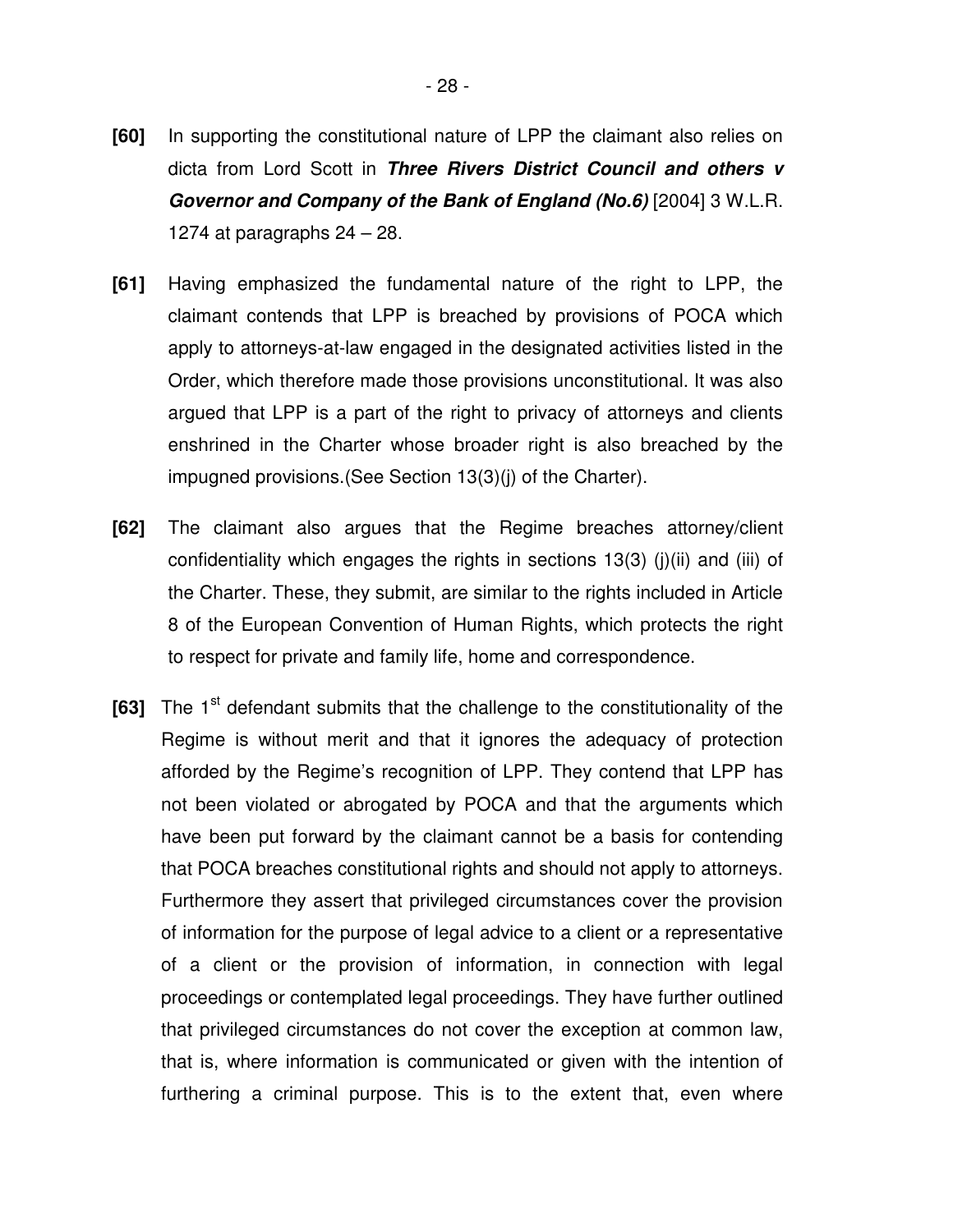disclosure of suspicious transactions is required, it is because there is actually knowledge or belief or reasonable grounds for such knowledge or belief, that a client has an intention to further a criminal purpose. It is their firm position that the Act therefore respects LPP as defined and understood under the common law and protected by the Charter.

- **[64]** The 2<sup>nd</sup> defendant supports this position and reiterates that LPP does not apply to all communications made to an attorney or to all documents in his possession. Privilege and confidentiality from any duty of disclosure are confined to communications and documents made for the purpose of actual or contemplated legal proceedings; or for the purpose of obtaining legal advice and this privilege does not extend to protect communications made for the purpose of committing a crime or fraud. They contend that POCA expressly recognizes and preserves the right to LPP and the examination process as illustrated by the Guidance is done with the appropriate limits.
- **[65]** The 1<sup>st</sup> and 2<sup>nd</sup> defendants have not disagreed that LPP is a fundamental right protected by the Charter. The constitutionality of LPP was also acknowledged in **Lavallee Rackel & Heintz v Canada (Attorney General) (Consolidated)** (2002) SCC 61 Arbour J held that the privilege is protected under section 8 of the Charter as part of a client's fundamental right to privacy. In that case, the Court relied on the constitutional character of privilege in determining a claim for privilege over documents seized from a lawyer's office under a search warrant. This was due to the fact that it allowed for the loss of privilege without the client's knowledge or consent. Arbour J. found that a client has a reasonable expectation of privacy in privileged communications under s. 8 of the Charter.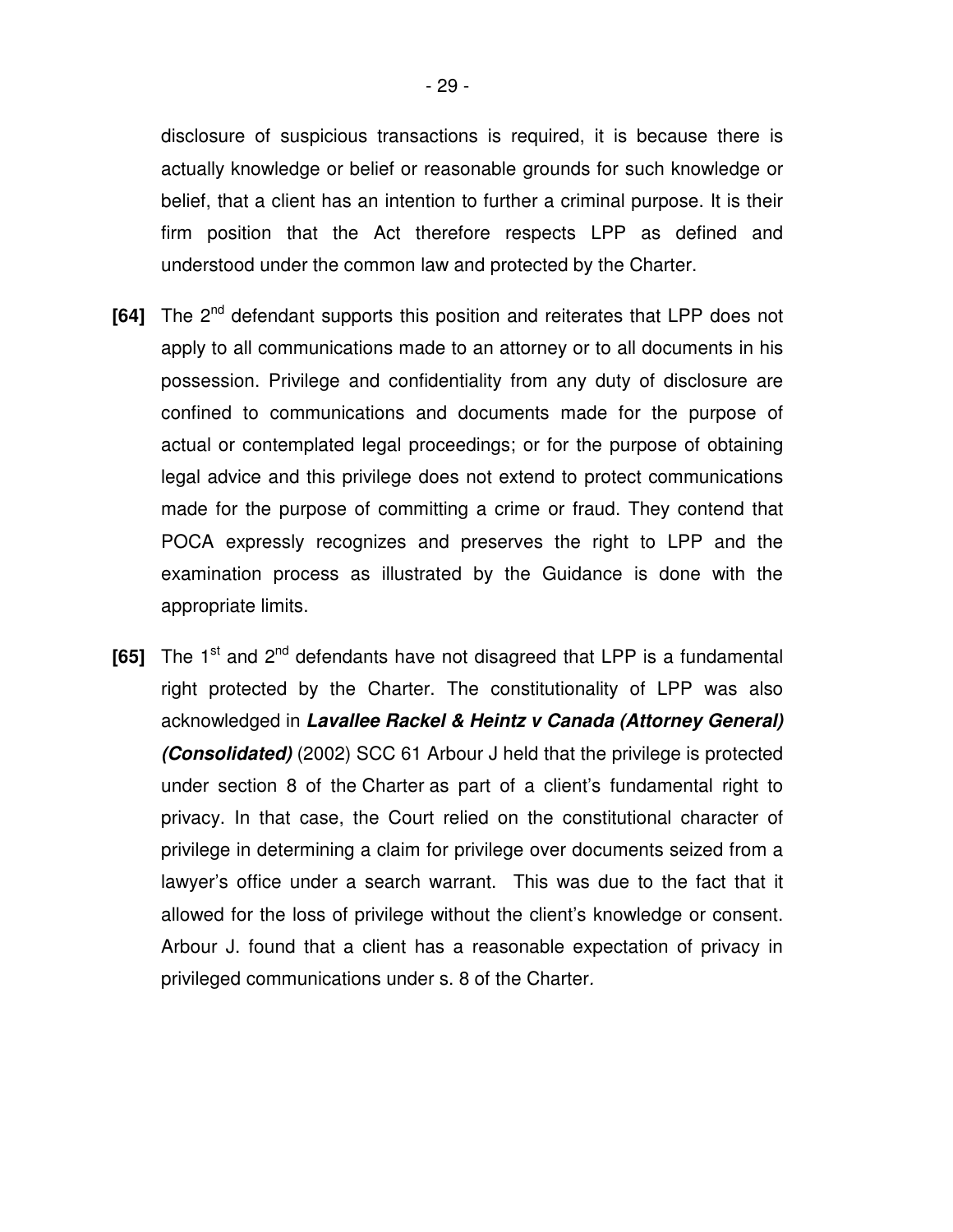## **Observations on the nature of Legal Professional Privilege**

- **[66]** We agree that LPP is a fundamental right enjoyed by all citizens and that although it is not expressly stated in the Charter, it is implicit in section 16(6)(c)which makes express provision for the right to legal representation and is also enshrined in the privacy rights protected in Section 13(3) (j) of the Charter. It is indisputable that there is a constitutional guarantee of the fundamental rights and freedoms enshrined in the Charter, including those highlighted by the claimant, and that none can be abridged, abrogated or infringed unless it is demonstrably justified in a free and democratic society.
- **[67]** The Charter both directly and indirectly recognises the importance of access to legal services and legal representation. Section 14 (2) of the Charter gives an arrested or detained person the right to communicate with and retain an attorney-at- law and section 16 (6) (c) entitles a person charged to obtain legal representation of his choice. Section 16 (1) and (2) guarantee the right, if charged, to be tried before an independent and impartial court and in the civil jurisdiction to have one's civil rights or obligations determined by an independent and impartial court.
- **[68]** Implicit in these provisions is the right to access to skilled legal advice and assistance which in itself requires an atmosphere of candour so that attorneys can be properly briefed to provide the best advice to the client in the given circumstances. Accordingly LPP has been placed before this court by the claimant as being in need of protection from a perceived overreaching and trespassing on its bounds, by the POCA Regime.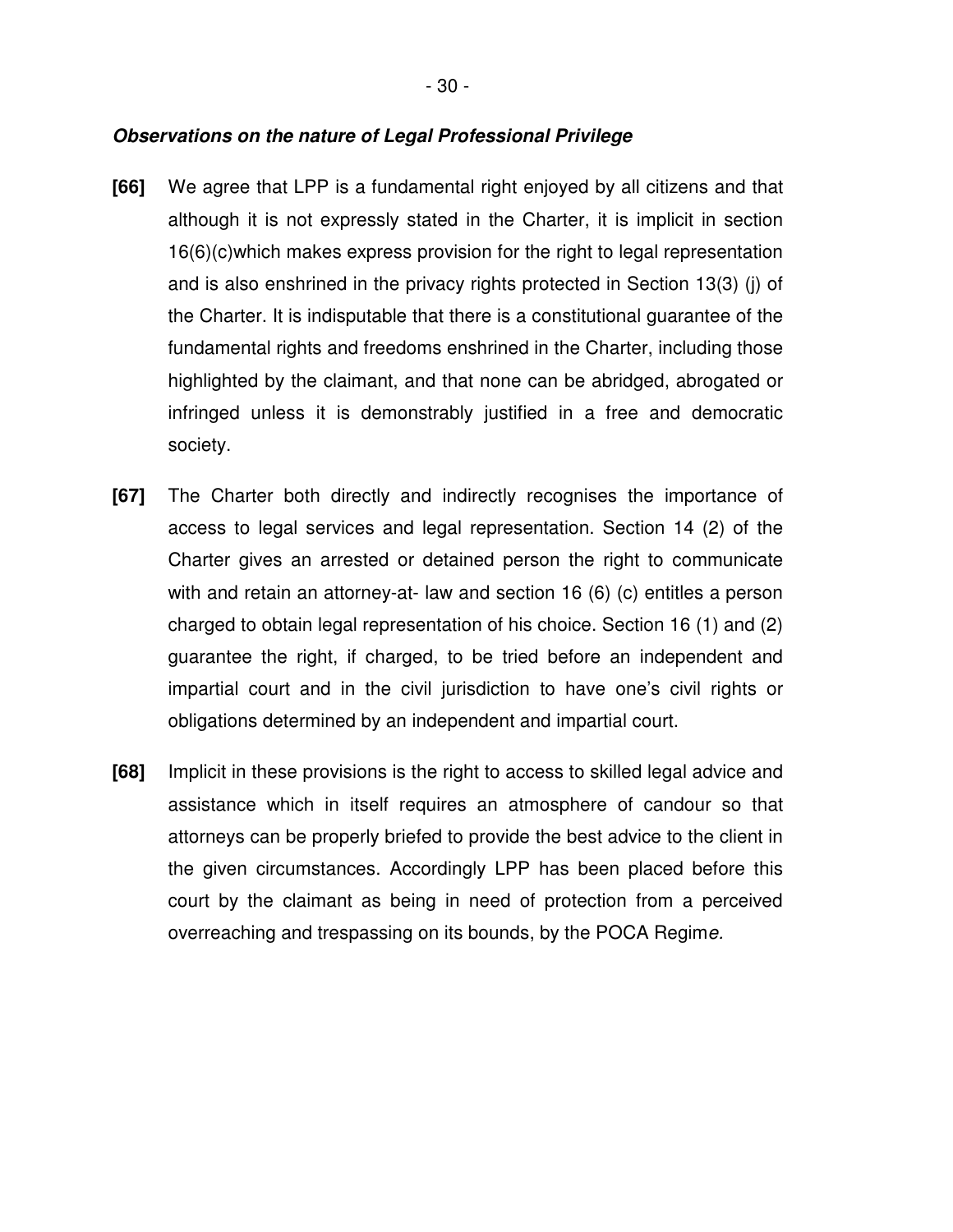## **Overview of Legal Profession Privilege**

## **Classes of Documents/Communications to which LPP is attached**

- **[69]** LPP is a closely guarded right essential for the proper operation of the administration of justice. It guards against disclosure by an attorney-at-law of information subject to privilege that he holds on behalf of his client. It assists in the administration of justice as it provides rules that seek to guarantee fair procedure, protection of the right against self-incrimination and a fair trial. LPP enables and encourages clients to make full disclosure to their Attorneys-at-law in order to obtain the best advice and be provided with the best representation. An attorney-at-law can only provide the best legal advice if he gets full instructions from his client.
- **[70]** LPP does not extend to everything an attorney-at-law has a duty to keep confidential. Within the confidential material held by a lawyer, LPP attaches to those communications which fall either under advice privilege or under actual or contemplated litigation privilege. (See **Balabel v Air India** [1988] 1 Ch 317).
- **[71]** The pre-requisite for a communication between an attorney and a client to enjoy the protection of LPP is that the communication must occur within a relevant legal context (**Balabel v Air India**). LPP does not attach unless there is the relevant legal context. It does not attach to cover up or permit refusal to disclose a crime, fraud or iniquity. It remains true that LPP is kept and should be kept as near to absolute as possible. In the circumstances of this claim it is necessary to evaluate the contention that LPP has been breached in the context of the law on privilege in relation to the relevant provisions of POCA and the Charter.
- **[72]** There is no disputing the fundamentality of LPP and there can be no question that it is for the benefit of anyone who seeks legal advice from attorneys. The policy governing LPP has been outlined in several cases.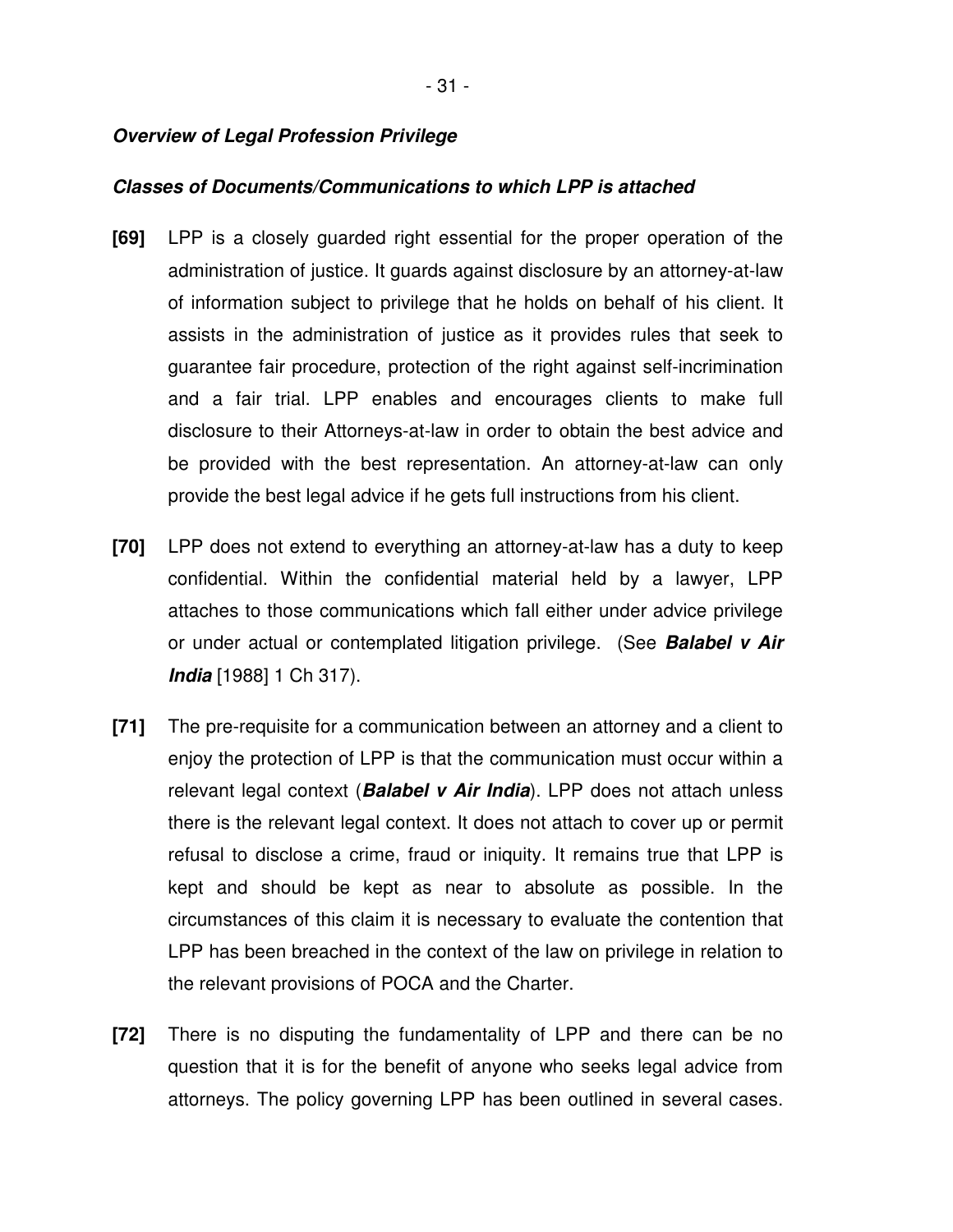In **R (Morgan Grenfell and Co. Ltd) v Special Commissioner of Income Tax and Another**, Lord Hoffman at paragraph 30 stated that "the policy of LPP requires that the client should be secure in the knowledge that protected documents and information will not be disclosed at all."

- **[73]** LPP is a principle of law, and a fundamental human right, which protects the right of a person, to seek counsel from his lawyer in the knowledge that his communication will not be revealed unless he gives his consent (See **Daniels Corporation International Pty Ltd v Australian Competition and Consumer Commission** [2002] HCA 49).
- **[74]** In the **Jamaican Bar Association v The Attorney General and the General Legal Council,** Sykes J stated at paragraph 12 that :

[T]he privilege allows all citizens and non-citizens of Jamaica to seek legal advice or legal representation so that he or she can organize his or her affairs properly. In a democratic society founded on the rule [of] law, legal professional privilege is an important right that all members of the public enjoy which every lawyer with a client is duty bound to uphold unless and until the client waives the privilege.

Further at paragraph 22, His Lordship enunciated that –

[T]here can equally be no doubt that any lawyer who fails to make the claim, in appropriate circumstances, on behalf of his client would be seriously failing in his or her duty and responsibility to advance and protect the interest of the client.

**[75]** Long before Sykes J made those observations, the House of Lords laid out guidance on this issue in **R v Derby Magistrates' Court, Ex parte B,** [1996] AC 487. In that judgment, Lord Taylor of Gosforth, C.J at paragraph 41 stated:

> [T]hat a document protected by privilege continues to be protected so long as the privilege is not waived by the client: once privileged, always privileged. It also goes against the view that the privilege is the same whether the documents are sought for the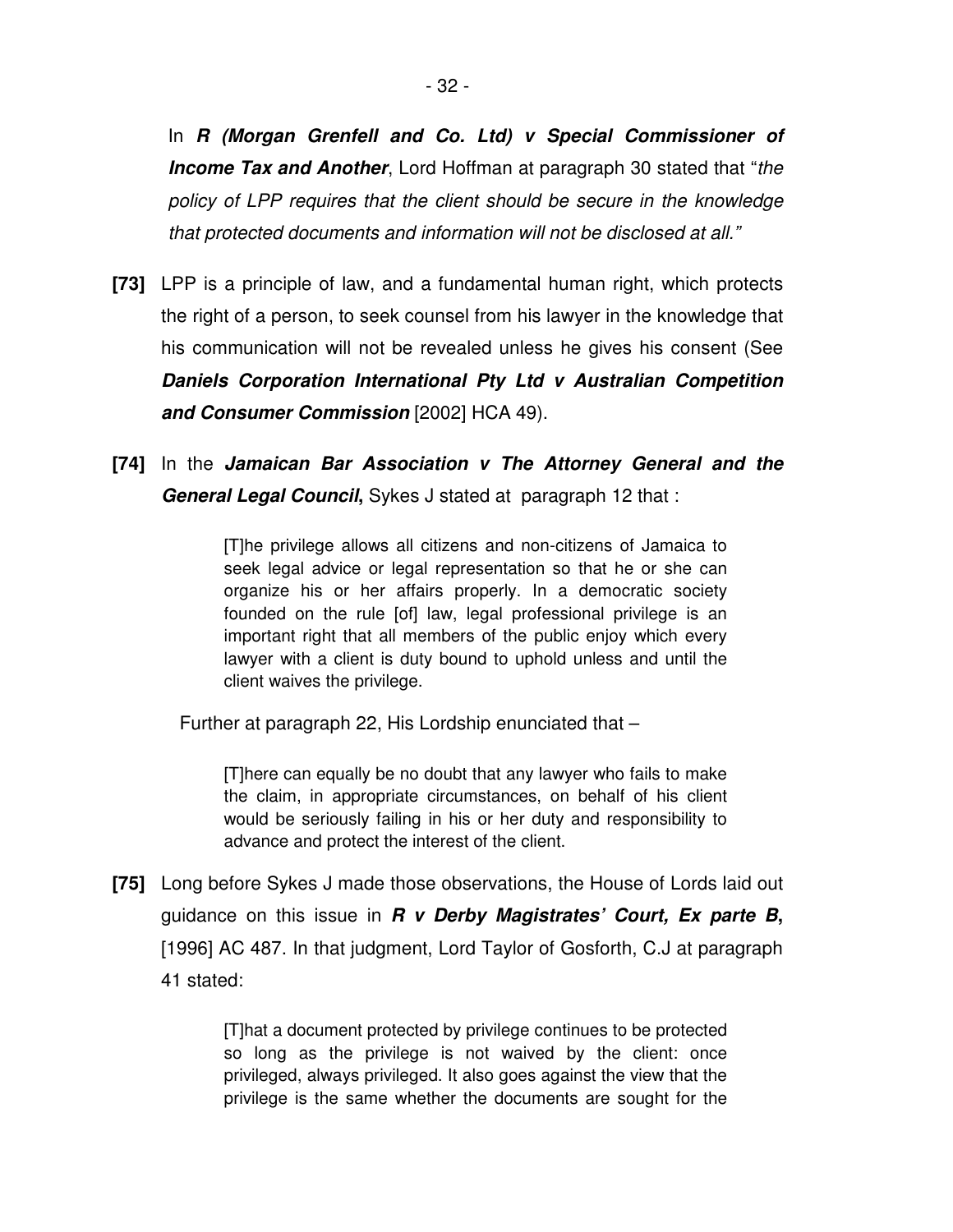purpose of civil or criminal proceedings, and whether by the prosecution or the defence, and that the refusal of the client to waive his privilege, for whatever reason, or for no reason, cannot be questioned or investigated by the court.

At paragraph 69 it was enunciated that :

[B]ut the principle remains the same; and that principle is that a client must be free to consult his legal advisers without fear of his communications being revealed. Reg. v. Cox and Railton (1884) 14 Q.B.D.153, provides a well-recognised exception. Otherwise the rule is absolute. Once the privilege is established, the lawyer's mouth is "shut for ever".

And at paragraph 58;

The principle which runs through all these cases, and the many other cases which were cited, is that a man must be able to consult his lawyer in confidence, since otherwise he might hold back half the truth. The client must be sure that what he tells his lawyer in confidence will never be revealed without his consent. LPP is thus much more than an ordinary rule of evidence, limited in its application to the facts of a particular case. It is a fundamental condition on which the administration of justice as a whole rests." (**Emphasis added**).

- **[76]** Similarly, the authority of **Ventouris v Mountain** [1991] 1 WLR 607, [1991] 3 All ER 472 aptly captures the essence of privilege and declares that it is in the interests of the state which provides the court system and its judges at taxpayers' expense that legal advisers should be able to encourage strong cases and discourage weak cases. LPP allows for this as it encourages candour which assists with the quick resolution of matters. Bingham L.J. opined that. "It is the protection of confidential communications between client and legal adviser which lies at the heart of legal professional privilege".
- **[77]** There can be no doubt as to the importance of the principle of LPP. In **Three Rivers District Council and others v Governor and Company of the Bank of England (No. 6);** the question on appeal was whether the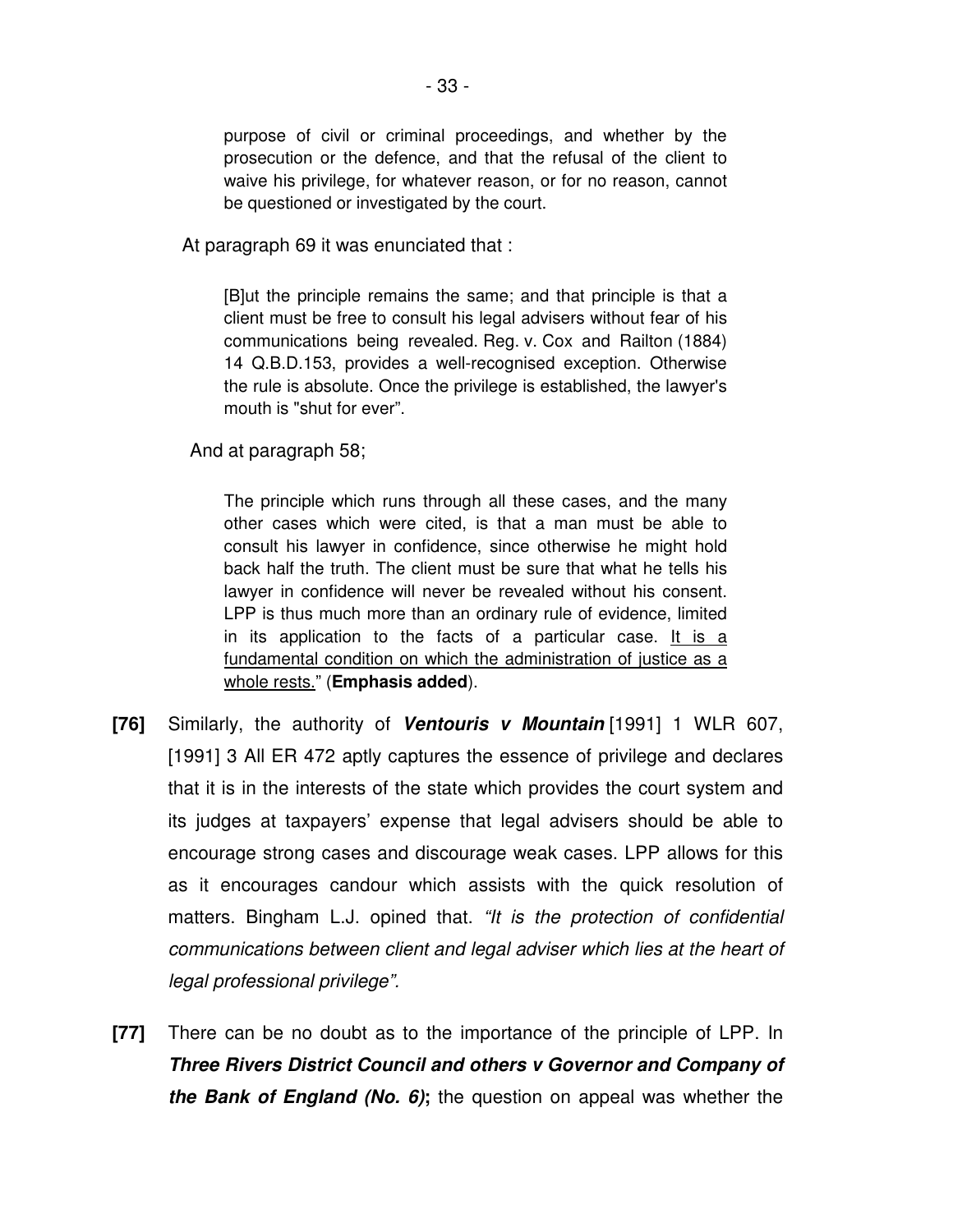communications between the Bank of England and its solicitors relating to the content and preparation of an overarching statement submitted on behalf of the bank to the inquiry qualified for legal advice privilege. Lord Scott considering **Balabel v Air India and B and Others and Russell McVeagh McKenzie Bartleet & Co. v Auckland District Law Society and Gary J. Judd** [2003] UKPC 38 opined that:

- 1. Legal advice privilege arises out of a relationship of confidence between lawyer and client. Unless the communication or document for which privilege is sought is a confidential one, there can be no question of legal advice privilege arising. The confidential character of the communication or document is not by itself enough to enable privilege to be claimed but is an essential requirement.
- 2. If a communication or document qualifies for legal professional privilege, the privilege is absolute. It cannot be overridden by some supposedly greater public interest. It can be waived by the person, the client entitled to it and it can be overridden by statute… but it is otherwise absolute.
- 3. Legal advice privilege gives the person entitled to it the right to decline, to disclose or to allow to be disclosed the confidential communication or document in question.
- 4. Legal advice privilege has an undoubted relationship with litigation privilege. Legal advice is frequently sought or given in connection with current or contemplated litigation. But it may equally well be sought or given in circumstances and for purposes that have nothing to do with litigation.

## **Is Privilege Absolute?**

**[78]** The position in paragraph 2 of the quotation which refers to privilege being absolute is not a position taken by some authorities. The Canadian Courts have stated that despite its importance, solicitor-client privilege is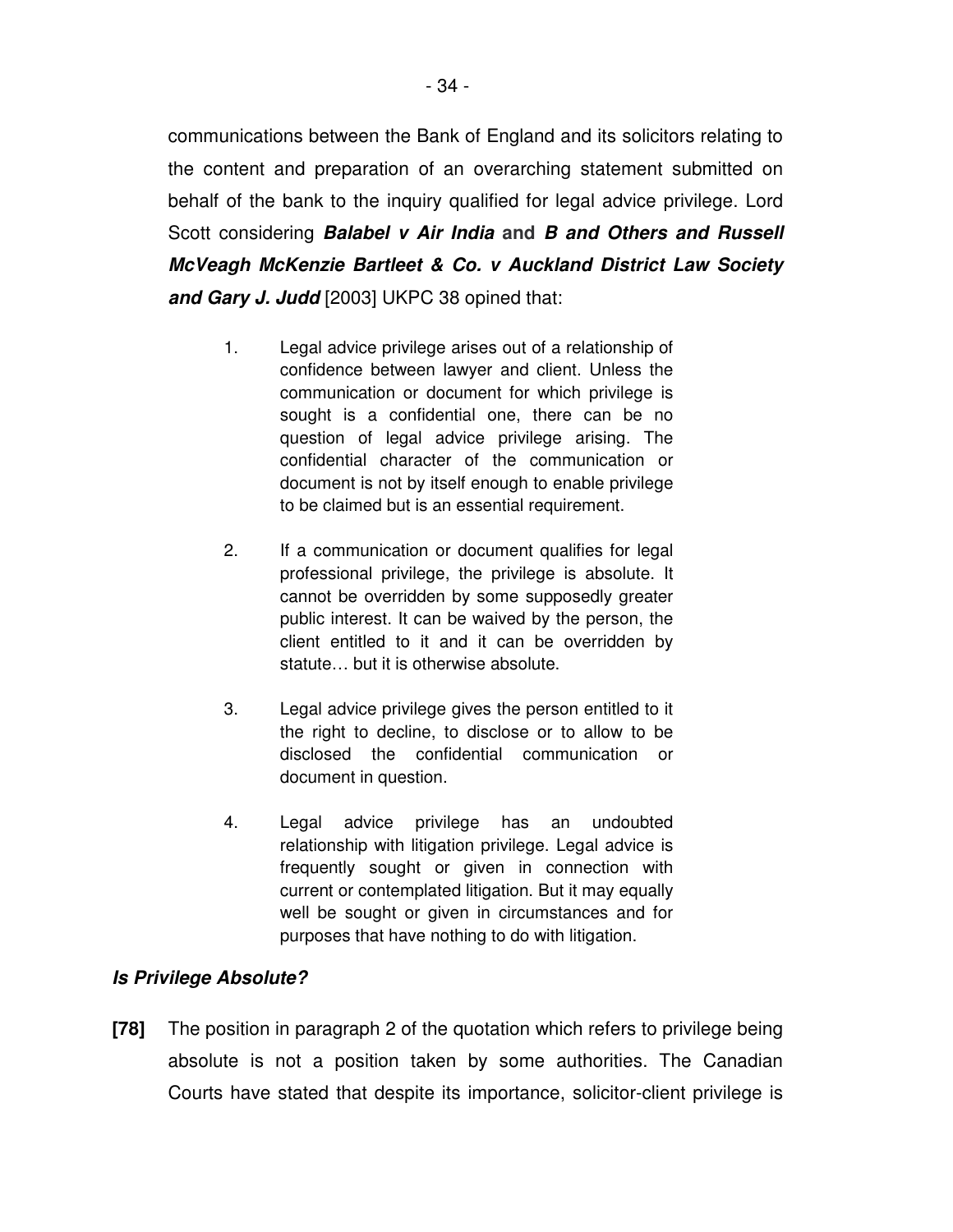not absolute. It is subject to exceptions in certain circumstances. Nevertheless, the privilege "...must be as close to absolute as possible to ensure public confidence and retain relevance. As such, it will yield only in certain clearly defined circumstances, and does not involve a balancing of interests on a case-by-case basis**.**" **Lavallee** paragraph 36, Arbour J. See also **R v McClure** [2001]1 S.C.R. 445 paragraphs 33-34, Major J.and **Blank v. Canada (Minister of Justice)** 2006 SCC 39 paragraph 26, Fish J**.**

- **[79]** In the Canadian cases of **Solosky v Queen** [1980] 1 S.C.R. 821 and **Smith v Jones** [1999] 1 S.C.R. 455, a limited public safety exception to attorney-client privilege was recognised. In **Solosky v Queen,** an inmate at a penitentiary brought proceedings for a declaration that his correspondence with his lawyer should be treated as privileged. It was held that with appropriate safeguards, the privilege should give way to "the public interest in maintaining the safety and security of a penal institution, its staff, and its inmates."
- **[80]** In **Smith v Jones**, a psychiatrist was retained to conduct an assessment of an accused charged with the aggravated sexual assault of a prostitute, the psychiatrist was of the view that the accused was a serious danger to other prostitutes and eventually applied for permission to disclose the information. It was accepted that this application should be treated as a request for an exception to lawyer-and-client on the grounds of the "public safety exception."
- **[81]** In **R v McClure,** the Court held that in limited circumstances an individual's privilege should yield to an accused's right to make full answer and defence to a criminal charge. Major J, for the Court formally declared the privilege to be a principle of fundamental justice under section 7 of the Charter. The Court adopted a two-stage "innocence at stake" test, allowing the privilege to be infringed "only where core issues going to the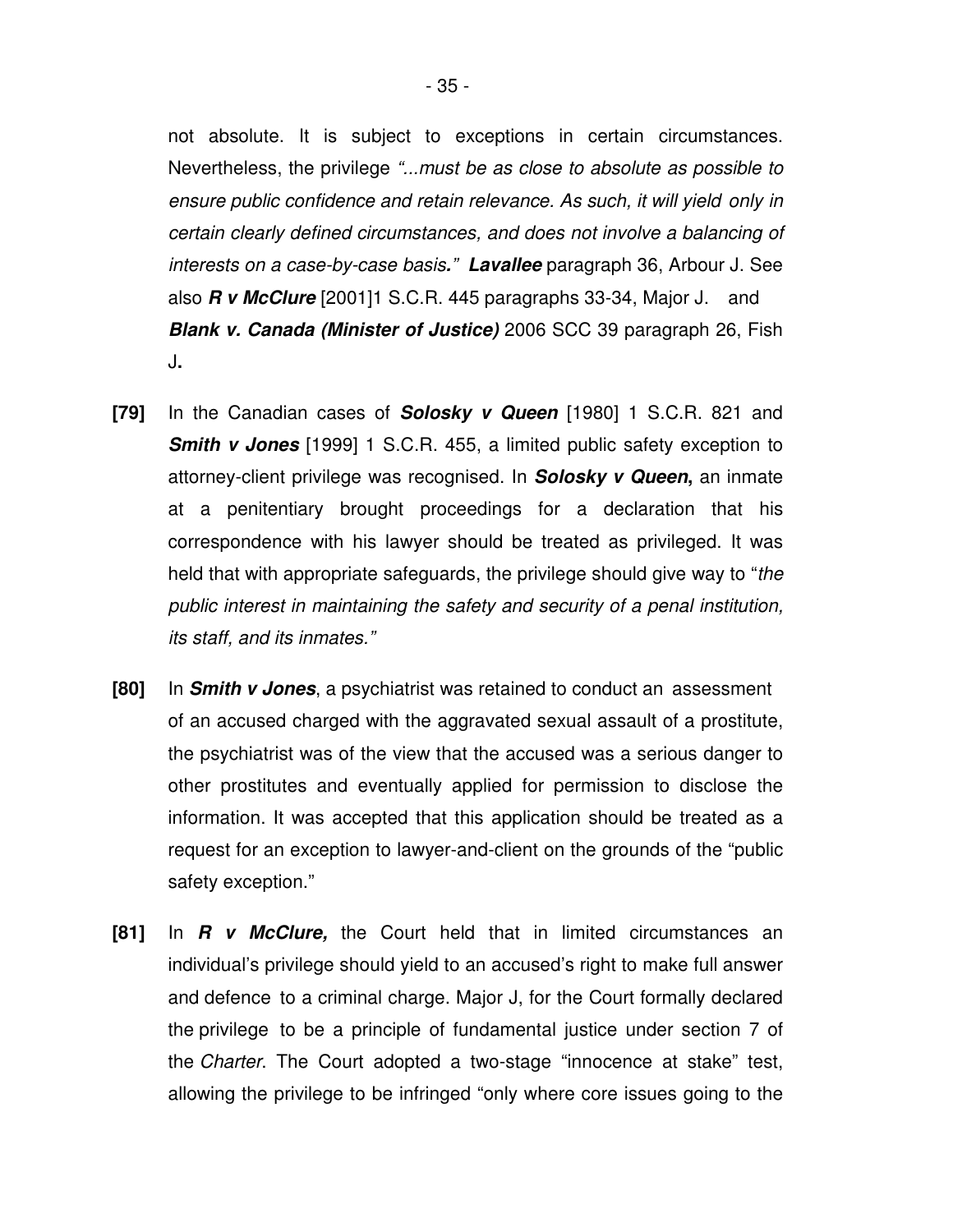guilt of the accused are involved and there is a genuine risk of a wrongful conviction". **In Oxfordshire County Council v M** [1994] Fam 151 the exception made was described as a countervailing policy consideration, in wardship proceedings, where the interests of the child were considered to be paramount.

# **The Perpetual Nature of Privilege**

- **[82]** In **Balabel v Air India**, at page 324 letter C, Taylor, L.J. stated that, "It is common ground that the basic principle justifying legal professional privilege arises from the public interest requiring full and frank exchange of confidence between solicitor and client to enable the latter to receive necessary legal advice."
- **[83]** In **B and Others v Auckland District Law Society,** the main issue was whether the law society was entitled by virtue of the Law Practitioners Act to require the firm to produce privileged documents for the purpose of an inquiry into allegations of professional misconduct. Lord Millet stated at paragraph 44 that**:**

[S]ome principles are well established and were confirmed by Lord Taylor CJ in **R v Derby Magistrates' Court, Ex p B** at p 503G-H. First, the privilege remains after the occasion for it has passed: unless waived "once privileged, always privileged". Secondly, the privilege is the same whether the documents are sought for the purpose of civil or criminal proceedings and whether by the prosecution or the defence. Thirdly, the refusal of the claimant to waive his privilege for any reason or none cannot be questioned or investigated by the Court. Fourthly, save in cases where the privileged communication is itself the means of carrying out a fraud, the privilege is absolute. Once the privilege is established, the lawyer's mouth is "shut for ever": (see Wilson v Rastall (1792) 4 Durn & E 753 at p 759 per Buller J).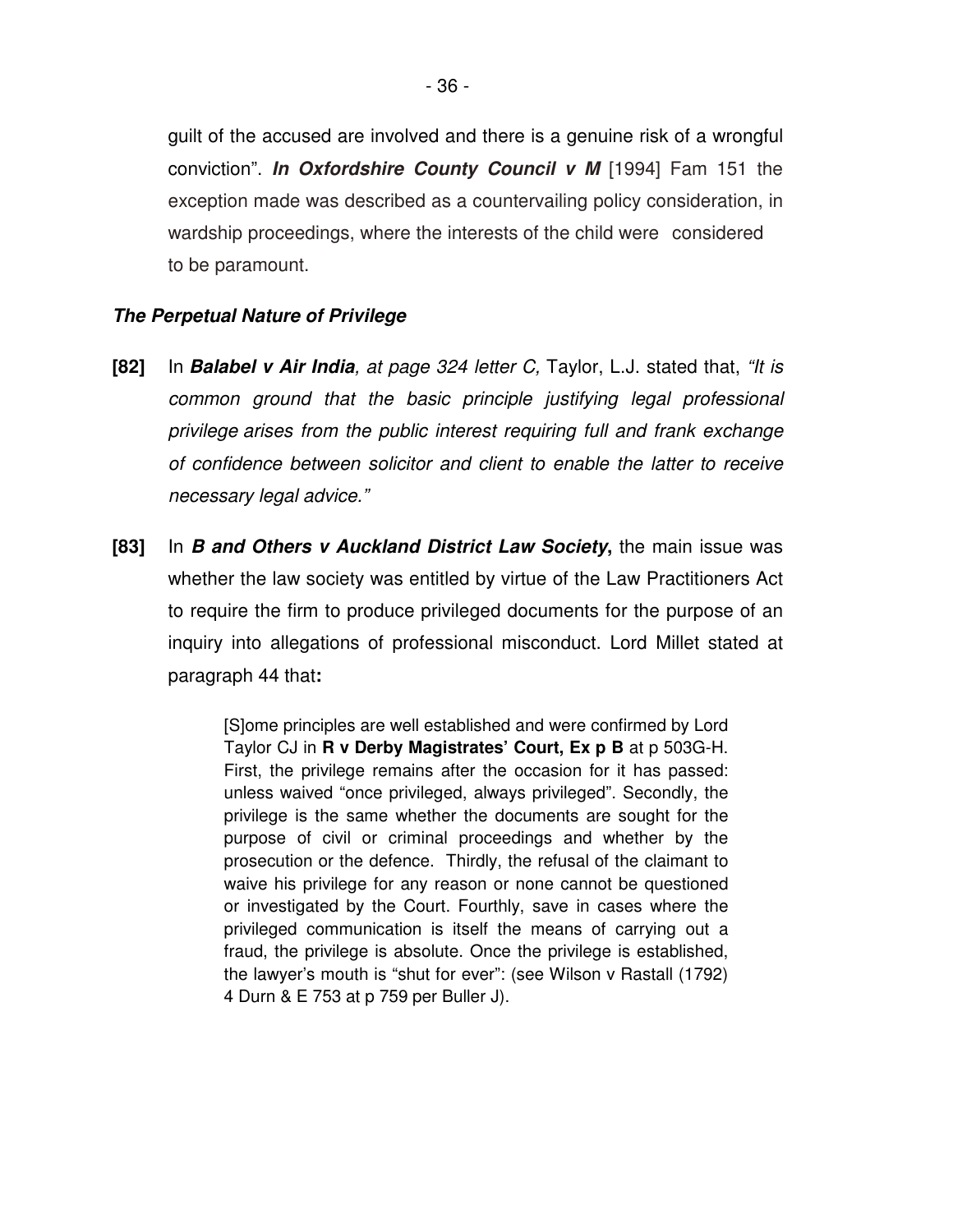**[84]** His Lordship then affirmed at paragraph 45 that:

[I]t is, of course, well established that the privilege belongs to the client and not to his lawyer, and that it may not be waived by the lawyer without his client's consent. But the privilege is available to the client whether he is a layman or a lawyer; even a lawyer – perhaps especially a lawyer – has need of the services of another lawyer if he becomes personally embroiled in legal proceedings

**[85]** In **Bowman v Fels** [2005] EWCA Civ. 226, the Court observed at paragraph 74 that "…access to legal advice on a private and confidential basis is also a fundamental principle not lightly to be interfered with. This is so both in the criminal law sphere … but also in the context of advice sought for civil law purposes." The Court continued at paragraph 78 as follows:

> So far as UK domestic law is concerned, it is elementary that when a lawyer is advising a client or acting for him in litigation, he may not disclose to a third party any information about his client's affairs without his express or implied consent –

**[86]** From the above mentioned authorities, the significant and unique nature of LPP is pellucid. It is one of the central tenets of the attorney-client relationship and it has evolved as a matter of public policy, primarily that, persons should be able to consult their attorneys, and in colloquial terms "lay all their cards on the table" free from the fear of any revealing of confidences, so that they can obtain sound and accurate legal advice, in effectively addressing their legal affairs. Such a principle is almost absolute and rarely balanced or measured against any competing public interest. Once it attaches to a document, it is protected from disclosure to and by anyone, except with the client's consent. It would seem then that all information subjected to and protected by LPP is, (subject to the client's consent) out of the reach of everyone, including the state unless it is demonstrably justified in a free and democratic society. It cannot be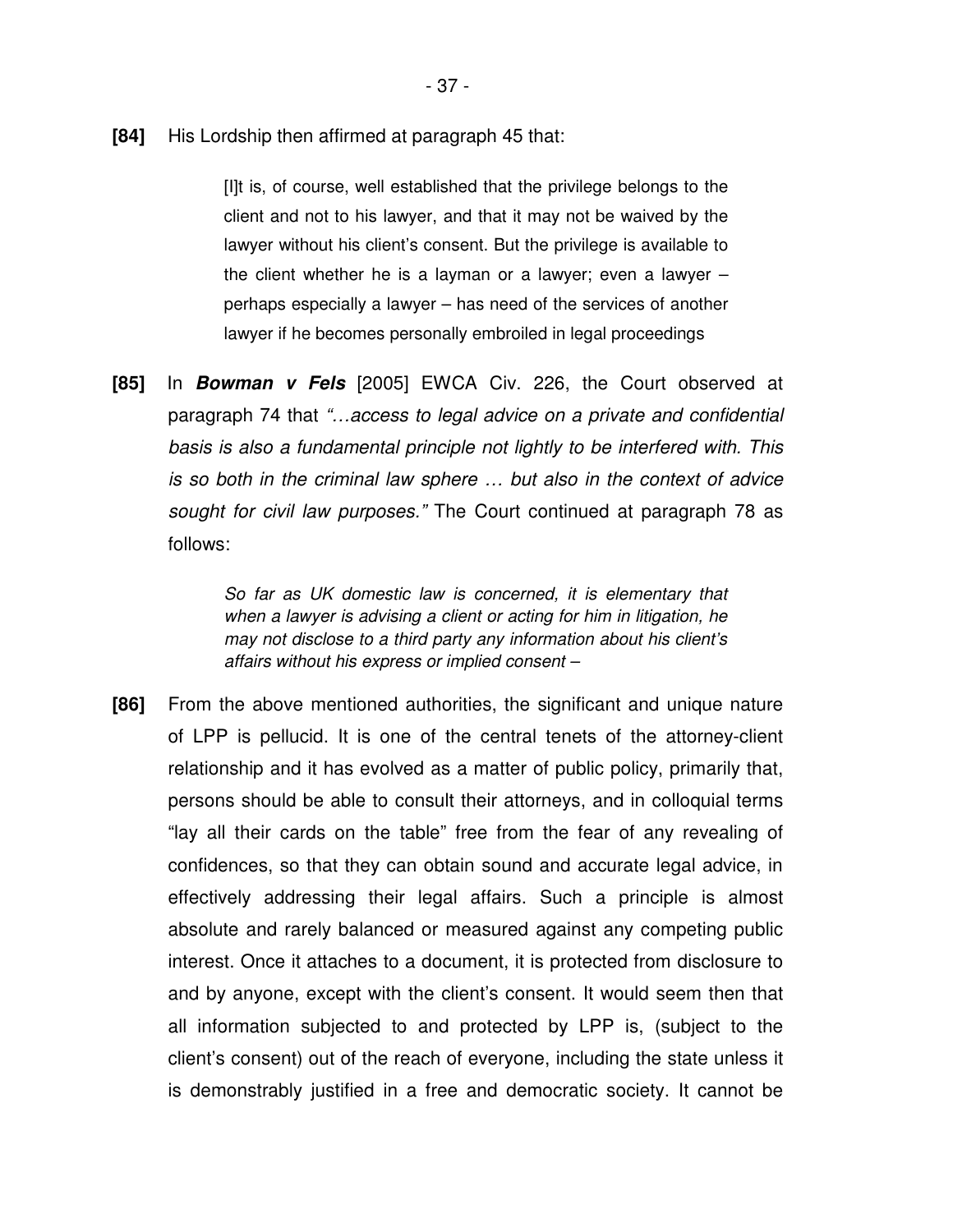forcibly discovered or disclosed and is inadmissible in court. The attorney acts as a gatekeeper and is ethically bound to protect the privileged information which belongs to the client. In fact an attorney is under a professional obligation to assert the privilege until it is waived by the Client. (See **R v Central Criminal Court Ex. p. Francis & Francis** [1989] 1A.C. 346 at 381).

**[87]** Privilege is therefore a right to resist the compulsory disclosure of information. At paragraph 47 of the judgment of the court in **Jamaican Bar Association & Anor; Ernest Smith & Co. and Others v A.G. and Anor,** Panton J.A. referred with approval to the dictum of the High Court of Australia in **The Daniels Corporation International Pty Ltd v Australian Competition and Consumer Commission**, which is as follows:

> At paragraph 9, Gleeson, CJ, Gaudron, Gummow and Hayne JJ expressed themselves thus:

> > It is now settled that legal professional privilege is a rule of substantive law which may be availed of by a person to resist the giving of information or the production of documents which would reveal communications between a client and his or her lawyer made for the dominant purpose of giving or obtaining legal advice or the provision of legal services, including representation in legal proceedings.

At paragraph 43, McHugh, J said:

Courts do not construe legislation as abolishing, suspending or adversely affecting rights, freedoms and immunities that the courts have recognized as fundamental unless the legislation does so in unambiguous terms. In construing legislation, the courts begin with the presumption that the legislature does not interfere with these fundamental rights, freedoms and immunities unless it makes its intention to do so unmistakably clear.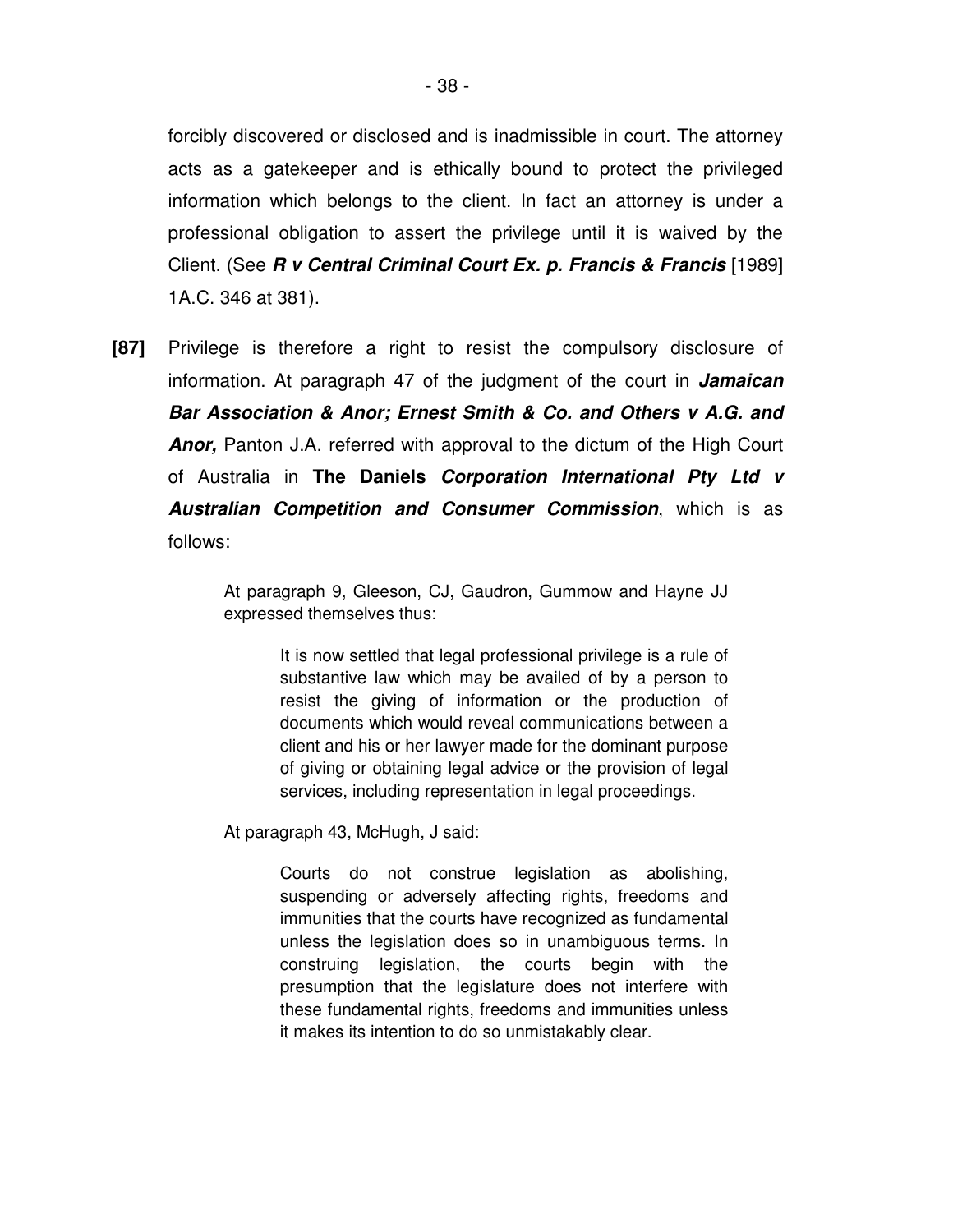And at paragraph 44, McHugh, J said further:

Australian courts have classified legal professional privilege as a fundamental right or immunity. Accordingly, they hold that a legislature will be taken to have abolished the privilege only when the legislative provision has done so expressly or by necessary implication....The immunity embodies a substantive legal right.

# **Communications Exempted from the Principle of LPP (Crime, Fraud, Iniquity)**

**[88]** LPP does not attach to communications given or received with the intention of furthering a criminal purpose or where a crime, fraud or iniquity has been committed. The provisions in the Act of exempting from privilege, instances where the communication is with the intention of furthering a criminal purpose is the position at common law and supported by such cases as **R v Cox and Railton** (1884) 14 Q.B.D. 153 and **London Borough of Brent v Kane** [2014] EWHC 4564. **In R v Cox and Railton,** cited in this regard by the 1<sup>st</sup> and 2<sup>nd</sup> defendants the two defendants were indicted for conspiracy with intent to defraud Henry Munster. Prior thereto, on the 9th of April, 1881, the two defendants entered into a partnership in the business of newspaper proprietors with respect to a newspaper. In February, 1882, Mr. Munster brought an action against Railton for a libel which appeared in that paper. On the 24th of June, 1882, the action ended in a verdict for the plaintiff or 40s. and costs as between solicitor and client. The costs were taxed on the 18th of August. On the 20th execution was issued against Railton for the amount. The sheriff was met by a bill of sale from Railton to Cox, dated the 12th of August, 1882, and withdrew. An interpleader action to test the validity of the bill of sale was tried on the 15th of January, 1883. At that action the deed of partnership of the 9th of April, 1881, was produced, bearing upon it an indorsement purporting to be a memorandum of dissolution of partnership dated the 3rd of January, 1882.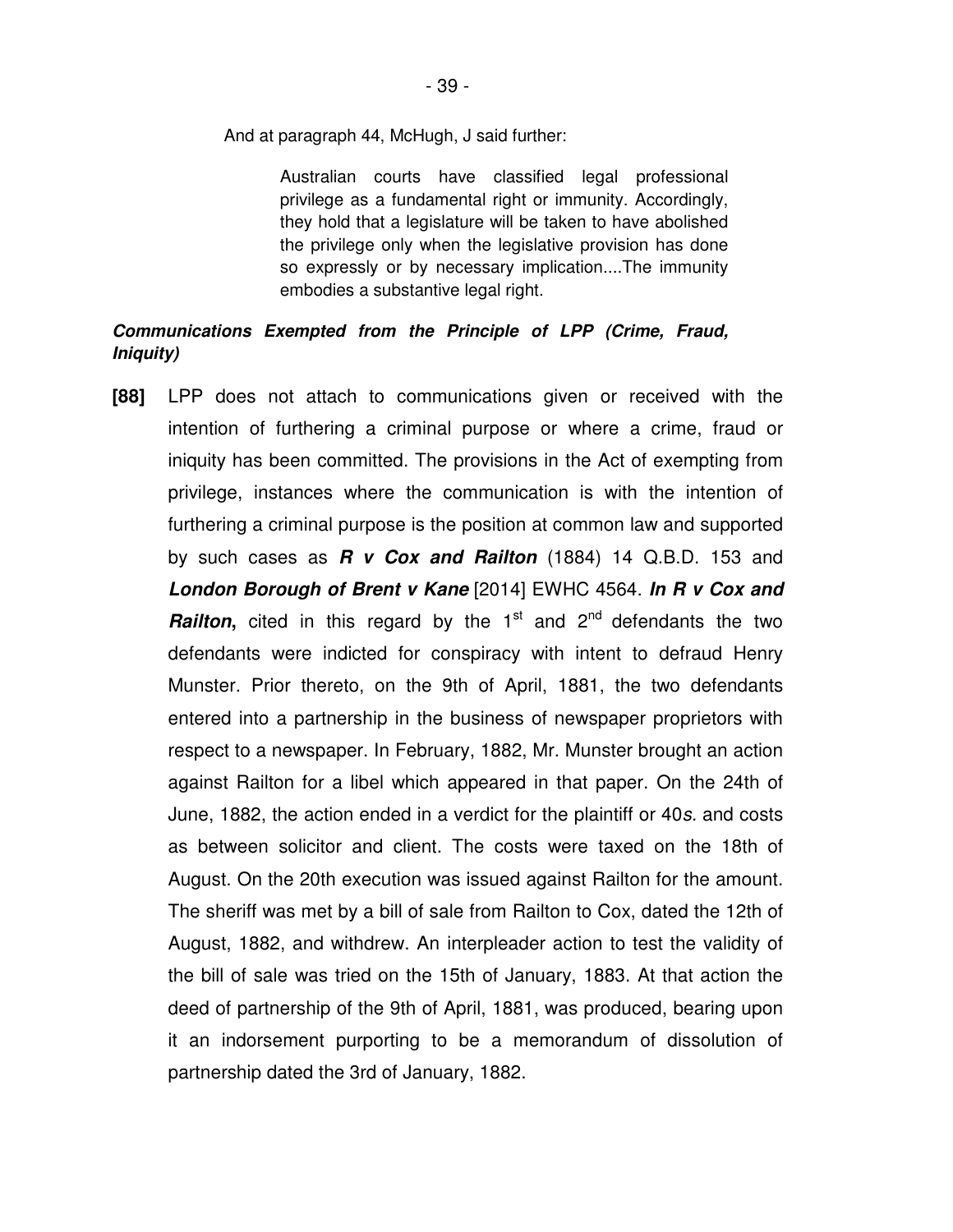- **[89]** The case for the prosecution was, that the bill of sale was a fraudulent bill of sale of the partnership assets, entered into between Railton and Cox while they were partners, for the purpose of depriving Mr. Munster of the fruits of his judgment, and that the memorandum of dissolution of partnership was indorsed on the deed, not on the 2nd of January, 1882, when it bore date, but subsequent to Mr. Munster's judgment. In order to prove this case, Mr. Goodman, a solicitor, who was consulted by the
	- defendants regarding the property being seized, after the verdict was given but before it was executed, was called. There was a serious question as to the admissibility of the evidence of a solicitor. The question then was, whether communication is privileged if a client applies to a legal adviser for advice intended to facilitate or to guide the client in the commission of a crime or fraud, the legal adviser being ignorant of the purpose for which his advice is wanted?
- **[90]** The Court found that no such privilege existed. On pages 165-166 it observed that:

If it did, the result would be that a man intending to commit treason or murder might safely take legal advice for the purpose of enabling himself to do so with impunity, and that the solicitor to whom the application was made would not be at liberty to give information against his client for the purpose of frustrating his criminal purpose. Consequences so monstrous reduce to an absurdity any principle or rule in which they are involved.

**[91]** The Court later stated at page 167 that:

 The reason on which the rule is said to rest cannot include the case of communications, criminal in themselves, or intended to further any criminal purpose, for the protection of such communications cannot possibly be otherwise than injurious to the interests of justice, and to those of the administration of justice. Nor do such communications fall within the terms of the rule. A communication in furtherance of a criminal purpose does not come into the ordinary scope of professional employment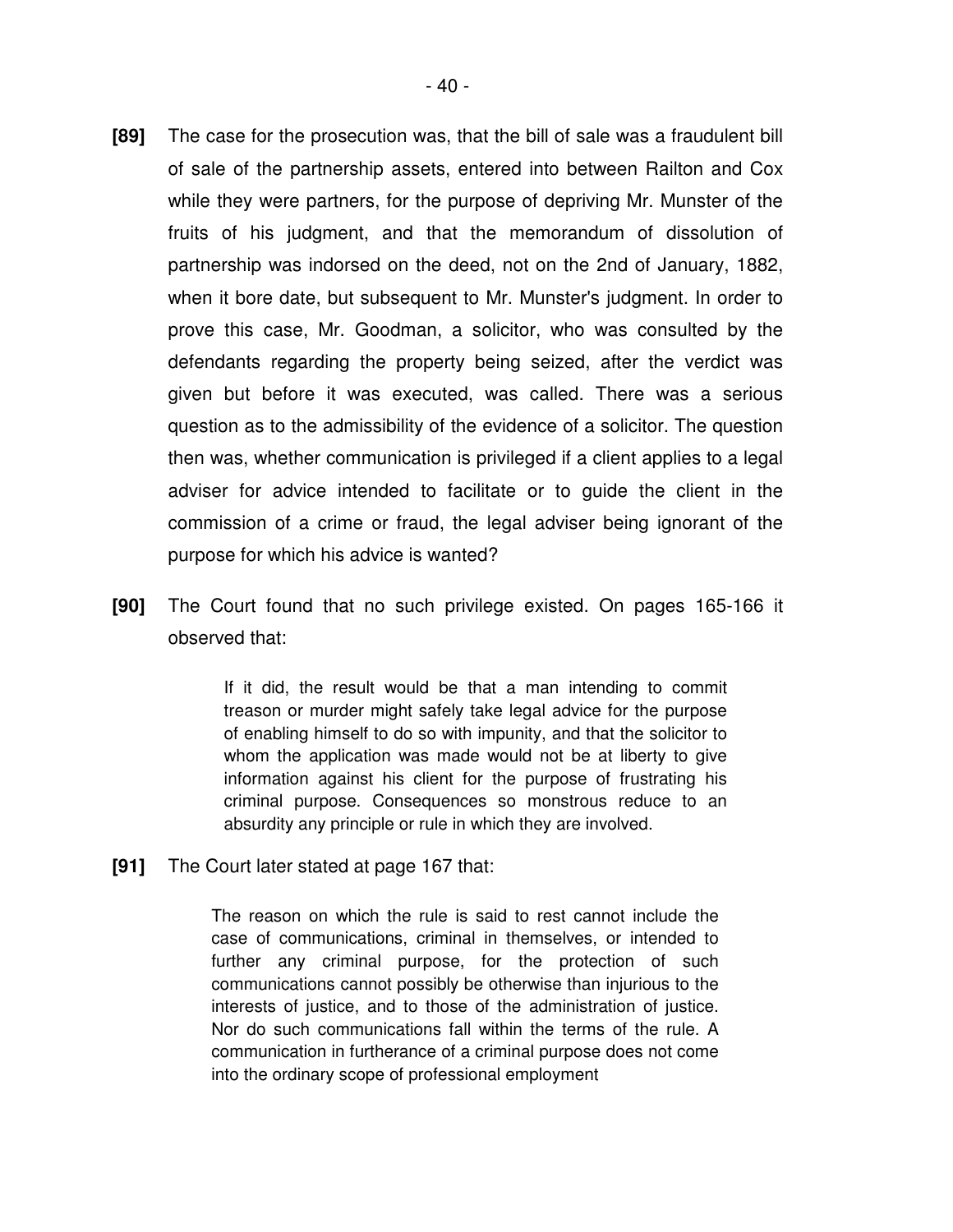- **[92]** The ratio of **London Borough of Brent v Kane** is also instructive. This case concerned an alleged transaction at an under value entered into by an elderly man with dementia (Mr Kane) who was receiving care from his local council. The council alleged, in summary, that Mr Kane's sons had taken a transfer of a 50% interest in a property he owned in an attempt to avoid charges for his care, which was a breach of the relevant social services legislation as well as a transaction defrauding creditors under section 423 of the Insolvency Act 1986.
- **[93]** The council sued Mr. Kane and his sons in relation to the undercharged care contributions. In the proceedings, the claimant applied for disclosure of documents held by the defendants' solicitors, including legal advice, relating to the relevant transactions. Although such documents would ordinarily attract privilege, the claimant contended that privilege did not apply because of the fraud/iniquity exception. The alleged purpose of the advice was to structure the transactions in a way that shifted the burden of Mr Kane's care onto the public purse while enabling the sons to take the assets. This purpose, the claimant argued, was sufficiently iniquitous to require disclosure of the documents. The court ordered disclosure, finding that the iniquity exception applied.
- **[94]** The case of **Minter v Priest** [1930] AC 558 is also helpful. This case concerns the question of whether conversations between a solicitor and his client relating to the business of obtaining a loan for the deposit on the purchase of real estate were privileged from disclosure. Mr. Priest, a solicitor was approached by one Mr. Simpson a potential purchaser, as well as a Mr. Taylor. The premises to be purchased was owned by Mr. Minter. Mr. Simpson's intention was to borrow money from Mr. Priest in order to execute the purchase. During the course of the interview, it is alleged that Mr. Priest defamed Mr. Minter. On hearing of Mr. Priest's defamatory comments, Mr. Minter sued for defamation.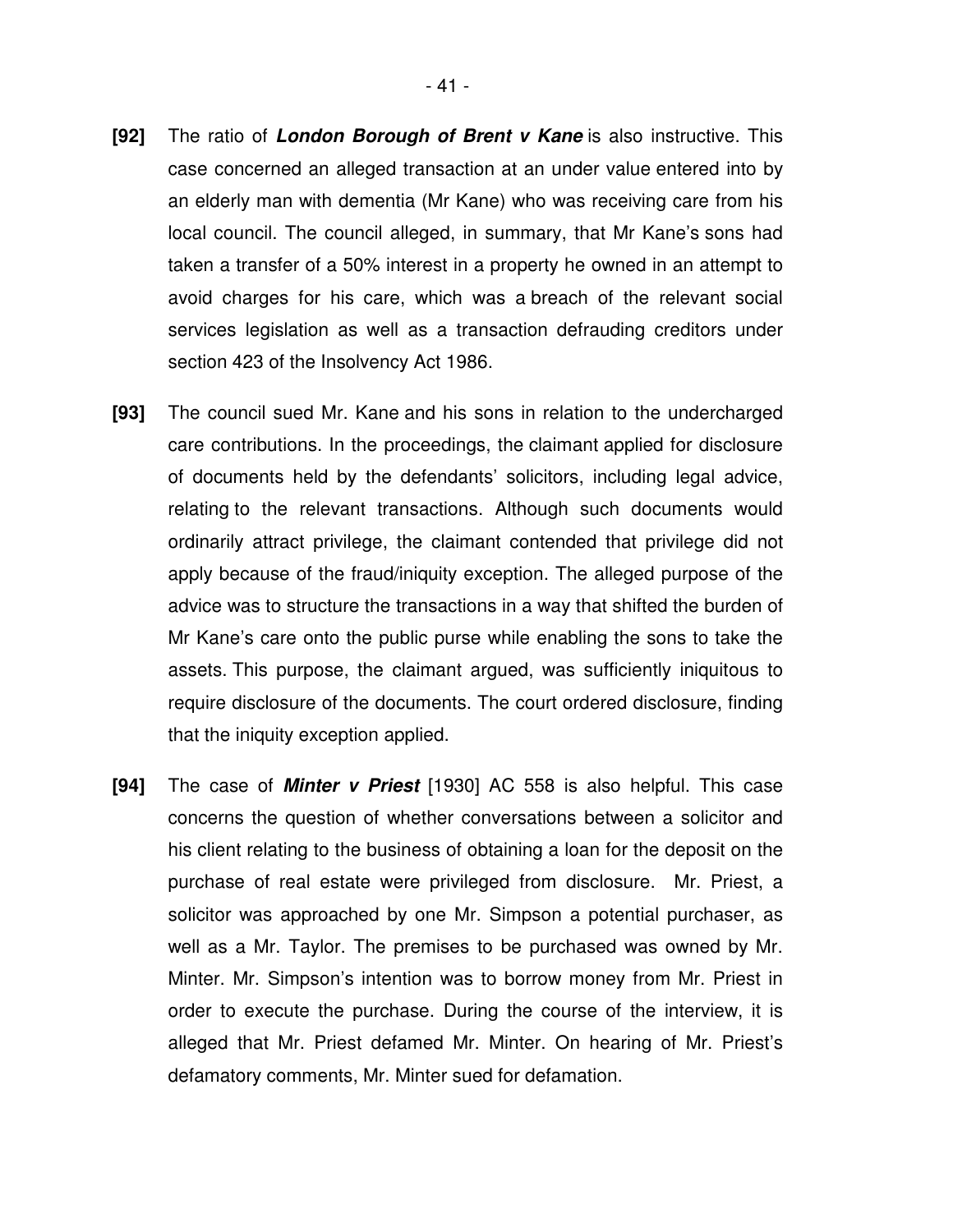- **[95]** In answering the question of whether conversations between a solicitor and his client relating to the business of obtaining a loan for the deposit on the purchase of real estate were privileged from disclosure, the Court of Appeal upheld the claim to privilege, their decision was on the basis that what transpired at an interview between a client and a solicitor acting in his professional capacity and within the ordinary scope of his business as a solicitor falls within the realm of privilege. However, the House of Lords was otherwise persuaded. The Court of Appeal's decision was reversed on the ground that the respondent was not acting as a solicitor at the relevant time but that instead he was traversing on a malicious scheme from which he was to profit jointly with the proposed purchasers.
- **[96]** Sykes J in his analysis of **Minter v Priest** in the **Jamaican Bar Association v Attorney General & GLC** highlighted the many nuances associated with the principle of LPP and the many complications that may occur when one seeks to determine if LPP applies. Whilst it is agreed that the subject matter of LPP can at times prove complicated, in the types of activities listed in the Order, engagement in which would make Attorneys DNFIs, the relationship between the solicitor and client in most instances would not be occurring in a relevant legal context and hence LPP would not apply. This especially given the way the law in relation to LPP has developed in the years since **Minter v Priest** was decided given the expanding role of the solicitor/attorney outside of his traditional role of providing legal advice and legal representation. This will be explored in more detail below.
- **[97]** Before leaving **Minter v Priest** however the court finds instructive the oral submissions of Mr. Allan Wood Q.C. where he pointed out that the actual ratio of **Minter v Priest** is that communication between the solicitor and the prospective purchaser of Mr. Minter's property was not protected by privilege. Counsel cited the majority judgment of Lord Buckmaster with whom all the other Law Lords concurred and highlighted that the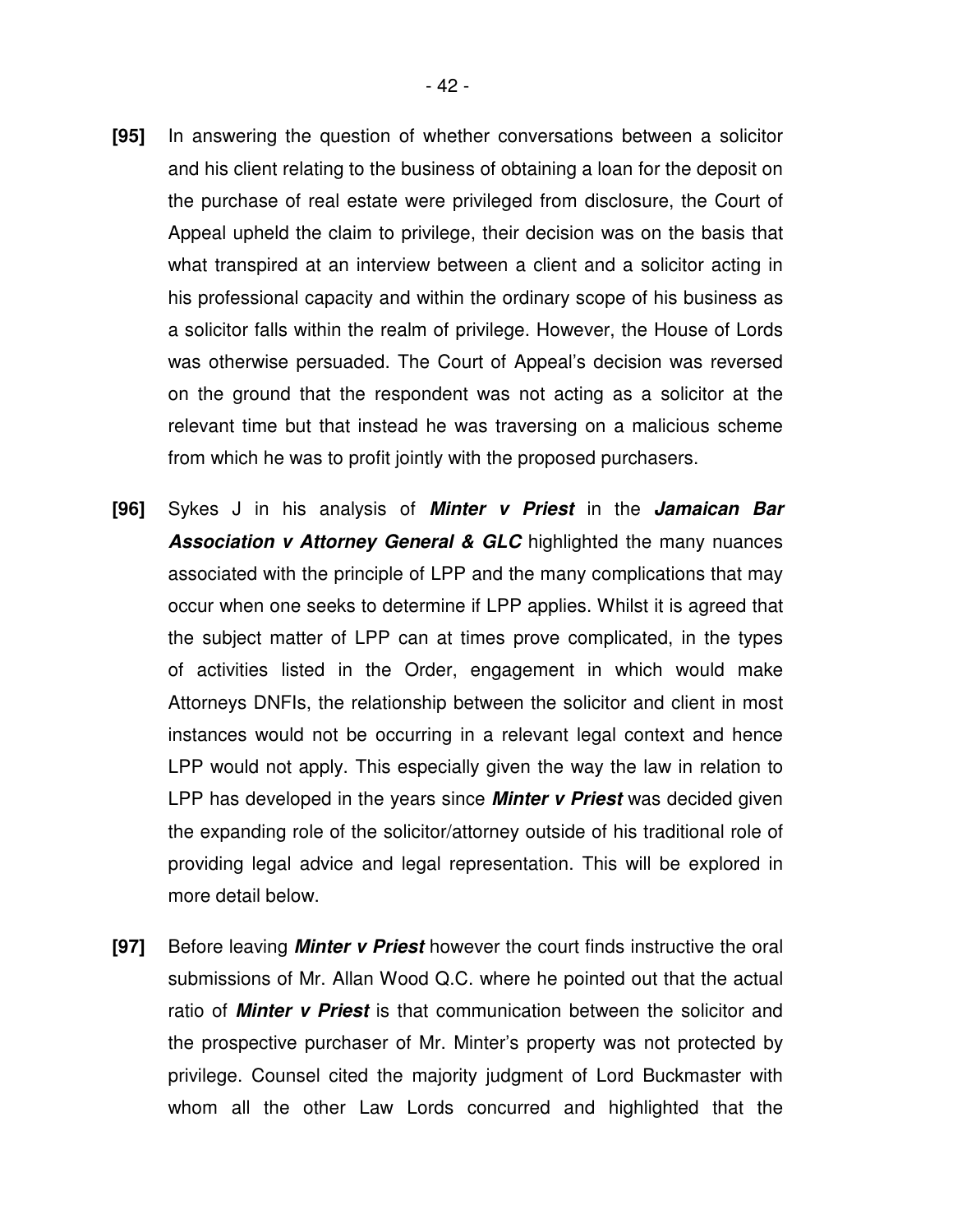subject communication had been shared with the solicitor who had ulterior motives, that is, he had made a counter proposal involving a malicious scheme from which he was to profit jointly with the proposed purchaser and hence he was participating in a crime.

- **[98]** Therefore an essential detail that Sykes J omitted to address in his analysis was that at the time of the exchange, the defendant solicitor had stepped outside the boundaries of the solicitor – client relationship and was engaged in a crime which took the communication sought to be protected outside of the realm of LPP. The boundaries of LPP were not fully delineated by Sykes J as he gave little or no consideration to the crime/fraud exception and the relevant legal context circumscription of privilege.
- **[99]** The 2nd defendant at paragraph 66 of its submissions, quoting paragraph 16 of the Guidance, made clear that where criminal conduct is involved LPP does not apply. Paragraph 16 reads, "The attorney should however be mindful that LPP… cannot be relied on to shelter an attorney who participates in criminal conduct, nor can LPP be relied on by a client where advice is sought in respect of the commission of an unlawful act."

## **Concluding Comments on Overview**

**[100]** The purpose of outlining the law in relation to LPP is to illustrate that:

- I. Privilege is a fundamental right;
- II. Privilege does not automatically apply in relation to all communications between the lawyer and the client;
- III. For the protection to apply there must be a relevant legal context;
- IV. The purpose of the communication must be legal advice; or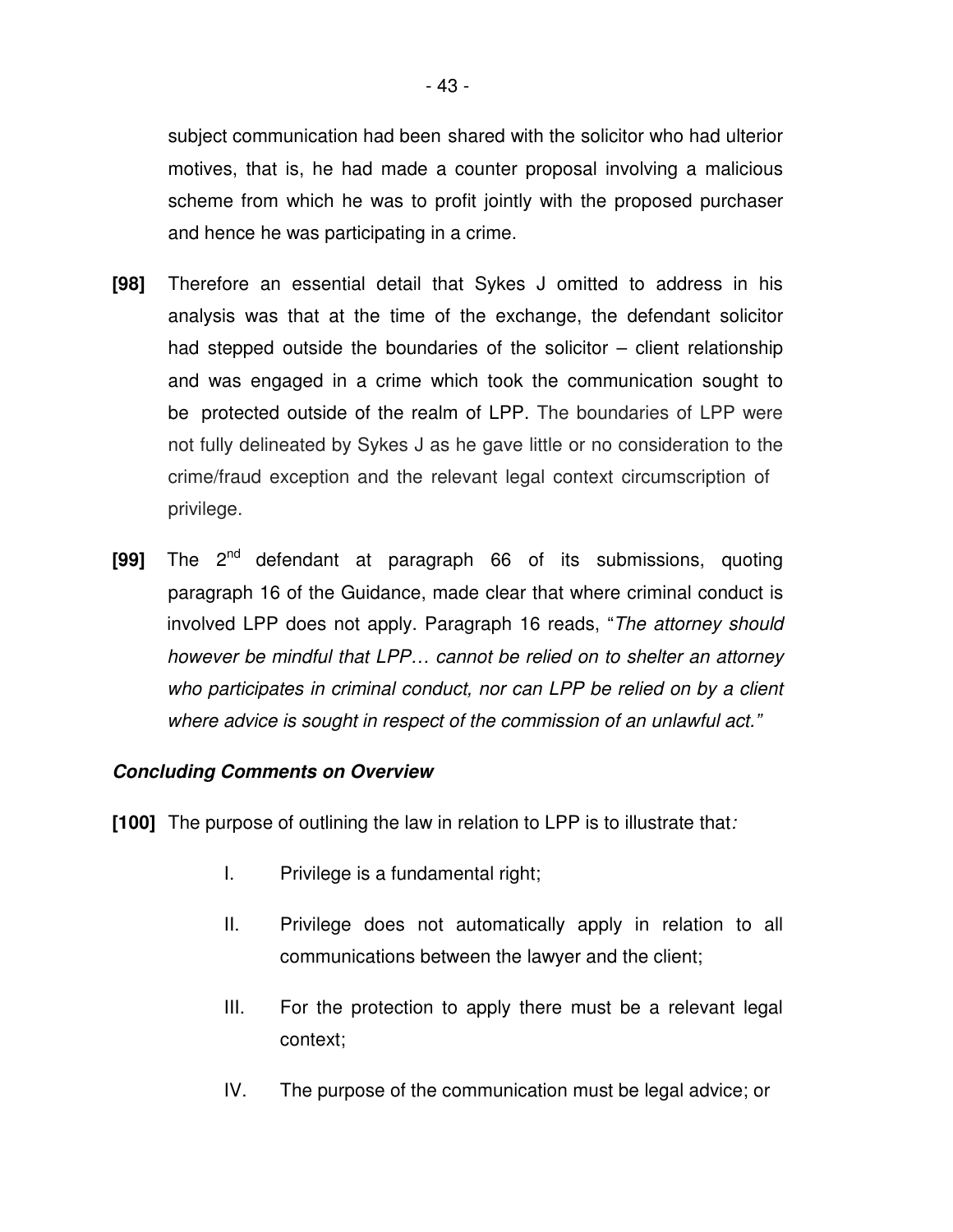- V. Communication in relation to contemplated or actual legal proceedings;
- VI. Privilege is ousted or does not apply where there is crime, fraud, iniquity or intention to further a criminal purpose;
- VII. That although privilege is to be kept as absolute as possible it can, in limited circumstances, give way to other policy considerations although not on an ad hoc basis.
- **[101]** It is against this background that the claimant's assertion that LPP has been destroyed or generally undermined by the Regime, thereby infringing the constitution must be considered. In particular we will consider the claimant's contention that the Regime infringes sections 13 (3) (j) and16 (6) (c) of the Charter.

# **The Relevant Legal Context**

**[102]** In order for the claimant to succeed on this aspect of the claim there must at the very least be shown some infringement of the privacy rights enshrined in section 13 (3) (j) and the right to legal representation enshrined in section 16 (6) (c) of the constitution. As it relates to section 16 (6) (c) paragraph 48 of the case of **S v Switzerland** (1992) 14 E.H.R.R. 670 is of value. This case highlights that the right to consult a lawyer brings with it a right to confidentiality of legal communications. However, this only relates to "contemplated proceedings", and thus protects litigation privilege and not legal advice privilege. The reasoning indicates that the right in section 16 (6) (c) does not accrue where litigation is not in progress or in contemplation and as such the right would not be engaged in circumstances where there is no relevant legal context or even where there might be purely legal advice. This is an important distinction as section 16 (6) (c) provides a person with the right to legal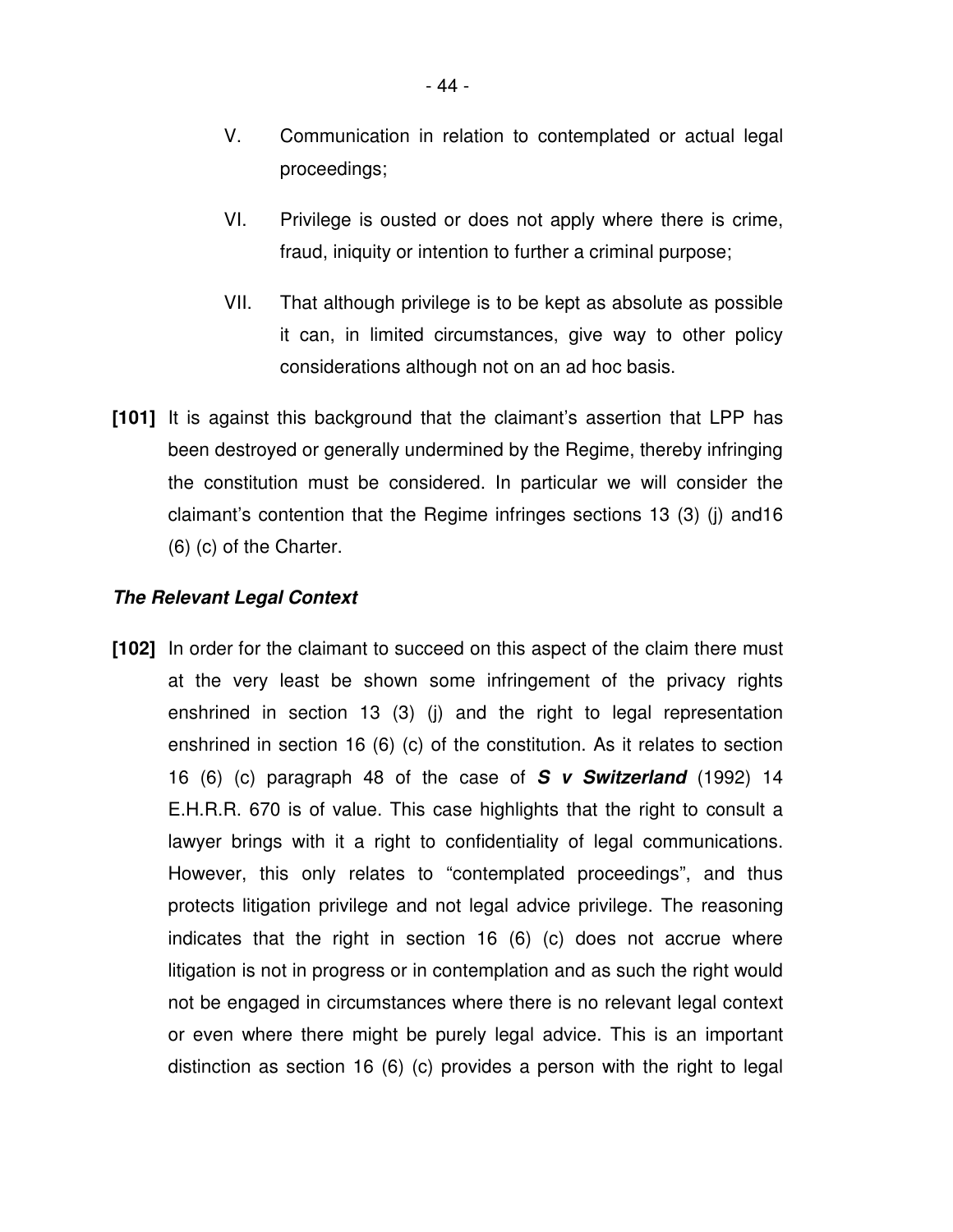representation of his choice and if this cannot be afforded, to reasonable assistance to obtain the same as is required in the interest of justice.

- **[103]** In order to show infringement of section 13 (3) (j) (ii) and (iii) of the Charter, the claimant has to show that the Regime has undermined the right to LPP and or confidentiality. The starting point is to establish that LPP applies to the activities engaged under the Regime. If LPP applies, then the next step is to assess the provisions of the Regime to evaluate the claim of breach. If there is any breach, it is then necessary to consider whether this amounts to an interference with the constitutionally protected right of privacy and whether any such interference is demonstrably justified in a free and democratic society.
- **[104]** The cases and reasoning above indicate that not all communications between a lawyer and client are necessarily subject to LPP. The prerequisite consideration as to whether LPP is attached to communications between an attorney and client is whether there is in existence a 'relevant legal context'. In order to benefit from legal advice privilege, although communication does not need to contain actual legal advice or an express request for such advice to qualify as being privileged it must be within a relevant legal context. In general terms, so long as there is a relevant legal context, LPP will cover communications which form part of the ordinary flow of information and instructions between lawyer and client relating to the matter on which the lawyer is instructed. The first question for the court's analysis is, are the activities in the Order such that, communication between attorney and client for the purpose of these transactions occur within a relevant legal context? (See **Balabel and Three Rivers No.6**).
- **[105]** The 2<sup>nd</sup> defendant provides an insightful answer to the question posed by submitting that it is only to the extent that activities of the lawyer engage the State's due process obligations that the existence of LPP and the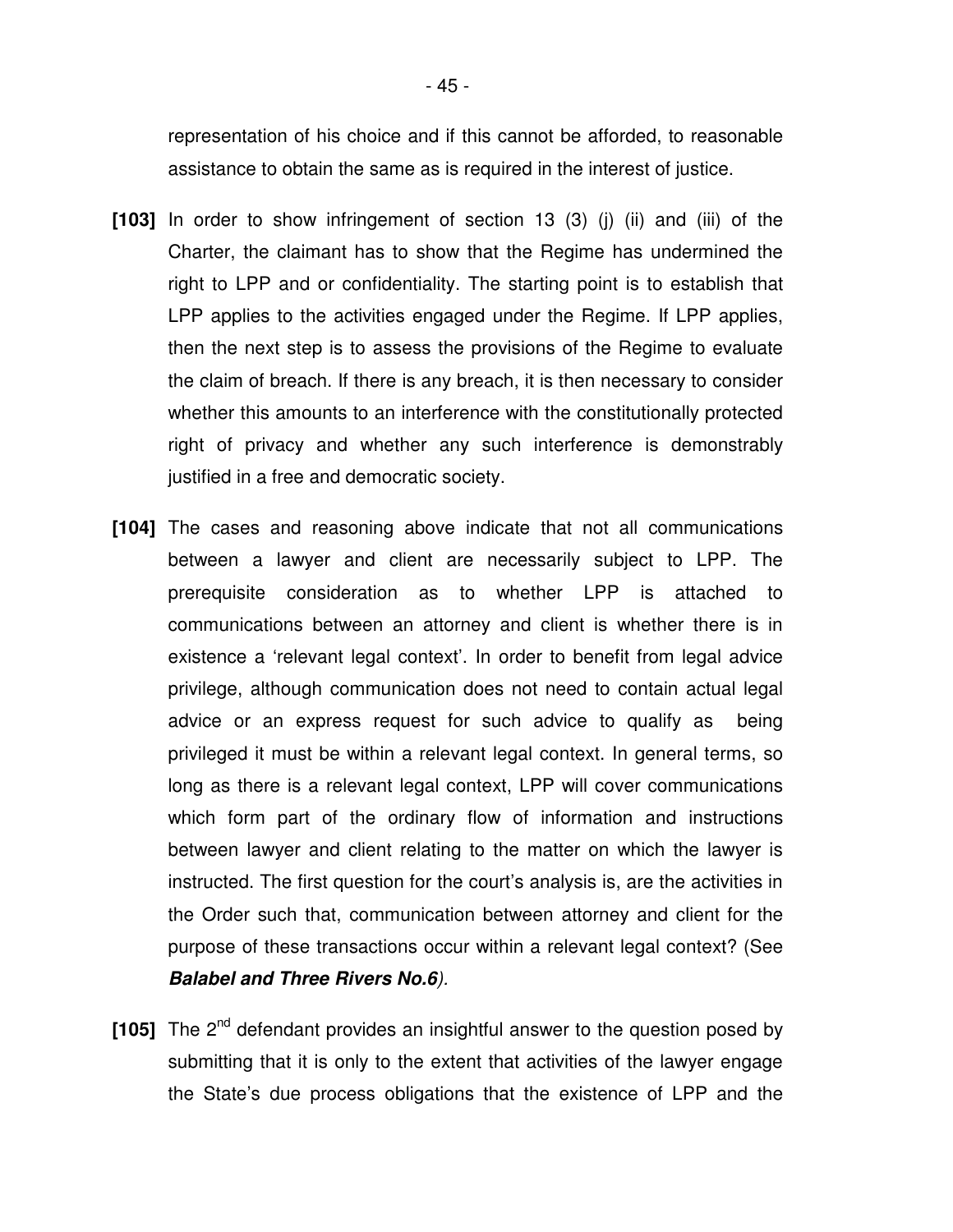special protection afforded to lawyers is justified. Therefore there can be no justification for protection where the attorney steps out of the traditional role of legal adviser and simply acts as agent in the client's business which has no connection to the administration of justice or the provision of legal advice."

- **[106]** It was also the submission of the 2<sup>nd</sup> defendant that "Equally, there can be no justification for affording protection where the activities of the attorney engaged in the regulated sector are the same as other professionals such as the banker in handling client money or the accountant in creating companies to provide tax shelters or the real estate agent in dealing with real estate. These activities do not engage any role of the attorney in the administration of justice".
- **[107]** The 2<sup>nd</sup> defendant continues further to assert that the extension of POCA to attorneys in Jamaica is strictly confined to attorneys who engage in the enumerated activities set out in the Minister's Order and is not applicable to activities taken in the course of the representation of clients in criminal or civil proceedings or giving legal advice.
- **[108]** The relevant legal context will differ depending on the nature of the transaction. As Lord Scott said in **Three Rivers No 6** at page 651 para. E, "If a solicitor becomes the client's 'man of business', and some solicitors do, responsible for advising the client on all matters of business, including investment policy, finance policy and other business matters, the advice may lack a relevant legal context." In a dispute as to privilege if it is not at first obvious, the judge should ask whether the advice relates to the rights, liabilities, obligations or remedies of the client under private or public law.
- **[109]** If it does not, then there would be no relevant legal context, and so no legal advice privilege or litigation privilege. If it does, then the question is whether the occasion on which the communication took place, and the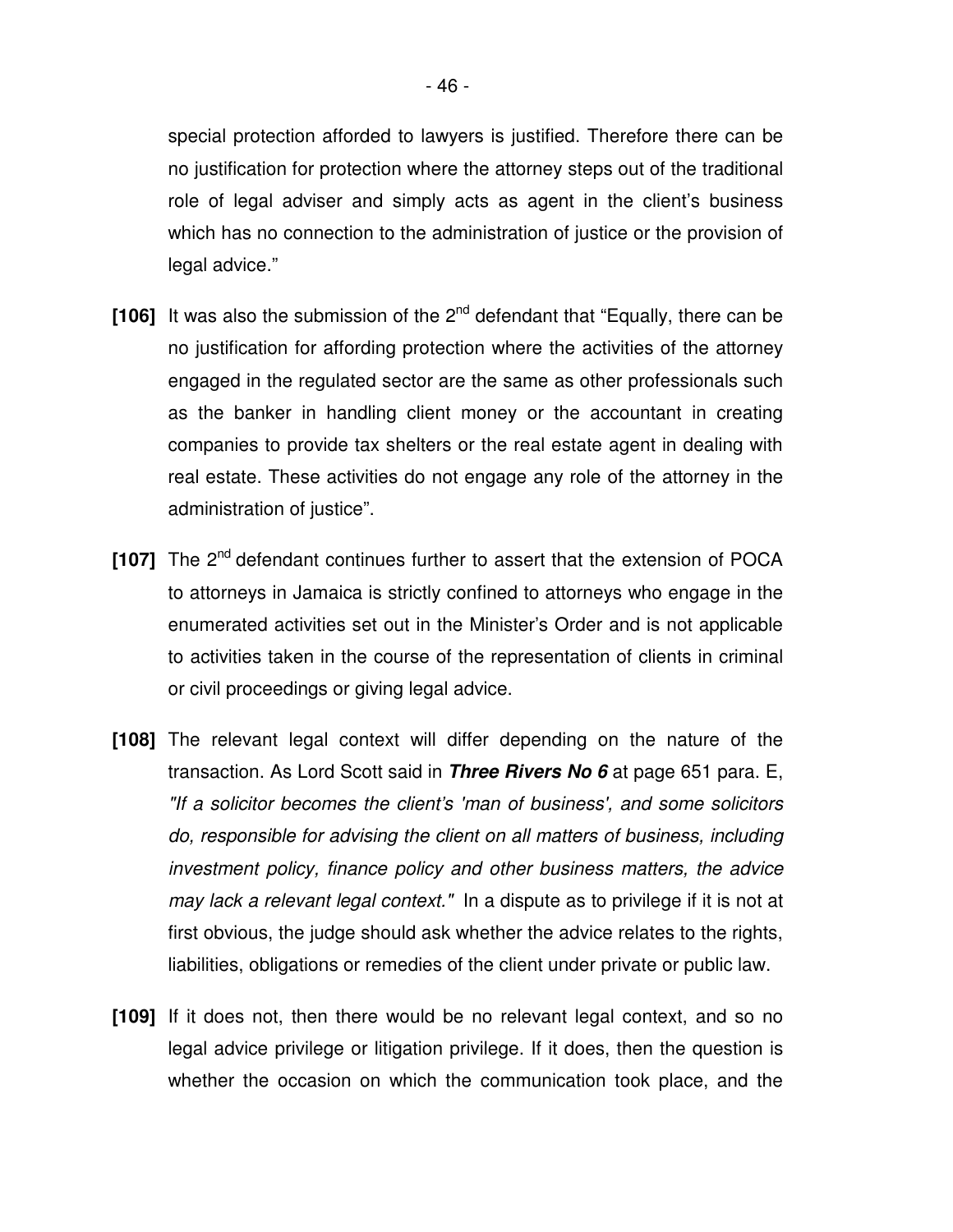purpose for which it took place, were such as to make it reasonable to expect the privilege to apply (See **Three Rivers No 6**). Following from and being guided by this decision, the test for legal advice privilege was restated and expanded by the High Court of New Zealand in **The Commerce Commission v Bay of Plenty Electricity Limited, Wellington Registry** CIV 2001-485-917, Wild J, 13 February 2006, as follows: (a) Does the advice have a "relevant legal context?" Does the advice relate to the rights, liabilities, obligations or remedies of the client under either private or public law? If not, then legal advice privilege would not apply to any communications or documents in relation to that advice. (b) Objectively assessed, is it reasonable to expect the privilege to apply? If the advice does meet step one of the test then, on an objective assessment having regard to the policy underlying the justification for legal advice privilege, is the occasion on which the communication takes place and is the purpose for which it takes place such as to make it reasonable to expect the privilege to apply?

**[110]** The protection of LPP is a right enjoyed in the lawyer/client relationship as a consequence of its importance in the delivery of and the administration of justice. The protection is within the sphere of the lawyer/client relationship in relation to the unique role played by lawyers in advancing their client's cause in the context of the administration of justice. There is no doubt that some lawyers sometimes operate outside of this framework and carry on activities that are equally carried on by other professionals or businesses. Those lawyers at that time are in a similar position to these other professions, such as bankers, accountants and real estate agents. The clients of these other professions do not benefit from LPP, as the nature of the activities do not fall within the administration of justice and therefore, there would be no valid rationale for its application (**Prudential Plc v Commissioner of Income Tax** [2013] UKSC 1).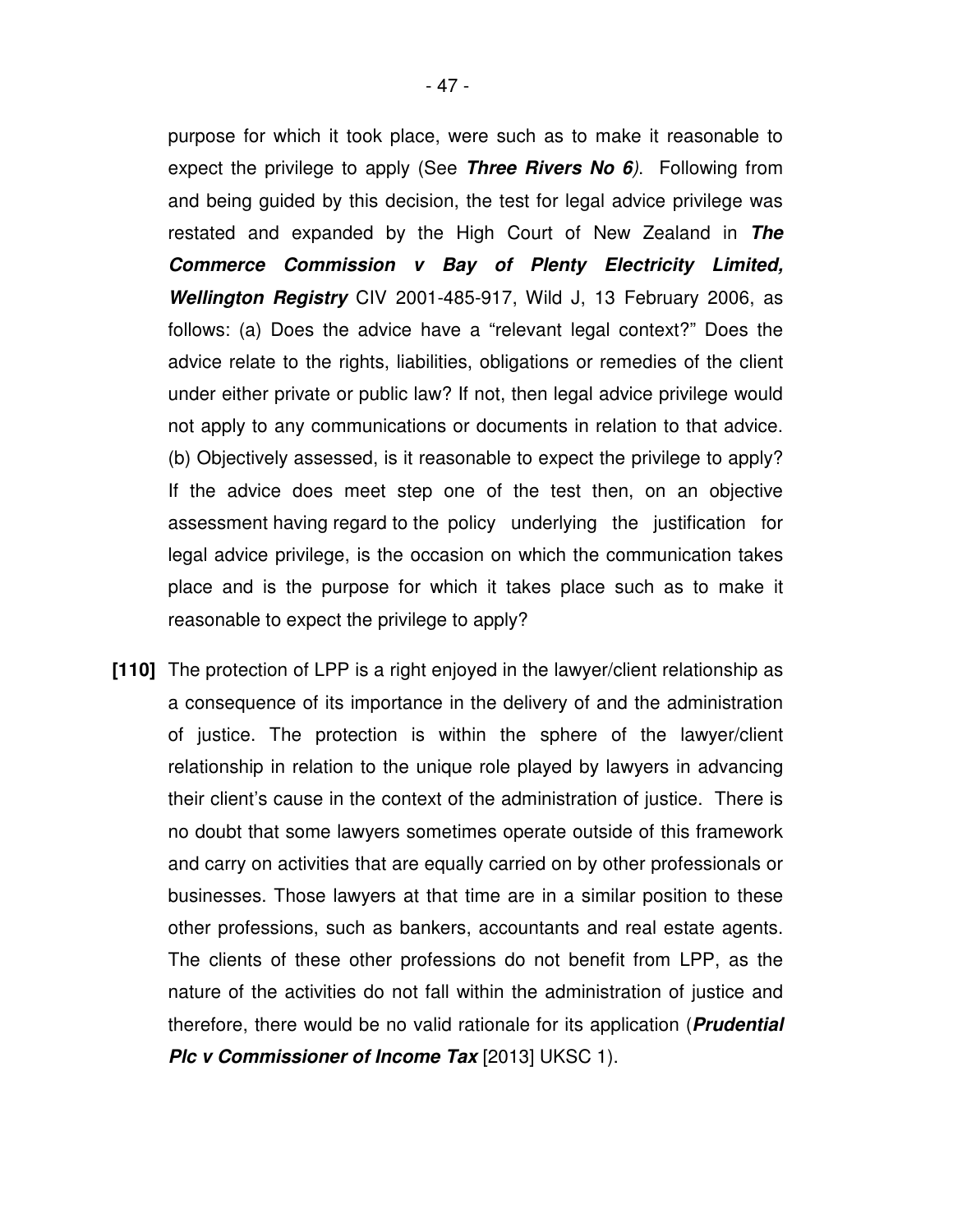- **[111]** The claimant at paragraphs 24 and 25 of its submissions expresses the view that Attorneys-at-law are quite unlike banks and other financial institutions. Banks and other financial institutions have two primary concerns, namely, making money for their shareholders and clients. In the pursuit of this endeavour, the largest financial institutions internationally have been found guilty and fined for huge violations of the law. Attorneys-at-law, on the other hand, have a special relationship with the administration of justice and are subject to discipline in connection with the performance of their professional duties. Professional misconduct with the potential for striking off is the primary consequence of improper conduct by attorneys-at-law. In this connection their position is far different from financial institutions and other professional bodies.
- **[112]** At paragraph 35, the claimant continued that "The uniqueness of the special relationship between attorney and client is underscored by the case of **Prudential Plc and Prudential (Gibraltar Ltd.) and Special Commissioner of Income Tax and Phillip Pandolflo**, at paragraph 51 in which the court held that attorney/client privilege would not be extended to accountants even in a case where accountants were giving tax advice."
- **[113]** The decision in **Prudential,** in the context of the issues before this court, is an indication that the UK Supreme Court was unwilling to extend the bounds of LPP outside of its traditional parameters. In this case, the UK Supreme Court confirmed by a 5–2 majority, that legal advice privilege remains restricted to legal advice of lawyers only. The issue arose in relation to a claim for judicial review by Prudential PLC that had challenged notices served by HM Revenue & Customs seeking disclosure of advice from Prudential's tax accountants. Prudential argued that the clients of accountants in receipt of tax law advice should be able to rely on legal advice privilege and that it was not necessary that the advice be provided by a lawyer. In the view of the majority it was clear that legal advice privilege does not extend beyond lawyers, and that to change the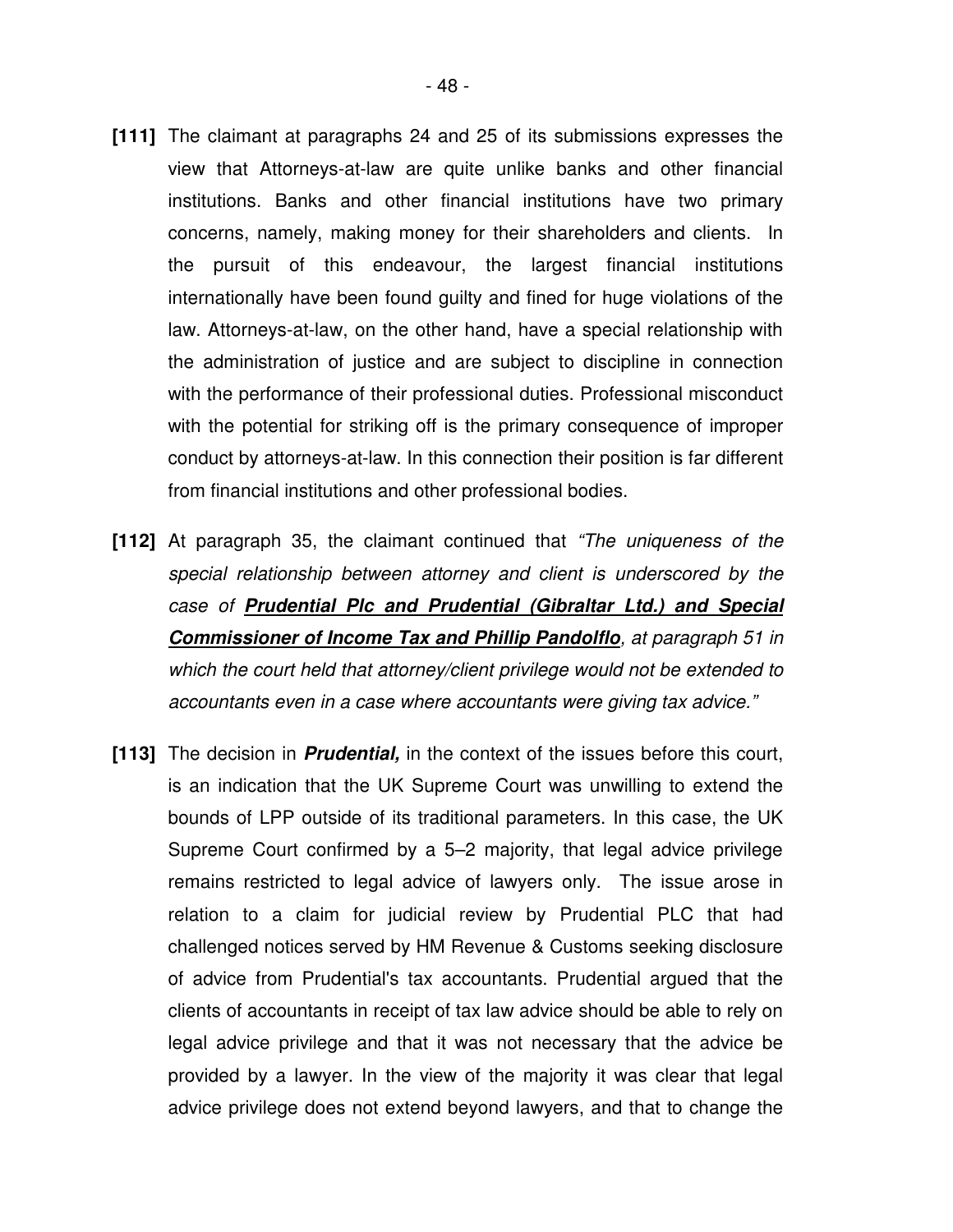position now, would lead to uncertainty as to the scope of legal advice privilege.

- **[114]** This case does not concern matters where lawyers are involved in transactions and/or are in receipt of information outside of privileged circumstances. Privileged circumstances relate to the traditional role in the administration of justice, of giving legal advice as well as those for actual or contemplated legal proceedings. The distinction made by the claimant, in principle, overlooks the narrow and subtle point that the difference lies in the 'special relationship of attorneys **within the administration of justice**'. Hence for activities which, by and large are shared with other professionals, and do not engage attorneys–at–law in their role in the administration of justice, there is no justification for them to be treated differently. An accountant's role is not similarly engaged in the administration of justice. His tax law advice is always subject to authoritative legal and procedural guidance by a lawyer, in circumstances which are privileged. The accountant, regardless of the advice given, is never engaged in the administration of justice as an attorney-at-law providing legal advice.
- **[115]** In **Balabel v Air India,** the issue in the case was whether LPP extended only to communication seeking or conveying legal advice; or extended to all that passes between an attorney and his client on matters within the ordinary business of an attorney. The claimants sought discovery of a number of documents. These were (1) communications between the defendant and its attorney, other than those seeking or giving legal advice (2) drafts, papers, attendance notes and memorandums of the defendant's attorney in relation to the propose new under lease (3) internal communications of the defendant other than those seeking advice from their legal advisors. The defendant's attorneys asserted LPP and did not disclose the documents.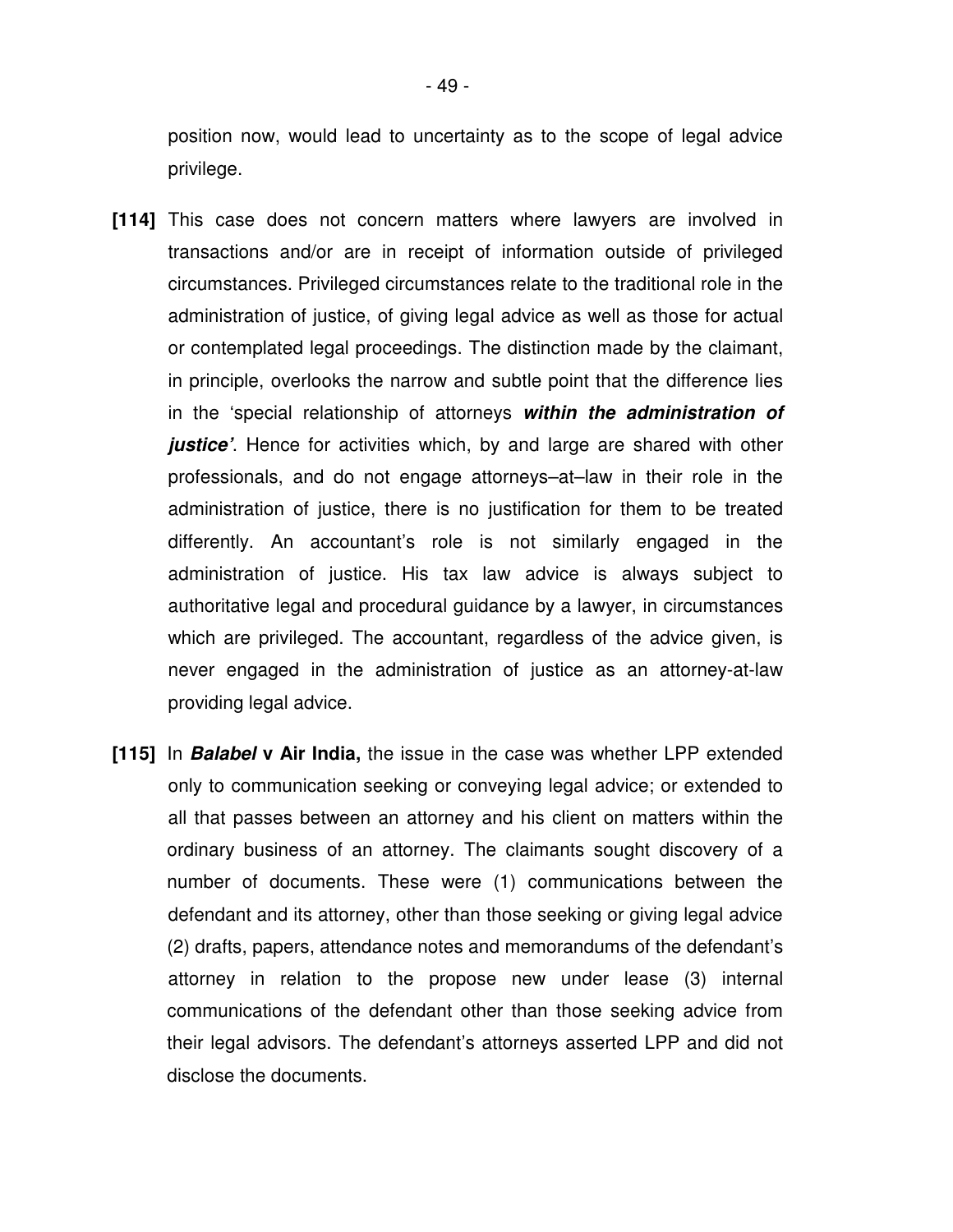**[116]** The Master upheld the defendant's claim of privilege that the document received in a transaction does not have to specifically refer to legal advice to attract LPP. The claimant appealed. On appeal some of the specified documents were ordered to be disclosed. The defendant then appealed to the Court of Appeal. The Court had to consider whether the Judge was correct or whether the privilege extended to all communications between the lawyer and client on matters within the ordinary business conducted within an attorney/client relationship. At paragraph F, page 323, Taylor L.J. in giving Judgment quoted and endorsed the conclusion of the Judge as follows:

> The (defendant) in my judgment [is] entitled to withhold all communications which seek or convey advice, even though parts of them may contain matters of facts or statements which in themselves would not be protected. On the other hand, documents which simply record information or transactions, with or without instructions to carry them into execution, or which record meetings at which people were present are not privileged.

**[117]** After reviewing some earlier authorities and noting that there was a divergence of judicial authorities, Taylor L. J stated at page 331:

> [I]t follows from this analysis that those dicta in the decided cases which appear to extend privilege without limit to all solicitor and client communication upon matters within the ordinary business of a solicitor and referable to that relationship are too wide. It may be that the broad terms used in the earlier cases reflect the restricted range of solicitor's activities at the time. Their role then would have been confined for the most part to that of lawyers and would not have extended to business adviser or man of affairs. To speak therefore of matters "within the ordinary business of a solicitor' would in practice usually have meant the giving of advice and assistance of a specifically legal nature. But the range of assistance given by solicitors to their client and of activities carried out on their behalf has greatly broadened in recent times and is still developing. Hence the need to re-examine the scope of legal professional privilege and keep it within justifiable bounds". **(Emphasis added).**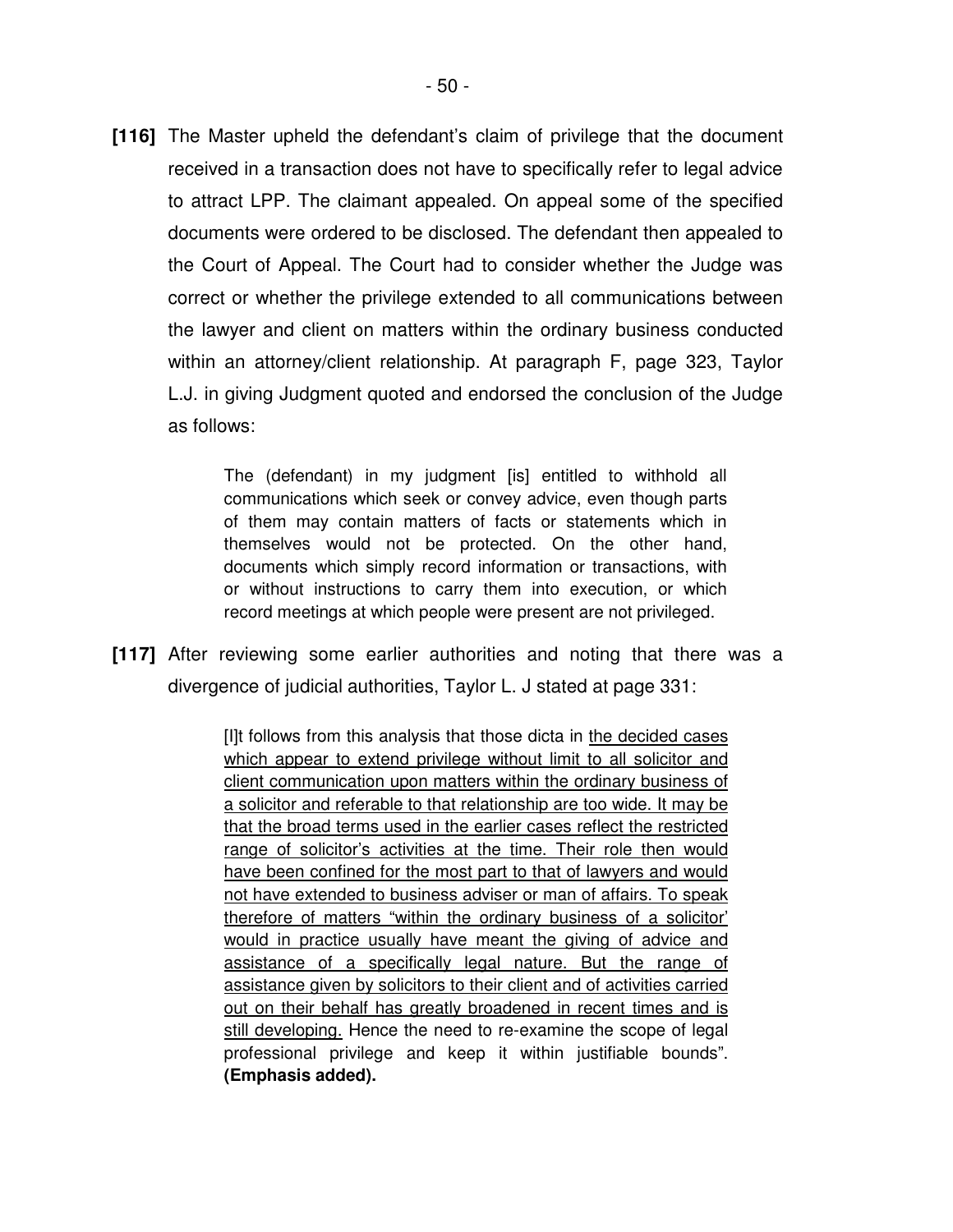- **[118]** These words spoken by Taylor L.J. in 1988 are even more apt some almost 30 years later. Taylor L. J. recognised the changing times and the changing role of the attorney, which takes him/her out of the province of justification for LPP to be bestowed on all his transactions and the need to discriminate according to the activity. The traditional imperatives, which accorded the protection, although still relevant in relation to the core of an attorney's business, are irrelevant for most of the activities listed in the Order (See paragraph 19 above). This is in accord with the conclusion of the Court of Appeal in **Balabel v Air India** that the protection afforded by LPP was as a result of the necessity for legal advice to be requested and obtained in confidence for the purpose of such advice and for the free flow of communication within this context. As this is the justification for LPP, it only attaches to written and oral communication, made confidentially and for the purpose of obtaining legal advice.
- **[119]** There are very few exceptions to the position that the DNFI activities listed in the Order are outside of a relevant legal context. These relate to activities, enumerated as part of item (v) in the Order that is, that of creating, operating or managing a legal person or legal arrangement (such as a trust or settlement). The creating operating or managing a legal arrangement such as a trust or settlement might in fact require noncontentious legal proceedings to formalise them. Another example is illustrated by the GLC in its Guidance (See paragraph 15) "for example non-contentious legal proceedings for the administering of estates of deceased persons would come within the activities designated in the Order as such proceedings have as its purpose the creation of arrangements in respect of property or other assets which will not be the subject of thorough judicial examination to ensure that there is no illicitly obtained property that is being dealt with by such arrangements."
- **[120]** These activities are likely to include legal advice as to rights and liabilities as well as litigation advice. In following the principles of **Balabel v Air**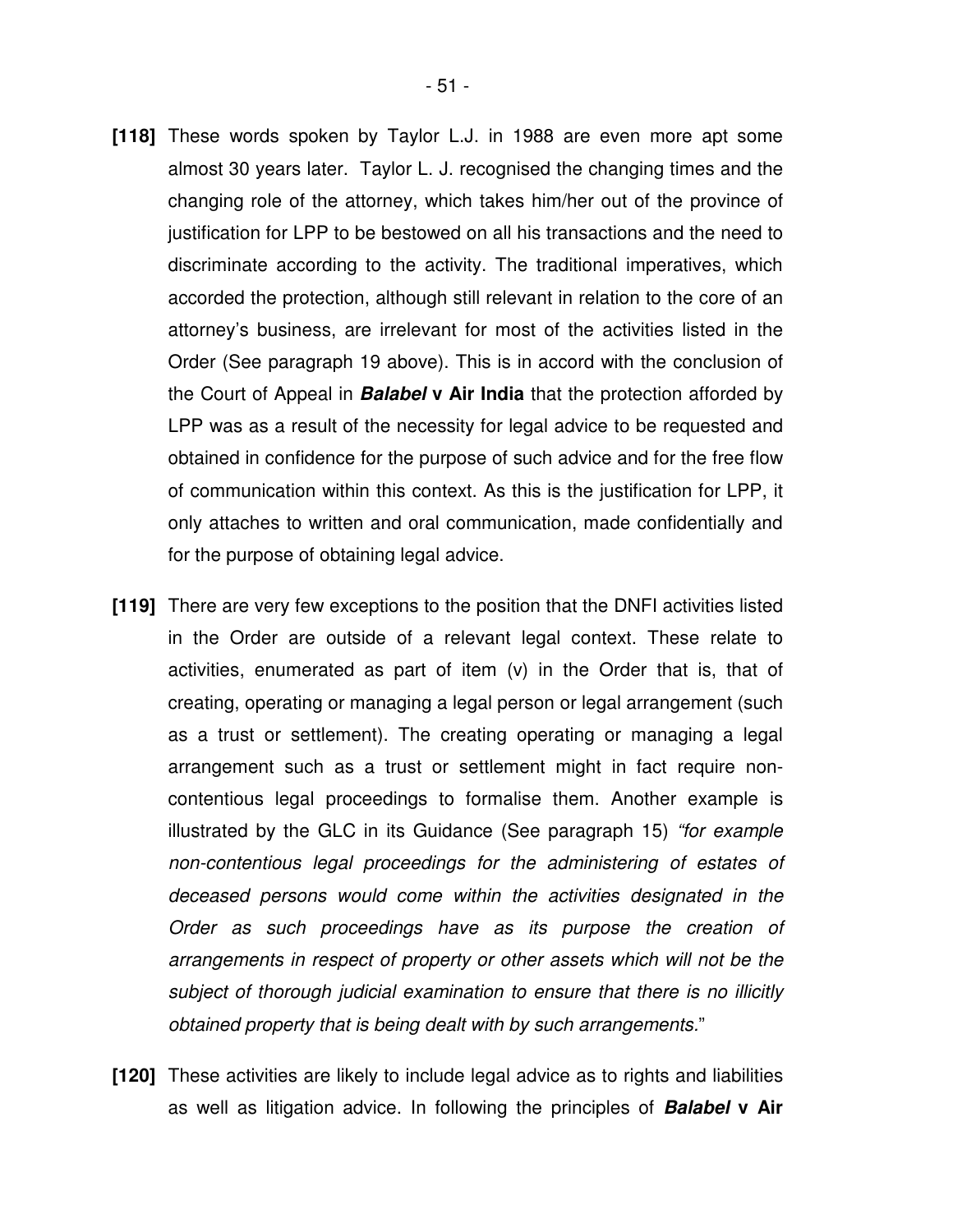**India** and **Three Rivers No. 6** and the tests set therein, the cloak of privilege would attach to these transactions. However, as mentioned above, communication for the furthering of a criminal purpose is exempt from privilege and is particularly apt in this context, where privileged circumstances may apply in relation to suspicious transaction reports. This will be considered further below. The purpose of starting with an examination of the 'relevant legal context' is to identify the extent to which LPP is at stake as a result of the Regime and to also assess the intention of Parliament in this regard. The fact that the activities chosen are those that do not usually engage the cloak of privilege shows clearly the intention of Parliament in relation to the protection of LPP. Furthermore, if one considers the aim of the legislation then it is quite clear that a legal arrangement in relation to a 'trusts' or 'settlement' or the 'administering of estates' are the very type of activities vulnerable to money laundering, although they may involve communication in apparent privileged circumstances.

**[121]** The 2<sup>nd</sup> defendant sought to advise attorneys as to the nature of the activities covered by the Order and also made these distinctions clear in paragraph 15 of its Guidance as follows:

> Where an attorney does not act in any of the activities comprehended in the DNFI Order, that attorney will not be a DNFI for the purposes of POCA. Further where the attorney is a DNFI, professional activities in transactions other than those designated in the DNFI Order are not within the scope of POCA (MLP) Regulations and those regulations are not applicable to such activities. Accordingly, as a general rule participation in litigation and other forms of dispute resolution by an attorney and the giving of legal advice are not professional activities coming within the scope of the DNFI Order. Activities carried on by an attorney normal course of litigation will not be within the DNFI Order. Similarly where litigation results in the order of a court for the payment, transfer or distribution of money, property or assets or for the regulation, management or winding up of a company or other entity, the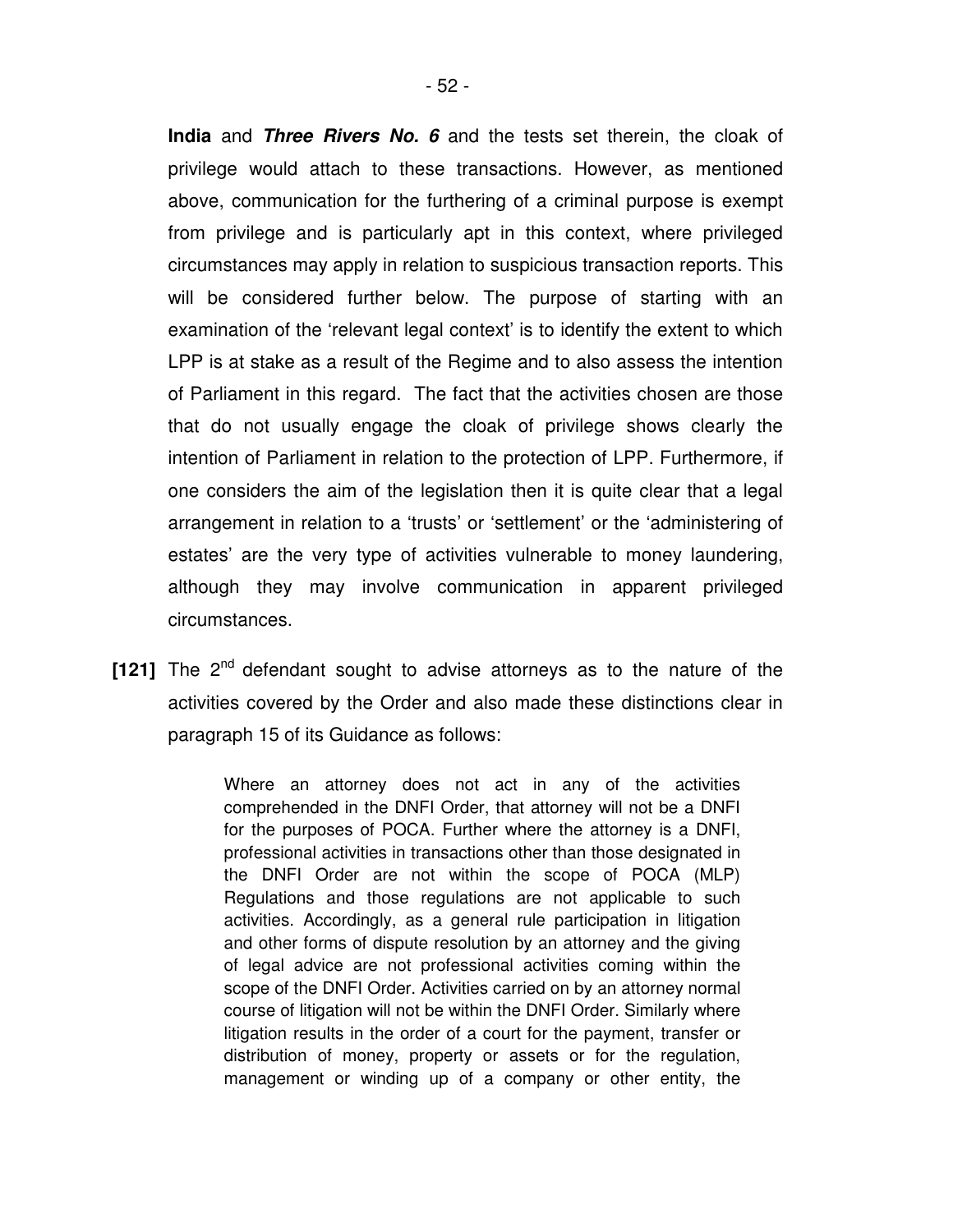attorney's continued participation in such transaction will not come within the ambit of the DNFI Order.

**[122]** In this context, we make reference to Sykes J's, example at paragraph 39 of his interlocutory judgment in this matter:

> From what has been said, if grandson Johnny in Kingston asks grandpa in rural Jamaica for a loan to pay down on a house. Grandpa goes to get advice on his legal rights and the advice is that his name should be placed on the title. His name is placed on the title. If that is the only contact the attorney has with the transaction, it is quite possible, in light of article 14 of the guidance notes to argue that the attorney who advised grandpa is a DNFI because it can conceivably be argued such an attorney has participated in the assisting or planning of the grandson's transaction even though the attorney did nothing else. It does not take much imagination to multiply instances to see how far reaching the regime for lawyers is. Where are the boundaries?

- **[123]** Seemingly, Sykes J's example is based on the first section of paragraph 14 (article 14) of the Guidance where it states "accordingly, the terms in the DNFI Order are to be interpreted broadly and are therefore, intended to encompass all services provided by an attorney including assisting in the planning or execution of any of the transactions covered by the activities designated in the DNFI Order from the time that the attorney is first engaged or consulted by or on behalf of a client".
- **[124]** In relation to the example cited by Sykes J, in such a situation privilege would indeed apply as Grandpa has prima facie sought legal advice. The appropriate assessment in this context is whether the communication was within a relevant legal context, the material questions are (a) Does the advice have a "relevant legal context?" Does the advice relate to the rights, liabilities, obligations or remedies of the client under either private or public law? See **Balabel v Air India** discussed in the foregoing. The boundaries are then delineated by privilege circumstances/ the relevant legal context. It therefore follows that as Grandpa was requesting legal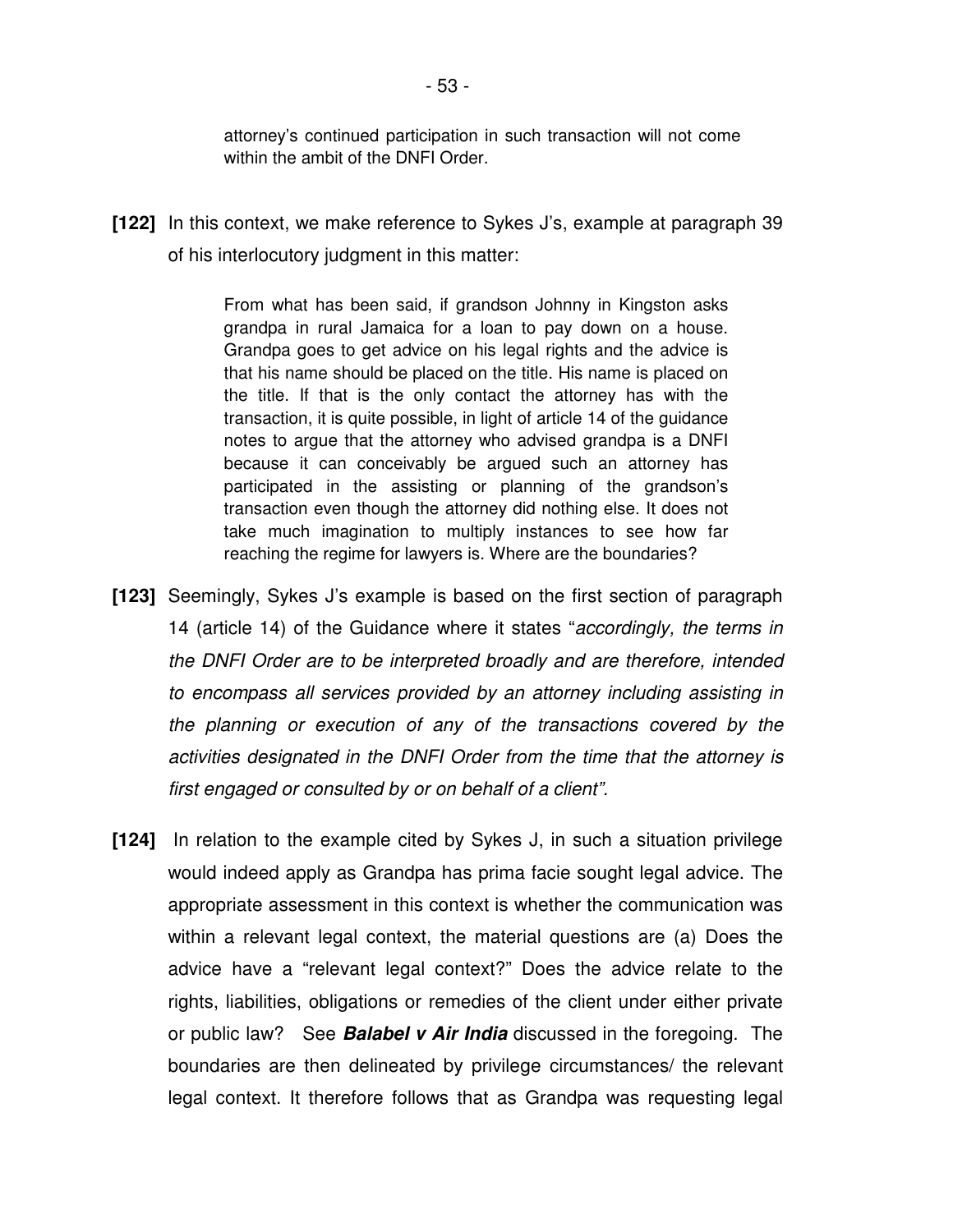advice his communication to his attorney would be subject to legal advice privilege and his attorney would not be acting in a purely transactional relationship and would be wearing his "legal spectacles". See **Three Rivers No. 6.** It is difficult to see how the attorney could be classified as being involved in the transaction itself when all he did was to offer legal advice to Grandpa, acting in his traditional role as an attorney.

- **[125]** Whether applying the test in **Balabel v Air India** or the expanded test outlined in **The Commerce Commission v Bay of Plenty Electricity Limited, Wellington Registry**, it is apparent that in general the specified regulated activities of lawyers designated as DNFI's fall outside the ambit of LPP. There is in the circumstances of these activities, generally no advice that would be required that relates to rights, liabilities, obligations or remedies in the realm of private or public law. The activities are devoid of the concept of the 'administration of justice' and are activities, the performance of which is also enjoyed by other groups. If the relevant legal context materializes during a transaction and the nature of the relationship changes to include legal advice, it attracts LPP and would be exempt from disclosure under the Regime, unless of course it falls under 'with the intention to further a criminal purpose' proviso in the Act (See Section 94(8) of POCA).
- **[126]** It is true that, as outlined by Sykes J in the interlocutory hearing in this matter, it is sometimes difficult to determine whether information is privileged. (See **Jamaican Bar Association v Attorney General& General Legal Council** paragraph 179.) However, this is more so where the activity in question falls within the traditional relationship of attorney/client. In our respectful view Sykes J did not draw a sufficient distinction between the different roles played by attorneys nor did he address the increasing need to differentiate and keep legal advice privilege within justifiable bounds as the dictum of Taylor L.J. indicates in **Balabel v Air India.**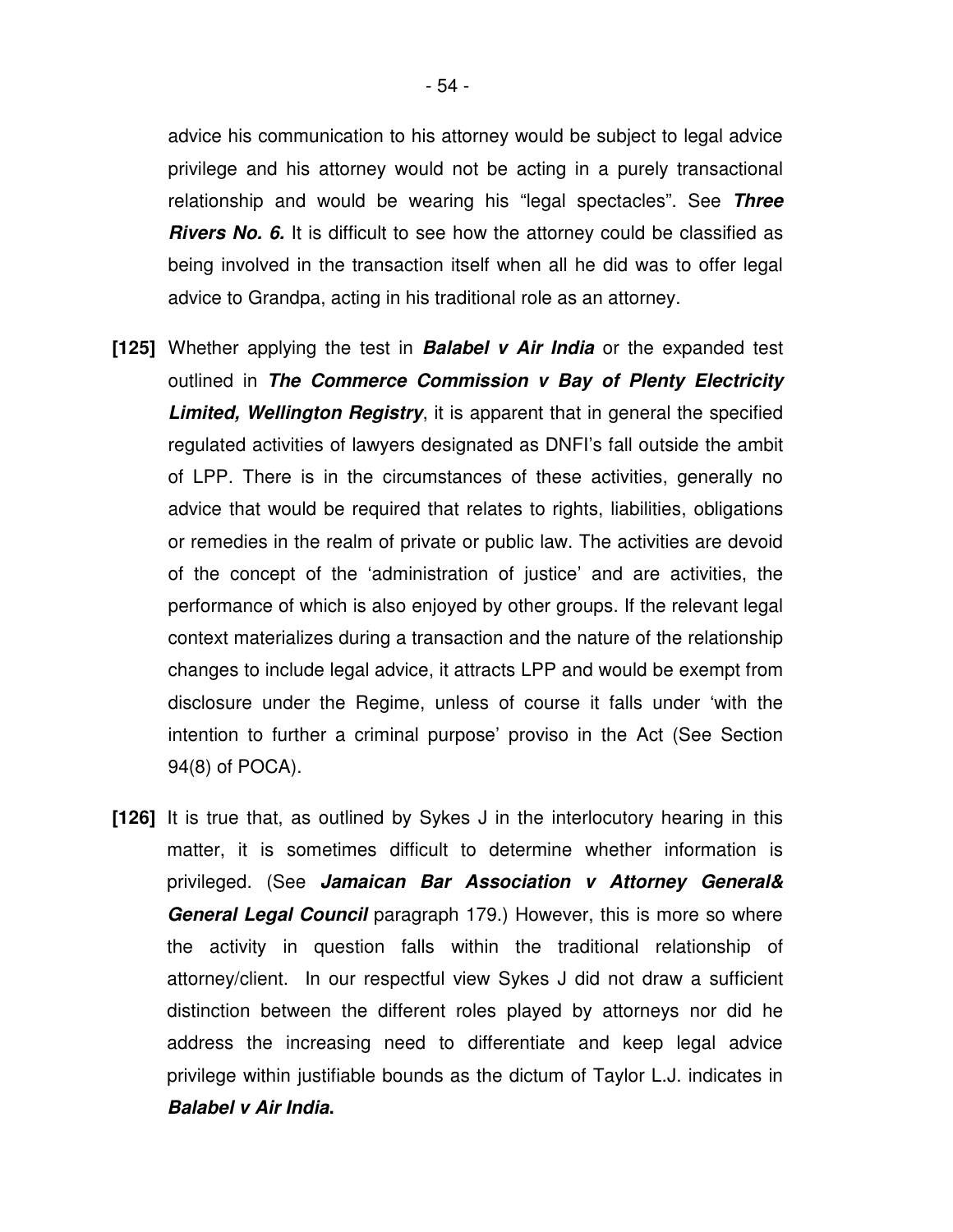- **[127]** What however amounts to "justifiable bounds" has however changed over time. In **Three Rivers No. 6**, the House of Lords endorsed the Court of Appeal's view in **Balabel v Air India**, that "legal advice is not confined to telling the client the law; it must include advice as to what should prudently and sensibly be done in a relevant legal context" per Lord Taylor at page 330.
- **[128]** The case of **Property Alliance Group Ltd v Royal Bank of Scotland** [2015] EWHC 3187 concerned the scope of legal advice privilege in the context of investigations. This involved a situation where lawyers provided factual briefings as well as advice on legal right, liabilities and obligations in the context of regulatory investigations. There was a dispute as to the disclosure of certain documents as the custodian claimed privilege. Snowden J was tasked with determining this dispute. The question for him was whether, in the context of these documents being made in relation to meetings, circulating of memoranda and updates to the Bank on the status of investigations; and advice to the Bank on the next steps, were privileged although prima facie they appeared to be merely factual exchanges.
- **[129]** The Court endorsed the test set out in **Balabel v Air India** and later applied in **Three Rivers No. 6**, that legal advice is not confined to telling the client the law but includes what should prudently and sensibly be done in a 'relevant legal context.' It was found that where a client is facing regulatory investigation on multi-jurisdictional fronts which could have serious consequences in terms of fines or large regulatory penalties, there is clearly a "relevant legal context." In order to attract privilege the relevant factual communications must be part of the continuum aimed at keeping both parties informed so that legal advice may be sought and provided. The factual briefings were pertinent to the relevant legal context. It is clear from the dicta in this case that a relevant legal context is likely to be involved, where there is a legal risk to a client.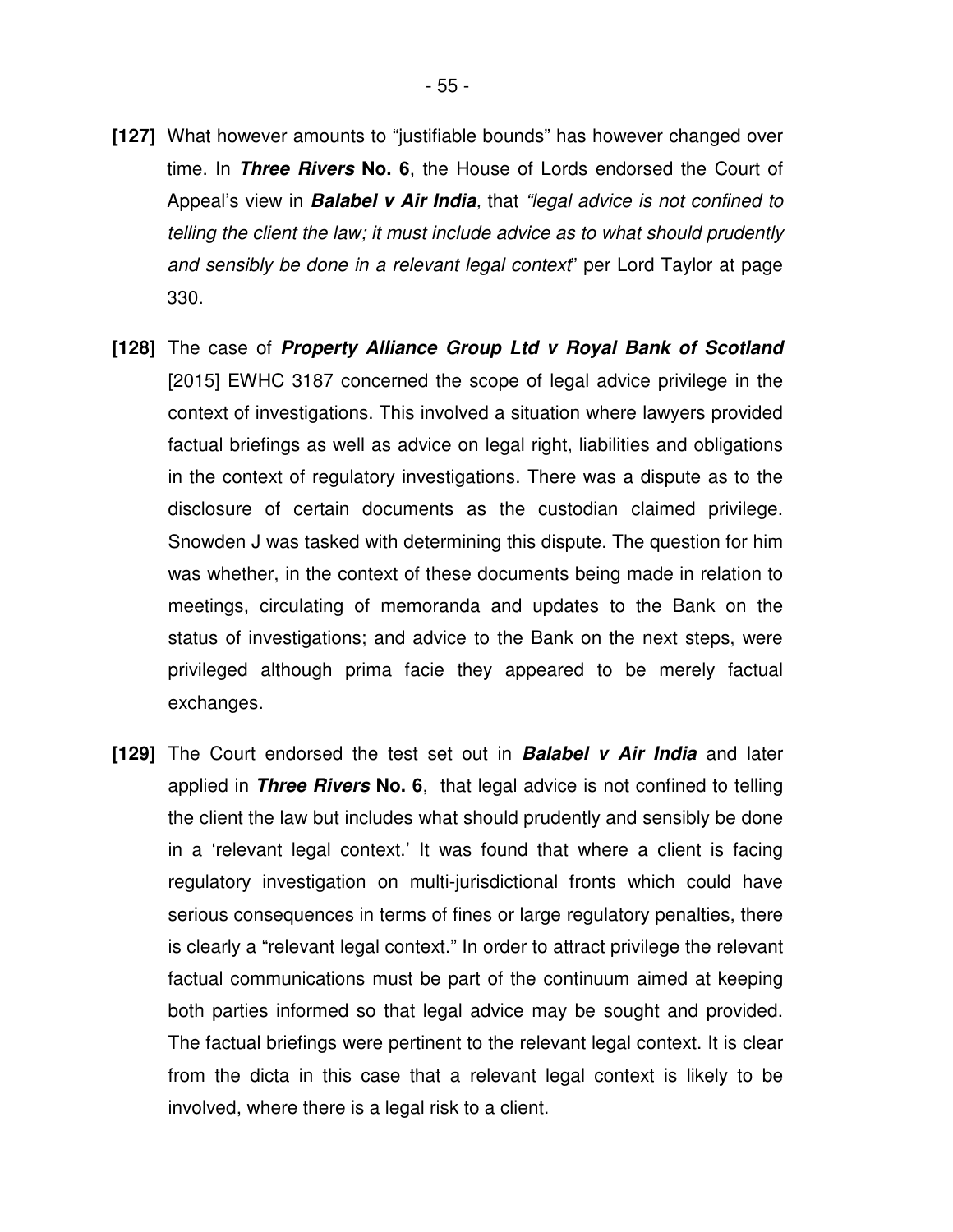- **[130]** The case also illustrates the point that lawyers are able to give privileged factual briefings on commercial or non-legal matters, provided they are ultimately for the purpose of allowing them to better advise upon legal rights, liabilities and obligations in the wider related legal context. It also supports the proposition that if the purpose of the retainer is to seek business or commercial advice rather than legal advice, there is no relevant legal context. Therefore, lawyers must be retained for their expertise in law. The underlying purpose must be to seek or provide legal advice in confidence.
- **[131]** In relation to the activities in the Order, a useful and rudimentary test is the one suggested in **Three Rivers No. 6**, which asked whether a lawyer would need to wear his "legal spectacles" to advise on the matter in question. If the answer is no, then there would be no "relevant legal context" and privilege would not apply. The concept of LPP has been and remains closely tied to the administration of justice and the duty of an attorney to the court. There will be no privilege if a communication is between a lawyer and client for purely business and or financially related transactions.
- **[132]** It follows from the foregoing that it is the acknowledged established limits to LPP which will assist the court to identify the extent of any interference with LPP and the privacy rights enshrined in sec 13 (3) (i) (i) and (ii) of the Charter. It is this court's view that the activities listed in the Order are not generally transactions within a relevant legal context as described in **Balabel v Air India**, and therefore are not accorded the protection of LPP. In the few instances where a relevant legal context exists, the exemption from privilege in relation to communications with the intention of furthering a criminal purpose will almost invariably apply to the disclosure of suspicious transactions imposed by the Regime. Consequently, although the spectre of LPP looms large from the perspective of the claimant, analysis reveals that it plays an insignificant role. This is so as it will only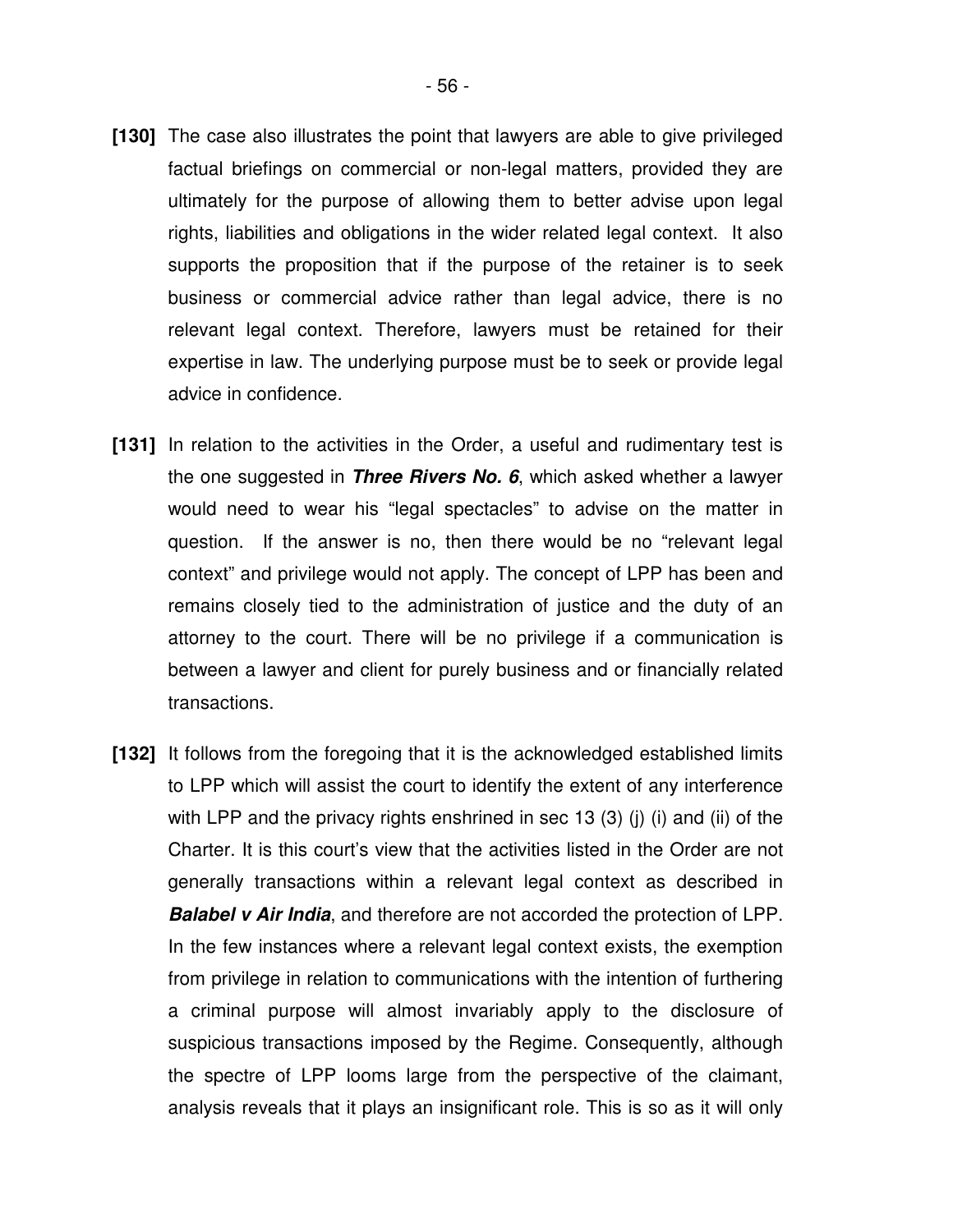be in rare circumstances that LPP attaches to communications in relation to transactions concerning activities captured within the Order.

#### **Suspicious Transaction Reports and Legal Professional Privilege**

#### **Submissions made by each party**

- **[133]** It is the claimant's contention that the duty imposed on attorneys-at-law to report suspicious transactions and obtain and keep the required client information in relation to those reports breaches their duty to their clients and creates a conflict of interest between attorney and client. Additionally, it is the claimant's submission that the reporting regime creates a situation of divided loyalty and loses sight of the fiduciary role and capacity of attorneys with regard to their clients unlike other professions or businesses in the regulated sector. It is also their view that the right to privacy is infringed and that the attorneys duty of confidentiality and the principles of LPP have been undermined by the Regime. It is convenient to deal here with the issue of LPP and the constitutional right to privacy as they relate to suspicious transaction reports.
- **[134]** It is the view of the 1<sup>st</sup> defendant that the Regime has placed a positive duty of disclosure upon attorneys in circumstances that were already provided for at common law. They have remained resolute in their assertion that privilege does not cover communication which furthers a criminal purpose at common law and that equally, privilege does not attach under the Regime. However they do appear to have tacitly accepted that there has been an interference with the constitutional privacy rights of attorneys and their clients as a result of the imposition of the suspicious reporting disclosure obligations. The  $1<sup>st</sup>$  defendant while not expressly conceding put it this way, "Suspicious Transaction Reports can be considered an infringement of section 13(3) (j) of the constitution in so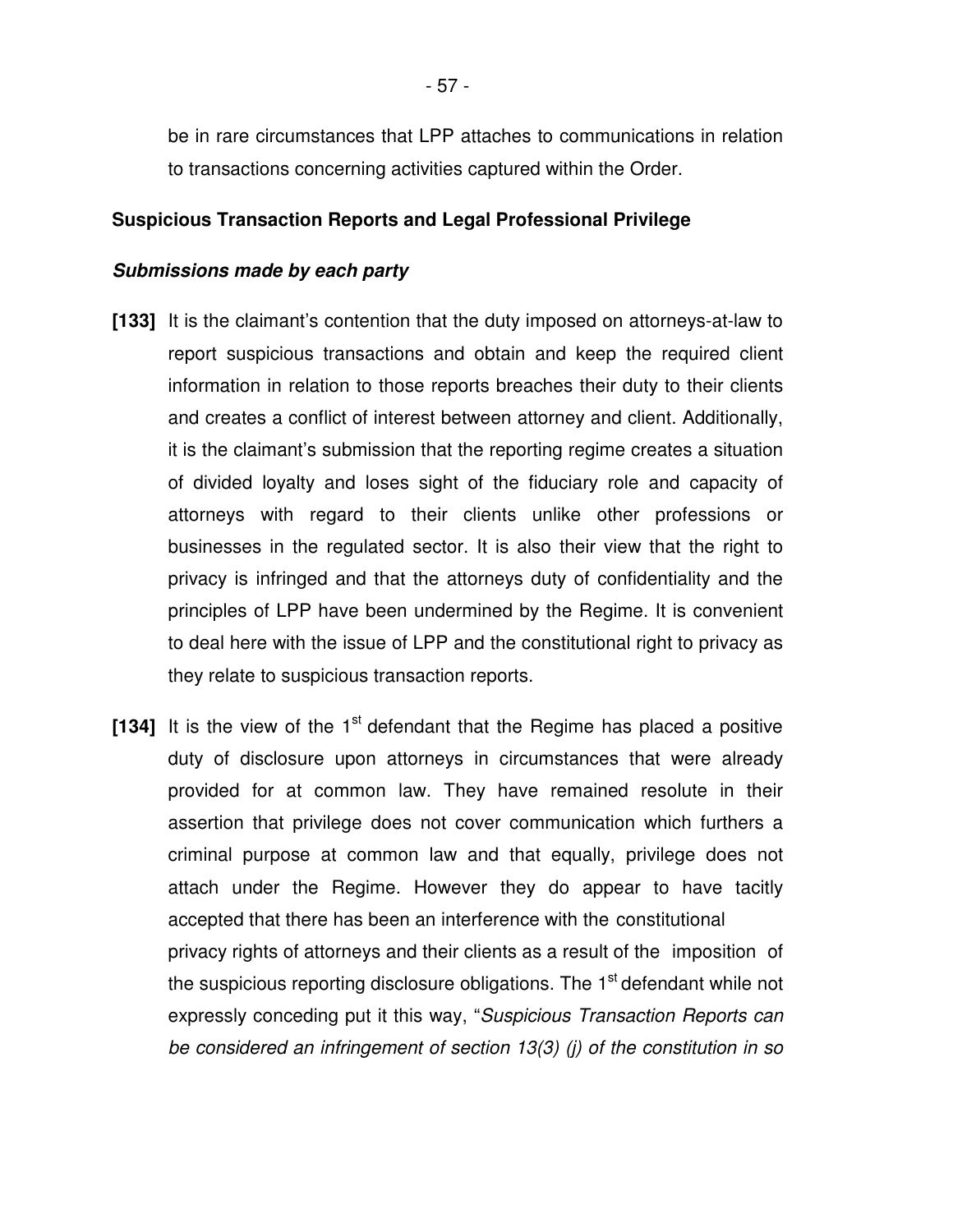far as it protects privacy of communication". (See paragraph 174 of the 1<sup>st</sup> defendant's submissions).

- [135] The claimant contends that in so doing the 1<sup>st</sup> defendant has failed to also accept as a matter of course, that this would also be a breach of an attorney's right to "private life", which includes activities of 'a professional and business nature' as indicated in the case **Michaud v France**  (Application no. 12323/11) and that the  $1<sup>st</sup>$  defendant did not deal with the 'prohibition from search of the person and property' and also 'protection of privacy of property. It is their contention that the 1<sup>st</sup>defendant has not addressed all the aspects of section 13(3) (j) of the Charter. We do not agree with the claimant. Whilst it is true that an implied or tacit acceptance that the suspicious reporting disclosure obligations may prima facie interfere with privacy rights; then it follows that any of the disclosure obligations imposed by the Regime invariably will have the same effect; it does not follow that there is an interference with the right of protection from seizure and search, which is a distinct and separate provision under section 13(3) (j). In fact the  $1<sup>st</sup>$  defendant addressed this provision in a fulsome way, in their submissions.
- [136] For the 2<sup>nd</sup> defendant, implicit in their submissions, is that the concern of the 'Suspicious Transaction Reporting' disclosure obligations is that they have interfered with the attorneys' duty of undivided loyalty to the client and therefore it was for the court to ultimately decide if the balance struck is justified in a free and democratic society. They concluded that  $\ldots a$ justifiable balance has been struck by the disclosure regime under Part V of the Act<sup>'</sup>. They gave detailed attention to the application of privilege and confidentiality in the context of suspicious transaction reporting, concluding that privilege and the duty of confidentiality were left intact by the Regime.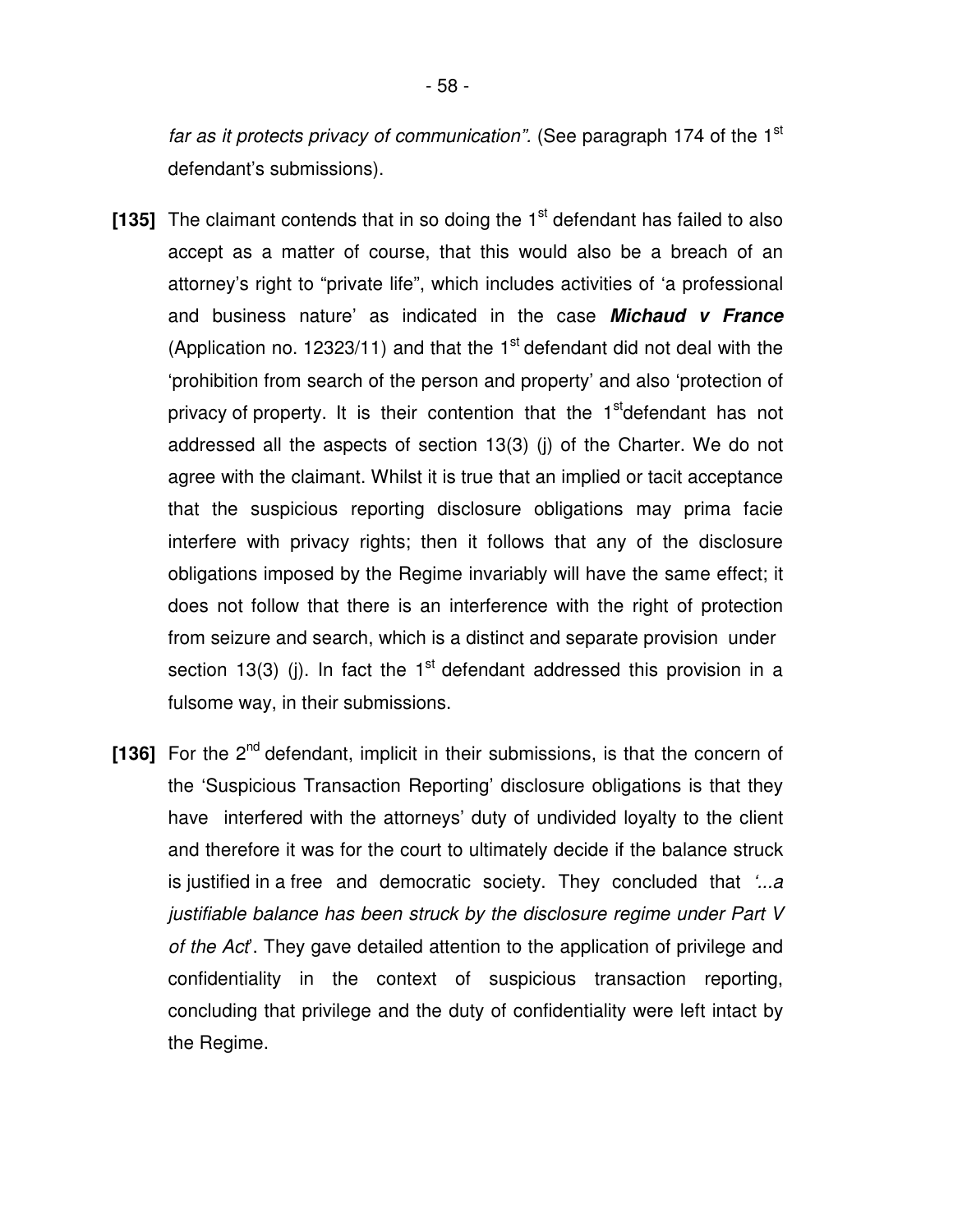**[137]** The provisions for suspicious transaction reports by attorneys are to be found in sections 94 and 95. Sections 94(1) & (2) of POCA provide as follows –

> (1) The provisions of the Fourth Schedule shall have disclosure by effect, for the purposes of this Part, determining what is-

- (a) a business in the regulated sector;
- (b) a supervisory authority.
- (2) A person commits an offence if-

(a) that person knows or believes, or has reasonable grounds for knowing or believing, that another person has engaged in a transaction that could constitute or be related to money laundering;

(b) the information or matter on which the knowledge or belief is based or which gives reasonable grounds for such knowledge or belief, came to him in the course of a business in the regulated sector; and

 (c) the person does not make the required disclosure as soon as is reasonably practicable, and in any event within fifteen days, after the information or other matter comes to him.

## **Guidance, Relevant Law and Analysis**

[138] The 2<sup>nd</sup> Defendant in paragraph 16 of its Anti-money laundering Guidance to the legal profession advised in the context of suspicious reports thus:

## **Legal Professional Privilege**

16. LPP is a cardinal legal right available to clients of attorneys and LPP is generally preserved and available under POCA. LPP encompasses legal advice privilege which protects from disclosure to any third party communications passing between a client and the attorney for the purpose of giving or receiving legal advice. LPP also includes litigation privilege which protects from disclosure to any third party documents or communications made in any pending or contemplated legal proceedings whether criminal or civil. LPP can only be waived by the attorney's client.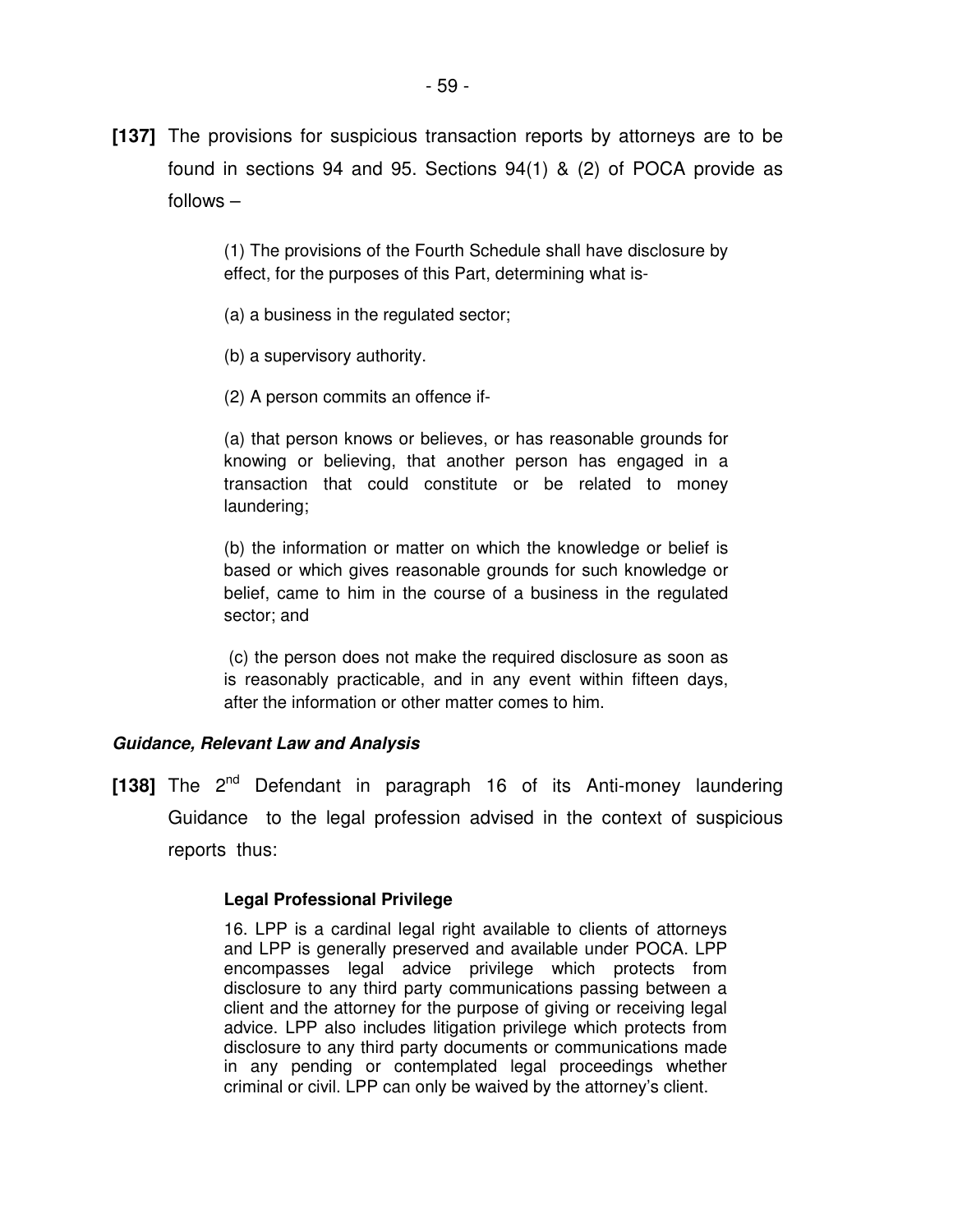The attorney should however be mindful that LPP and any duty of confidentiality cannot be relied on to shelter an attorney who participates in criminal conduct, nor can LPP be relied on by a client where advice is sought in respect of the commission of an unlawful act. Section 94(8) of POCA expressly excludes from the protection of privileged circumstances, information or any other matter that is communicated or given with the intention of furthering a criminal purpose.

- **[139]** This advice accords with case law and the canons of the profession. It is against this background that the relevant provisions of POCA must be considered. It may be observed from section 94 that the offence is not one of strict liability, as a person commits an offence if he knows, believes or has reasonable grounds for knowing or believing that a transaction could constitute or be related to money laundering and it came to him in the course of a business in the regulated sector and he fails to make the requisite disclosure to a nominated officer (the person nominated in his firm to receive disclosures) or the designated authority (Chief Technical Director of the FID) (See: Section 94(4)). He is not guilty of an offence if amongst other things, being an attorney, the information or matter came to him in privileged circumstances (See: Section 94(5b)). That is if the information came to the attorney from i) a client or a representative of the client, in connection with the giving by the attorney-at-law of legal advice to the client; or ii) a person or a representative of a person seeking legal advice from the attorney-at-law; or iii) a person in connection with legal proceedings or contemplated legal proceedings (See: Section 94 (8)).
- **[140]** However, this defence does not apply to information or other matter that is communicated or given with the intention of furthering a criminal purpose. (See: The proviso to section 94(8)). The legislation has thus codified the long established exception to LPP at common law.
- **[141]** Section 95 provides for the reporting obligations of the nominated officer. He commits an offence if he knows, believes or has reasonable grounds for knowing or believing that a person has engaged in a transaction that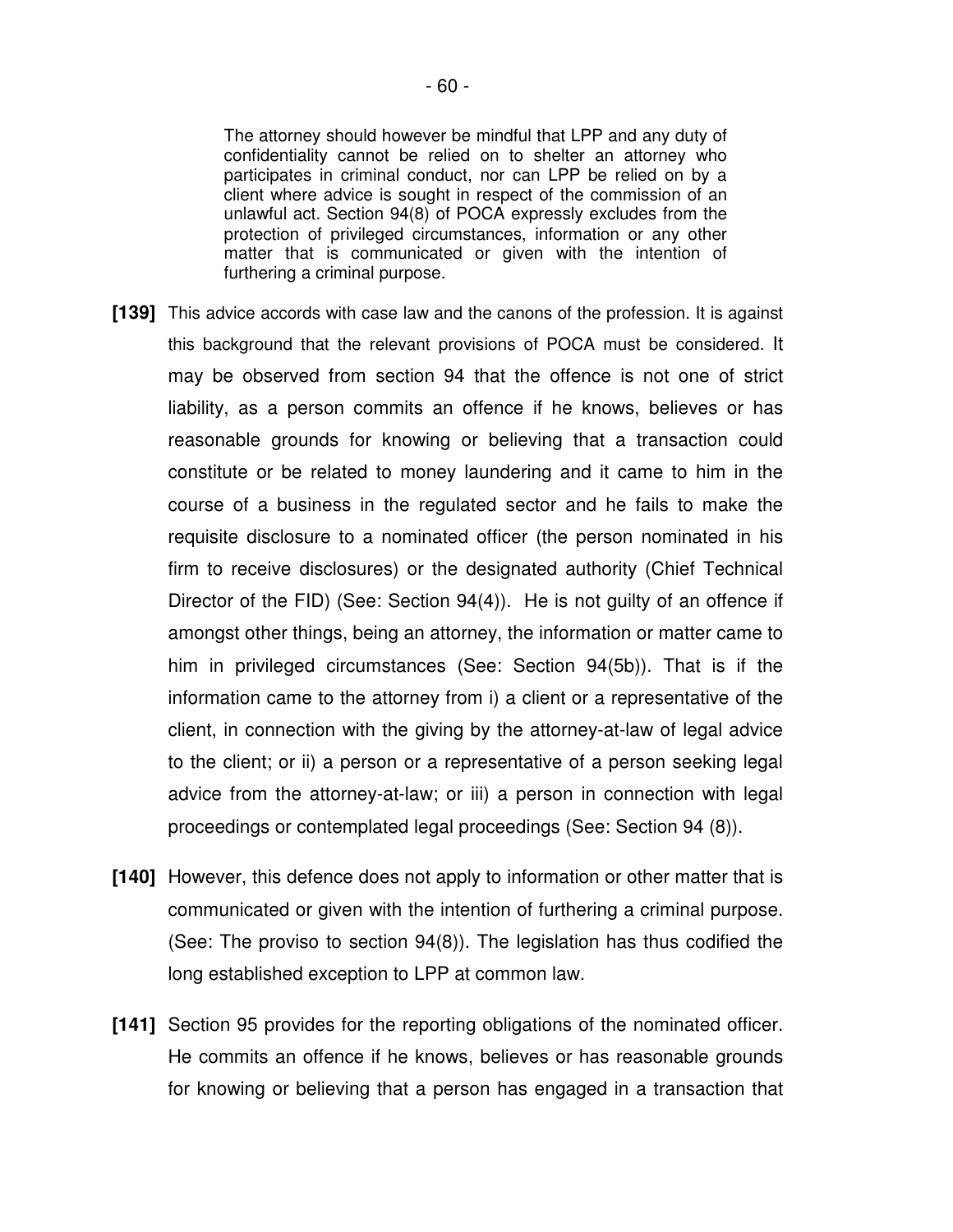could constitute or be related to money laundering by virtue of information that came to him pursuant to a disclosure made under section 94 and he fails without reasonable excuse, to make the required disclosure to the FID.

- **[142]** The reporting obligations are to be considered in the context of the objective of the legislation which is to prevent money laundering and to close the gaps through which this can be facilitated. The claimant contends that suspicious transaction reports by attorneys are an egregious violation of section 13(3)(j) of the Charter. Cleary, the level of any violation or interference is inextricably linked to the nature of the reports required to be made as well as the level of protection afforded to LPP and confidentiality.
- **[143]** POCA creates an obligation to report prior to the implementation or even the agreement to implement or execute a transaction. There is also the additional fact that there is unlikely to be a relevant legal context. This is significant as in these circumstances an attorney's communication is not covered by privilege because of the type of activity. In addition, even if the activity comes within a relevant legal context or privileged circumstances, an attorney who knows or believes or has reasonable grounds for knowing or believing that the proposed transaction constitutes or relates to money laundering and nevertheless proceeds cannot then rely on the LPP that would normally be afforded to his client.
- **[144]** The case of **Barclays Bank PLC and Others v Eustice and Others**  [1995]1 WLR 1238 is instructive. The overarching principle emanating from this case is that LPP does not apply in an Attorney/client communication which smacks of "iniquity". However, before disclosure is ordered there should be a strong prima facie case of criminal or fraudulent conduct. At page 1248 paragraph G Schiemann L.J. outlined that :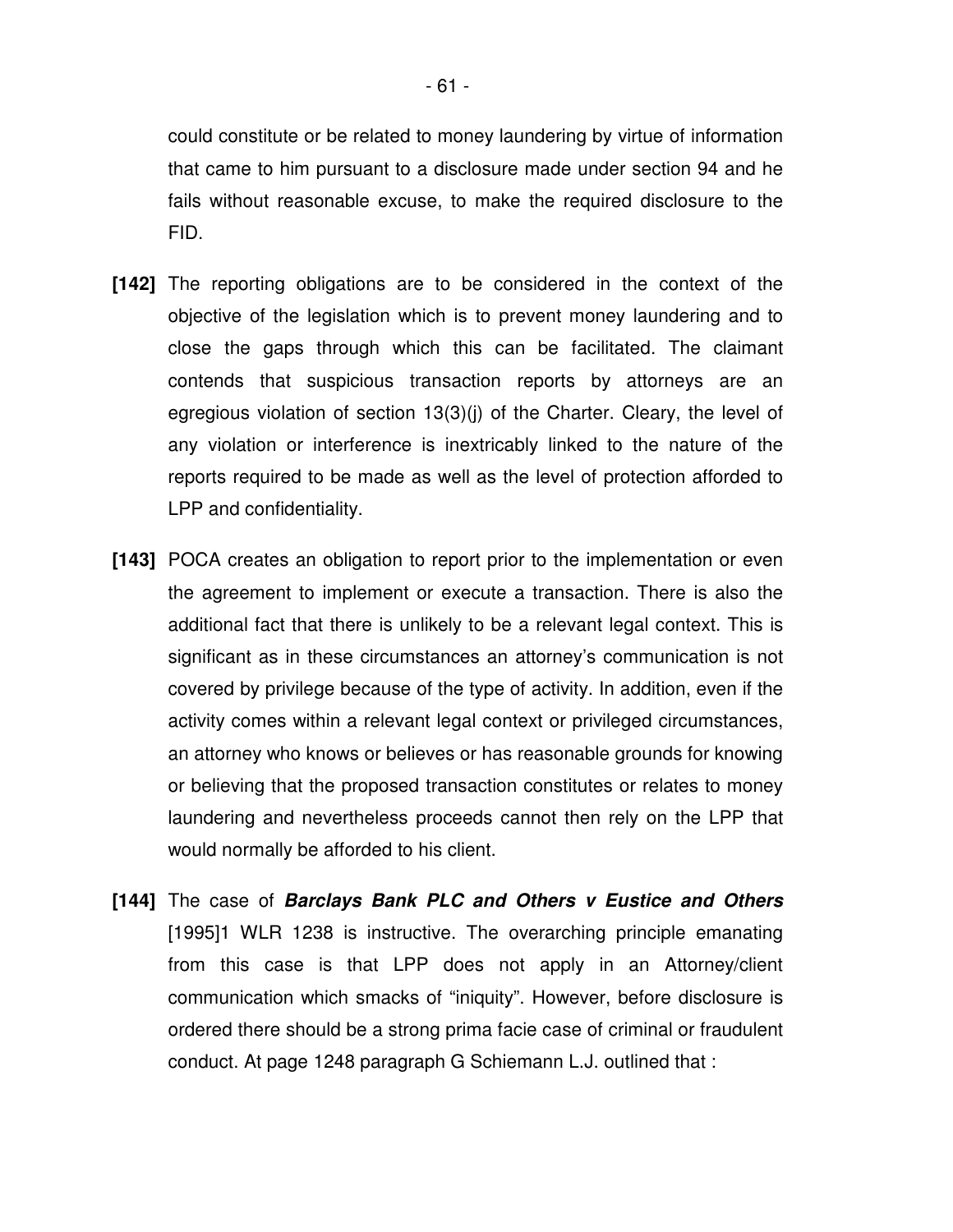It is desirable that persons should be able to go to their legal advisers knowing that they can talk frankly and receive professional advice knowing that what each party has said to the other will not be revealed to third parties.

 In adopting the words of Bingham L.J. in **Ventouris v Mountain**, at page 611, His Lordship added that:

[W]ithout the consent of the client and in the absence of iniquity or dispute between client and solicitor, no inquiry may be made into or disclosure made of any instructions which the client gave the Solicitor or any advice the Solicitor gave the client, whether in writing or orally.

At page 1249 paragraph B His Lordship highlighted that –

 It will be noted that in the last sentence Bingham L.J. referred to "absence of iniquity". In so doing he was recognising the effect of a line of cases which have established that advice sought or given for the purpose of effecting iniquity is not privileged.

- **[145]** This is a clear exposition of the Law and is support for the proposition that communication between an attorney and his client raised to the level of 'knowledge or belief' or 'having reasonable grounds for knowing or believing', (Section 94 (2)), that a person has engaged in a transaction constituting or relating to money laundering is not protected by LPP. (See Sections 94 (5) (b) & the proviso to Section 94 (8)).
- **[146]** However, in the event, that the transaction has been concluded and it is of a criminal or fraudulent nature and in respect of which a client seeks advice in relation to actual or contemplated proceedings or to ascertain his legal position, the role of the attorney becomes one to which LPP is attached and the provisions of section 94(5) (b) become relevant. (Se**R v Derby Magistrates' Court, Ex parte B**). This is at the heart of privilege. There is no blurring of lines here. LPP applies in these situations and case law is replete with the definition and scope of privilege, some referred to herein.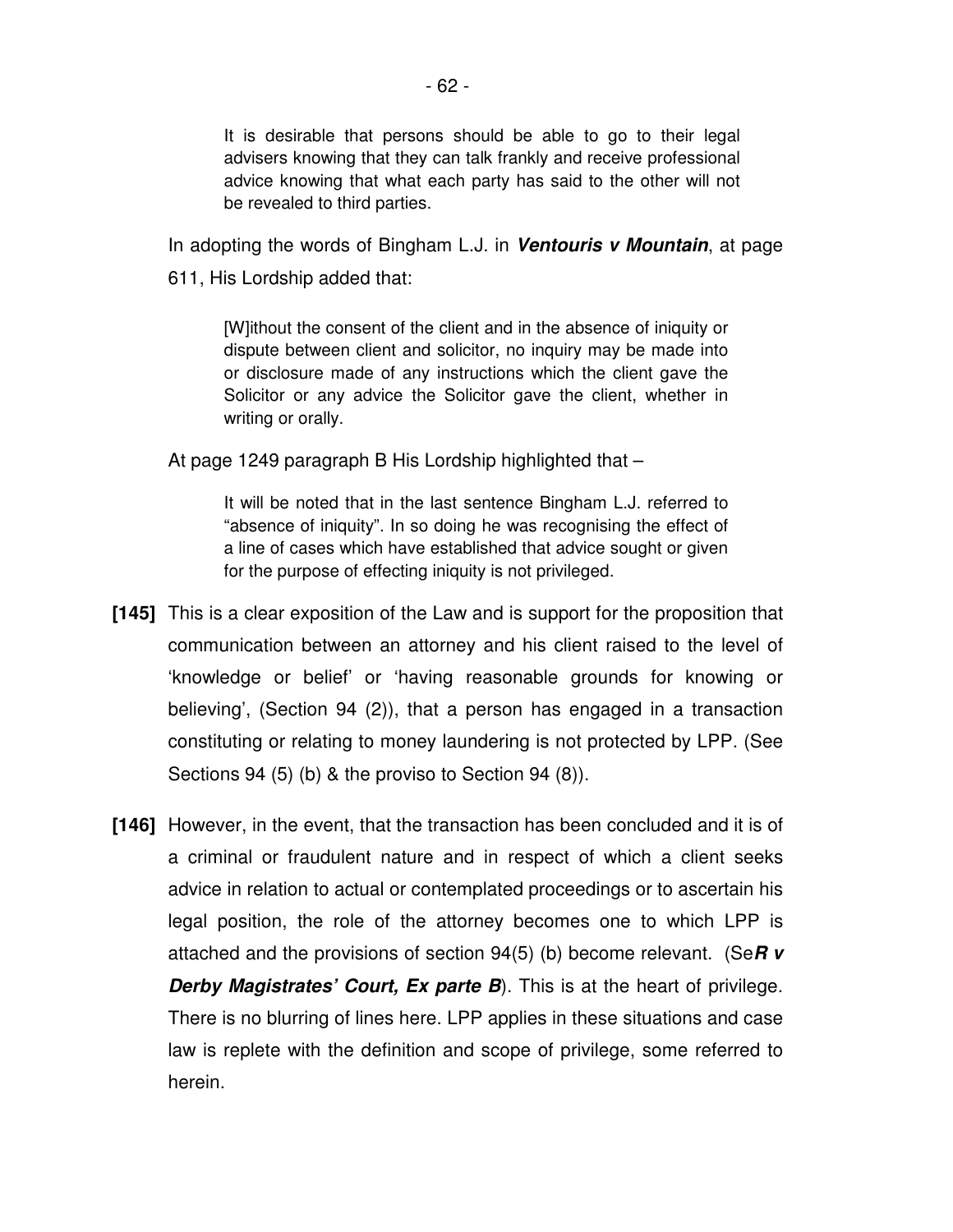- **[147]** In **B and Others v Auckland District Law Society,** at paragraph 48, Lord Millett made it clear that privileged communication is beyond interference of any kind. It is not disclosable unless the communication is the means of committing a fraud or crime. Lord Millett criticised the approach of the Court of Appeal of New Zealand which took a balancing of interest approach; balancing the interest between protecting and upholding the claim to privilege against facilitating investigators. Lord Millet found this to be unworkable in the circumstances as despite the laudable objectives of the investigators, LPP was inviolable, except where there is the crime fraud exception.
- **[148]** In **R v Lavallee,** it was expressed that all information protected by privilege is out of the reach of the state and cannot forcibly be discovered or disclosed. It follows that if the communication is not subject to LPP, the information is not out of the reach of the state and can be forcibly discovered. Thus if the suspicious transaction reports that are being required by the state are of information or communication not subject to LPP, the state can, if this is reasonable, require its disclosure.

#### **The Mens Rea Safeguard**

- **[149]** Apart from the fact that the circumstances that require a suspicious transaction report to be made are unlikely to be generated in a relevant legal context, in Jamaica the high mens rea requirement provides an additional safeguard. Jamaican regulated attorneys are required to make suspicious transaction reports, in relation to clients**,** for which it is known or believed or there is reasonable grounds for knowing or believing that such a person has engaged in a transaction that could constitute or be related to money laundering.(See Section 94(2)(a)).
- **[150]** This is a higher test than that prescribed in the United Kingdom for attorneys under similar provisions. The United Kingdom requires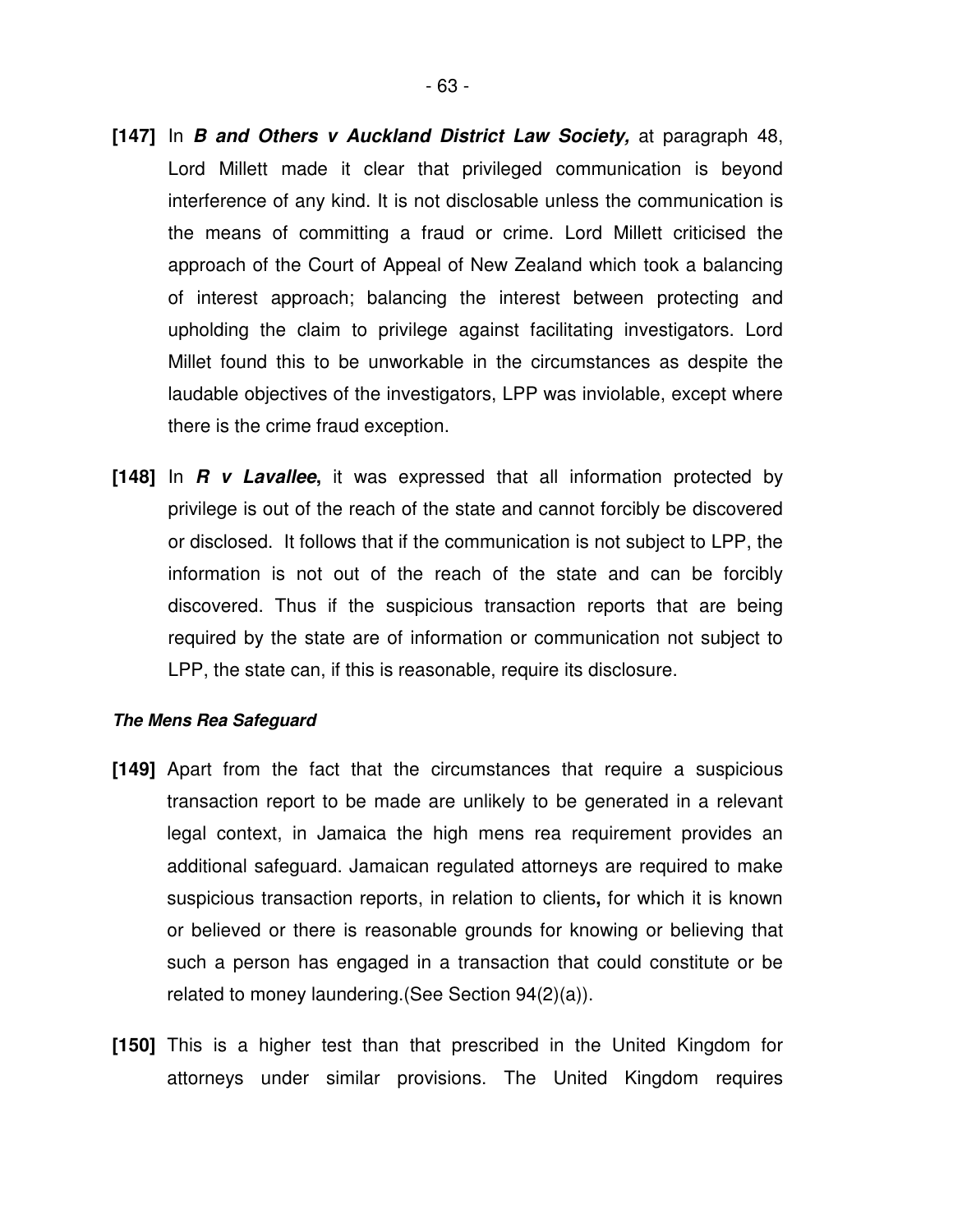'knowledge' or mere 'suspicion'. As the  $2<sup>nd</sup>$  defendant submits, the description of 'suspicious transaction reports' is a misnomer in Jamaica, as the requirement is for more than mere 'suspicion' before the obligation to report is engaged. (See paragraph  $61$  of the  $2<sup>nd</sup>$  defendant's submissions) Also the higher threshold 'mens rea' in the Jamaican Regime, has to be viewed in the context of the definition given under POCA for money laundering (See: Section 91(1) (b)) and criminal property (See Section 91(1) (a)).

- **[151]** The United Kingdom Regime regulates attorneys when engaged in specified activities and is similar to the Jamaican provisions, as the activities specified are also outside of the bounds of the usual legal representation of a client or in giving legal advice.
- **[152]** The similarity and the differences between the United Kingdom Regime and the Jamaican Regime are worthy of note. Section 330 of the United Kingdom **Proceeds of Crime Act** requires disclosure by persons in the regulated sector, which like Jamaica includes specified attorneys. It provides as follows:
	- (1) A person commits an offence if each of the following three conditions is satisfied.
	- (2) The first condition is that he—
		- (a) knows or **suspects**, or
		- (b) has reasonable grounds for knowing or **suspecting**, that another person is engaged in money laundering.
	- (3) The second condition is that the information or other matter—
		- (a) on which his knowledge or **suspicion** is based, or
		- (b) which gives reasonable grounds for such knowledge or **suspicion** came to him in the course of a business in the regulated sector**. (Emphasis added).**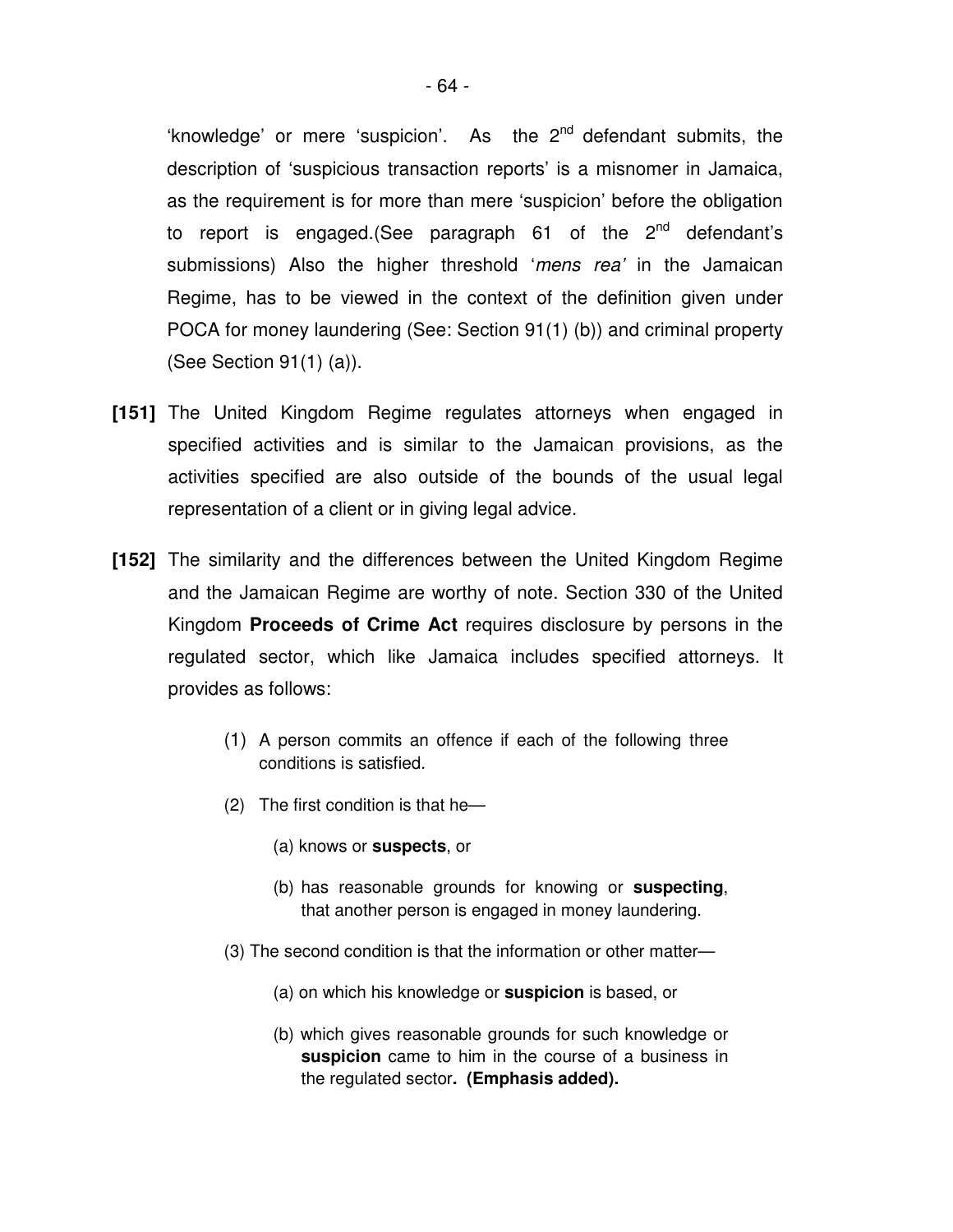- **[153]** It is evident from the section that in respect to disclosure of suspicious transactions in the regulated sector in the United Kingdom, attorneys must disclose these if they have 'knowledge' or 'suspicion' or 'reasonable grounds for 'knowledge or suspicion'. As in the Jamaican context, the terms for the mental elements in the offence are not defined in the statute and they are therefore given their ordinary meaning and reflect the guidance provided by case law and the meanings ascribed in every day usage. Both in the United Kingdom and the Jamaican context 'knowledge' is a mental element which case law indicates means 'actual knowledge' See **Baden Delvaux v Societe Genera**l (1993) 1 WLR 509 at paragraph 250.
- **[154]** The 2<sup>nd</sup> defendant's submissions addressed the definition of suspicion at paragraph 72 and placed reliance on the case of **R v DaSilva** [2007] 1 WLR 303. In this case in the context of money laundering the meaning of "suspecting" (and "suspect" and its affiliates) were considered and the Court made it clear that in the absence of judicial authority, the dictionary definition is a good starting point for the meaning of words. The Court stated that "suspect" means that a person thinks there is a more than fanciful possibility that the relevant facts exist; a vague feeling of unease would not suffice. Longmore LJ sought to provide general guidance as to its definition in these words:

It seems to us that the essential element in the word ' suspect' and its affiliates in this context is that the defendant must think that there is a possibility which is more than fanciful that the relevant facts exists . A vague feeling of unease would not suffice." In R v Hall 81, CRIM APP R 206 CA, the issue under consideration was suspect. The court explained it as "I suspect that these goods are stolen but it may be on the other hand that they are not".

**[155]** Therefore, in the United Kingdom context there is no minimum requirement for there to be something concrete based on the circumstances or specific facts but only a level of satisfaction below the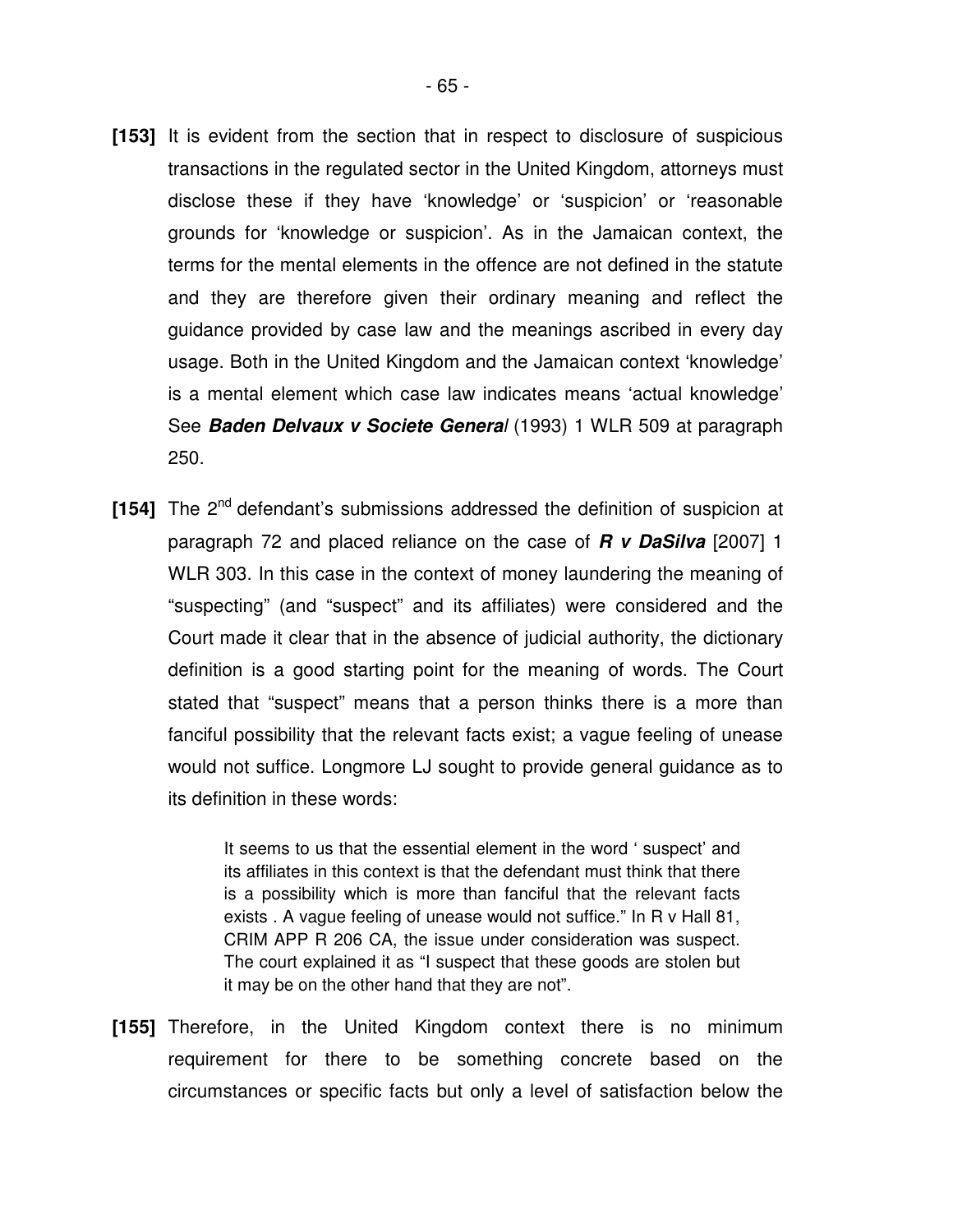standard of belief but not speculation. This is what amounts to 'suspicion'. The UK also has the *mens rea* of 'reasonable grounds to suspect'. This is the second minimum level *mens rea* of their offence. Where there is a requirement of suspicion based on reasonable grounds there must be factual circumstances from which an honest and reasonable person doing the same activity/transaction would have become suspicious, to pass the objective test of 'reasonable'. In relation to the test for the relevant mens rea, see **R v Pace** [2014 1 WLR 2867 at 2877 and **R v Edward Hall** [1995] 81 Cr App R 360 at 324.

**[156]** The minimum mens rea test in Jamaica is knowledge or belief or reasonable grounds for knowing or believing. In **Re The Assets Recovery Agency** [2015] UK PC1 Lord Hughes at paragraph 19 dealt with the test of reasonable grounds for believing as follows:

> Reasonable grounds for believing a primary fact, such as that the person under investigation has benefited from his criminal conduct, or has committed a money laundering offence, do not involve proving that he has done such a thing, whether to the criminal or civil standard of proof. The test is concerned not with proof but the existence of grounds (reasons) for believing (thinking) something, and with the reasonableness of those grounds. Debate about the standard of proof required, such as was to some extent conducted in the courts below, is inappropriate because the test does not ask for the primary fact to be proved. It only asks for the applicant to show that it is believed to exist, and that there are objectively reasonable grounds for that belief. Nor is it helpful to attempt to expand on what is meant by reasonable grounds for belief, by substituting for 'reasonable grounds' some different expression such as 'strong grounds' or 'good arguable case'. There is no need to improve upon the clear words of the statute, which employs a concept which is very frequently encountered in the law and imposes a well-understood objective standard, of which the judge is the arbiter. Reasonable belief in the presence of stolen goods in premises was the historic test for the grant of a search warrant at common law: see Chic Fashions (West Wales) Ltd v Jones [1968] 2QB 299, per Lord Denning at 308. The same test is made the condition for the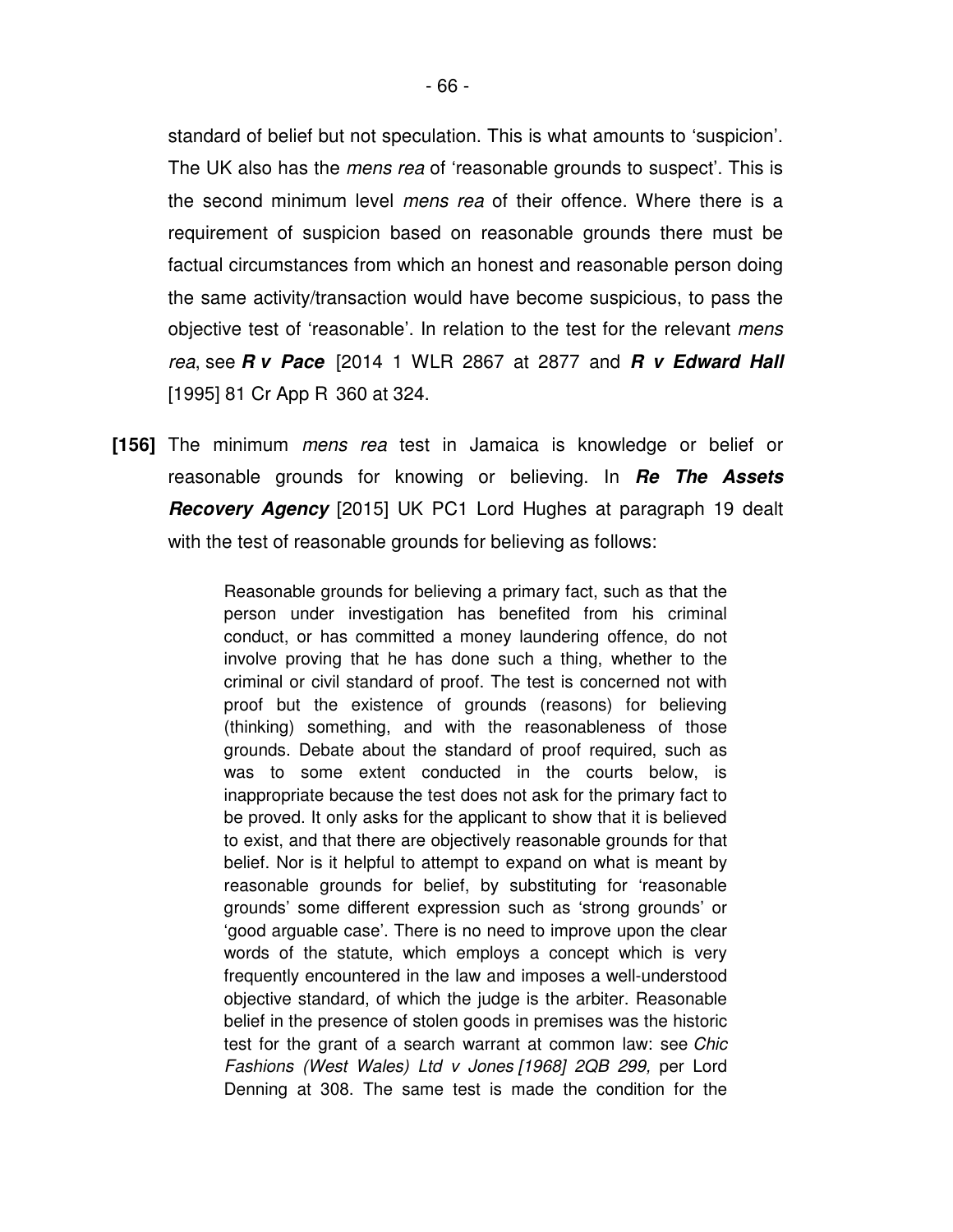exercise of several police powers under sections 50B, 50E and 50F of the Constabulary Force Act 1935, just as it is typically the condition for English powers of arrest (see section 24(2) Police and Criminal Evidence Act 1984). Nor is its use confined to matters of criminal procedure: see for example section 2(1) of the Misrepresentation Act 1967, establishing a right to damages in civil claims arising out of contracts.

**[157]** Also concerning mens rea the Guidance in this regard at paragraph 24.4 is that:

> [D]efining reasonable grounds for belief involves a two-tiered test with both a subjective and an objective component. First, it must be shown that the person had an actual belief. The concept of belief is essentially something short of knowledge, it is the state of mind of someone who is not certain that the property is illicit but who says to himself that there is no other reasonable conclusion in the circumstances. The other aspect of this test is reasonableness, in that it must also be shown that the grounds on which the person acted must have been sufficient to induce in a reasonable person the requisite belief.

- **[158]** In Jamaica, Parliament has intentionally included in the provisions a minimum higher mental element relating to the obligation to make a disclosure. This has placed attorneys in the regulated sector in Jamaica, in a better position than those in the United Kingdom and is an additional safeguard to protect LPP. The lower the threshold for *mens rea*, the more reports will be made and with there being attendant a higher risk of breaching LPP as the information required o trigger disclosure would meet a lower standard.
- **[159]** Attorney-at-law Mr. Donovan Walker, President of the Jamaican Bar Association at the time of the filing of these proceedings, in his affidavit filed on behalf of the claimant on the  $28<sup>th</sup>$  day of November 2014, indicated that the requirement to make suspicious transaction reports creates several issues among which is what he calls the lack of a standardized definition of what is sufficiently suspicious to require a report.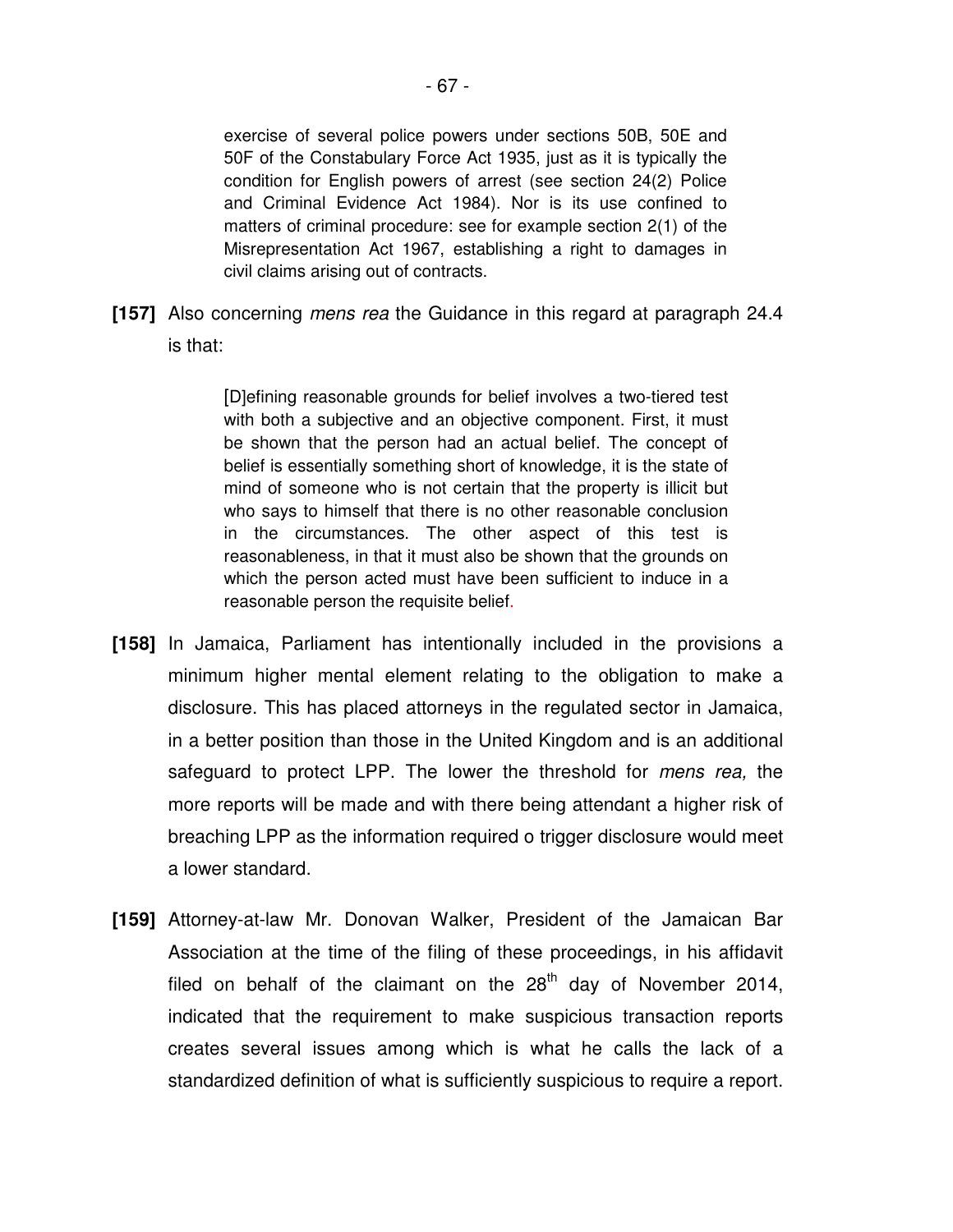According to Mr Walker it is left to the subjective opinion of each attorney to determine what gives rise to the need to file a suspicious transaction report and this may result in inadvertent breaches and possible disclosures of client information.

- **[160]** However, the statute does not require an attorney to be 'suspicious' but to have 'knowledge' or 'belief' and these must be based on reasonable grounds; thus containing a subjective and an objective element. The statute cannot be expected to do any more than make clear the level of mens rea required before a report is made. The definition of money laundering (See Section 91(b) POCA) and criminal property (See Section 91(a) POCA) should also assist an attorney in determining whether he has 'knowledge' or 'belief' and or 'reasonable grounds' for the same.
- **[161]** This high mental element and the type of activity involved, as well as the definitions provided, as stated earlier, makes negligible the likelihood of inadvertent breaches and possible disclosure of client information protected by LPP. In any event in adopting the words of the court in **Michaud v France, (Application No. 12323/11**) at paragraph 97:

[T]he notion of "suspicions" is a matter of common sense...that, an informed group such as lawyers can scarcely claim that they do not understand it...

**[162]** If the notion of 'suspicion' is a matter of common sense then a fortiori, notions of knowledge and belief that the activity is or may constitute or be related to money laundering, are even more a matter of "common sense...that an informed group such as lawyers can scarcely claim that they do not understand...", especially considering the definitions of money laundering and criminal property under the POCA. The Guidance also contains examples of what would clearly amount to suspicious transactions. Further as the GLC indicates in the Guidance, if further details or a more comprehensive understanding is required, then the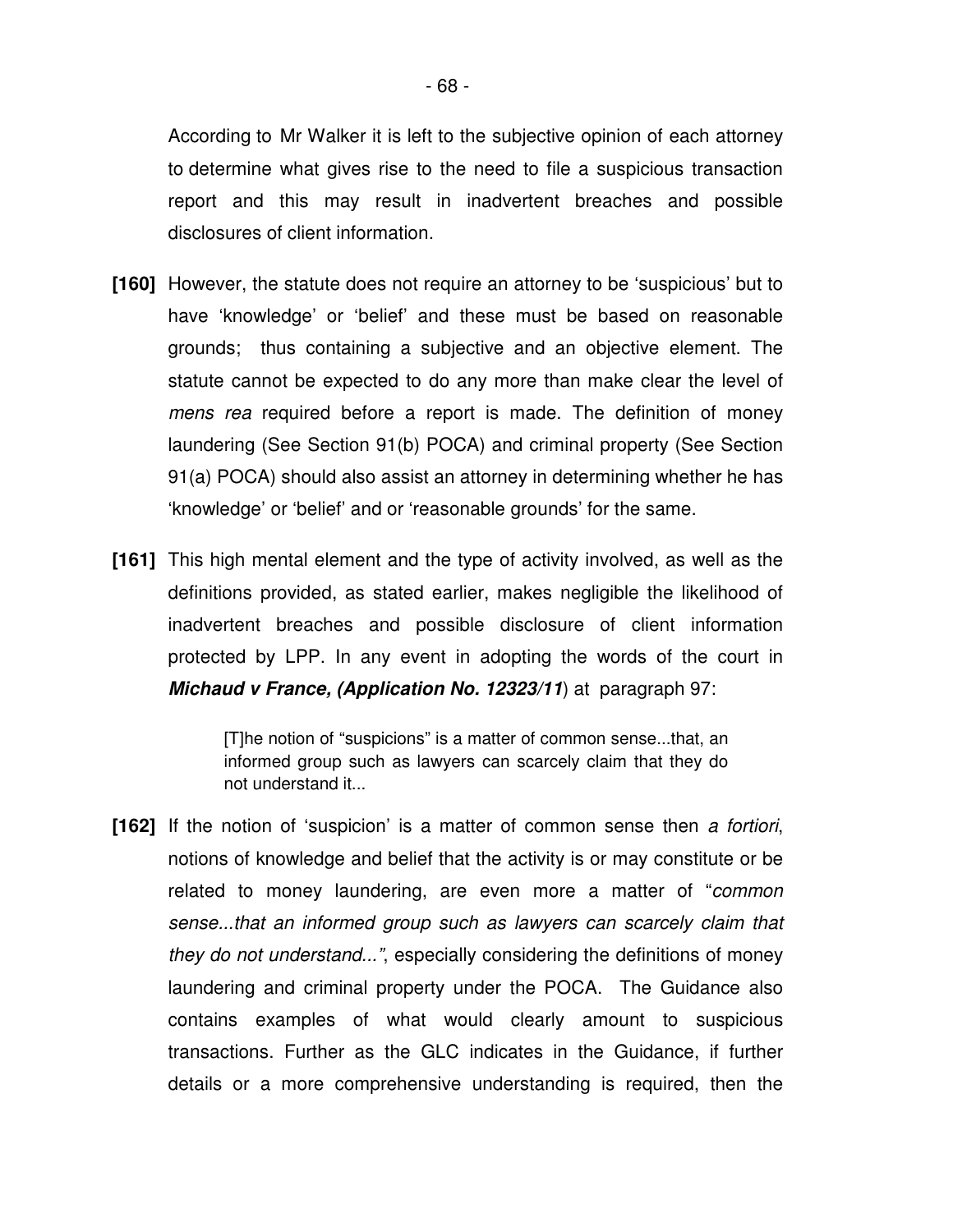attorney is at liberty to seek further assistance from the GLC or from a senior member of the Bar Association with greater knowledge and experience. This will be particularly helpful for a sole practitioner who is not likely to have the assistance of a nominated officer in his/ her office.

- **[163]** In view of the foregoing, the occasions when an attorney would be uncertain as to when he knows or believes that a suspicious transaction report is necessary, it seems is likely to be rare. In any event if such an issue arises, any dispute will invariably centre around whether the necessary threshold was met for reporting and not as to whether LPP applies. LPP would apply where a client is seeking legal advice in relation to the substantive offence. It would not generally relate to the activities listed in the Order. Should the designated authority require information pertaining to documents held by an attorney relative to what it considers should have been the subject of a suspicious transaction report, those documents are disclosable with the cooperation of the attorney or if there is a dispute as to privilege by an application to the court.
- **[164]** In the case of **Michaud v France,** the European Court of Human Rights was required to consider whether the duty imposed on members of the legal profession to report suspicious transactions interfered with Article 8 of the European Convention on Human Rights. The Court therefore assessed the provisions of the European money laundering directives, article 8 of the European Convention on Human Rights and the importance of the confidentiality of lawyer-client relations and of LPP.
- **[165]** The ECHR Directives adopted in France placed an obligation on lawyers to "report suspicions", when acting in similar activities specified in the Jamaican Regime. Similar to Jamaica, it was provided that when acting as legal counsel or in the context of judicial proceedings lawyers were exempt from making these reports. The Court found that there was an interference with an Attorney's right to 'private' life and right to respect of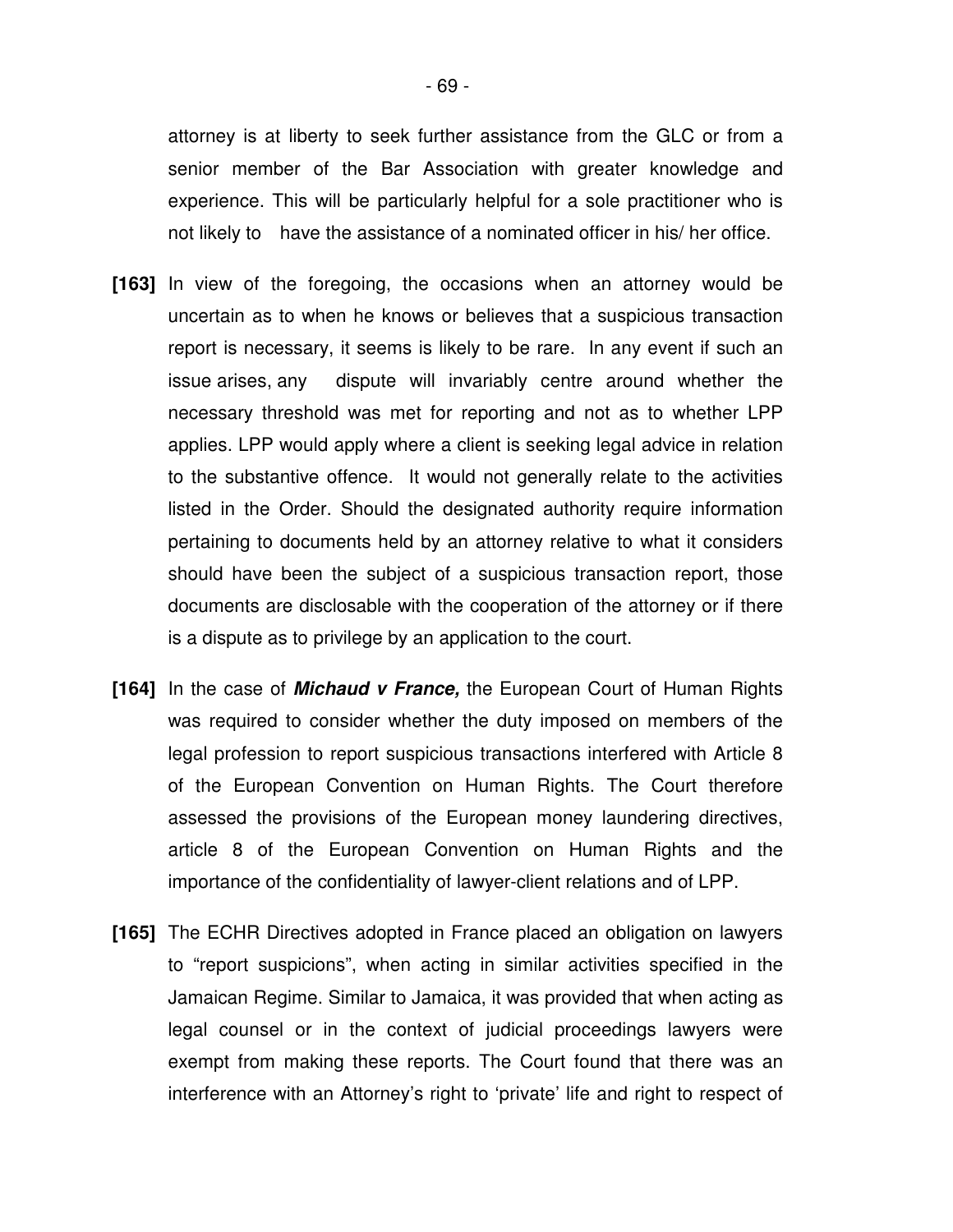communication. The Court however found that there was no substantial interference with LPP. This limited interference with LPP was found to exist in the European situation where 'suspicion' was enough to trigger a report.

## **Analysis**

- **[166]** On our analysis where a STR is required to be made LPP would either not apply or be ousted based on the nature of the circumstances which would point to the operation of the crime exception. In any event, even if the analysis in **Michaud** is correct and filing of STRs would constitute some minimal breach, in the Jamaican context where the mens rea standard is higher any breach, which is not admitted, would be even more minimal.
- **[167]** Another interesting European position in relation to the obligation of attorneys to make suspicious transaction reports can be found in the **Opinion Of Advocate General Poiares Maduro,** delivered On 14 December 2006, where the question was whether it was consistent with Community law and with the fundamental principles which it guarantees to impose on lawyers, an obligation to inform the competent authorities of any fact of which they became aware and which might be an indication of money laundering.
- **[168]** Advocate General Maduro concluded that Articles 2a(5) and 6 of Council Directive 91/308/EEC of 10 June 1991 on prevention of the use of the financial system for the purpose of money laundering, as amended by Directive 2001/97/EC of the European Parliament and of the Council of 4 December 2001, were valid provided that they are interpreted, in accordance with the  $17<sup>th</sup>$  recital in the preamble to that directive and in observance of the fundamental right to protection of lawyers professional secrecy. Therefore there must be exemptions from any obligation to report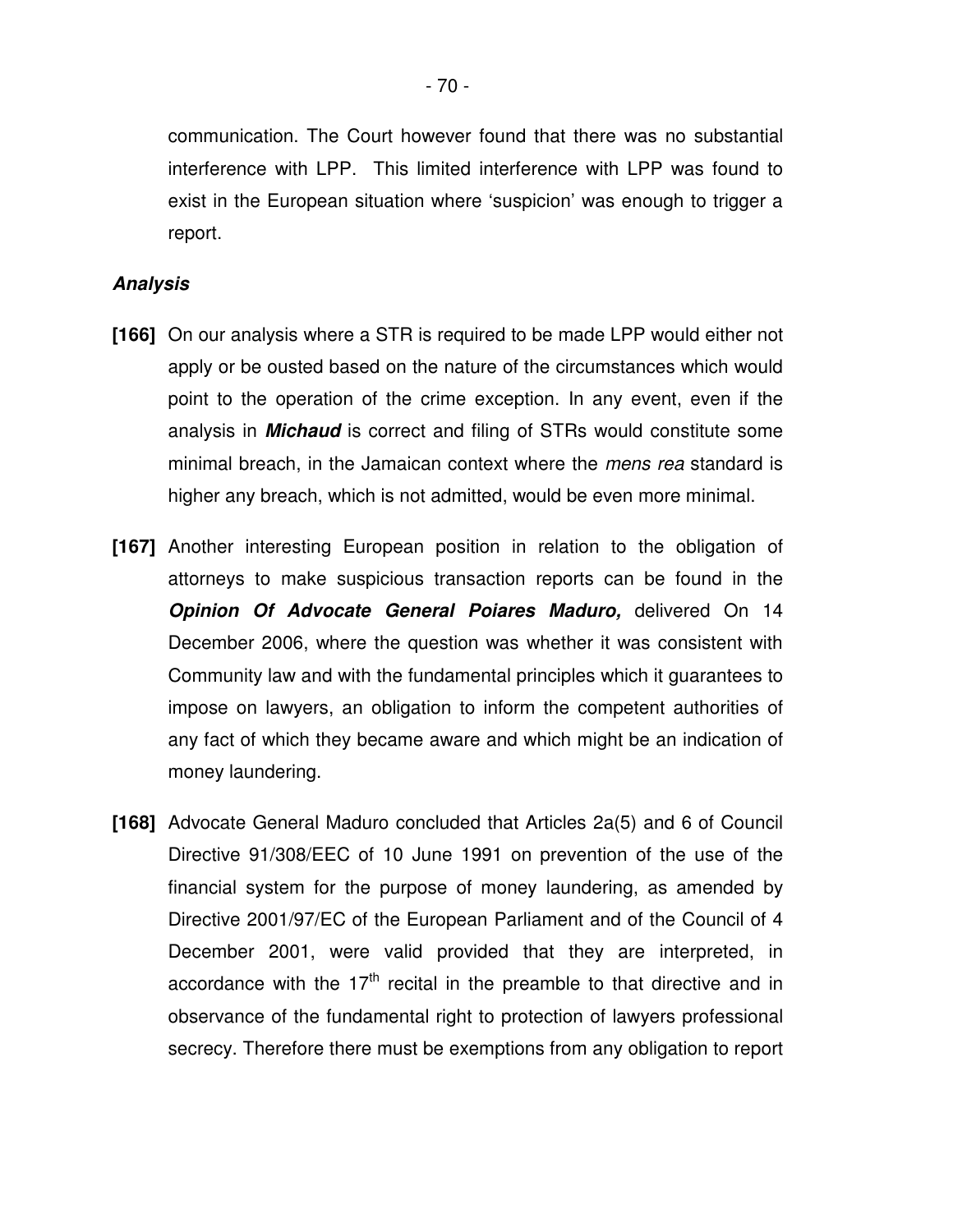information obtained before, during or after judicial proceedings or in the course of providing legal advice.

- **[169]** Sykes, J's view at paragraph 34 of the **Jamaican Bar Association v Attorney General & General Legal Council,** that 'merely to say that information or advice is covered by or not covered by LPP is deceptive simplicity' is indeed true.' However the designated activities in the case at Bar are firstly generally outside of the relevant legal context. In so far as the character of an activity may change, into a relevant legal context, the spectre of LPP may be revived and even loom large, but is automatically lowered due to the nature of the information that is required to be disclosed, in relation to suspicious transaction reports. Whether it is seen as an exception to privilege or that the protection does not attach, the result is the same.
- **[170]** Suspicious transaction reports are very unlikely to generate dispute as to whether privilege applies under the Regime, given that even in the relevant legal context, there is no LPP protection when the information/communication is with the intention of furthering a criminal purpose or where there is crime, fraud or iniquity.
- **[171]** The issue will not generally be the need to sift to determine the presence or absence of privilege. The issue is moreso likely to involve the sifting of information or the details of communication to determine whether it should have caused an attorney to know or have reasonable grounds to believe that the client has engaged in a transaction that could constitute or be related to money laundering. It is however agreed that in the relevant legal context "in one conversation parts may be privileged and parts not so protected**. Descôteaux v. Mierzwinski** 141 DLR (3d) 590, paragraph 34. However, this makes little difference to the issue of privilege in relation to the Regime because of the aforementioned reasons.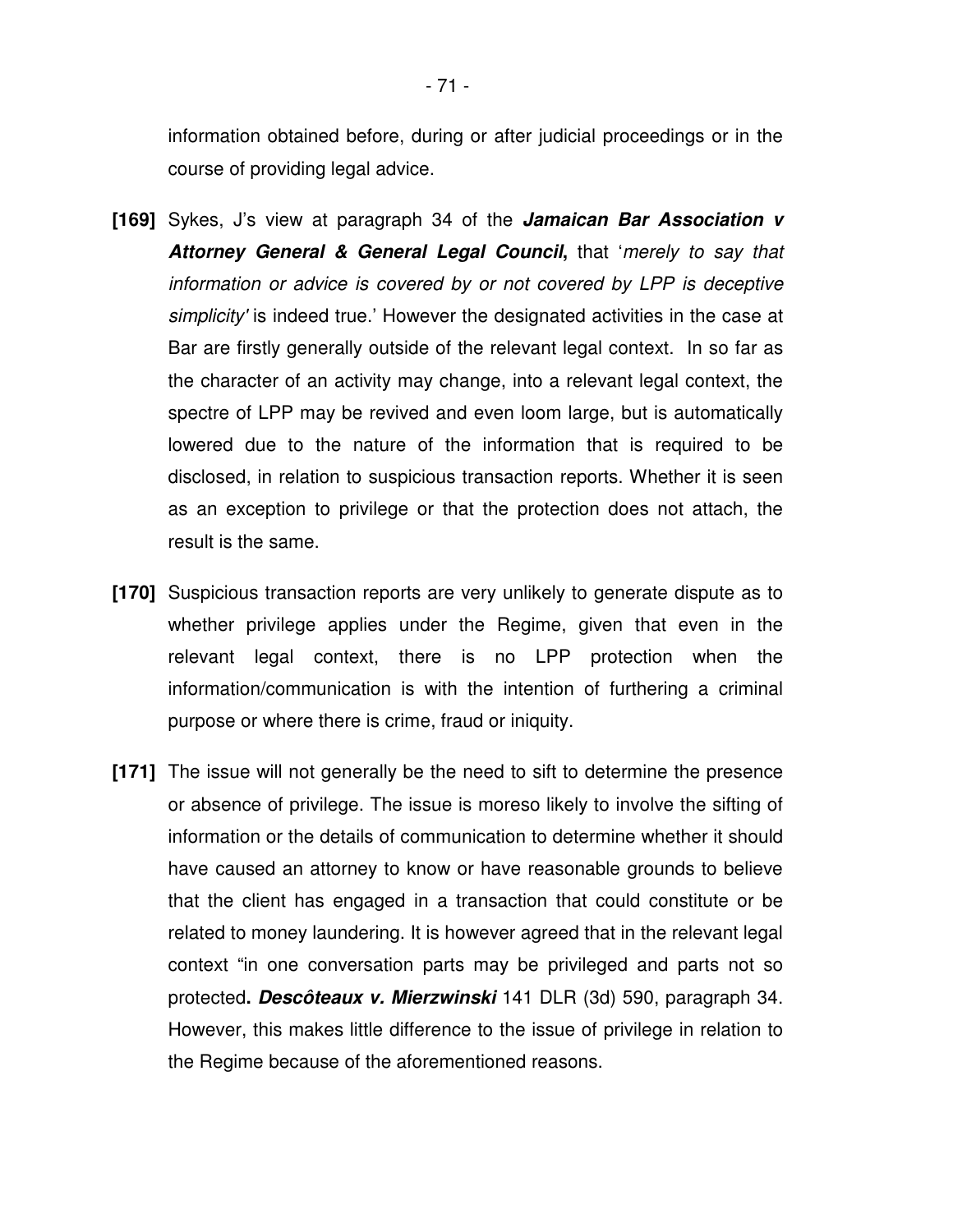**[172]** POCA aims to capture potential laundering of money obtained from ill gotten means before it can be integrated into the financial system. Reports are therefore required at the pre-implementation stage in relation to these activities. There is a clear demarcation between a client seeking to implement or execute a transaction and one who is seeking legal advice as to a criminal offence that he has committed. Again analysis reveals that LPP does not loom as large in the Regime, as is being contended and contemplated by the claimant. Nevertheless, privacy rights might be infringed as the obligations impact on free communication between lawyer and client. The issue of confidentiality in the context of suspicious transaction reports and privacy rights will therefore be considered below.

# **ISSUE 2: WHETHER THE REGIME SUBJECTS ATTORNEYS-AT-LAW TO UNCONSTITUTIONAL SEARCHES AND SEIZURES?**

# **Relevant Law/Guidance**

- **[173]** The impugned provisions in respect of the right of persons to protection from unconstitutional search and seizure are in respect of section 91A(2)(c) and (d) of POCA and the exercise of supervisory powers by the  $2^{nd}$  defendant, contained in paragraph 10(d) of the Guidance to attorneys. The alleged infringements of the constitutional provisions of section 13 (3) (j) (i) touch and concern examination and inspection of certain documents containing information held by an attorney in relation to his client and which the 2<sup>nd</sup> defendant and the designated authority (the Chief Technical Director of the FID ) may make a request to access under Regulation 14  $(4).$
- **[174]** Section 13 (3) (j) of the Charter provides as follows:

the right of everyone to—

i. protection from search of the person and property;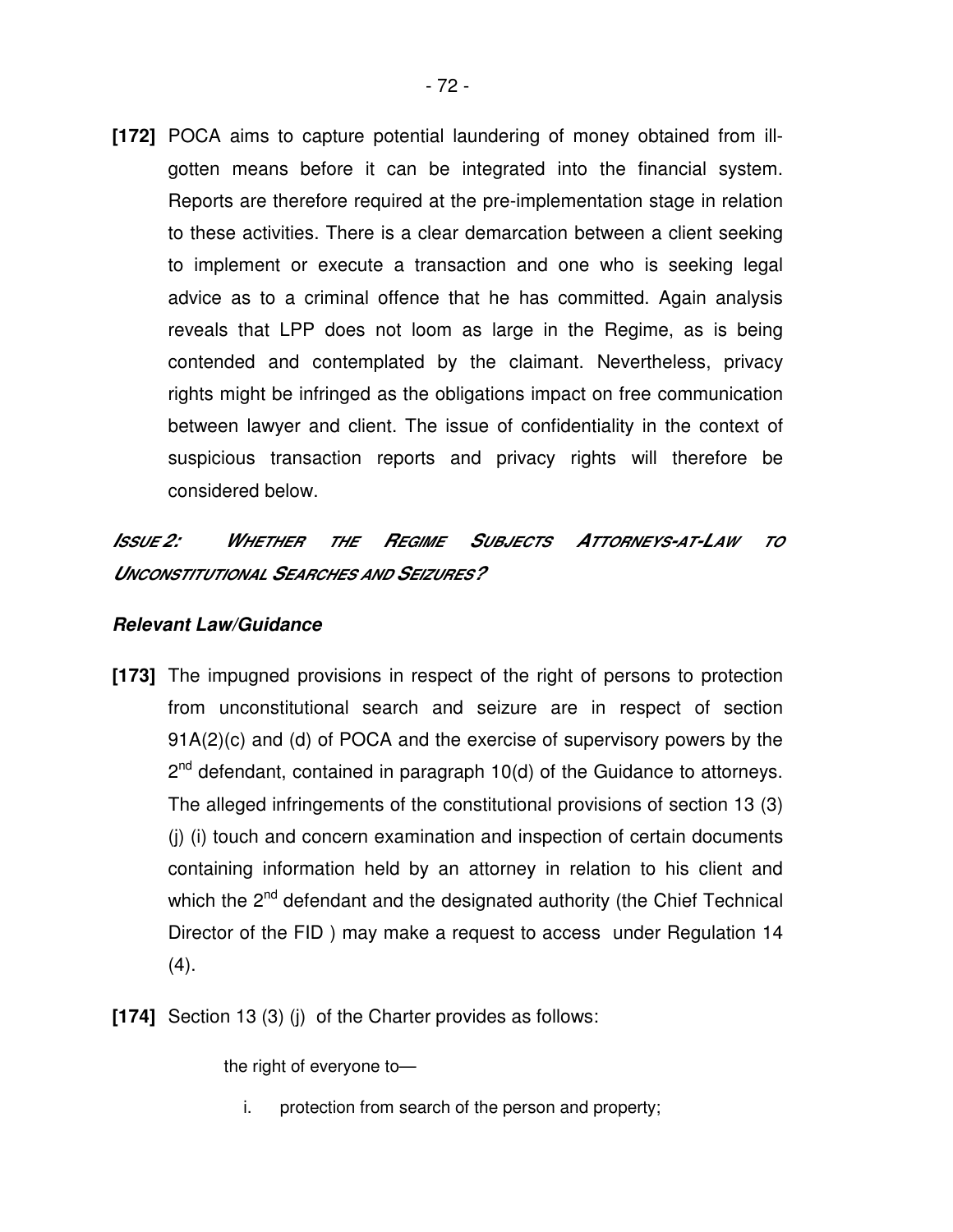- ii. respect for and protection of private and family life, and privacy of the home; and
- iii. protection of privacy of other property and of communication;

**[175]** Section 91A(2)(c) provides that a competent authority:

may examine and take copies of information or documents in the possession or control of any of the businesses concerned, and relating to the operations of that business.

may share information, pertaining to any examination conducted by it under this section, with another competent authority, a supervisory authority or the designated authority, or an authority in another jurisdiction exercising functions analogous to those of any of the aforementioned authorities-

- i. other than information which is protected from disclosure under this Act or any other law; and
- ii. subject to any terms, conditions or undertakings which it thinks fit in order to prevent disclosure of the kind referred to in subparagraph (i) and secure against the compromising or obstruction of any investigation in relation to an offence under this Part or any other law;
- **[176]** Paragraph 10(d) of the Guidance provides that the Competent Authority is empowered to:

examine and take copies of information or documents in the possession or control of any attorney relating to the operations of that attorney.

## **Submissions made by each party**

[177] The claimant contends that the powers of the 2<sup>nd</sup> defendant as contained in paragraph 10(d) of the Guidance breaches the right of attorneys–at–law to protection from search of their property and their rights to privacy of property and of communication as provided for in section 13(3)(j).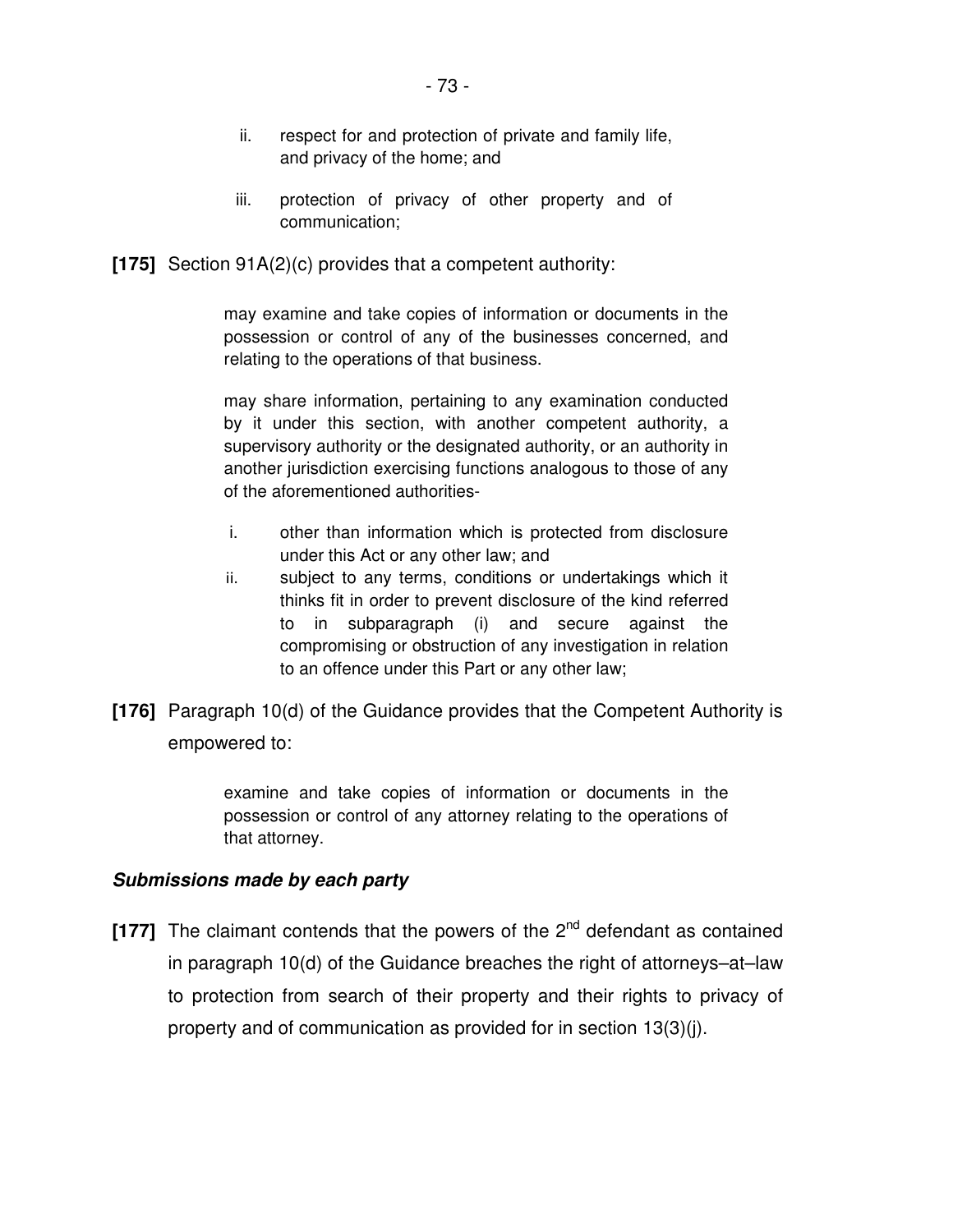- [178] The claimant maintains that the power given to the 2<sup>nd</sup> defendant to examine and take copies of information or documents in the possession or control of an attorney coupled with the requirement that attorneys must demonstrate their compliance or face the possibility of being imprisoned or be disbarred are prima facie evidence of a breach of section 13 (3) (j) and 13(3) (a) and that the stated entry is warrantless and without lawful authority. It was their further contention that there is no legal authority other than POCA that sanctions entry onto an attorney's premises by the
- **[179]** The 1<sup>st</sup> defendant contends that the argument that the examination by the Competent Authority would constitute warrantless searches is a mistaken view. As the GLC is a professional regulatory body, different considerations would apply to the examinations it carries out.

what they term as a warrantless search.

2<sup>nd</sup> defendant for the purposes of examining clients' files and engaging in

- **[180]** The 2<sup>nd</sup> defendant submits that it has advanced no claim to having a power to enter and search or take possession of documents in an attorney's office without a prior judicial warrant and that is not its understanding of the powers conferred on it as a Competent Authority. The statutory provisions can and should be construed so as to conform to this position. The Guidance contains no provisions which assert a power of search and seizure without a warrant. Further, the Guidance would in any event be subject to judicial review.
- [181] The 2<sup>nd</sup> defendant also submits that in respect of entry, search and seizure, the Jamaican legislation should be construed as preserving the fundamental rights as it contains no express provision to the contrary. Further, the examination procedures set out in the Guidance do not infringe the provisions of s. 13(3) (j) of the Charter.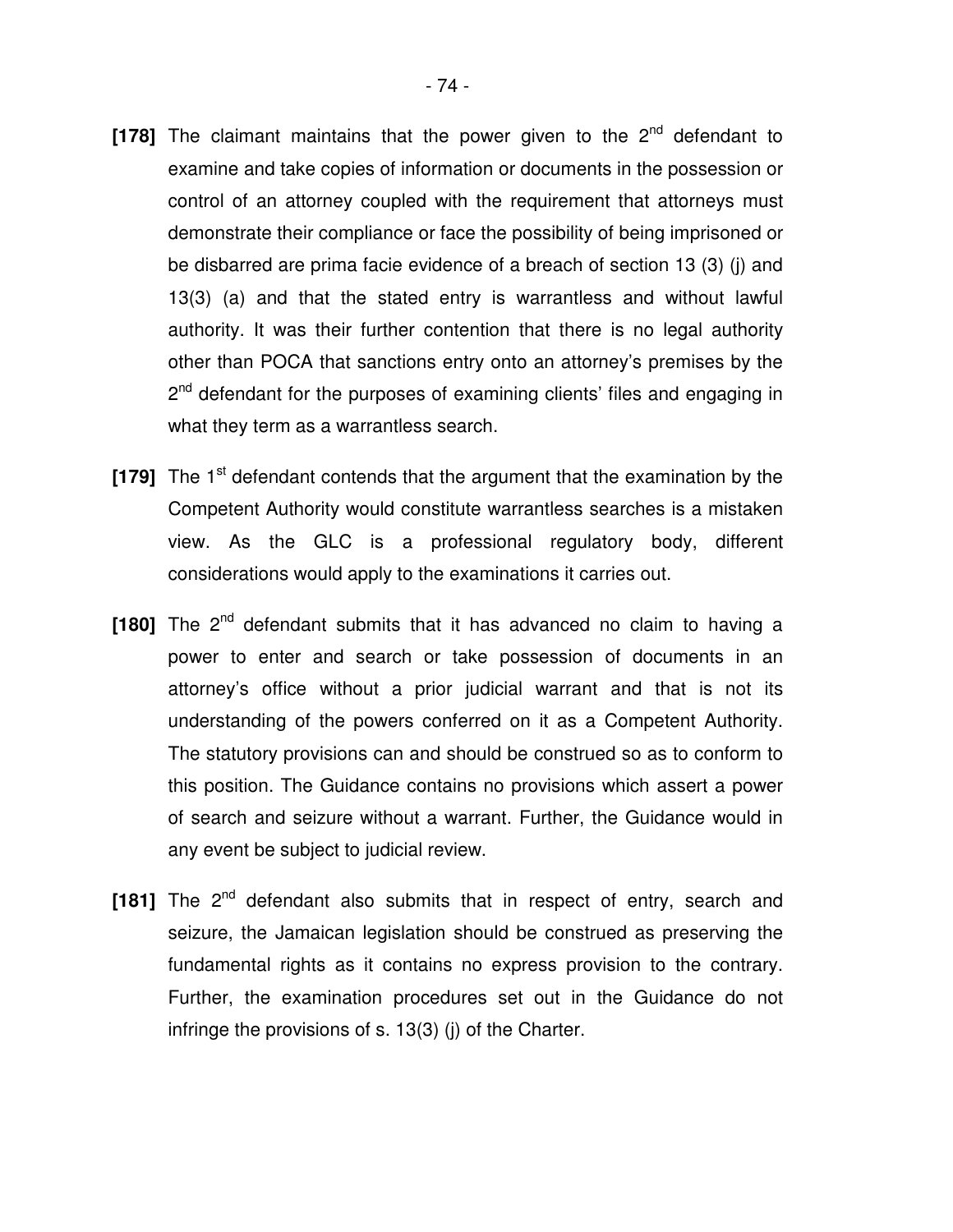#### **Affidavit Evidence**

- **[182]** On behalf of the claimant, Mr. Donovan Walker (the then President of the Jamaica Bar Association) in his affidavit filed on November 28, 2014, avers that the issue relating to the infringement of LPP by the Regime is exacerbated by the provisions for warrantless searches and he believes that he has an obligation to inform his clients re the examination and taking of their files and secure instructions in relation to any aspect of the matter re a claim for privilege. The imposition that attorneys should pay the cost of the examination is an unacceptable burden imposed by the Regime.
- [183] Mr. Michael Hylton QC (then Chairman of the GLC), on behalf of the 2<sup>nd</sup> defendant, in his affidavit filed on November 28, 2014, states that the inspection is carried out by the GLC after notice is given to the attorney and the Guidance sets out the detail of the inspection process, with the focus being to evaluate the attorneys' compliance with the obligations imposed by the regime. Such examinations by the GLC are not searches of attorneys' offices.

## **Observations**

- **[184]** The claimant holds the view that the 2<sup>nd</sup> defendant will be engaged in a search and seizure exercise on its visit to the office of an attorney. The  $2^{nd}$ defendant however maintains that it does not have search and seizure powers and that its mandate is to monitor compliance of attorneys by conducting inspections and examinations on notice. It is therefore important to consider the powers of the  $2<sup>nd</sup>$  defendant.
- **[185]** Section 91A (1) outlines that the  $2^{nd}$  defendant's responsibility is confined to ensuring that attorneys, carrying out the designated activities prescribed by the Order operate in compliance with the Act and its' Regulations. As illustrated above, section 91A (2) (c), provides the specific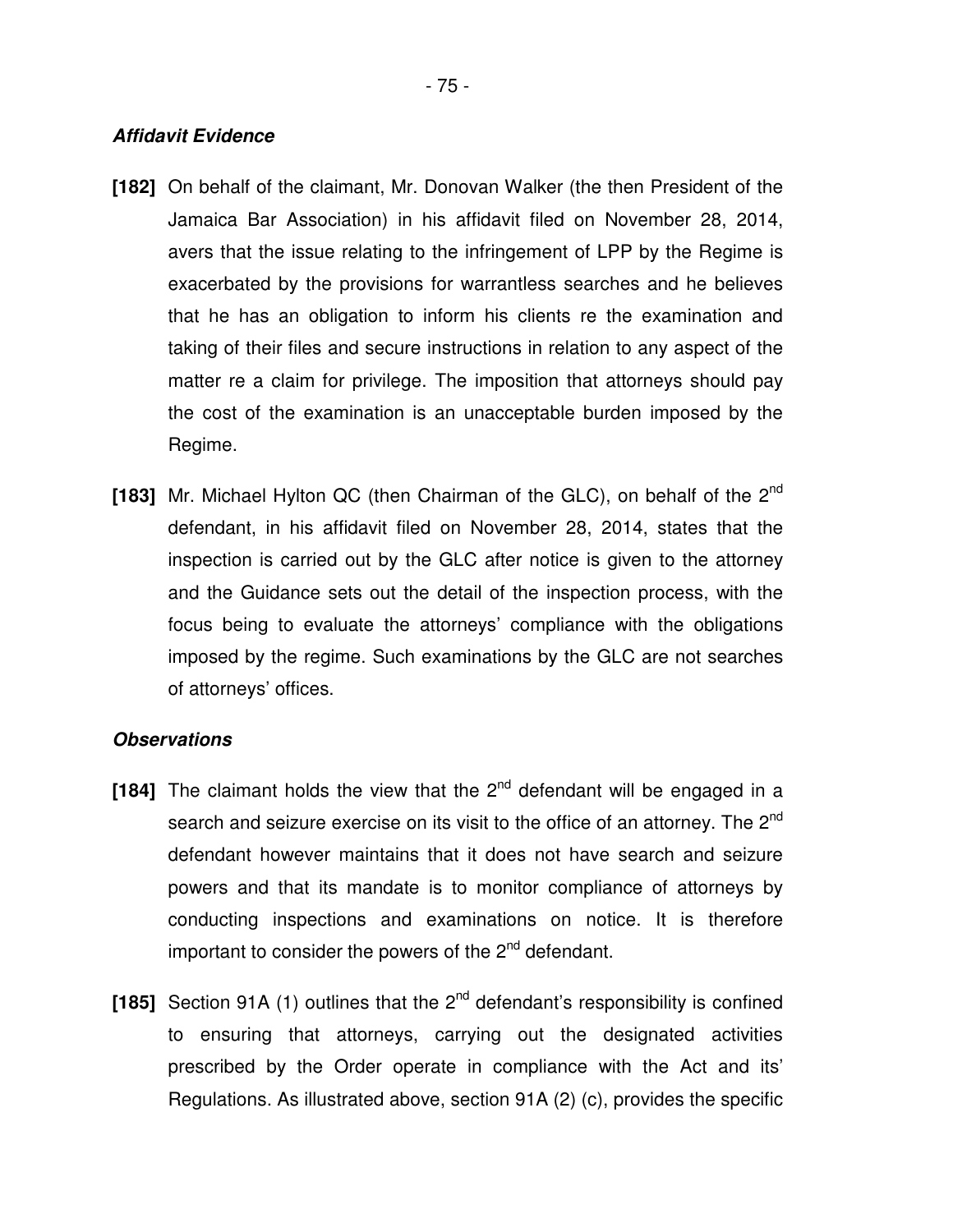power pursuant to which the  $2^{nd}$  defendant may enter an attorney's office. It should be noted that the provision uses the phrase "examine and take copies".

# **The Powers of the 2nd defendant in respect of Examinations/ Inspections**

- **[186]** The POCA does not provide for search of the attorneys' offices by the Competent Authority. As indicated it refers to "examine" and "take copies" The 2<sup>nd</sup> defendant's Guidance also refers to "examine" and "take copies". The entry is by Notice as outlined in the Guidance.
- **[187]** As there are no express provisions giving power to the GLC to enter and search, it is necessary to consider whether such a power arises by necessary implication when construing section 91A (2). No such power is implied; to hold otherwise would be to put the construction in conflict with the Constitution. This would be contrary to the principle of legality and statutory interpretation, particularly in the context of a claim of unconstitutionality. One of the tenets of the principle of legality is that where a statute is silent as to how a power is to be exercised then, it is to be presumed that the statutory power will be exercised in keeping with the respect for the fundamental rights set out in the constitution. Therefore the presumption is that the GLC in exercising its statutory mandate will act in a manner which accords with rather than derogates from the fundamental rights enshrined in the Constitution. It is implied that its power is to be exercised in accordance with the principles of natural justice and fair procedures. It is also to be presumed that adherence to the principle of legality was the intention of Parliament when it granted powers to Competent Authorities. See **R v Secretary of State for the Law Department ex parte Simms** [2000] 2 AC 115; **R (Edison) v Central Valuation Office** [2003] UKHL 20 and **R (Morgan Grenfell and Co Ltd. v Special Commissioner of Income Tax.**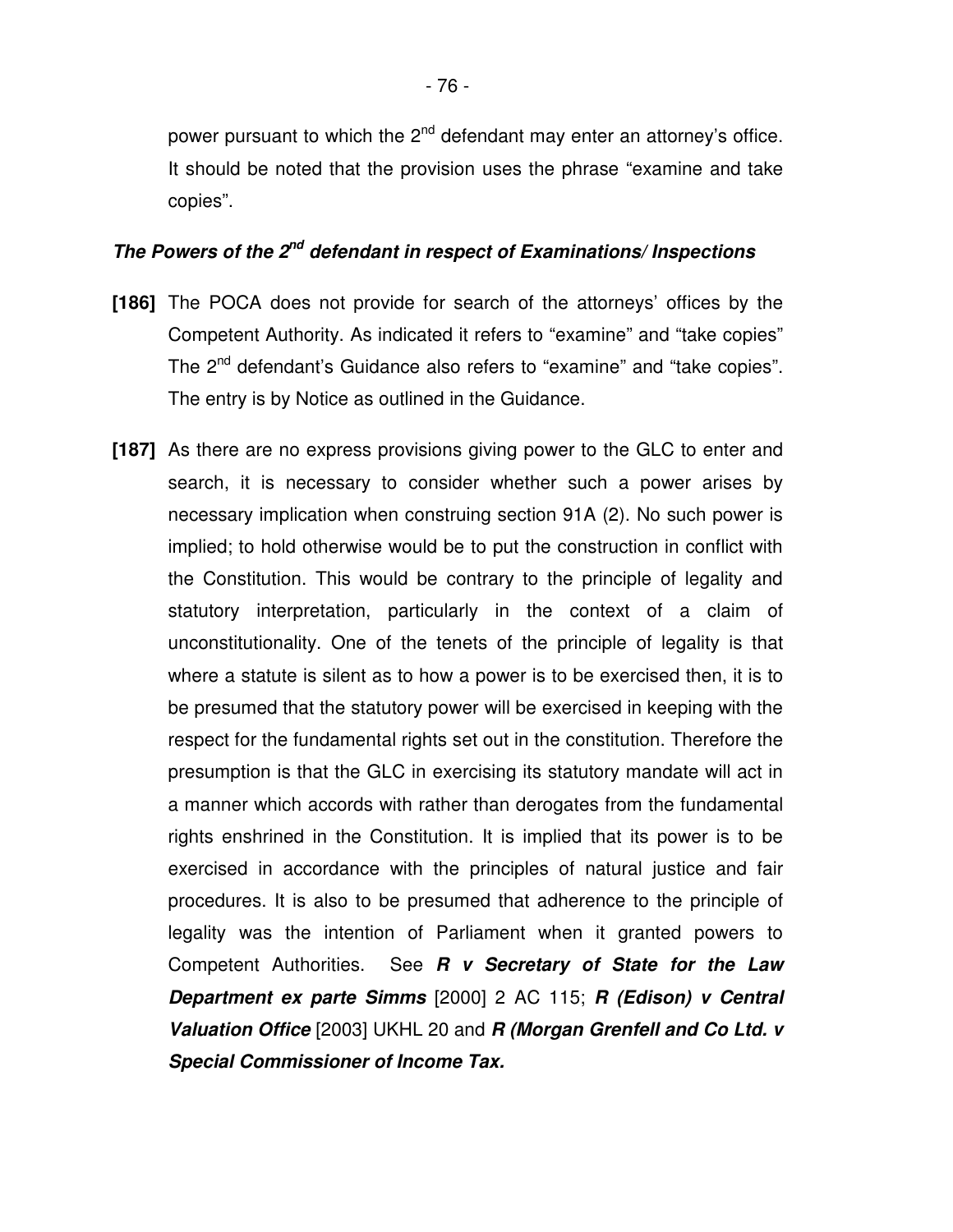- **[188]** There is therefore nothing expressed or implied in POCA or the Guidance that can be interpreted as the  $2<sup>nd</sup>$  defendant being empowered to 'search and seize'. POCA has not given the  $2^{nd}$  defendant coercive powers, neither has it taken these unto itself. In the event that the 2<sup>nd</sup> defendant is of the view that an attorney is not compliant, it will consider whether to take disciplinary action or make a report to the relevant authority. Therein lies its power.
- [189] In pursuance of its supervisory function the 2<sup>nd</sup> defendant's Guidance indicates at paragraph 48 what this will entail. It administers four types of examinations, namely, routine biennial examinations, follow-up examinations, random examinations and special examinations. Public accountants or chartered accountants holding a valid practising certificate from the Public Accountancy Board under the Public Accountancy Act are authorised by the GLC to conduct examinations on its behalf. Routine examinations will be conducted by such an accountant selected by the Attorney in keeping with paragraph 49 and who is independent of the attorney. Follow up, random and special examinations will be conducted by GLC personnel or agents.
- **[190]** Paragraph 49 of the Guidance outlines that Routine examinations are carried out once every 2 years. It seeks inter-alia to test and evaluate compliance with applicable AML/CFT laws with a focus on procedures and policies in respect of: cash transactions; internal reporting procedures in respect of suspicious transactions; procedures regarding employment and training of staff to ensure AML/CFT compliance; a system of independent audits to ensure AML/CFT programmes, policies and procedures are being implemented; appointment, role and responsibilities of the Nominated Officer; customer due diligence policies and procedures including more rigorous requirements for high risk clients and transactions (enhanced due diligence policies and procedures); the maintenance of records of client identification and verification of identification; and the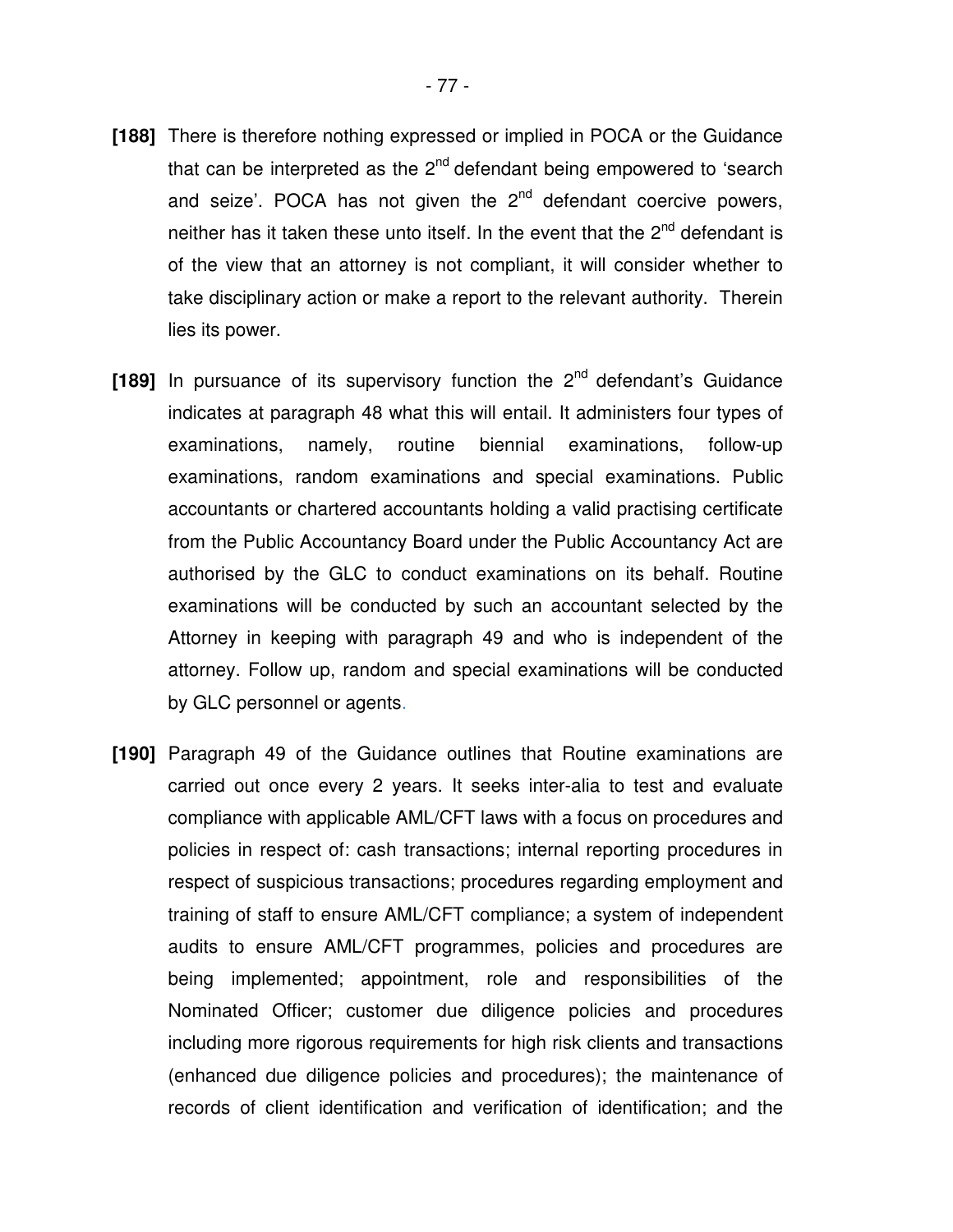maintenance of records of complex, unusual or large transactions or unusual patterns of transactions pursuant to section 94(4) of the POCA. It is only where the routine examination shows an adverse rating that a follow-up examination will be scheduled

- **[191]** According to the Guidance, the follow-up examinations are conducted for the purpose of addressing any inadequacies identified in the routine examination. This follow-up examination will be conducted by prior notice within ninety (90) days of the completed evaluation of the examination form for the routine examination. The procedure at the follow-up examination is that the examiner will discuss with the attorney the deficiencies noted in the routine examination, the steps which the attorney will take to remedy these deficiencies and the timeline for remedying them. The examiner will assess the progress of the agreed steps and if this is satisfactory, a report to this effect will be provided and there will be no further visit in respect of these issues.
- **[192]** It is expected that the deficiencies as agreed in the follow-up examination would be addressed by the attorney. However should this not be so, the procedure to be followed by the  $2^{nd}$  defendant includes requiring the Attorney to address the deficiencies within a specified time. If a subsequent examination still reveals deficiencies, the GLC will determine whether legal or disciplinary action is to be pursued. The  $2<sup>nd</sup>$  defendant has also reserved the power, upon giving two (2) weeks' notice in writing to the Nominated Officer, (or sole practitioner) to conduct a random examination.
- **[193]** In addition, special examinations will be conducted, upon reasonable notice, in circumstances where the  $2^{nd}$  defendant has cause to be concerned about the compliance of the relevant attorney with relevant AML/CFT law and where it has cause to believe that the attorney is providing designated activities but has declared otherwise in the annual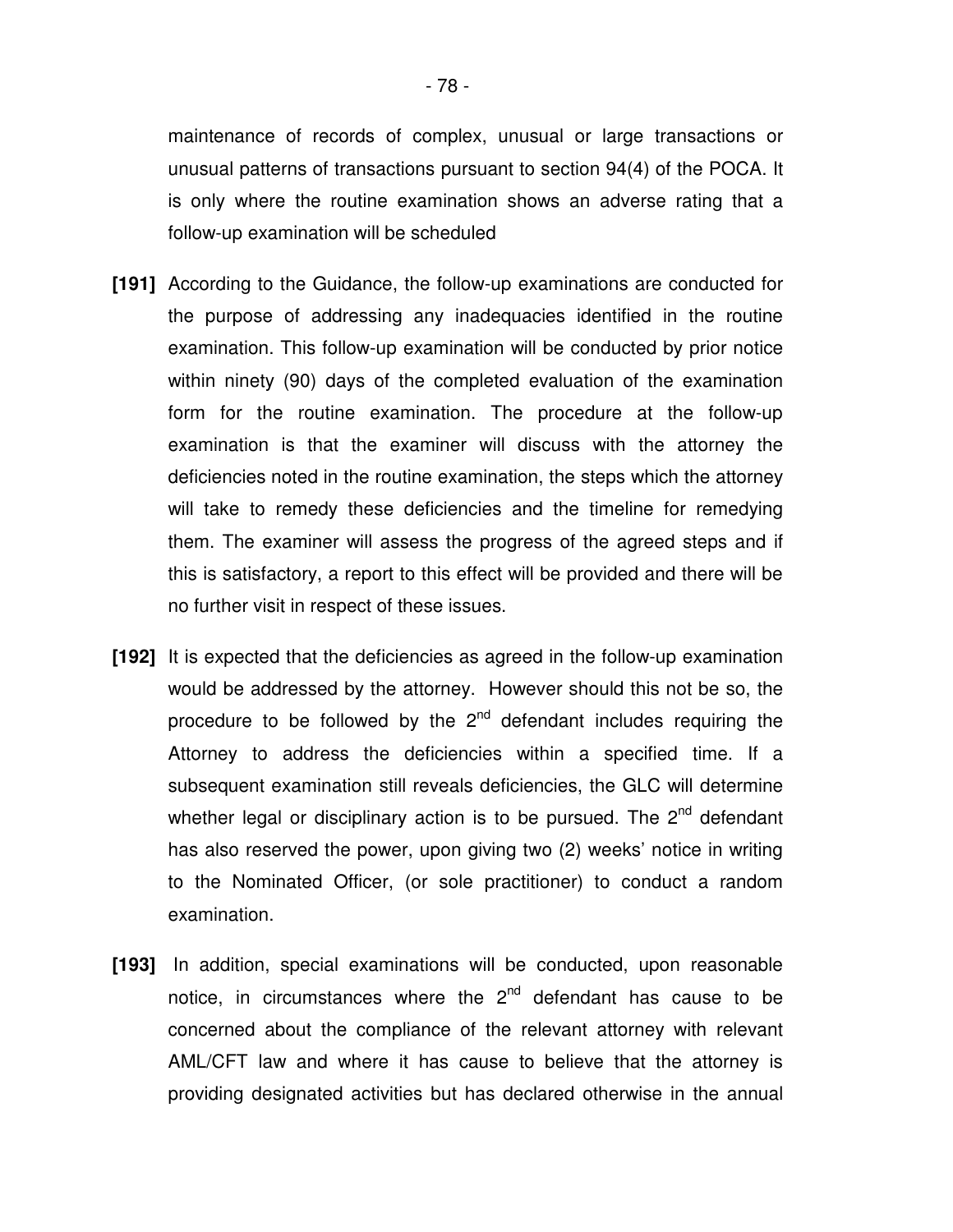declaration required under section 5(3C) of the Legal Profession Act. The Guidance outlines that the  $2^{nd}$  defendant shall determine what period of time is reasonable. The special examination may, at the discretion of the 2<sup>nd</sup> defendant, be either a full examination or one focused only on a specific issue.

# **The Position outlined in FLSC v Canada AG in respect of Search and Seizure**

- **[194]** In **Canada (Attorney General) v Federation of Law Societies**, the Law Societies asserted that sections 62-64 of their **Proceeds of Crime (Money Laundering) and Terrorist Financing Act**, violated section 8 of the Charter, by authorizing state agents (FINTRAC) to conduct warrantless searches of lawyers' offices at any reasonable time. They also took the position that, in addition to being unconstitutional, the Regime was unnecessary because members of the legal profession are bound by strict ethical codes, bylaws and regulations, imposed by the law societies.
- **[195]** With respect to the issue of self-regulation the Chamber Judge found that "the Law Societies have developed rules to regulate the conduct of lawyers, which ensure that the goal of deterring criminals from employing lawyers is met and which strikes the appropriate balance with Canada's constitutional structure. In this context, the impugned provisions constitute an unjustifiable infringement of sections 7 & 8 of the Charter." **Federation of Law Societies of Canada v Canada (Attorney General)** 2011 BCSC 1270 (paragraph15). The Judge found that there was merit in this argument. She continued further at paragraphs 22- 27 and 29 – 33:

[22] The petitioner developed a similar model rule in 2004 (the "No Cash Rule"). The No Cash Rule prohibits receipt of cash in an aggregate amount of \$7,500 or more in respect of any one matter where the lawyer is engaged on behalf of a client in respect of receiving or paying funds; purchasing or selling securities, real property or business assets or entities; or transferring funds or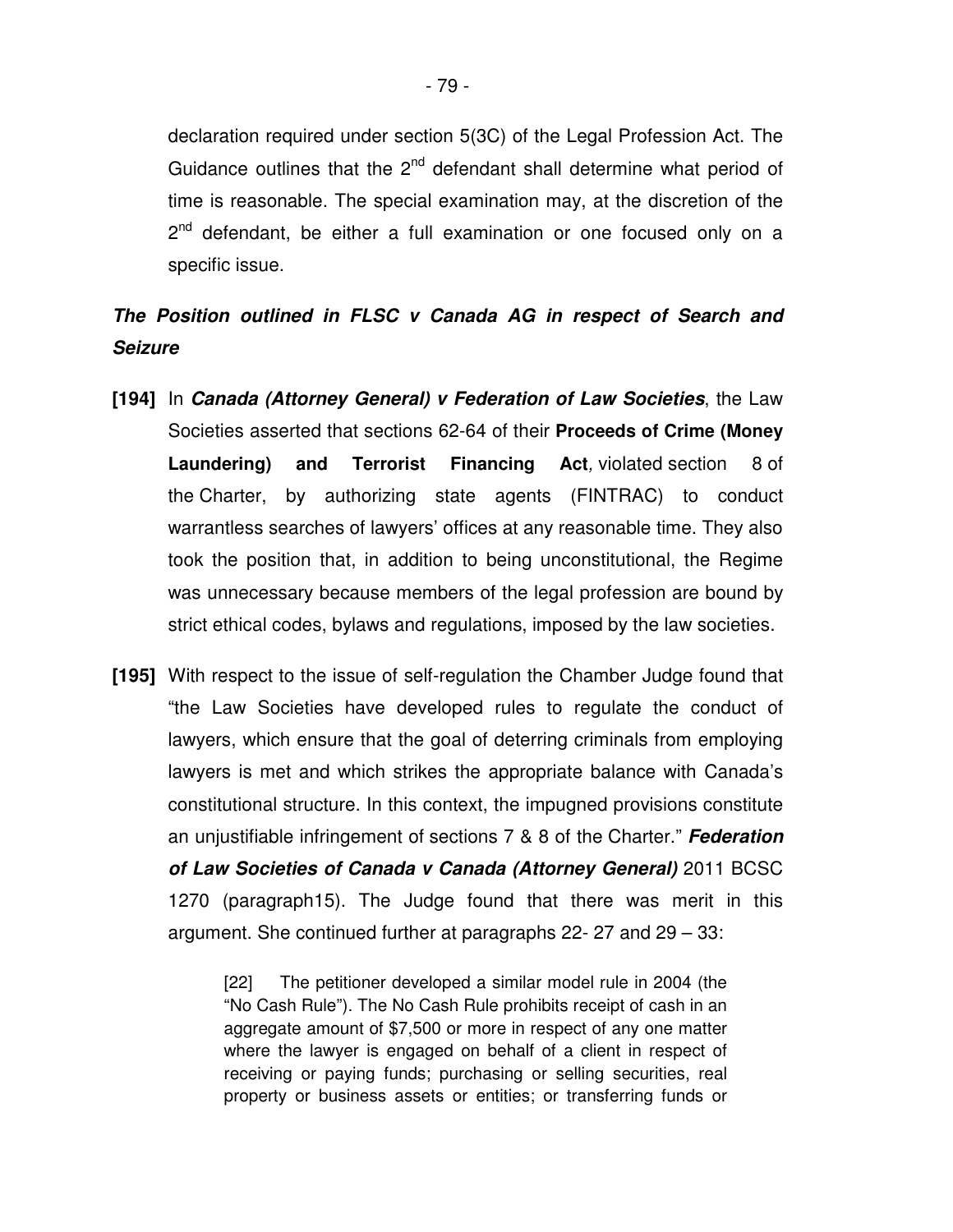securities by any means. There are exceptions where a lawyer receives or accepts cash from a financial institution or public body, a peace officer, a law enforcement agency or other Crown agent acting in his or her official capacity, or pursuant to a court order or to pay a fine or penalty. The No Cash Rule allows a lawyer to accept or receive an amount of \$7,500 or more in cash for professional fees, disbursements, expenses or bail. Any refund greater than \$1,000 out of such money must be made in cash.

[23] The No Cash Rule is intended to augment long-standing law society rules prohibiting lawyers from engaging in illegal activity by preventing lawyers from being unwittingly involved in money laundering and terrorist financing, while maintaining the long-standing principles underlying the solicitor-client relationship. It has been adopted by all of the petitioner's member law societies except Québec. It is expected that relevant rules will come into force shortly in Québec.

[24] In 2008, the petitioner adopted a model rule on client identification and verification (the "Client ID Rule"). It has been adopted by all member law societies, except for Québec, where it is expected that the relevant rules will come into force shortly. It should be noted that **s. 43** of the **Notaries Act**, **R.S.Q. c. N-3**, already requires notaries to undertake certain procedures concerning the verification of identity of parties.

[25] The Client ID Rule has two basic requirements. First, lawyers must identify all clients who retain them to provide legal services by recording basic information, such as the client's name, address, telephone number and occupation (for an individual) or business activities (for a corporation or other entity). There are certain exceptions for in-house counsel, duty counsel and agents of lawyers who have already fulfilled the requirements of the rule.

[26] Second, when lawyers provide legal services in respect of the receiving, paying or transferring of funds, the Client ID Rule imposes additional requirements to verify client identity. This requires lawyers to obtain independent source documents such as a driver's licence, birth certificate, passport or other governmentissued identification that verifies the client's identity.

[27] There are certain exceptions from the verification requirements. For example, when a lawyer is required to verify the identity of a client who is not physically present, the Client ID Rule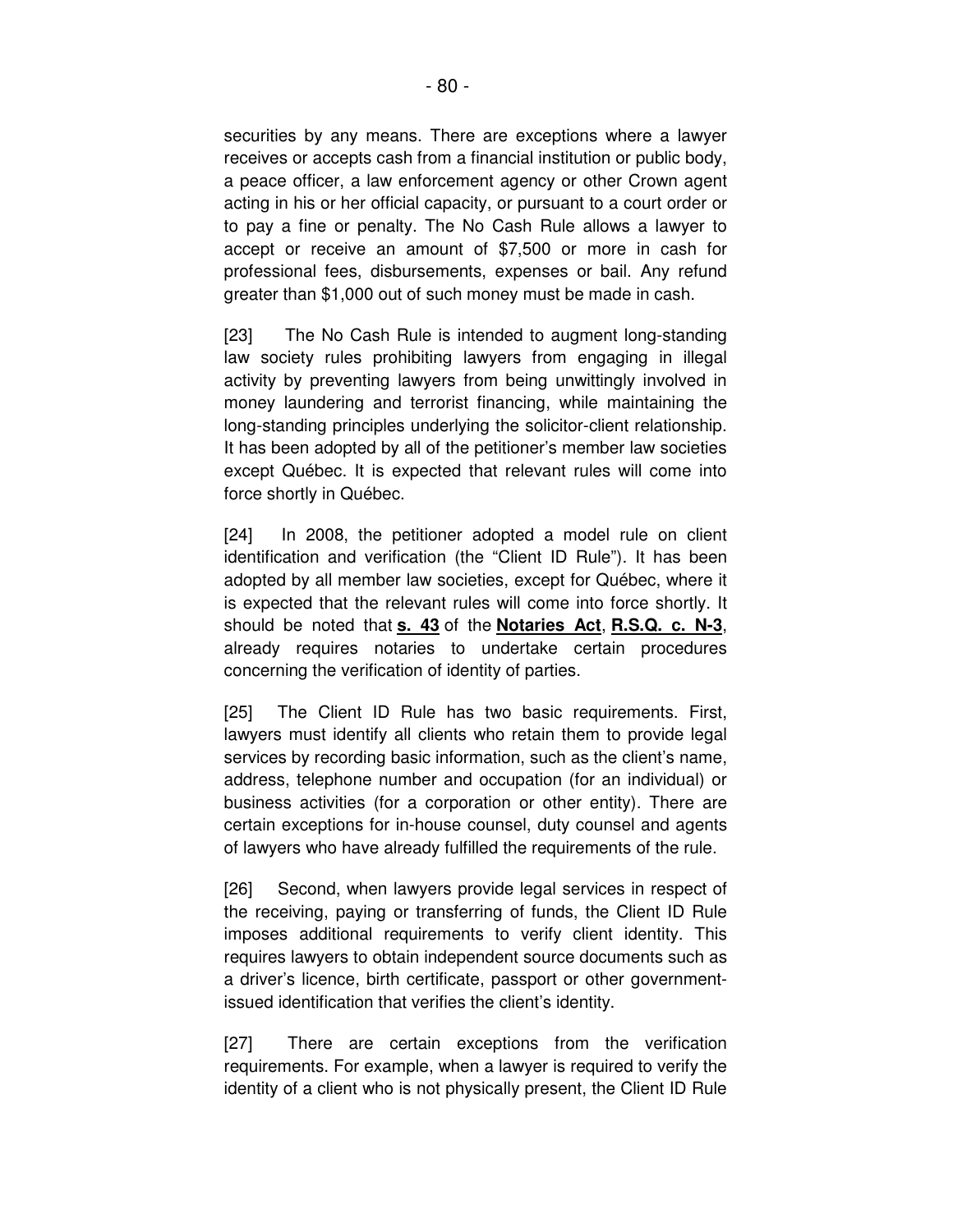provides that the lawyer must obtain an attestation from an agent who has seen the client's identification. Lawyers are required to retain verification records for the duration of the lawyer-client relationship and for at least six years following the completion of the retainer.

[29] The law societies have taken steps over the past few years to educate their members about the No Cash Rule and the Client ID Rule. The law societies have adopted two primary means to ensure that lawyers comply with law society rules; namely, annual reports and audits.

[30] Many of the law societies' annual reports which their members are to file reports that have specific questions concerning compliance with the No Cash Rule and the Client ID Rule. The evidence is that the law societies follow up on any reported non-compliance with the rules in order to determine the details of the non-compliance, educate the member about the rule, prevent repeated non-compliance and, where appropriate, refer the member to the disciplinary process.

[31] The law societies also audit their members' practices. In some jurisdictions, the law society staff performs the audit function, while in other jurisdictions the audit is performed by independent auditors. Most audit programs target law practices that are deemed to be at risk of non-compliance with law society rules, which is based on factors such as an indication or prior history of non-compliance, areas of practice, or years of call. Additionally, many law societies randomly audit law practices with the goal of auditing every practice in the jurisdiction over a given period. That period ranges between two and seven years, depending on the law society. Auditors in all programs specifically check for compliance with the No Cash Rule and the Client ID Rule.

[32] Auditors have full and unrestricted access to all of the lawyer's books, records and files, including confidential information. There is evidence that the experience with audits indicates they are very likely to identify and address any breaches of law society rules.

[33] In addition to annual reports and audits, law societies learn of potential breaches of their rules from member self-reporting and complaints from other members, clients and the public. All of the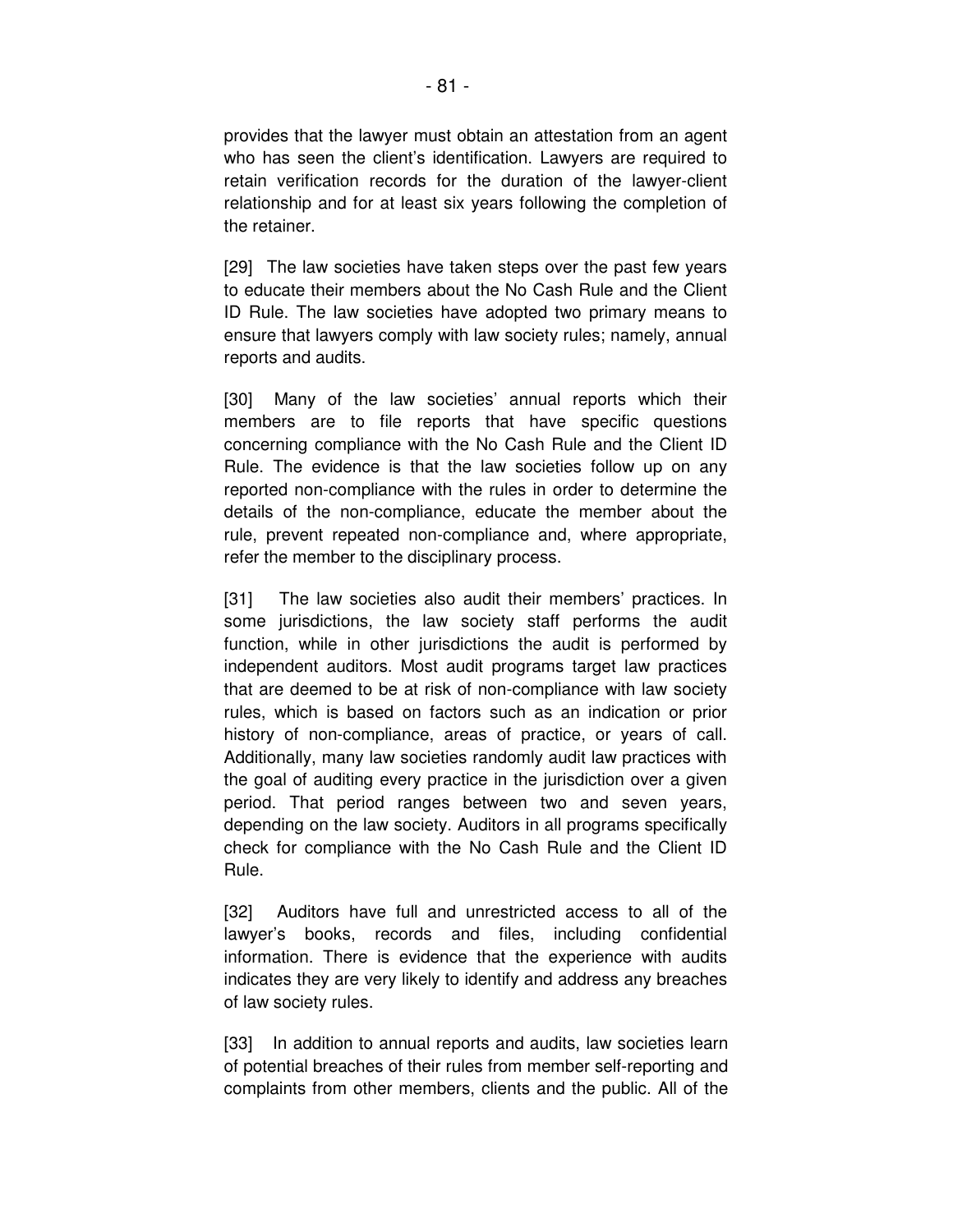law societies have disciplinary procedures which may impose consequences when a rule breach is uncovered. There are numerous potential consequences from a reprimand to disbarment, with a variety of intermediate consequences. A primary goal of disciplinary proceedings is remedial; namely to address the problem that caused the breach, and ensure the lawyer takes steps to prevent recurrence. Specific and general deterrence are also significant factors.

# **Comparison of and Contrast between the Canadian and Jamaican Positions**

- **[196]** Therefore the first point of note is that the Law Societies had in effect some similar rules required by the Regime. These rules allowed for effective measures to be taken by attorneys to avoid being wittingly or unwittingly used for money laundering activities. They were detailed and applied to all attorneys and allowed for random audits without prior notice. Auditors were able to access all files including those containing confidential material or matters subject to LPP. The Law Societies, the equivalent of the 2<sup>nd</sup> defendant, access, inspect and examine client records to ensure compliance.
- **[197]** In Canada, there was no contention that the Law Societies' access and inspections were 'warrantless searches' and no issue was taken alleging that their access to documents amounted to breach of privilege and or confidentiality. The fact that the Law Societies were the regulatory/supervisory bodies appeared to have, quite naturally, given them implicit authority.
- **[198]** The fact that in Jamaica the access is by the professional regulatory body of the claimant and not a direct entry by state agents is a significant factor taken into account by the court as a safeguard that balances the objectives of the Regime to combat money laundering and terrorist financing against the need to minimise or alleviate the risk of breach of LPP. The purpose of the inspections will be to monitor compliance and not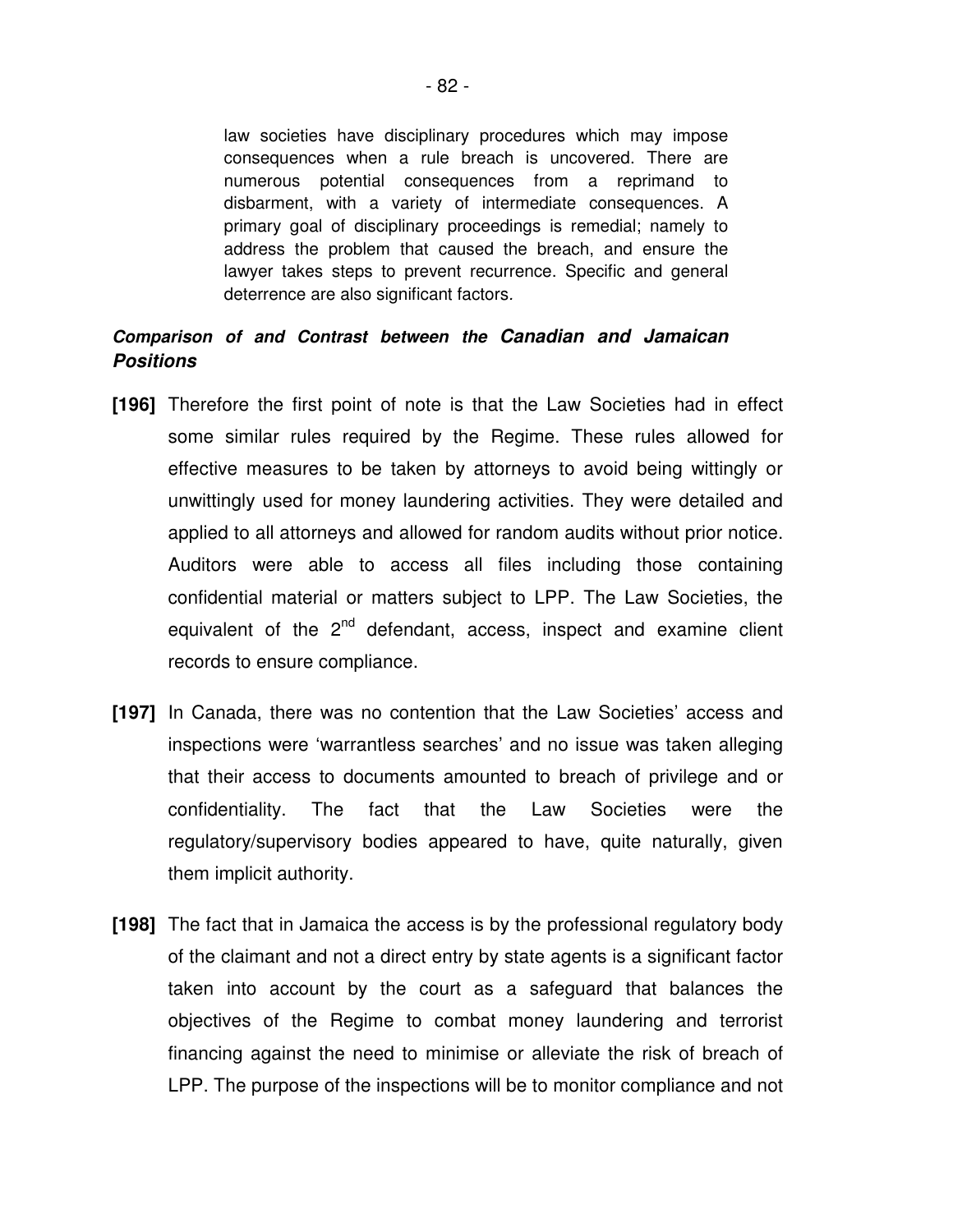to obtain information that might indicate or provide evidence regarding persons suspected of money laundering. This is unlike the purposes of the FINTRAC search in the Canadian model. Even where public accountants are appointed and authorized by the GLC to do routine examinations, this would involve similar functions as when they audit attorneys' accounts, a process which respects and preserves LPP. At paragraph 68 of **Canada (Attorney General) v FLSC**, the Supreme Court made it clear that different considerations apply to regulatory powers, than powers in support of criminal investigations that require warrants for search.

- **[199]** The self-regulation by attorneys found favour with the Canadian Court and almost made redundant the obligations imposed by their regime. Therefore one of the reasons the Chamber Judge, the Court of Appeal and Supreme Court found that their regime as it applied to lawyers was unjustified and unnecessary, was that adequate AML Law Society rules were in place.
- **[200]** The claimant has indicated that it is open to self-regulation and that this would be preferred to being subject to the impugned provisions of the Regime. It has challenged many of the impositions in relation to client identification and related matters as being onerous, both administratively and financially. The fact is however in Jamaica the legal profession has no AML/CFT rules other than those contained in POCA; and the challenges by the claimant raise doubt as to whether the required co-operation for self-regulation without the support of the Regime could be easily achieved. The current situation is therefore before the court for review as to its constitutionality.
- **[201]** It is noted that the Canadian Law society Rules are similar to those employed under the Regime which the  $2<sup>nd</sup>$  defendant composed of attorneys who are the guardians of the standards of the legal profession is appointed to regulate. It is also against this back-drop that the decision of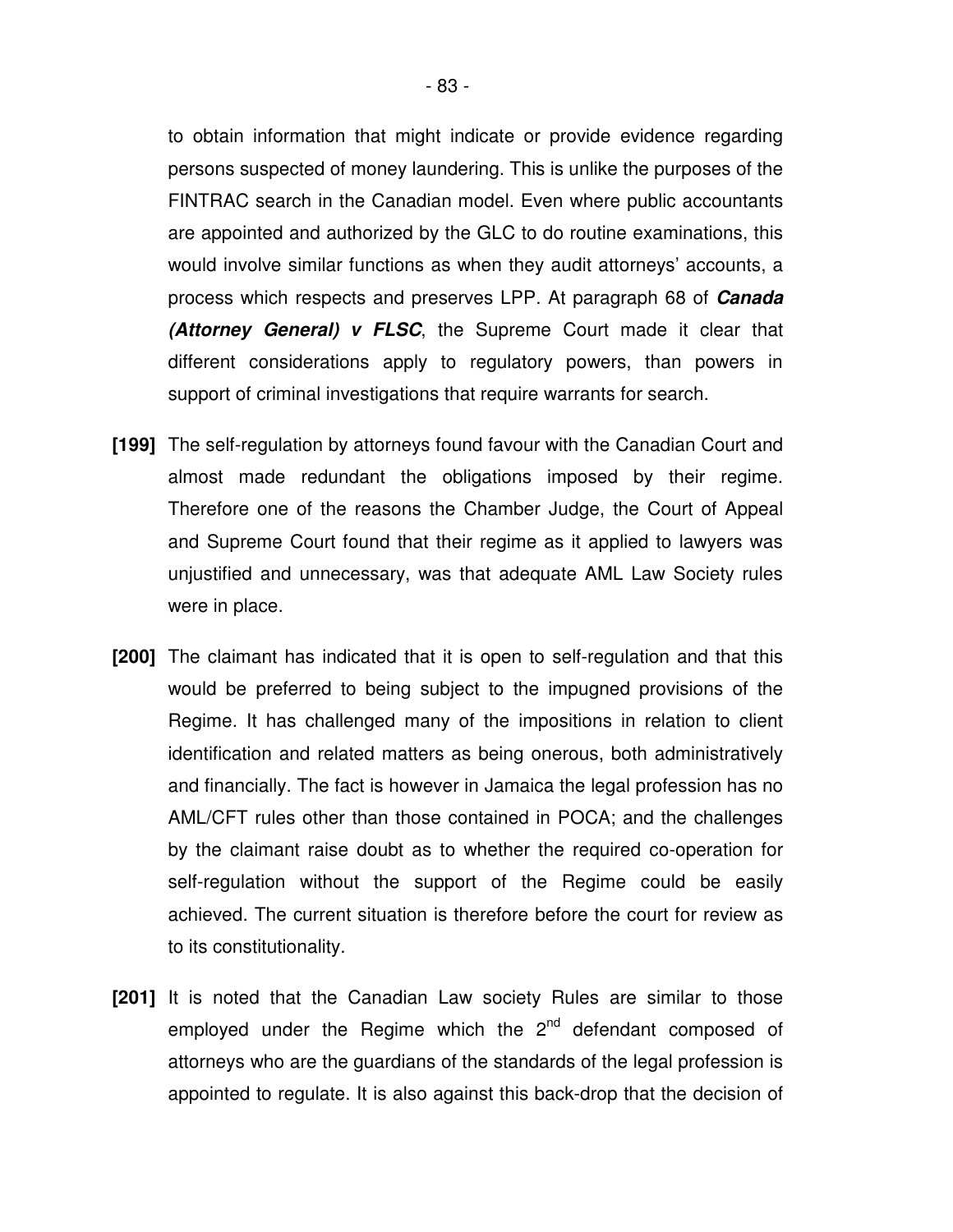the Canadian Supreme Court should be viewed, whilst taking into account that standards of self-regulation by themselves cannot be the determinant of the constitutionality of legislative provisions. See **Canada (Attorney General) v FLSC** at paragraph 108.

- **[202]** In the Supreme Court of Canada in relation to the search and seizure regime created by the legislation, the FLSC argued that the power of employees of the Financial Transactions and Reports Analysis Centre of Canada ("FINTRAC"), (a similar organisation to our Financial Investigation Division) to enter a law firm and require the handover or copying of any client information, without any warrant or other court-sanctioned authorization was in breach of section 8 of The **Canadian Charter of Rights** which guarantees protection from unreasonable search and seizure.
- **[203]** It was Canada's submission that the search powers given by the legislation in sections 62 and 63 were regulatory rather than criminal in nature, and therefore warrantless searches were not unreasonable. The Supreme Court however found that the procedures authorized by the regime, (warrantless searches of law offices that permitted forced entry at any reasonable time which provided access to privileged information), were unreasonable and did not satisfy the constitutional principles governing such searches set out by the Court in **Lavallee.**
- **[204]** There were therefore similar issues in **Canada (Attorney General) v FLSC** as in **Lavallee** concerning powers to search lawyers' offices and the legislative regimes put in place to protect and determine a claim of solicitor-client privilege, though in **Lavallee** the powers of search were pursuant to a warrant. In **Lavallee** a warrant was obtained to search a law firm for correspondence, estate files, trust records and other documents concerning an individual suspected of money laundering and being in possession of proceeds of crime. A claim of solicitor – client privilege was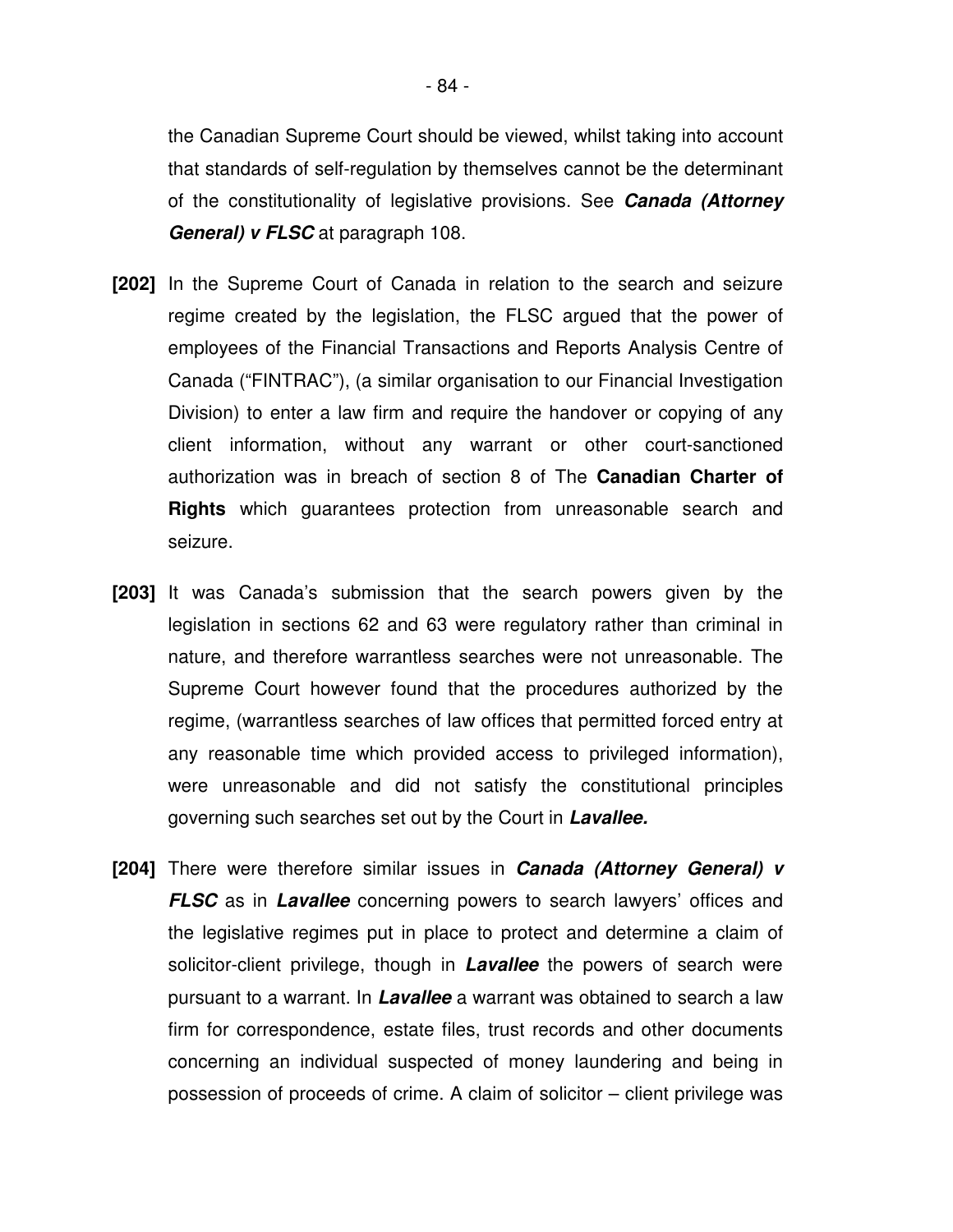asserted when the search team sought to execute the warrant, therefore requiring the procedures set out in section 488.1 of the Canadian Criminal code to be followed.

- **[205]** Accordingly the documents were sealed in envelopes by the search team, taken and left in the custody of the Police. A day later an application was made by the law firm for a judicial determination of whether or not any of the documents were privileged. Subsequently the law firm also filed a motion, alleging that section 488.1 was unconstitutional because its legislative deficiencies risked breaching LPP. These deficiencies included: (i) the absence or inaction of a solicitor at the time of search would prevent the assertion of privilege; (ii) the requirement to name the client whose privilege is being threatened in order to engage the sealing of that client's documents; (iii) absence of a mandatory requirement to notify the client that his/her documents are to be turned over to the authorities; (iv) strict time limits that required the client or solicitor to apply for the determination of privilege in respect of seized documents, within 14 days of the search and seizure.
- **[206]** The time limit could not be extended by the court. Only the Crown could consent to an extension; (v) if the applicant did not meet the 14 day time limit and the Attorney General did not consent to an extension, the judge was obliged to order that the seized documents be turned over to the prosecution. The prosecution could then break the seal and view the contents of the documents, thus breaching any privilege that may have existed; (vi) the Attorney General could, in circumstances where the judge believes it would be of substantial assistance, allow the Attorney General to inspect the documents in pursuit of the determination of privilege. This permitted exposure of what could be privileged documents, before a decision was made as to whether or not they were privileged. The Court found these deficiencies were fatal to section 488.1. They constituted significant impairment of attorneys and client's rights, went beyond the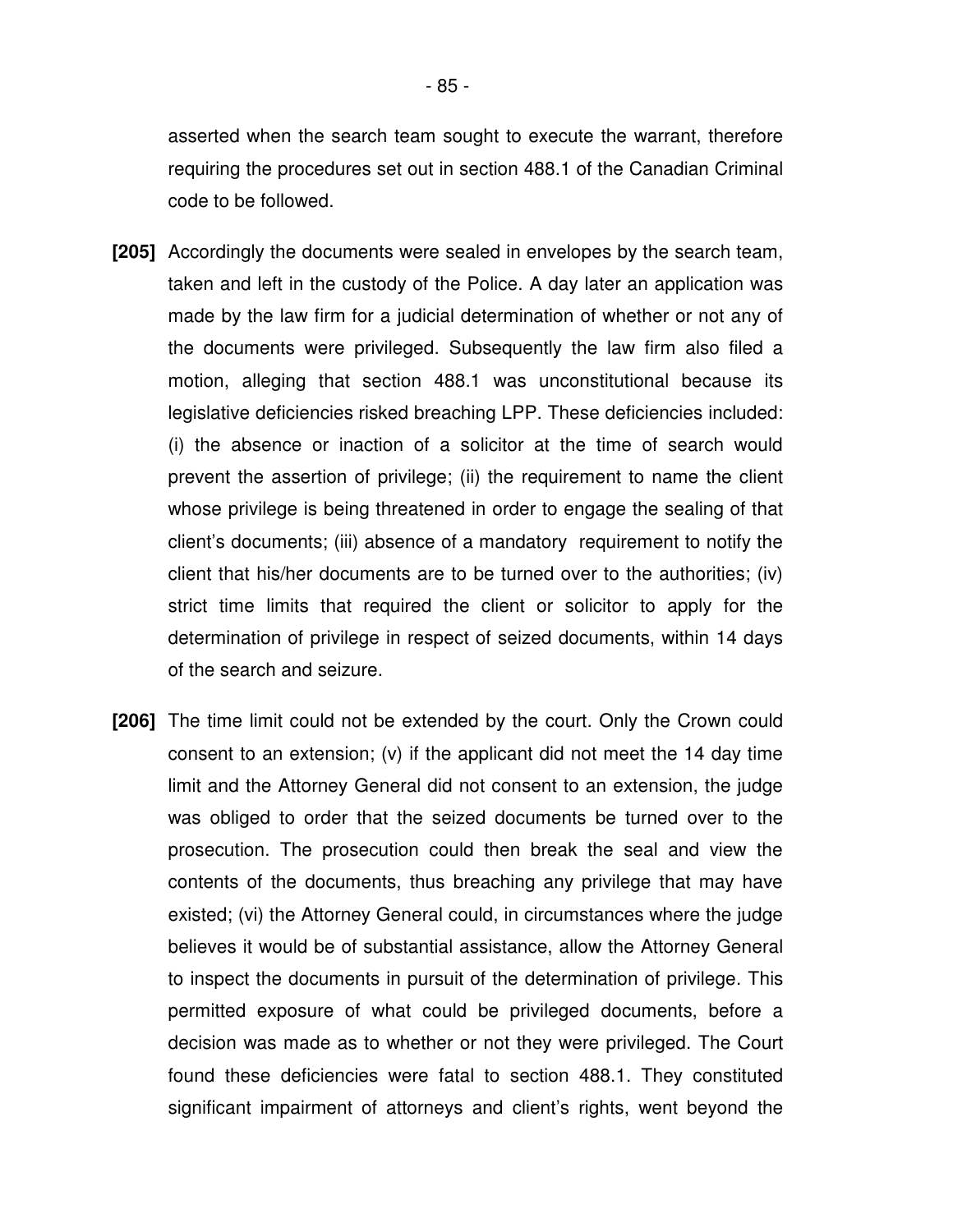bounds of constitutional limits, and were not demonstrably justified in a free and democratic society.

- **[207]** Section 64 of the **Proceeds of Crime (Money Laundering) and Terrorist Financing Act** while similar to section 488.1 of the Canadian Criminal Code had two notable enhancements in the attempt to properly protect privilege. Under section 64: 1) after a claim of privilege it was the lawyer who did the sealing and securing of the files and 2) the official conducting the search was not to examine or make copies of a document in the possession of a non-lawyer who contended that a claim of solicitor-client privilege may be made by a lawyer, without giving the person a reasonable opportunity to contact that lawyer.
- **[208]** Despite these enhancements the Supreme Court following the **Lavallee** standard found that solicitor-client privilege was also breached in **Canada (Attorney General) v FLSC** given the nature of the regime. This in a context where the procedures for notifying the client of the need to claim privilege were inadequate, and the time-table and mechanism for the determination of privilege which harboured most of the defects condemned in **Lavallee,** left solicitor-client privilege tottering on the edge of vulnerability.
- **[209]** A critical comparison of the aspects of the Jamaican Regime that grant access to attorney's offices with the search provisions struck down in **Canada (Attorney General) v FLSC,** should prove a useful guide to the determination of the cogency or otherwise of the claimant's assertions that the "search" aspects of the Regime are patently unconstitutional.
- **[210]** The cumulative deficiencies in the Canadian provisions, made it manifest that their regime did not accord with the principles of fundamental justice, as contained in their constitutional framework. Given the manifest deficiencies, the decision of the Supreme Court was inevitable.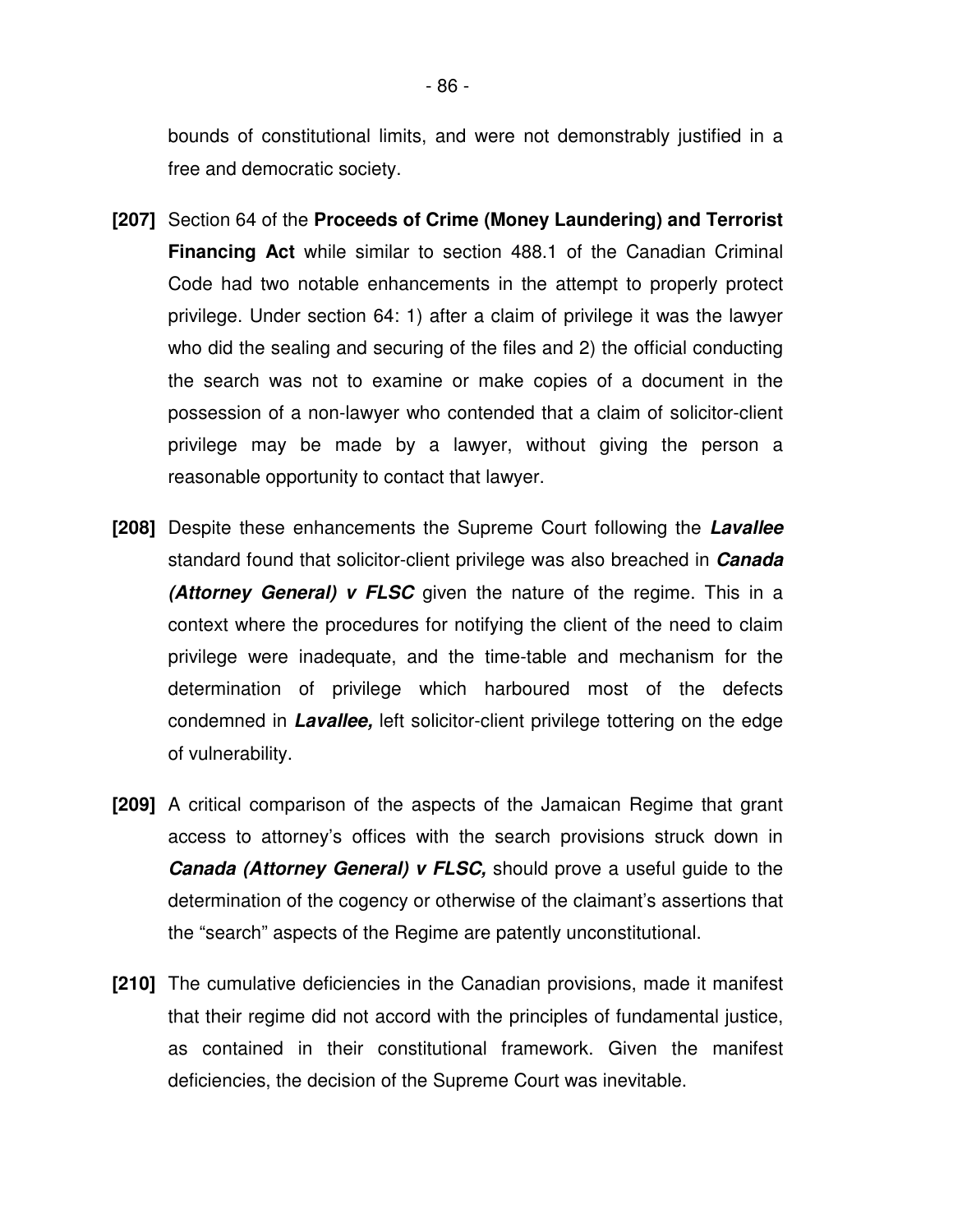- **[211]** By contrast in respect of the Jamaican Regime it is clear that in the monitoring of compliance POCA expressly excludes from disclosure client information and advice that is protected by LPP. (See section 91A (3)). The GLC has no power of search. Examinations are by prior Notice and conducted by the professional regulatory body rather than by state agents. Therefore, the right to privilege is not taken away but protected by the GLC's inspections, as the examinations and verifications conducted would be in respect of material which an attorney would have had opportunity prior to the examination or inspection, to claim privilege through presorting of clients' files based on the GLC's recommendation of that approach in the Guidance. The material claimed as privileged would be non-disclosable and beyond the reach of the GLC in monitoring compliance. In the Jamaican context therefore, the nature of the Regime and the recommendation by the GLC for the lawyer to only make available what is not privileged material obviates the risk to LPP.
- **[212]** There should therefore be no danger that privilege would be breached by the inspections and therefore no need to advise the client of any potential breach. If however, for whatever reason there is a need to assert privilege, as stated earlier, an attorney is under a professional obligation to do so. See **R v Central Criminal Court Ex p. Francis & Francis**. As indicated however it is not expected that the records inspected will include information subject to LPP. A 'potential breach' of privilege is not envisaged. Therefore once the Regime is properly applied, it can readily be seen that the imperative to contact the client to have the client involved in any assertion of their right to privilege, would not arise. Consequently, there would also be no need for the exercise of judicial discretion in relation to the determination of privilege, in respect of the inspections and examinations to be conducted by, or on behalf of the  $2<sup>nd</sup>$  defendant.
- **[213]** Based on the foregoing, we find that the concern that LPP is left vulnerable, eroded or breached as a result of the power granted to the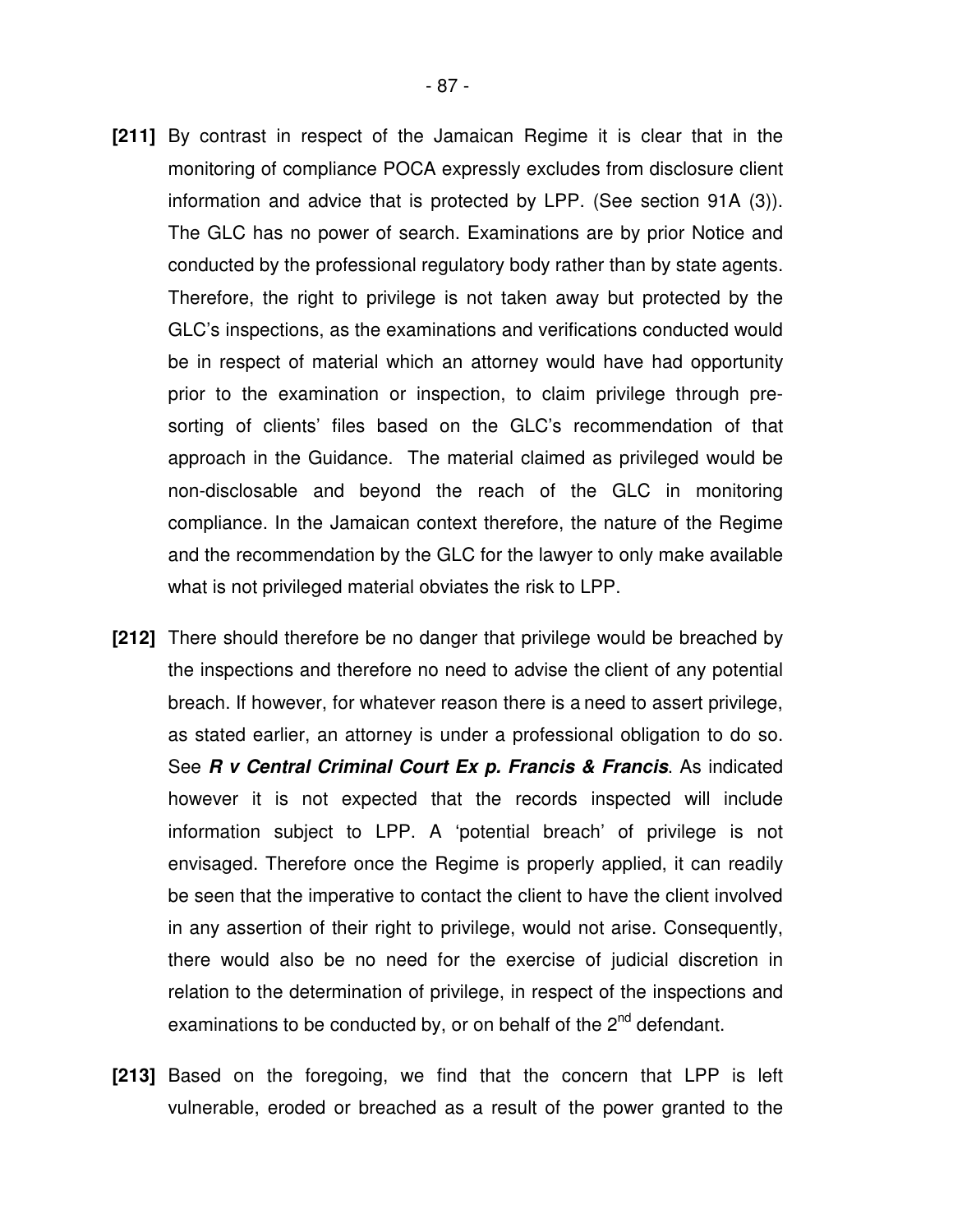GLC under the Regime to inspect and examine documents in the possession of attorneys classified as DNFIs has not been established.

#### **The Sharing of Information with other Competent Authorities**

**[214]** Another issue relating to privilege are the concerns raised by Sykes J at paragraph 26 of **Jamaica Bar Association v Attorney General & GLC**  that:

> The 2013 POCA amendment states that the competent authority shall have the authority to carry out inspections or verifications as are necessary. It may issue directions to any business and those directions must be obeyed. The authority is empowered 'to examine and take copies of information or documents in the possession or control of any businesses concerned and relating to the operations of that business.' After getting this information the competent authority may share the information with any other competent authority whether located in Jamaica or overseas (section 91A (2) (c)). In other words, the legislative framework is such that the competent authority in Jamaica may be used as a proxy for overseas law enforcement agencies without any judicial scrutiny or scrutiny by an independent third party. There is the potential for this avenue to be used to avoid making a formal request for information through mutual legal assistance. What safe guard is there to prevent the competent authority taking information from the lawyer at 0900hrs on a given day, scanning and sending it out of the country by, 0910 hours, in light of the capability of many smart phones and tablets to scan material and send instantaneously the information by email? What effective opportunity would the lawyer or client have in challenging the conduct of the competent authority? This, for Mrs Gibson Henlin, is simply unacceptable.

**[215]** It is true that section 91 A (2) (d) of POCA allows the GLC as Competent Authority to share the information it has examined with any other Competent Authority whether located in Jamaica or overseas. There is no mechanism for judicial scrutiny or scrutiny by an independent third party. This is the situation with regard to all Competent Authorities that regulate DFNIs. Sharing of information is one of the key aims of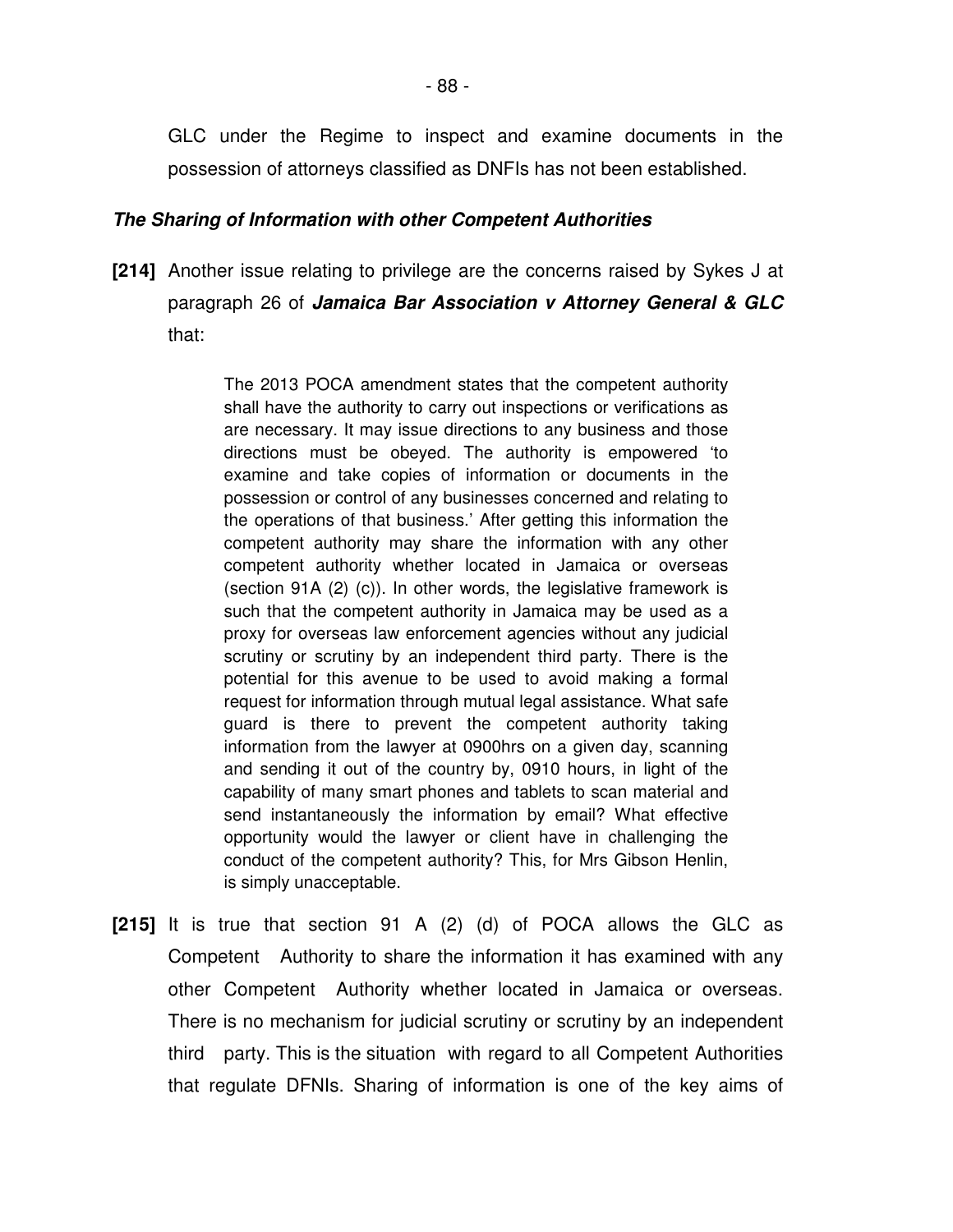international cooperation contained in international treaties and schemes aimed at combating money laundering, terrorist financing and organised crime. The key consideration we find is whether or not the information that may be shared could be subject to LPP in a context where there is no opportunity to challenge its disclosure prior to it being shared. However, as the attorney is given an opportunity to sort the information and should only hand over for examination and copying, material that is not subject to LPP, that danger should be averted.

# **ISSUE 3: WHETHER THE REGIME BREACHES THE CONSTITUTIONAL RIGHT TO PRIVACY OR BREACHES ATTORNEY – CLIENT CONFIDENTIALITY?**

#### **Observations**

**[216]** It has been discussed above that LPP does not apply to all information given or received, by an attorney in relation to his client. This also applies to confidentiality. Privilege and confidentiality are separate and distinct. In order for privilege to arise, confidentiality must first arise. However, information can be confidential, yet not privileged. (See **Three Rivers No. 6.)** If communication is not privileged then it follows that any constitutional right in relation to the protection of LPP would not be breached. However, the right to privacy may nevertheless be infringed where compulsory disclosure of information is required by the Regime; this is so, whether the information is subject to the duty of confidentiality or not.

#### **Submissions made by each party**

**[217]** The claimant contends that an attorney should not be required to disclose by way of a report, information received which gives rise to a belief or knowledge that a client has engaged in an transaction that could constitute or be related to money laundering. They also contend that information obtained and recorded by Attorneys about their clients should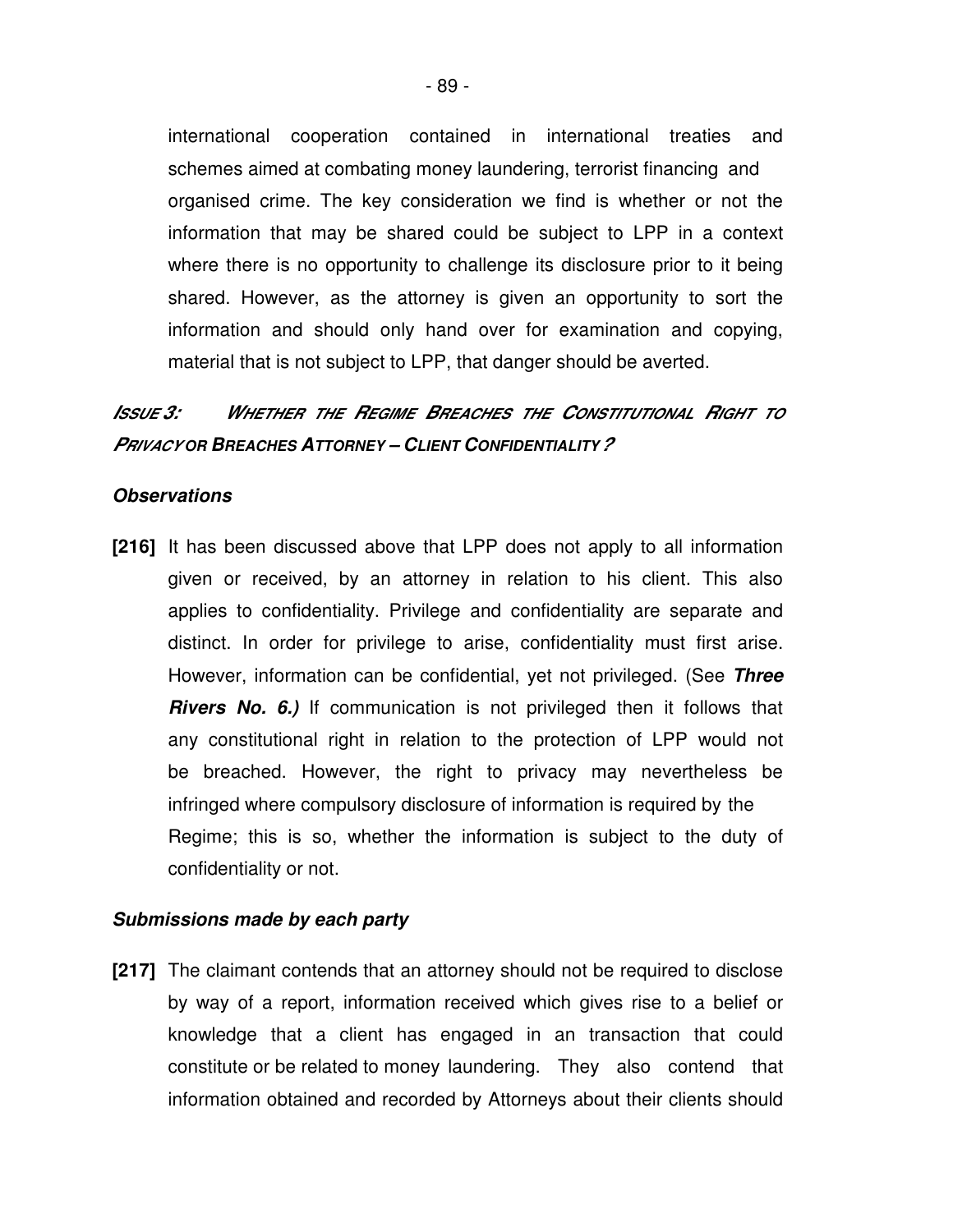not be required to be disclosed to the  $2^{nd}$  defendant or the State. They argue that it is a breach of privilege and confidentiality. Having found that there is no breach of privilege, we are here concerned with non privileged information, including that subject to confidentiality.

**[218]** The 2<sup>nd</sup> defendant's access to the information contained in the documents made and retained by attorneys is to purely transactional and identification records. The purpose of accessing them is to monitor compliance. It is true that these are records that without more, represent confidential communication between an attorney and his client and therefore engage section 13 (3) (i) (ii) & (iii) of the Charter.

#### **Analysis**

- **[219]** It is of course a part of the function of a lawyer that he will be told secrets and be given confidential information by his client. It is also essential to his role that he keeps these secrets and confidences. This is necessary for the relationship of trust between them, without which the functioning of the relationship would be greatly undermined. "Confidentiality is therefore a primary and fundamental right and duty of the lawyer. The rule of professional secrecy is designed, from that point of view, as an obligation of discretion forming part of the ethics of a profession". (See paragraph 37– **Ordes Des Barreaux).**
- **[220]** At common law, where information is received in a situation where the recipient knows or ought to know that the information is confidential and therefore is not to be disclosed to others, that information is protected by law and any unauthorised disclosure of that information, by whatever means, can be sued upon.
- **[221]** This broad statement of confidentiality being a primary right and duty of the lawyer is of course subject to exceptions. Policy dictates this; and although such exceptions must be strictly limited and confined, some are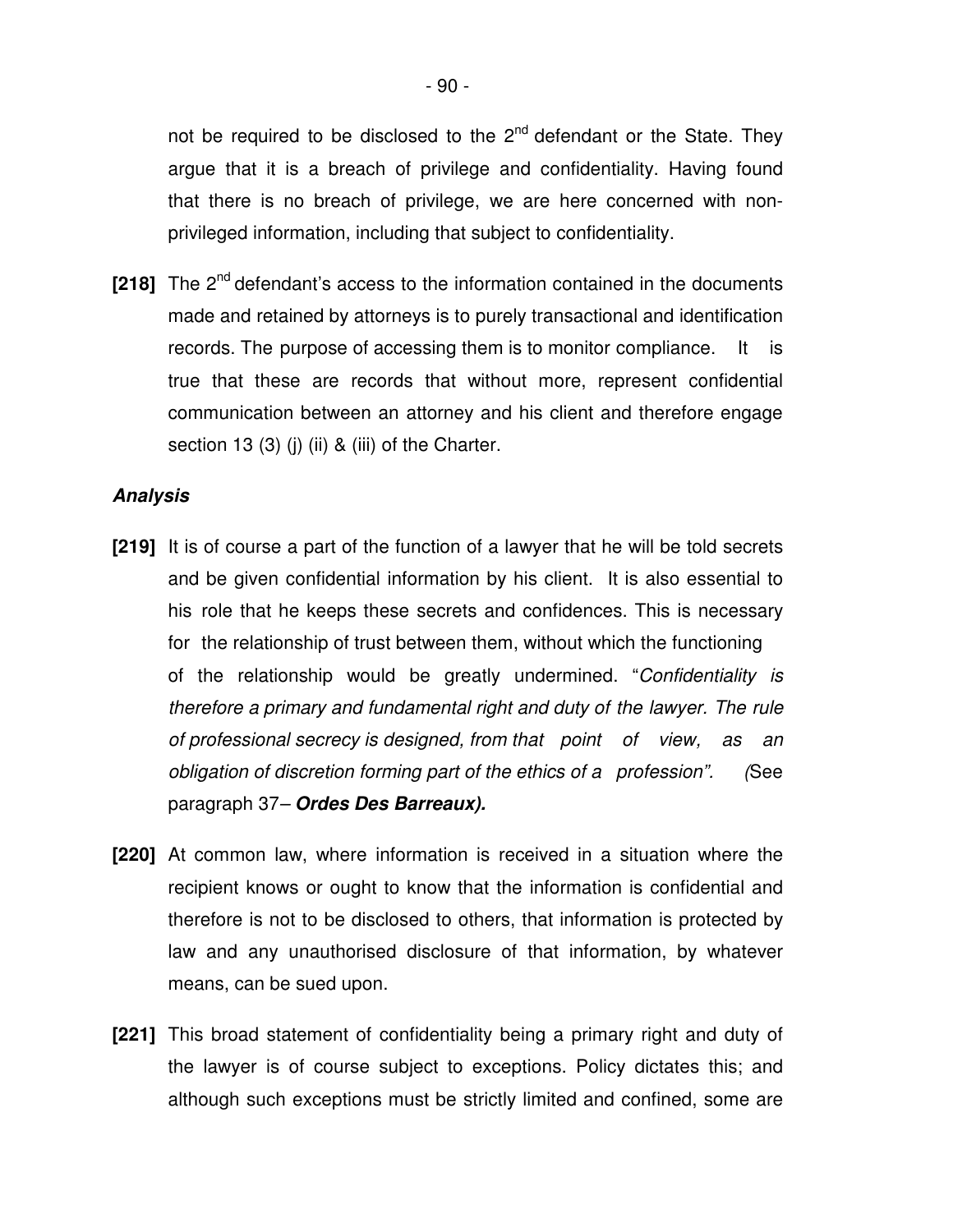necessary for the practical requirements for order and fairness as well as the pursuit of justice. This is universally recognized in Canons of Ethics for the Legal Profession. Hence the Jamaican, Legal Profession (Canons of Professional Ethics) Rules, Canon 4t in its original form stated as follows: "(t) An Attorney shall not knowingly- (i) reveal a confidence or secret of his client, or (ii) use a confidence or secret of his client- (1) to the client's disadvantage; or (2) to his own advantage; or (3) to the advantage of any other person unless in any case it is done with the consent of the client after full disclosure. **Provided however, that an Attorney may reveal confidences or secrets necessary to establish or collect his fee or to defend himself or his employees or associates against an accusation of wrongful conduct."** (**Emphasis added**).

- **[222]** It is clear that the duty of confidentiality and secrecy is subject to the proviso above which allows for a breach of the duty in certain circumstances. The duty is therefore not absolute. In fact there is an implicit exception at common-law. Attorneys are not entitled or duty bound to keep client's secrets or confidences where these involve the commission of a crime or matters concerning the furthering of a criminal purpose. It is in this vein that the POCA Regime has sought to make an exception, in order to deal with the mischief of money laundering.
- **[223]** However, the right to privacy is a fundamental human right that is protected by section 13 (3) (j) of the Jamaican Charter which guarantee the right of everyone to the protections in sections  $13(3)$  (i) (ii)  $\&$  (iii). These are as follows:

Section 13(3) (j)

- (ii) respect for and protection of private and family life, and privacy of the home; and
- (iii) protection of privacy of other property and of communication;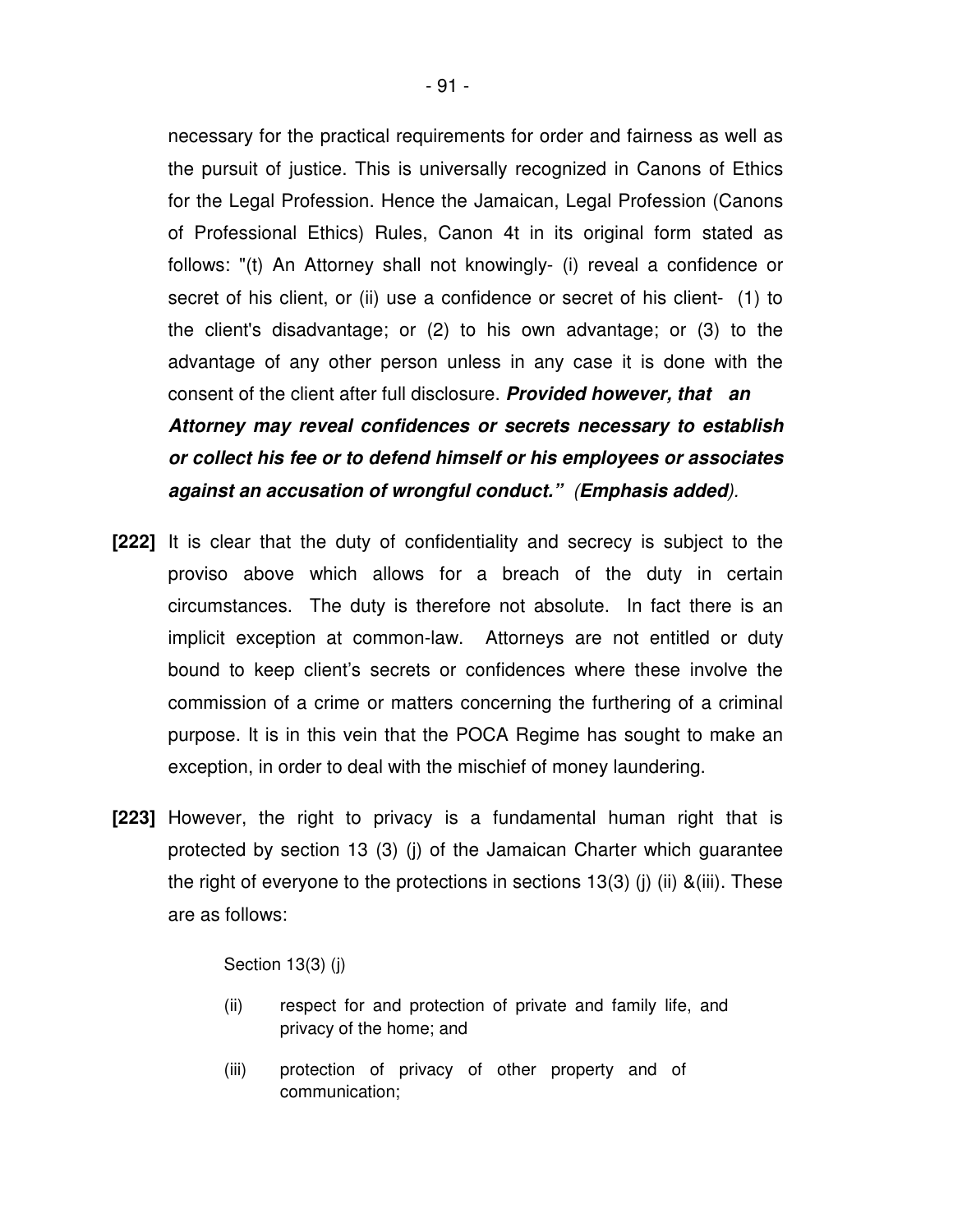**[224]** In **R v Genest** 1989 1 S.C.R. 59, the Court recognised the fundamental nature of the right to privacy as a basic human right and endorsed the following:

> The privacy of a man's home and the security and integrity of his person and property have long been recognised as basic human rights, enjoying both an impressive history and a firm footing in most constitutional documents and international instruments.

- **[225] R v Tessling** [2004] 3 S.C.R. 432, is Canadian authority for the proposition that the protection of an individual from unreasonable searches and seizures by virtue of section 8 of the Canadian Charter, provides constitutional protection to the right to privacy. It is only in this provision that the right to privacy is reflected in the Canadian Charter. In Jamaica the constitutional right to privacy of private life and of communication are expressly stated in sections 13 (3) (j) (ii) and (iii) and are therefore discrete and distinct from the search and seizure provisions of section 13 (3) (j) (i) of the Charter. This is a reflection of the significance of these rights. In fact section 13 (3) (j) (iii) protects the right to make private and autonomous decisions, which includes the right to choose whether to communicate information in one's possession to another.
- **[226]** Hence in **Aubry v Editors Vice-Versa** [1987] 1 S.C.R. 591, the Supreme Court of Canada in considering the right to privacy protected by the Quebec Charter of Human Rights and Freedoms and at paragraph 52, highlighted the fact that the right to privacy guarantees "a sphere of individual autonomy for all decisions relative to choices that are of a fundamentally private or inherently personal nature".
- **[227]** It follows that attorneys-at-law and their clients are entitled to the freedom to engage in private and personal communications without fear that the nature of those communications will be forced to be revealed. This has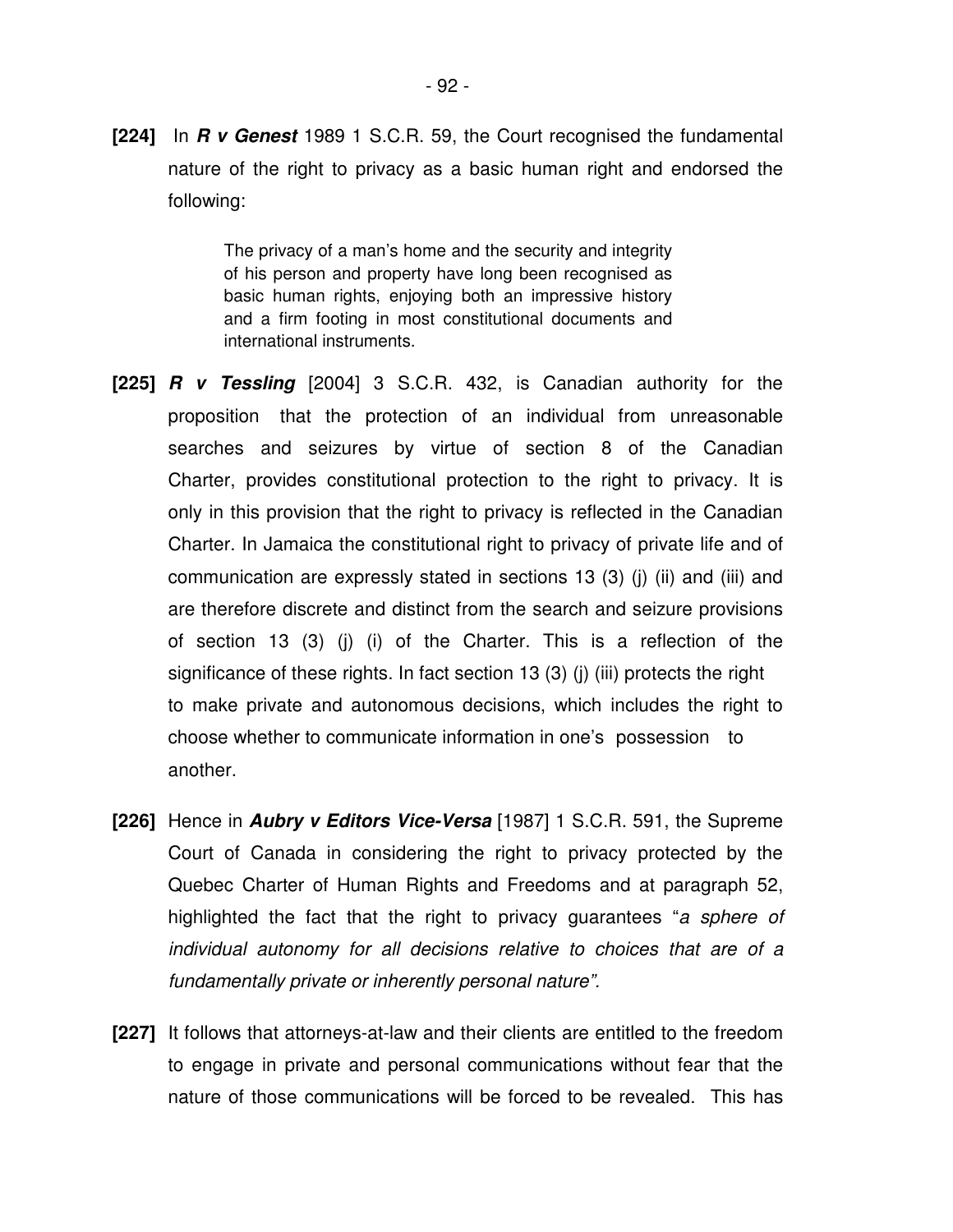nothing at all to do with LPP, which has been separately considered above. It is a right of every individual. Protection of the right to privacy is consistent with the underlying values of the Charter. These are freedom, human dignity, liberty, autonomy and democracy. (See **R v Big M Drug Mart Ltd**. 1985 1 S.C. R. 295 at 336 – 337; **Blencoe v British Columbia (Human Rights Commission)** [2000] 2.S.C.R. 307 at paragraphs 76-78.

- **[228]** The POCA Regime has imposed disclosure obligations on attorneys-at law which takes away their free choice. It requires them to reveal information about their clients thus interfering with their right to decide the information to be revealed, if any, subject to the consent of their clients and of course LPP. This right includes the duty of confidentiality. But even outside the duty of confidentiality, an individual has the right to decide, which, if any information he will disclose. The loss of confidentiality in communication due for example to crime or fraud is different from having a choice as to the information that one discloses. In effect, the loss of confidentiality in those circumstances removes the duty of non-disclosure but one is still at liberty to withhold the said information in the absence of any pre-existing legal requirement of disclosure.
- **[229]** Attorneys are now compelled to report suspicious transactions; to record and disclose information to the  $2<sup>nd</sup>$  defendant, including the obligation to file declarations (See Section 5 (3) (C) of the Legal Profession Act (1971)) and to make the records obtained and retained available to the designated authority (FID) and competent authority (2<sup>nd</sup> defendant). (See Regulation 14(4)).
- **[230]** The implication of this new duty to make and maintain records (See Regulation 6(1)(a); and to have them available for inspection for at least 7 years (See Regulation 14(5) (a); and to make them available to the State if required (See Regulation 14(4), without doubt interferes with the attorney's duty of confidentiality resulting in an infringement of his right to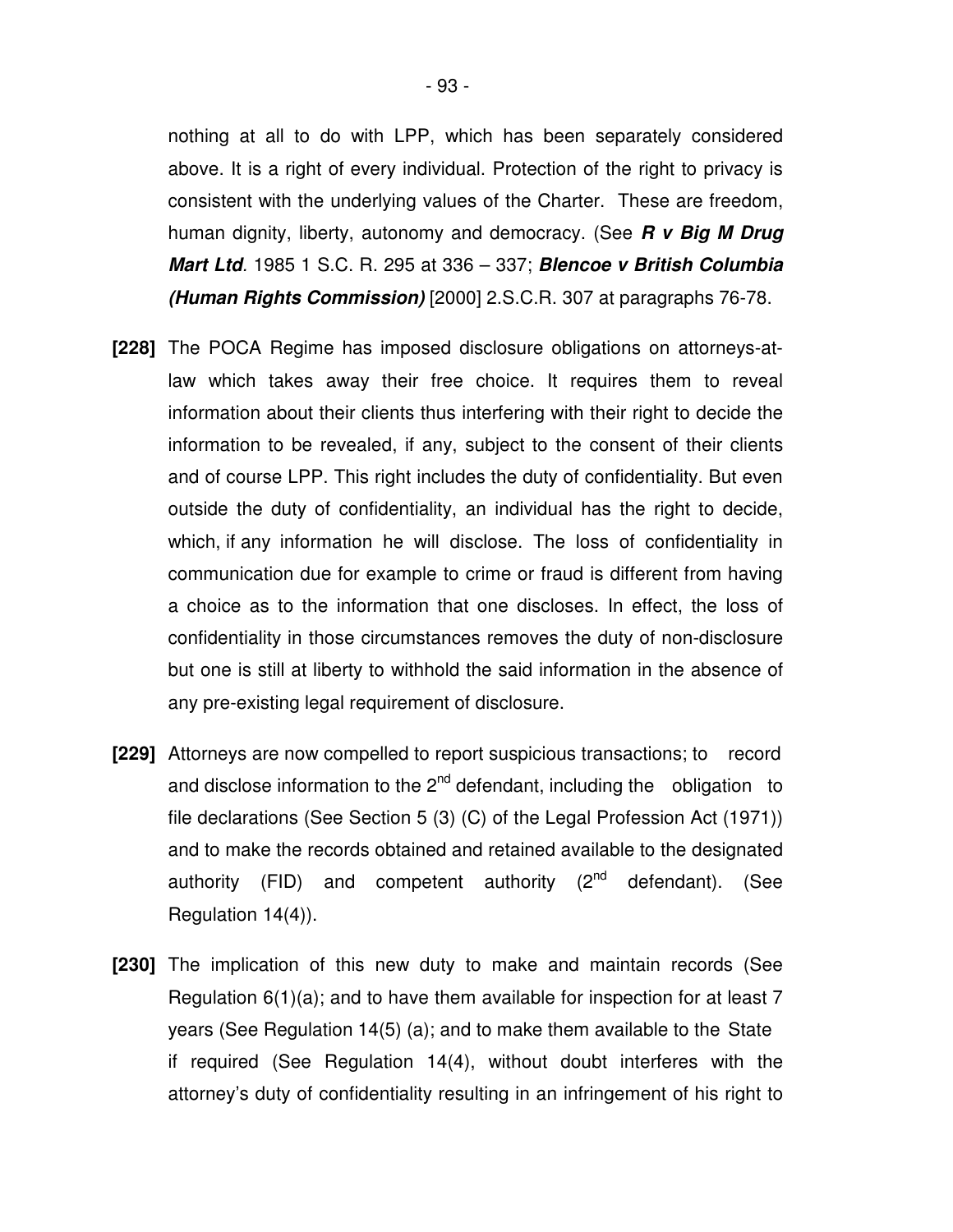privacy. The freedom protected by the Charter (Section 13(3) (j) (ii)) as to the right to the unfettered choice, (except for confidentiality, LPP and pre-existing legal obligations), of an individual to choose whether or not to reveal information in his possession is decidedly breached by these new disclosure provisions.

**[231]** The right to determine what information is shared was considered by the Canadian Supreme Court in **R v Duarte** [1990] S.C.R. 30 at pages 53 -54. A quotation from **Duarte** was cited with approval in **R v Mills** [1999] 3 S.TC.R. 668 at paragraph 80, as follows:

> It has long been recognised that this freedom not to be compelled to share our confidences with others is the very hallmark of a free society. Yates J., in **Miller v Taylor** (1769) 4 Burr.2303 at p.2379, 98 E.R. 201 at page 242: It is certain every man has a right to keep his own sentiments, if he pleases: he has certainly a right to judge whether he will make them publicly or commit them only to the sight of his friend.

**[232]** The 1<sup>st</sup> defendant, following the European decisions of **Michaud** and the **Opinion of the Advocate General Poiares Maduro** (a ruling consistent with **Michaud**), tacitly conceded that "the requirement for attorneys to make suspicious transaction reports can be considered an infringement of section 13 3(j) of the constitution, in so far as it protects privacy of  $commonization$ ." The  $1<sup>st</sup>$  defendant therefore took the view thatthere is a need to consider whether the infringement is demonstrably justified in a free and democratic society.

## **Further Submissions made by the Claimant**

**[233]** The claimant maintains that confidentiality in the context of legal advice privilege would be consistent with Article 8 of the European Convention of Human Rights which provides that one has a right to respect for his private and family life, his home and his correspondence which is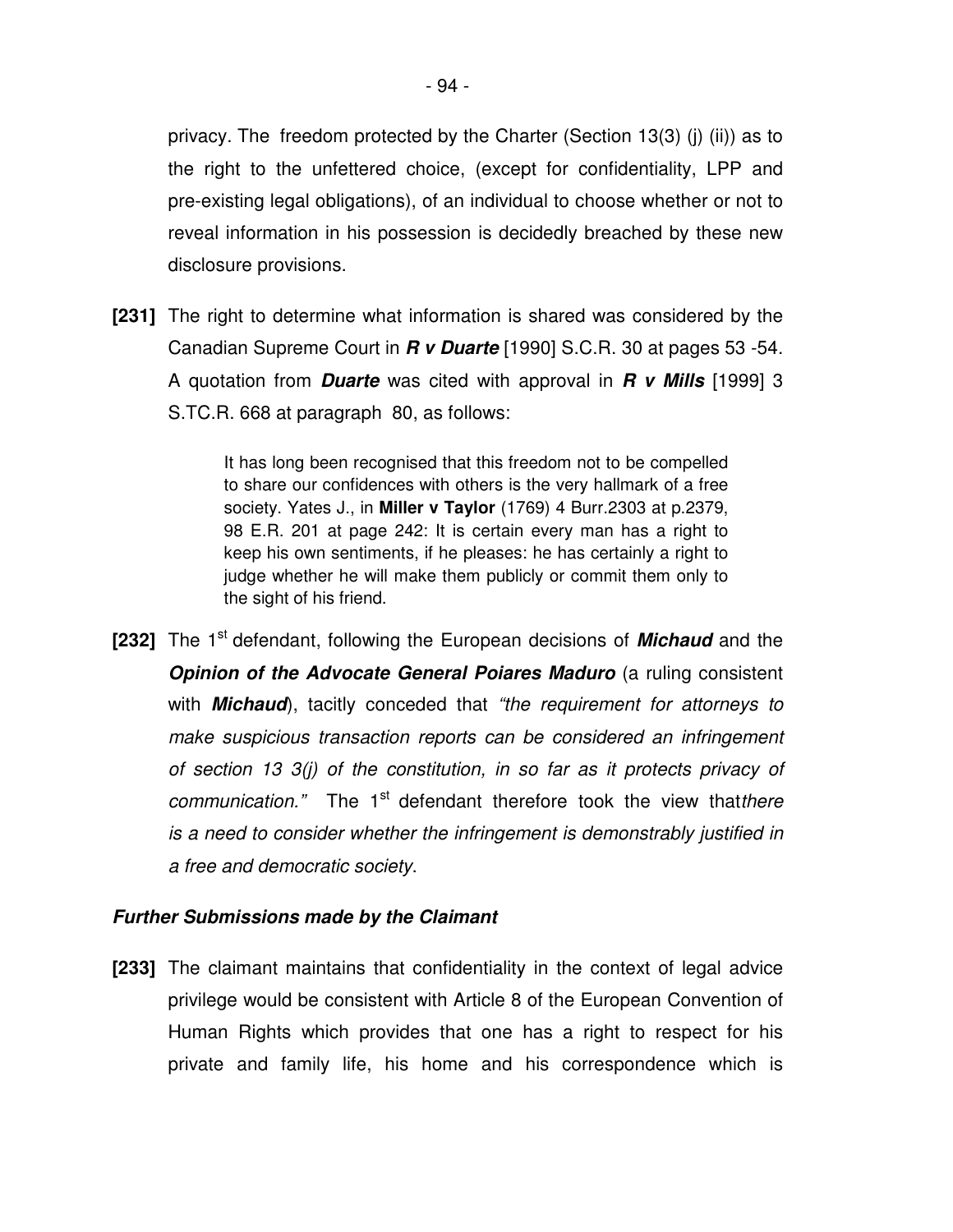somewhat similar to section 13(3)(j)(ii) and (iii) of the Charter. We respectfully agree.

#### **Analysis**

- **[234]** The obligation placed on attorneys to report their suspicions means that they are expected to divulge personal information about their clients  $$ which fall within the scope of section 13 (3) (j) (ii) of the Charter. Similarly, section 13(3)(j) (iii)protects the confidentiality of "private communications" (See **Frerot v. France**, no. 70204/01, § 53, 12 June 2007). In requiring attorneys to make suspicious transaction reports of information concerning their client obtained from exchanges with the client makes this an interference with the attorney's right to respect for their communication. As indicated above, this is also true of the disclosure obligations under the Regime to make information recorded available to the  $2<sup>nd</sup>$  defendant and the designated authority.
- **[235]** The disclosure obligations also constitute an interference with an attorney's right to respect for his "private life", which includes activities of a professional or business nature (See **Niemietz v. Germany**, 16 December 1992, § 29, Series A no. 251-B).
- **[236]** In our opinion, the obligation to report suspicious transactions amounts to a "continuing interference" with the attorney's rights under section 13(3) (j) (ii) & (iii) of the Charter. Included in these rights and enshrined in these provisions are the attorney's right to his private life and to respect for the privacy of his professional communications with his clients. These interferences violate the Charter unless they are demonstrably justified in a free and democratic society.
- **[237]** The extent of the interference becomes relevant. There is no substantial interference when one considers that the obligation to make disclosures, generally occurs in the realm of non-privileged circumstances/a non-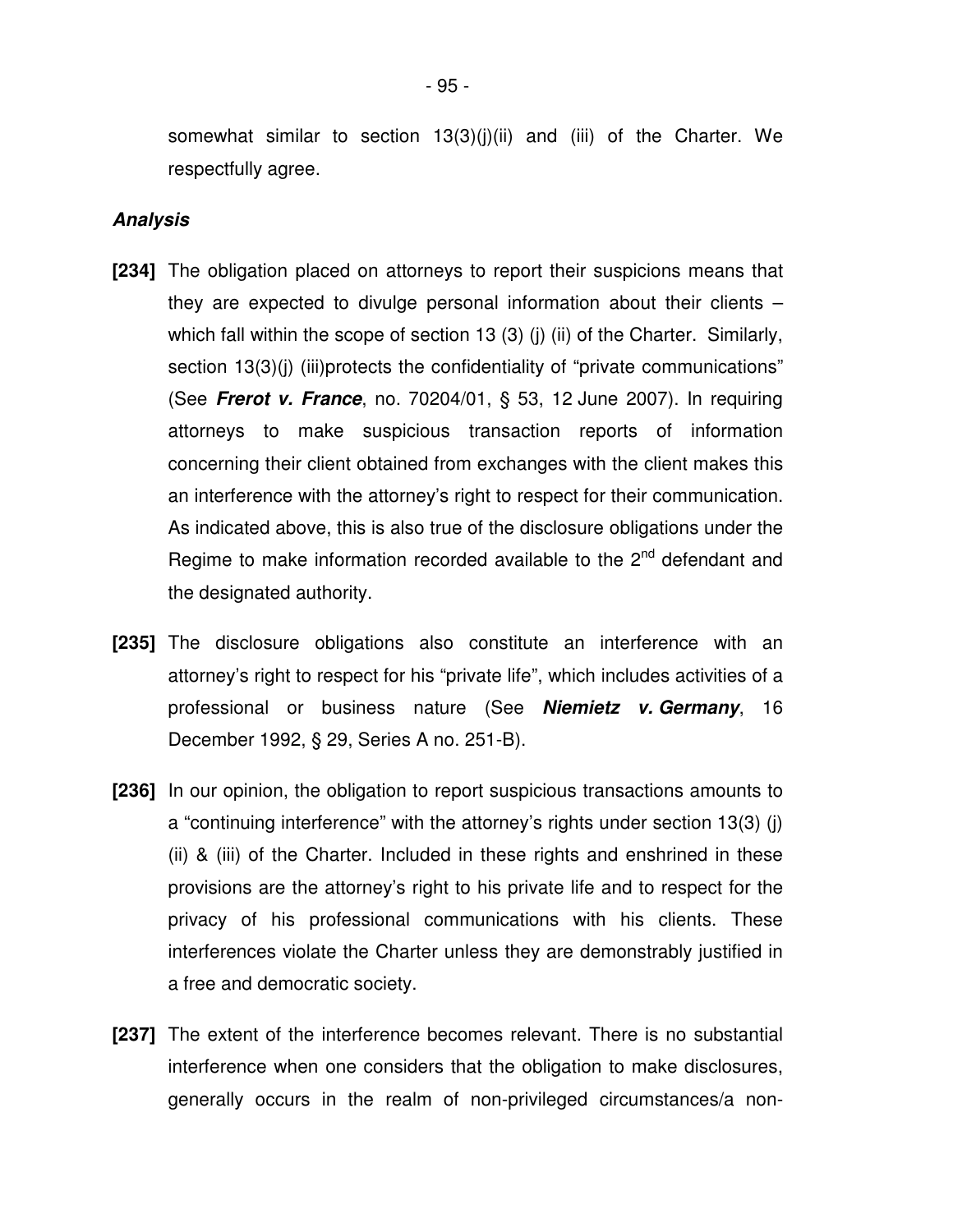relevant legal context where attorneys are not usually engaged in the role of providing legal advice or representing a client in actual or contemplated litigation proceedings. Furthermore the obligation only arises in a relevant legal context where the attorney knows or believes or has reasonable grounds for knowing or believing that the client has engaged in a transaction that could constitute or be related to money laundering. It also has to be taken into account that the attorney's duty of confidentiality in respect of his client does not extend to the sort of information contained in a suspicious transaction report. The infringement of the privacy rights by the Regime has to be balanced against these factors in evaluating the extent of any interference.

- **[238]** It should be noted that an attorney is an officer of the Court. He has duties to the Court that requires him to be trustworthy, honest and law abiding. He is an integral part of the system of the administration of justice. He cannot be party to a criminal transaction. He becomes so, if he has knowledge or belief or reasonable grounds for such knowledge or belief contemplated by section 94(2) (b) and nevertheless assists the client in carrying out the transaction without having followed the reporting and consent requirements of the Regime. This is another factor for consideration when evaluating the level of interference.
- **[239]** An attorney is ethically obliged to assist and not to hinder or obstruct the system of justice in which he plays such an integral part. An attorney's duty is first to the Court. This point is well made in **Rondel v Worsley** [1969] 1 AC 191. This case reiterates the dictates of the Canons of the legal profession. The appellant had obtained the services of the respondent, a barrister, to defend him. He alleged that the respondent had been negligent in the conduct of his defence. In considering the immunity of barristers acting in court, Lord Morris of Borth-y-Gest said -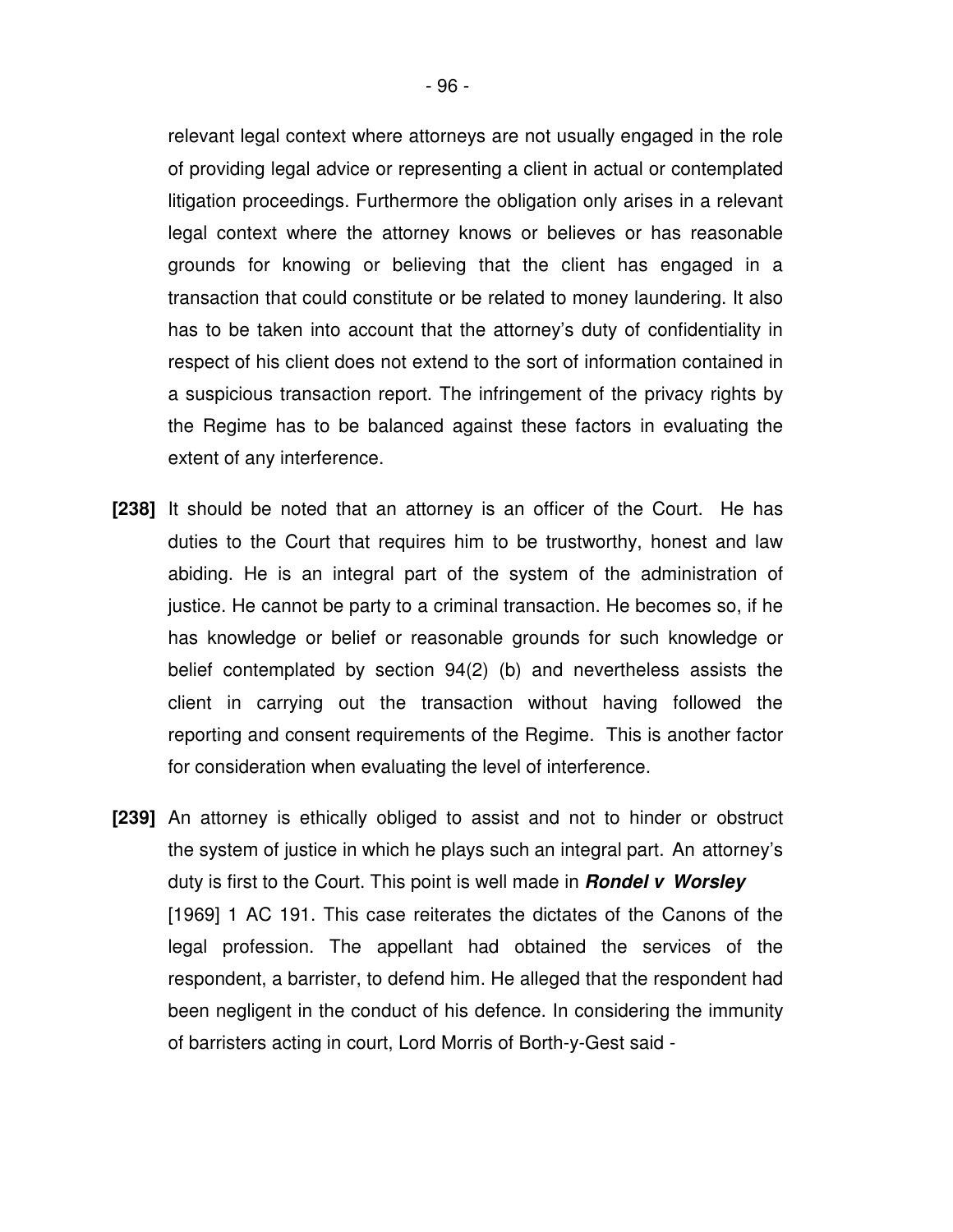[I]t would be a retrograde development if an advocate were under pressure unwarrantably to subordinate his duty to the Court to his duty to the client. While, of course, any refusal to depart at the behest of the client from accepted standards of propriety and honest advocacy would not be held to be negligence, yet if nonsuccess in an action might be blamed upon the advocate he would often be induced, as a matter of caution, to embark on a line of questions or to call a witness or witnesses, though his own personal unfettered judgment would have led him to consider such a course to be unwise.

Lord Reid opined that -

Every counsel has a duty to his client fearlessly to raise every issue, advance every argument, and ask every question, however distasteful, which he thinks will help his client's case. But, as an officer of the Court concerned in the administration of justice, he has an overriding duty to the Court, to the standards of his profession, and to the public, which may and often does lead to a conflict with his client's wishes or with what the client thinks are his personal interests. Counsel must not mislead the Court, he must not lend himself to casting aspersions on the other party or witnesses for which there is no sufficient basis in the information in his possession, he must not with-hold authorities or documents which may tell against his clients but which the law or the standards of his profession require him to produce. And by so acting he may well incur the displeasure or worse of his client so that if the case is lost, his client would or might seek legal redress if that were open to him.

**[240]** This passage from Lord Reid makes it clear that the attorney's duty to his client is not his first duty. It is subject to ethical considerations and his duty to the Court. The duty of an attorney is firstly to uphold the law. This may at times put him in an apparent conflict with his client; but where there is a clear understanding of his role, obligations and ethical constraints, there is no conflict; in fact there is no divided loyalty, where a client has shown an intention to use the services of the Attorney for a criminal purpose.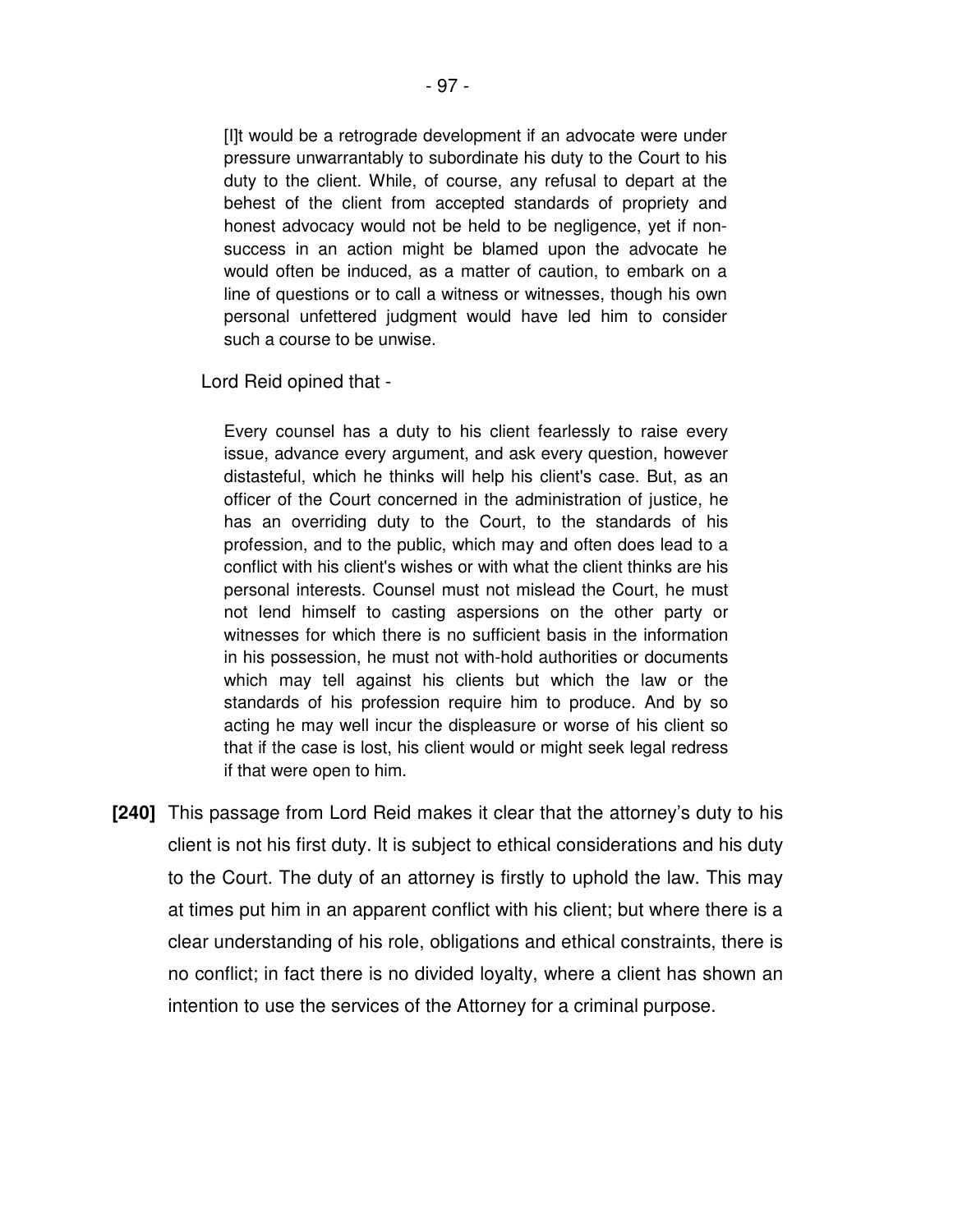## **Relevant Law/Rules**

**[241]** In support of the POCA Regime, Canon (iv) (t) was amended by virtue of the **Legal Profession (Canons) of Professional Ethics Amendment) Rules, 2014** (2 July, 2014) to include the disclosure requirements of the POCA provisions as exceptions to the attorney's duty of confidence. This was further reinforced by paragraph 17 of the Guidance as follows:

## 17. **Confidentiality**

In addition to maintaining the client's right of LPP, an attorney also owes a duty of confidentiality to his client but this is subject to the attorney's legal obligations under POCA. The Legal Profession Canons of Professional Ethics Rules at paragraph IV (t) (iii) to (v) inclusive<sup>2</sup> sets out the following exceptions to the attorney's duty of confidentiality, making it permissible for the attorney to disclose to the appropriate authority a client confidence in the following circumstances-

- 1. in accordance with the provisions of POCA and any Regulations made under that Act;
- 2. in accordance with the provisions of the TPA(Terrorism Prevention Act) and any regulations made under that Act; or
- 3. where the attorney is required by law to disclose knowledge of all material facts relating to a serious offence that has been committed.
- **[242]** Section 137 of POCA also provides protection to an Attorney from being sued for breach of confidence in respect of disclosing of information to the 2<sup>nd</sup> Defendant, another competent authority or the designated Authority and also general protection from proceedings brought in respect of acts done in good faith in carrying out the provisions of POCA.

As amended in 2014

 $\overline{a}$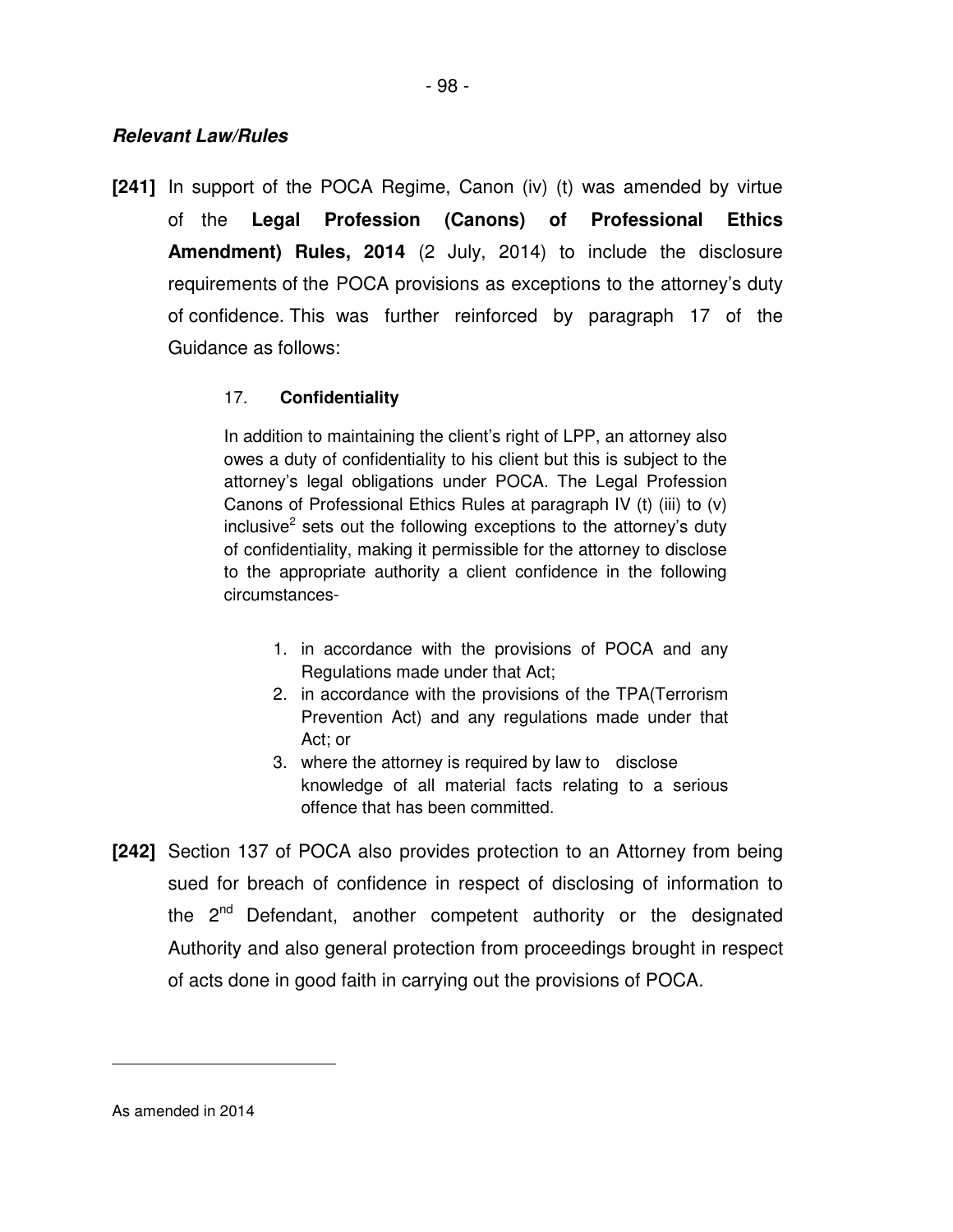## **Affidavit Evidence on behalf of the Claimant**

- **[243]** Mr. Donovan Walker, in his affidavit on behalf of the claimant filed the 28<sup>th</sup> November 2014, outlined that the principles of fiduciary duty and confidentiality facilitate an atmosphere of candour between him and clients and contribute to and inspire public confidence in the legal profession. He does however accept that an exception is that, these principles cannot be used to assist a client to commit a legal wrong or a crime. This concession strikes at the heart of the issues in this claim and indicates the reason why some of the positions relied on by the claimant cannot be sustained.
- **[244]** It is his evidence that as an attorney, he also has duties of candour and honesty, the duty to hold in strict confidence all information concerning the business and affairs of his client acquired during the course of the attorney-client relationship; the duty not to disclose his client or former client's information to their disadvantage or to a third party without their consent; the duty to avoid conflict of interest which is grounded in the duty of undivided loyalty; and the duty to preserve LPP. Pursuant to the duty of candour and honesty, he has the obligation to advise clients of the effect of the Regime.

#### **Analysis**

**[245]** An Attorney has no duty to keep communications relating to the criminal intent of his client in confidence. In fact should he continue with a transaction knowing or believing that it was of a criminal nature then he would be complicit and by that fact become a participant in the criminal enterprise. As stated by the  $2<sup>nd</sup>$  Defendant if an Attorney owed a duty to hold the information in confidence, the attorney could no longer properly be regarded an officer of the court, in the real sense of that term. The duty to keep in confidence and assist the client's criminality would become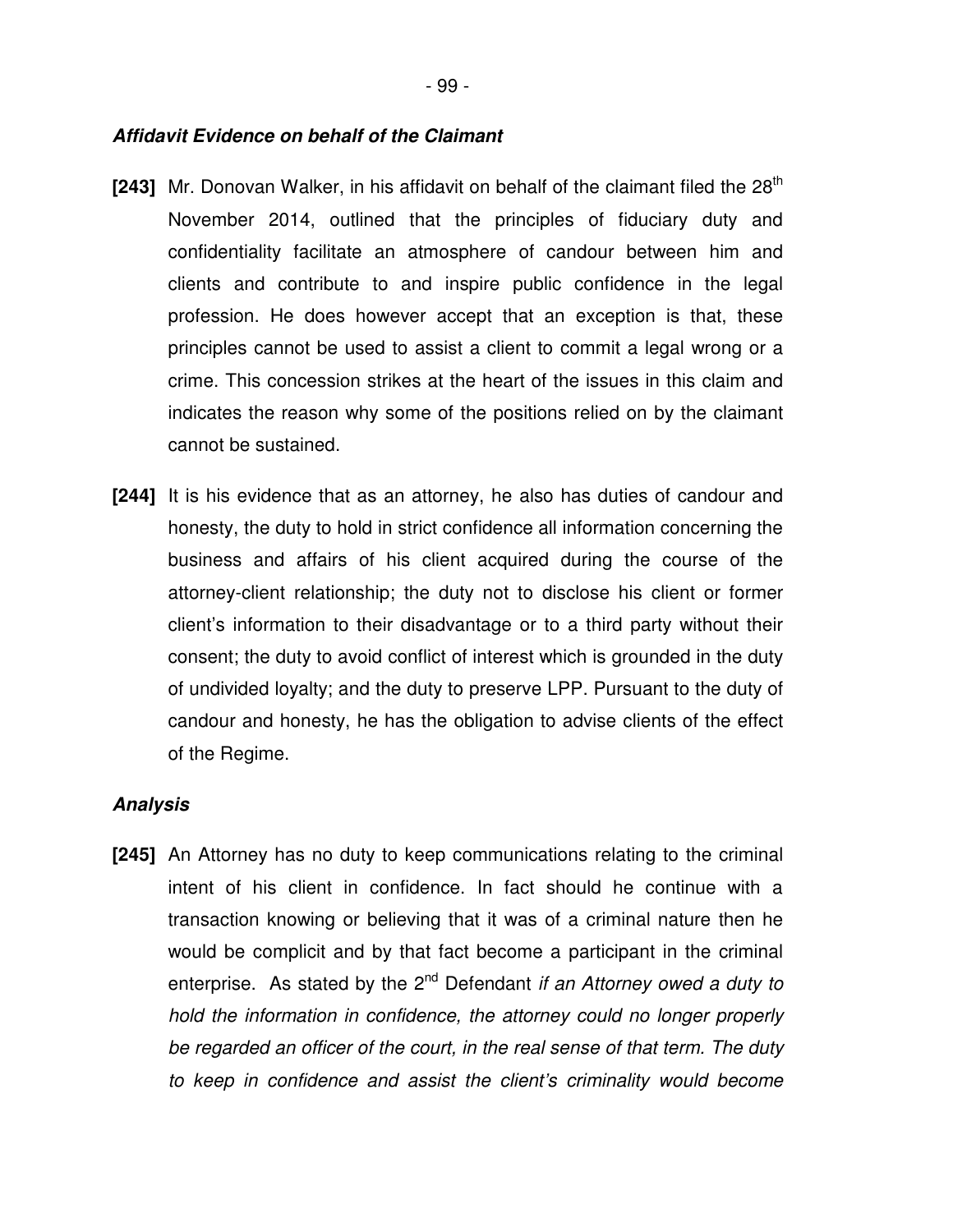paramount to any duty owed by the attorney as an officer of the court engaged in the administration of justice. That is not the law; privilege and the duty of undivided loyalty do not provide any justification to an attorney in assisting a client to pursue an illegal transaction. Nor can the attorney simply turn a blind eye. These submissions succinctly encapsulate the views of the court and the principles at common law.

## **Tipping Off and Privacy Rights**

**[246]** The tipping off provision as provided for by section 97 of POCA is as follows:

A person commits an offence if-

(a) knowing or having reasonable grounds to believe that a disclosure falling within section 100 has been made, he makes a disclosure which is likely to prejudice any investigation that might be conducted following the first mentioned disclosure; or

 (b) knowing or having reasonable grounds to believe that the enforcing authority is acting or proposing to act in connection with a money laundering investigation which is being, or about to be, conducted, he discloses information or any other matter relating to the investigation to any other person.

**[247]** In the context of the attorney/client relationship, this section in itself amounts to a breach of the privacy rights provided for under section 13 (3) (j) (ii) & (iii) of the Charter. The effect of the section is that the attorney is unable to communicate frankly and is restrained by the provisions. Section 97 has expressly placed certain limitations on the information that an attorney may divulge to his client and this amounts to an infringement of his right to private and family life and privacy of communication. See section 13 (3) (j) (ii) and (iii) of the Charter.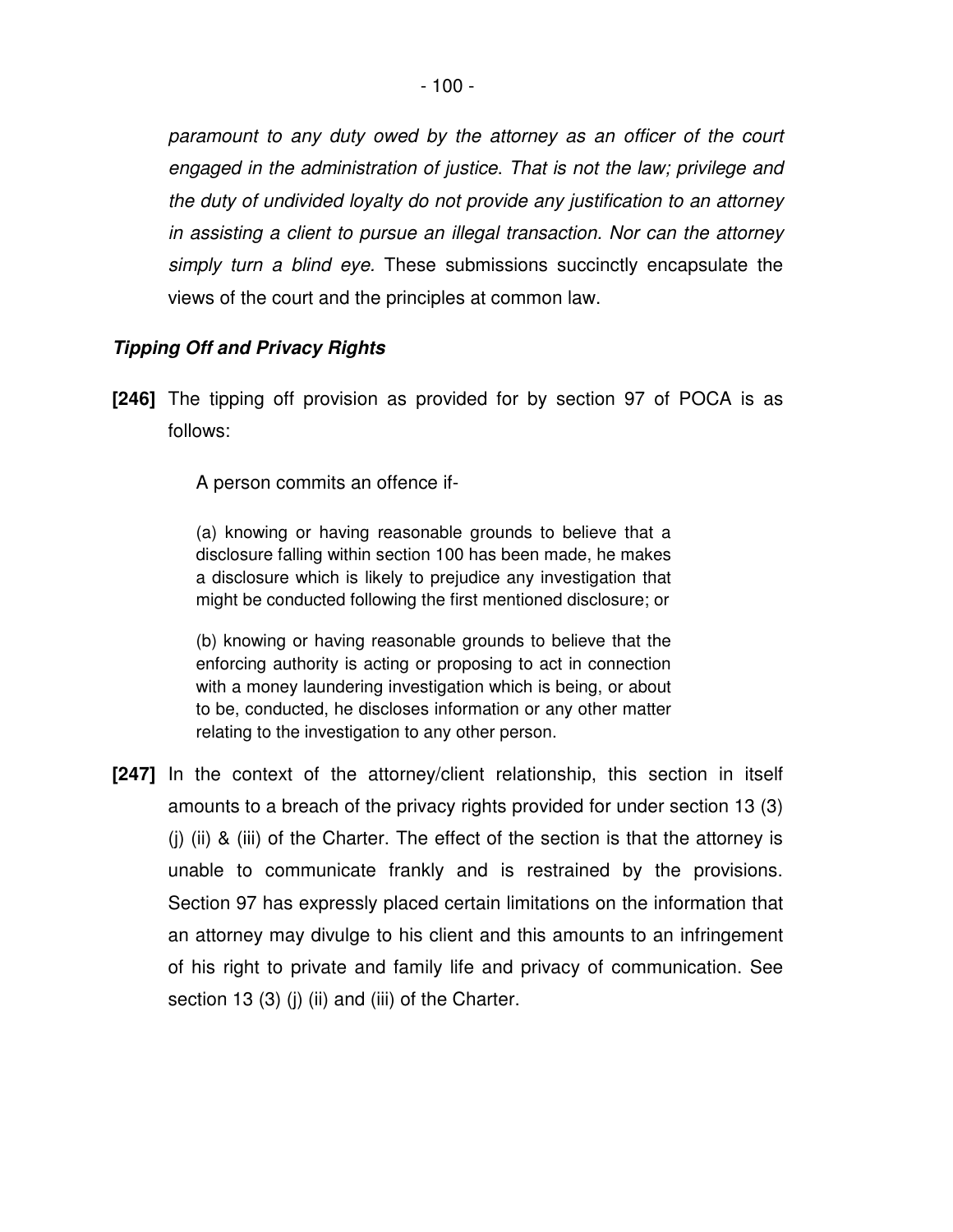#### **The Annual Declaration of Activities**

#### **The Claimant Submissions**

**[248]** The claimant submitted that the information required under the POCA and the consequential amendments including to the LPA insofar as it must be passed to agents of the state, including, but not limited to, the financial investigation division, breaches, inter alia, confidentiality without any safeguards that may be justified in a free and democratic society. The  $2^{n\alpha}$ Defendant, pursuant to section 5(3C) of the LPA, as amended, promulgated the Legal Profession (Annual Declaration of Activities), Regulation 2014 which requires all attorneys–at–law holding a practicing certificate pursuant to Section 5 of the Act, to make a declaration on or before the 31<sup>st</sup> day of January of each calendar year indicating whether in the preceding year they have engaged in any of the activities set out in the DNFI Order. It also provides that no practicing certificate shall be issued to any attorney-at-law so long as the declaration in respect of that attorney-at-law as prescribed by the Regulation has not been filed with the 2<sup>nd</sup> defendant. **Canon I** was also amended by the insertion of a paragraph which provided that- an attorney shall file with the Council such declarations as are required by section 5(3C) of the Act.

## **Analysis**

**[249]** The court is of the view that the requirement to make such a disclosure to the 2<sup>nd</sup> defendant interferes with an attorney's right to respect for and protection of private and family life and the protection of privacy of communications. The attorney is mandated to comply with the disclosure as a practicing certificate will not be issued to an attorney who has not filed a declaration with the  $2<sup>nd</sup>$  defendant. The attorney is obliged to disclose information, which may be confidential and that he wishes to keep private. Further, failure to comply is a breach of the Canon, for which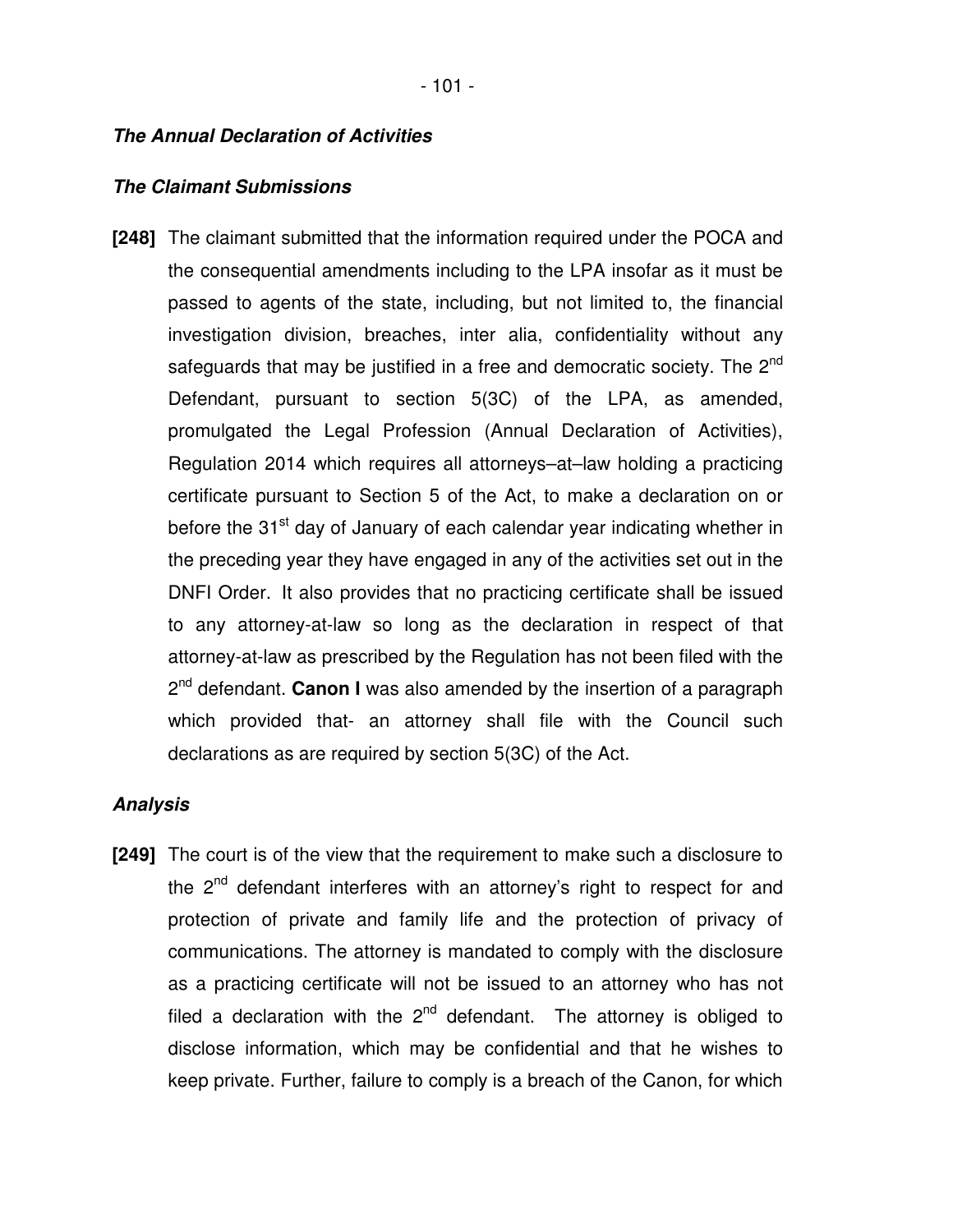he could face professional sanctions. Consequently, to the extent that the attorney is forced to disclose what may be confidential information in the declaration to the  $2^{nd}$  defendant, there is an infringement of the attorneys privacy rights under section 13 (3) (j) (ii) and (iii) of the Charter.

**[250]** Recognising that there are justifiable limits to the duty of confidentiality, by **The Legal Profession (Canon of Professional Ethics) (Amendment) Rules 2014**, Canon 4 was amended by deleting the proviso to paragraph t and replacing it with the following:

> Provided that an Attorney may reveal confidences or secrets in the following circumstances: (i) where it is necessary to collect his fees; (ii) to defend himself or his employees or associates against an accusation against wrongful conduct; (iii**) in accordance with the provisions of the Proceeds of Crime Act and any regulations made under that Act; (iv) in accordance with the provisions of the Terrorism Prevention Act and any Regulations made under that Act; or (v) where the Attorney is required by law to disclose knowledge of all material facts relating to a serious offence that has been committed.** (Emphasis added).

**[251]** There is an understandably and legitimately high expectation in our society, that there will be privacy in communication between an attorney and his client. Such expectation is borne out of the inherently contractual nature of the attorney/client relationship, together, with the established tenets of LPP and confidentiality. It is therefore without doubt that as far as possible, legitimate expectations should be met and established tenets adhered to; unless there are extremely good reasons to hold otherwise. Any exception must be grounded in law and cannot be imposed arbitrarily by Parliament without regard to the Charter. The court must in its oversight, aim to protect confidentiality of communication and ensure that legislative provisions do not interfere with confidence, other than in very limited circumstances, and only where it is shown that it is demonstrably justified in a free and democratic society.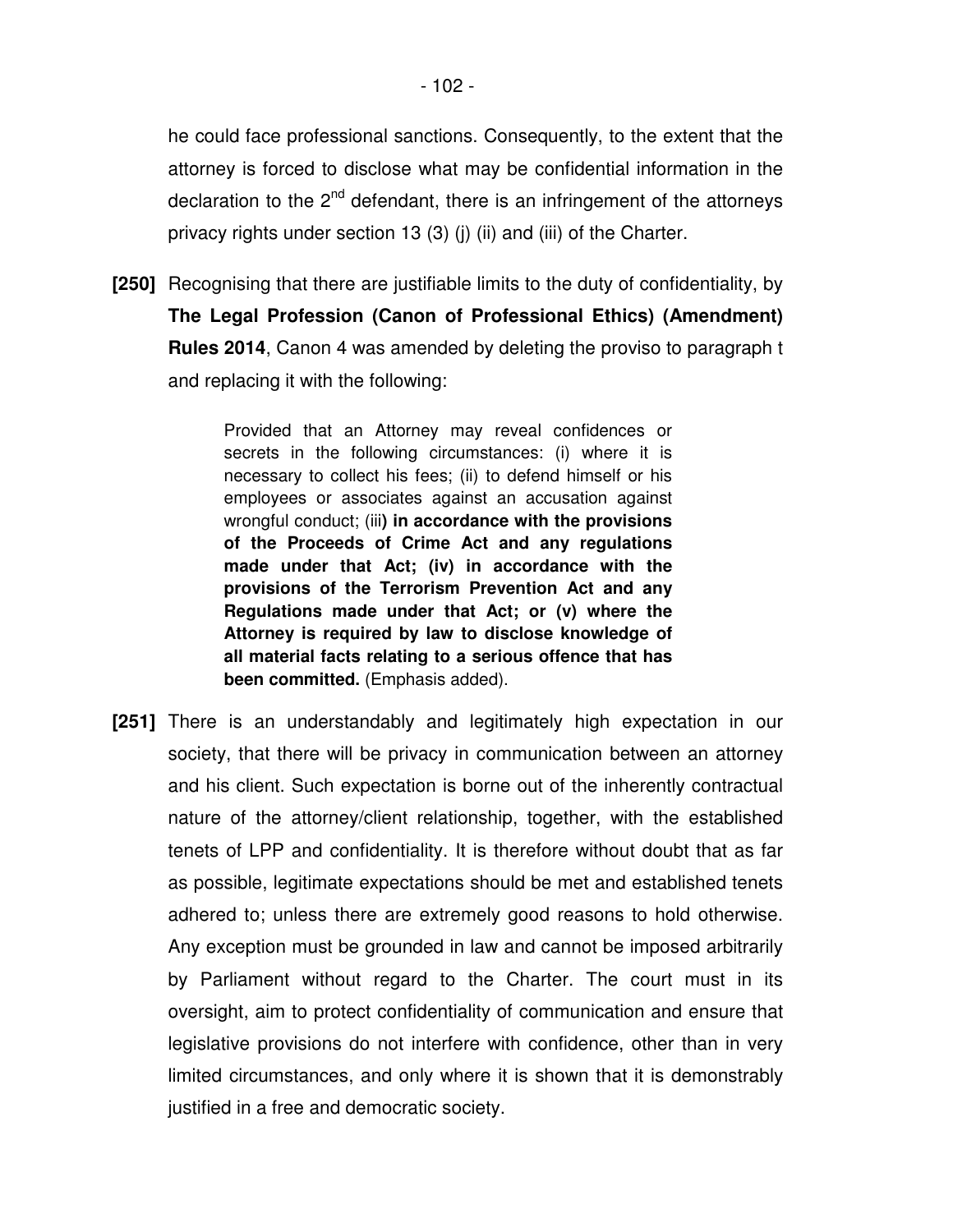## **The 1st Defendant's Submissions**

- **[252]** The 1<sup>st</sup> defendant submits that the decisions of the ECHR provide some guidance on the scope of rights. Article 8 of the European Convention provides that:
	- 1. Everyone has the right to respect for his private and family life, his home and correspondence.
	- 2. There shall be no interference by a public authority with the exercise of this right except such as in accordance with the law and is necessary in the interests of national security, public safety or the economic well-being of the country, for the prevention of disorder or crime, for the protection of health or morals, or for the protecting of rights and freedoms of others.

# **Analysis**

- **[253]** A consideration of paragraph 2 clearly reveals some of the factors this Court is obliged to consider in evaluating whether any interference is demonstrably justified. In applying the principles of **Michaud**, it is clear that the importance of attorney/client confidentiality has to be weighed against the society's interest in the combating of money laundering and thus the enhancing of the investigative and law enforcement protocols to achieve that aim. It also has to be weighed against the fact that the recording and maintaining of records are generally required outside of privileged circumstances due to the nature of the activities for which they are required.
- **[254]** Although this court finds that the principles of LPP have not been breached by the power given to the GLC to inspect and examine documents it finds that insofar as an attorney is required to disclose information obtained as a result of exchanges between him and his client the Regime has interfered with his right to respect for and protection of his private life and the right to protection of privacy of communication enshrined under sections 13 (3) (j) ii) & (iii). Whether this interference is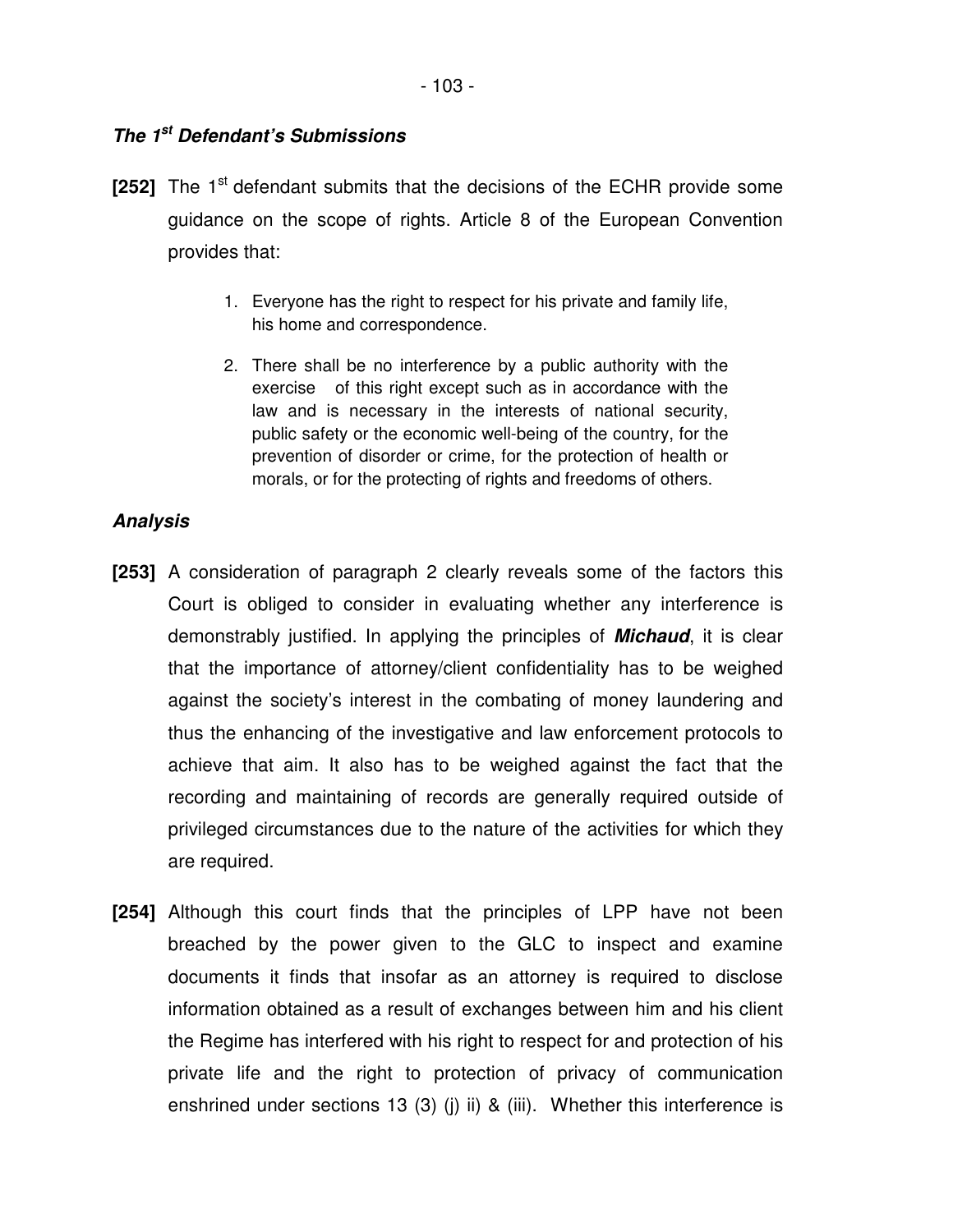demonstrably justified in a free and democratic society will be considered below.

**ISSUE 4: WHETHER THE REGIME INFRINGES ON ATTORNEYS-AT-LAW (AND CLIENTS) CONSTITUTIONAL RIGHT TO LIBERTY?** 

#### **The Claimant's Submissions**

- **[255]** The claimant submits that there is no legal authority other than the POCA for the 2<sup>nd</sup> defendant GLC, the Competent Authority to enter onto the premises of attorneys-at-law to conduct inspections and examinations. Attorneys-at-law are required to demonstrate compliance or face imprisonment or disbarment. The claimant contends that these imposed obligations are prima facie infringements of sections 13(3)(a) (right to liberty) and (j) (right to protection from search of property, privacy and of communication) of the Charter and therefore unconstitutional.
- **[256]** The claimant maintains that the entry of the GLC would be warrantless and devoid of lawful authority. They rely on **Lavallee** where section 8 of the Canadian Charter is the equivalent of section 13 (3) (j) of the Charter to submit that the standard for a warrantless search is stricter where the context is criminal not regulatory.
- **[257]** Further the claimant argues that the GLC would be looking at privileged and confidential information and would have authority under section 91A of the POCA to examine and take copies of that information. This information could in turn be used to prosecute the attorney-at-law and/or client with the prospect of potential imprisonment, if there was a conviction. Therefore this warrantless search power also had implications for the right to liberty for both attorneys-at-law and clients based on information that could be gleaned or documents uplifted during the search. See **Canada (Attorney General) v FLSC** where section 7 of the Canadian Charter, which the claimant submits as being the equivalent of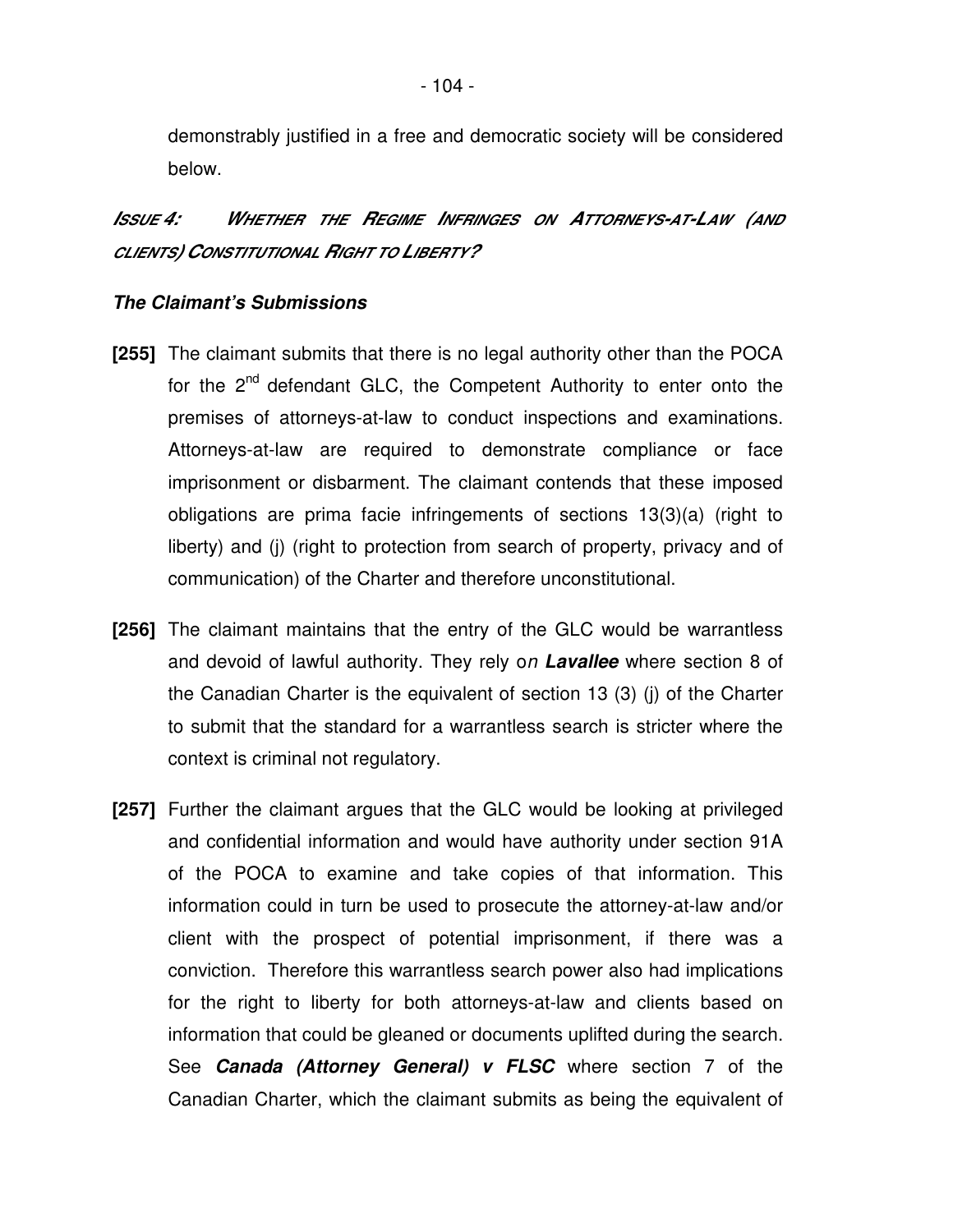section 13 (3) (a) of the Charter, was held to have been breached by such a warrantless search. It was conceded by the Attorney General in that case<sup>3</sup> that the search and seizure provisions of their Act infringed privilege. The Court found also that the searches were such as to infringe solicitor - client privilege in the absence of prior authorization, or where there was inadequate judicial authorization. $4$ 

- **[258]** The claimant also submits that Jamaica's Regime has no provision affording privilege holders a genuine opportunity to enforce the protection of their confidential communications to their attorneys-at-law as there is:
	- a) no requirement for notice to the client whose potentially privileged communications with his or her lawyer the state could secure;
	- b) no opportunity for the client (as opposed to the lawyer in whose possession it may be), or some independent entity to assert privilege; and
	- c) no opportunity for a judge to refuse the communication of privileged documents in the absence of a challenge to the communication.
- **[259]** The claimant additionally submits that under the Regime there is no requirement that before a law office examination, the authorities must satisfy a judicial officer that there exists no other reasonable alternative to the search. These defects make the search provisions unreasonable, and contrary to the Constitution.

 $\overline{a}$ 

<sup>3</sup> Ibid - Paragraphs 32 – 35

<sup>4</sup> Ibid – Paragraphs 36 – 57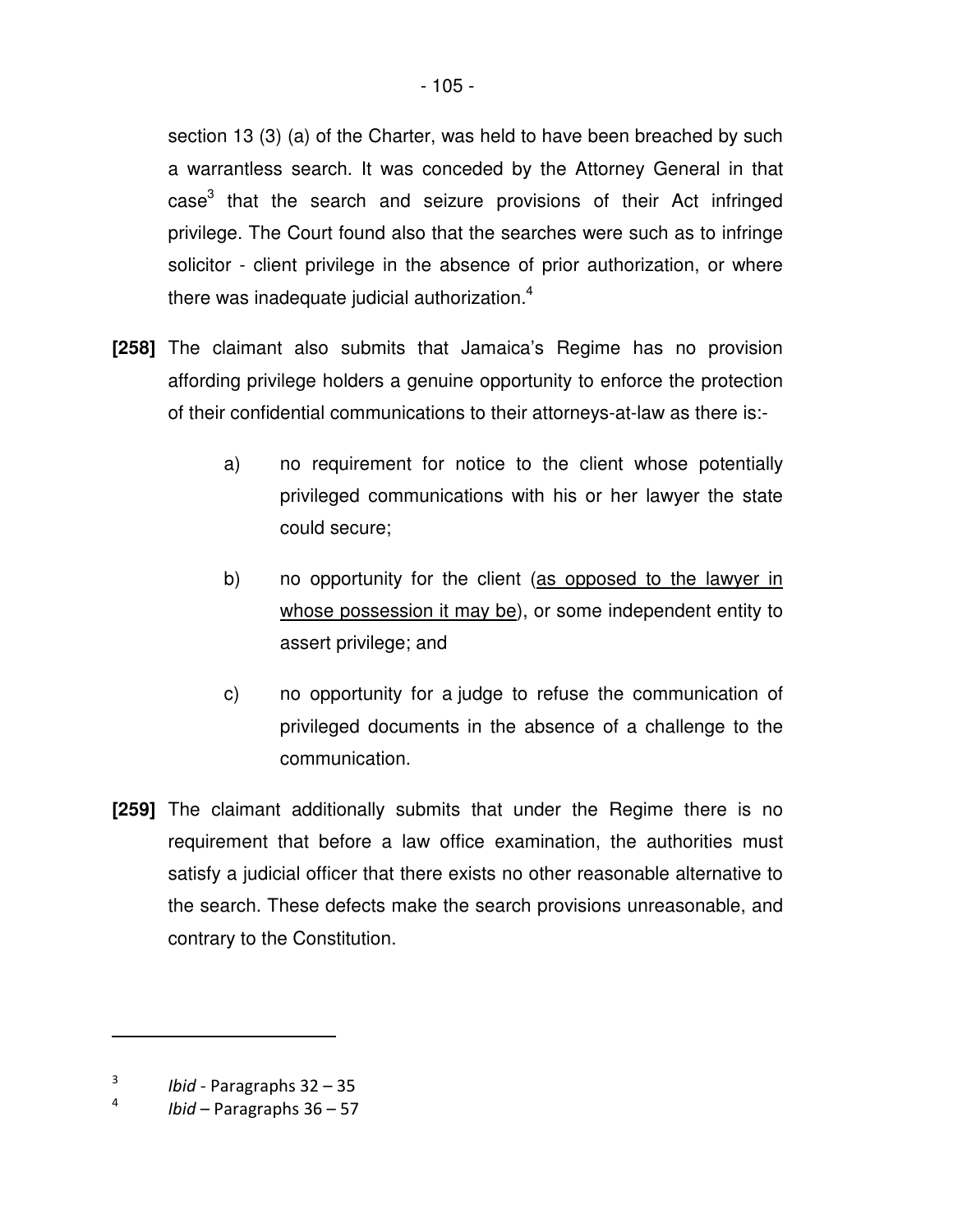## **The Submissions of the 1st Defendant**

- **[260]** The 1<sup>st</sup> defendant contends that the POCA legislation is lawful and does not infringe section 13(3)(a) of the Charter because an attorney-at-law cannot be deprived of his/her liberty and security except in accordance with the provisions of the legislation, that is, in the execution of a sentence of a court after conviction. Counsel relied on jurisprudence from the European Court of Human Rights related to Article 5 of the European Convention on Human Rights given that it is similar to section 13(3)(a) of our Constitution and on which there is no guidance from local courts. (See: **European Court of Human Rights, Guide on Article 5 of the European Convention on Human Rights** (the Guide); **Engel and Others v Netherlands**; and **Guzzardi v Italy**.)The 1<sup>st</sup> defendant also submits that since there was no infringement of section 13(3)(a) there was no need to determine whether or not the infringement fell within the general derogation, that is whether it is demonstrably justified in a free and democratic society.
- **[261]** The 1<sup>st</sup> defendant further submits that it was an inaccurate assertion that section 7 of the Canadian Charter and section 13(3)(a) of the Charter are identical as the phrase "principles of fundamental justice" is not used in and should not be read into the Charter. (However, it should be noted that in submissions in reply the claimant indicates that their submission was never that the sections were identical but that they were equivalent.) The 1<sup>st</sup> defendant therefore contends that the decisions of the Canadian courts offers no useful guidance in determining whether POCA infringes s. 13(3)(a) of the Charter as the phrase "principles of fundamental justice" is used in the Canadian Charter to dictate how any deprivation of, or impairment of liberty could be effected, whereas section 13(3)(a) does not provide such a mechanism.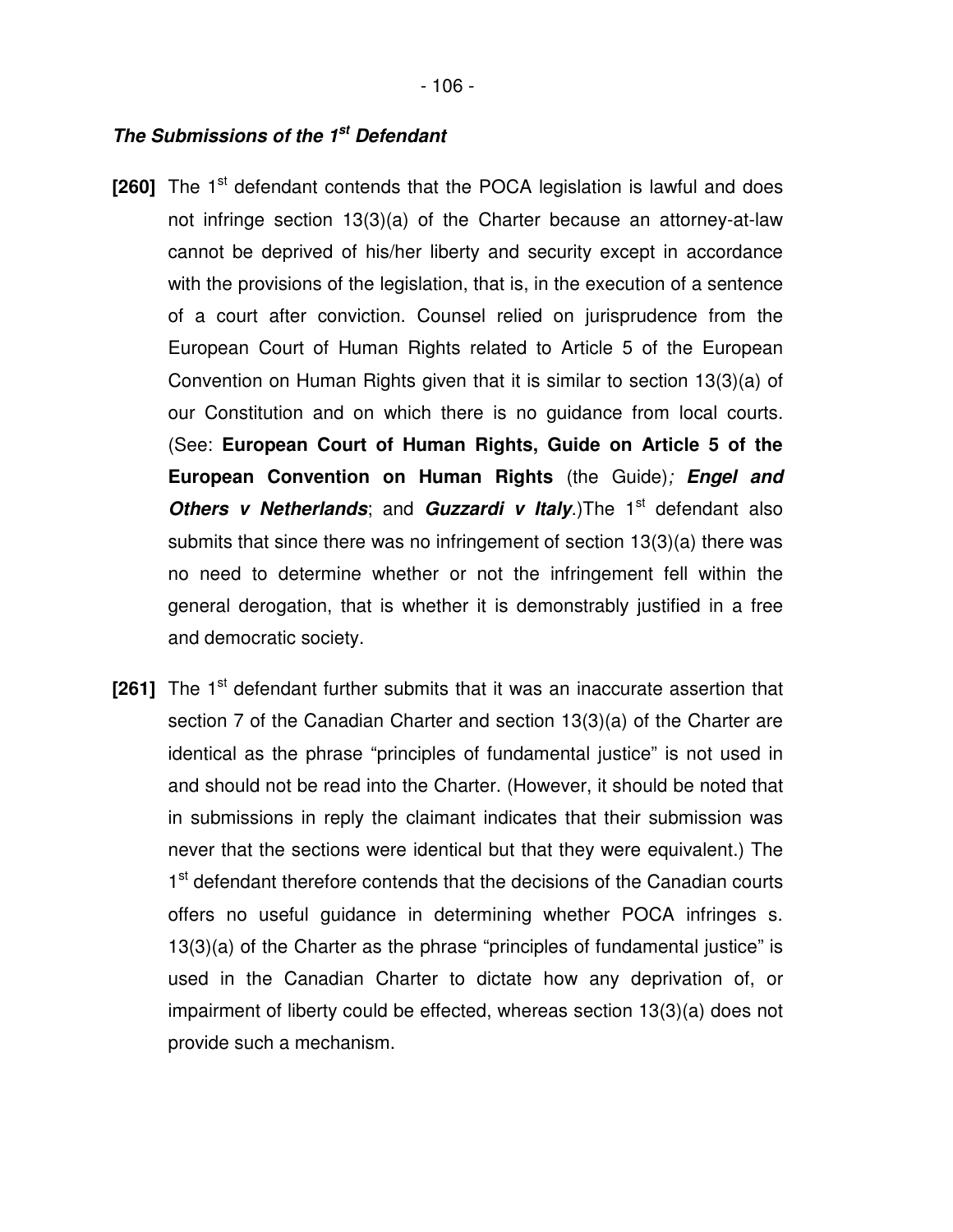- **[262]** Counsel cited a number of authorities which explained the phrase "principles of fundamental justice". **In Re B.C. Motor Vehicle Act** [1985] 2 SCR 486 which described where principles of fundamental justice are to be found; **The Canadian Charter of Rights Decisions Digest** which describes how case law outlines how a principle of fundamental justice develops; and **Canada (Attorney General) v FLSC** which has classified solicitor-client privilege, independence of the bar and commitment of attorneys to their clients as principles of fundamental justice.
- **[263]** Given counsel's submission of the non-applicability of the concept of the "principles of fundamental justice", the  $1<sup>st</sup>$  defendant maintains that the consideration that should be given to whether s. 13(3)(a) of the Constitution has been infringed, is whether the impugned laws are arbitrary in their application, lack legal certainty and are disproportionate regarding deprivation of liberty. It was also argued that **Canada (Attorney General) v FLSC** must also be distinguished from this case as it was noted by the Canadian Court that the rules of professional governing bodies already provided effective and constitutional AML/CFT regimes in relation to lawyers, law firms and notaries across Canada. Jamaica's professional bodies the GLC and JAMBAR have no such rules in place, only Guidance from the GLC which is now the subject of this case.

#### **The Submissions of the Claimant in Reply**

[264] In reply the claimant argues that the submissions on behalf of the 1<sup>st</sup> defendant failed to consider the effect of section 19 (1), the redress clause of the Charter, or Article 34 of the European Convention which provided claimants access to the courts. Pursuant to section 19 (1) the likelihood of an attorney-at-law being imprisoned by virtue of the sanction provisions would trigger a breach of the Charter. Similarly under Article 34 of the European Convention a claimant would have access if he could show that he was required to "modify his conduct or risk being prosecuted, or if he is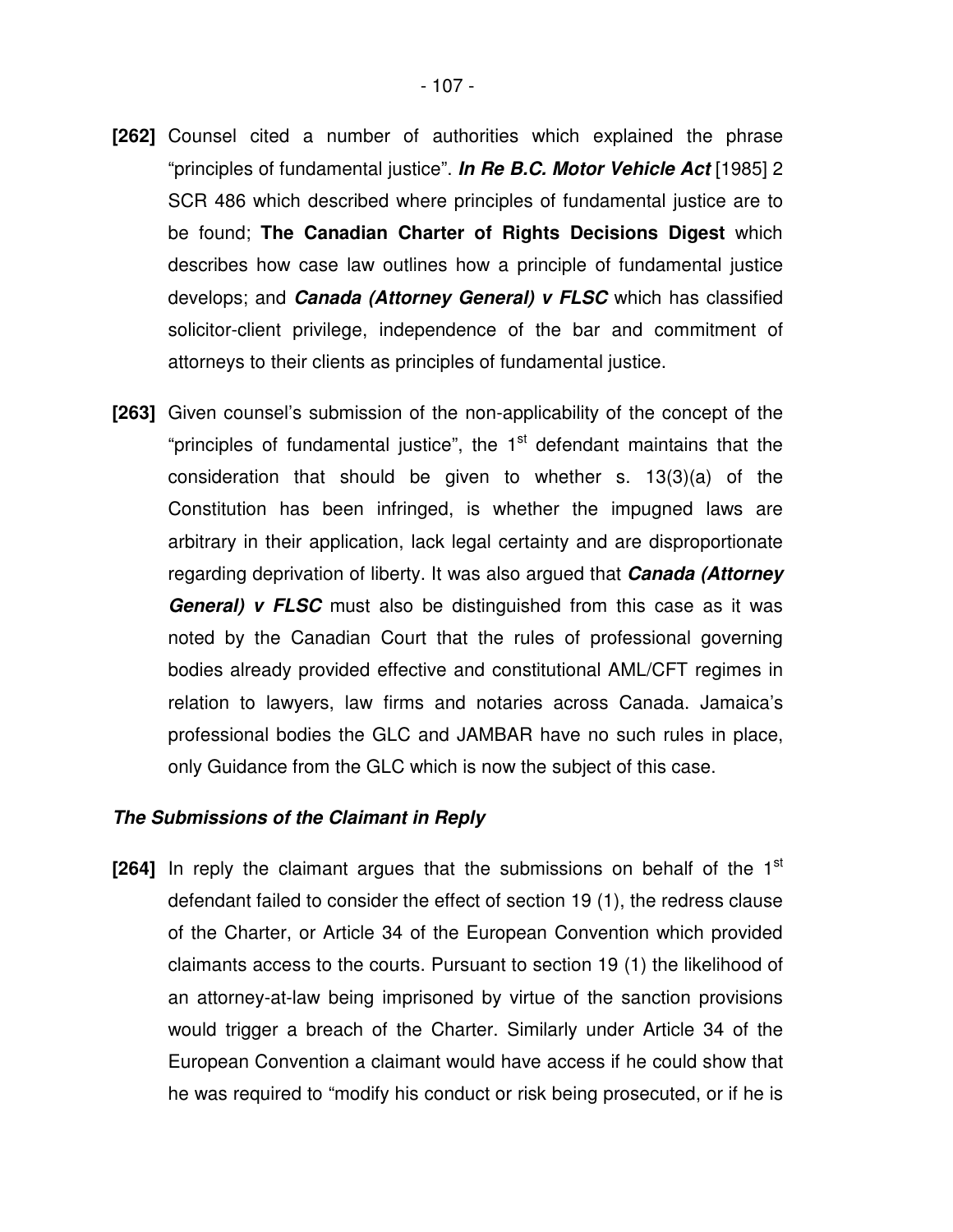a member of a class of people who risk being directly affected by the legislation."<sup>5</sup>

[265] The claimant contends that the 1<sup>st</sup> defendant had conceded that the provisions in relation to suspicious transaction reports and examination and production of documents affect the liberty interest of attorneys-at-law, as the penalty to be imposed for a breach of these unconstitutional provisions includes imprisonment. However the focus of the 1<sup>st</sup> defendant was on the right not to be deprived of liberty, except in the execution of a sentence of a court, which is a separate and distinct right from the right to liberty which was the claimant's focus.

## **The Liberty Interests of Attorneys-at-Law**

## **The Relevant Law/Authorities**

**[266]** Section 13(3)(a) of the Charter guarantees a person's"right to life, liberty and security of the person and the right not to be deprived thereof except in the execution of the sentence of a court in respect of a criminal offence of which the person has been convicted."No local jurisprudence being available on the interpretation of that section, it is appropriate as the  $1<sup>st</sup>$ defendant submits, to have recourse to jurisprudence from the European Court of Human Rights interpreting Article 5 of the **European Convention on Human Rights** which is similar to section 13(3)(a). Article 5 states:

> Everyone has the right to liberty and security of person. No one shall be deprived of his liberty save in the following cases and in accordance with a procedure prescribed by law.

 $\overline{a}$ 

<sup>&</sup>lt;sup>5</sup>Paragraph 51 Michaud v France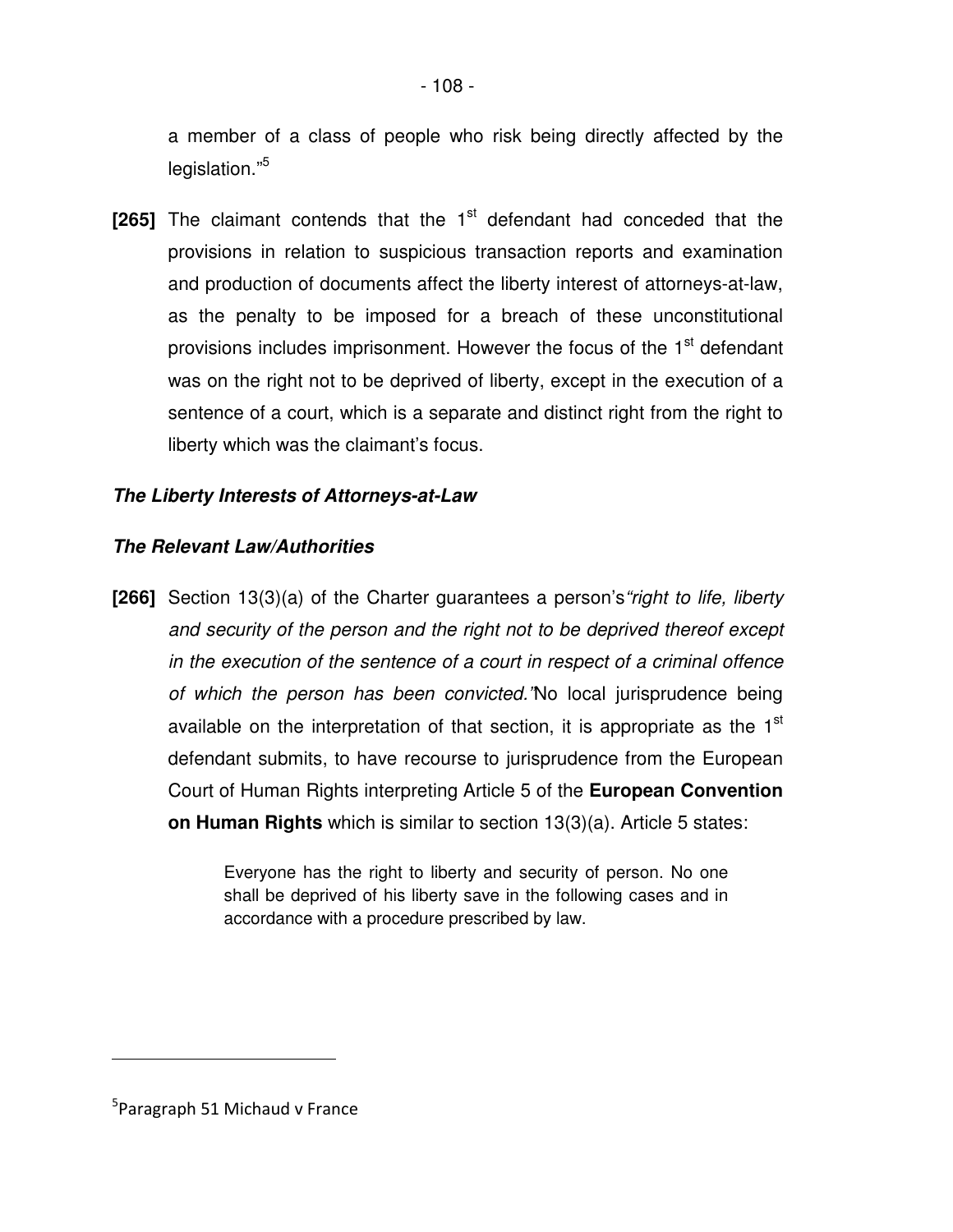- **[267]** Article 5 (1) lists the situations in which a person can be deprived of their liberty and security. In particular at (a) it provides, "the lawful detention of a person after conviction by a competent court".
- **[268]** The **European Court of Human Rights, Guide on Article 5 of the European Convention on Human Rights** is useful for determining the scope, nature and content of the right to liberty and security. Referencing its own decision in **Engel and Others v Netherlands** Application nos. 5100/71; 5101/71; 5102/71; 5354/72; 5370/72 at page 5 the Guide states:

Article 5 contemplates the physical liberty of the person; its aim is to ensure that no one should be deprived of that liberty in arbitrary fashion. It is not concerned with mere restrictions on liberty of movement, which are governed by Article 2 of Protocol No. 4.

- **[269]** The Guide also provides in paragraph 20 that '… the right to liberty and security is of the highest importance in a "democratic society" within the meaning of the Convention'.
- **[270]** In **Guzzardi v Italy** App No. 7367/76 the applicant had been acquitted of kidnapping by his national court. He was thereafter made the subject of a special supervision order which placed restrictions on him including limiting where he could live and work. He contested the order seeking its variation or cancellation.
- **[271]** In pronouncing on the meaning of the right to liberty the Court stated at paragraphs 92 - 93 that:

[T]he "right to liberty", paragraph 1 of Article 5 (art. 5-1) is contemplating the physical liberty of the person; its aim is to ensure that no one should be dispossessed of this liberty in an arbitrary fashion. As was pointed out by those appearing before the Court, the paragraph is not concerned with mere restrictions on liberty of movement; such restrictions are governed by Article 2 of Protocol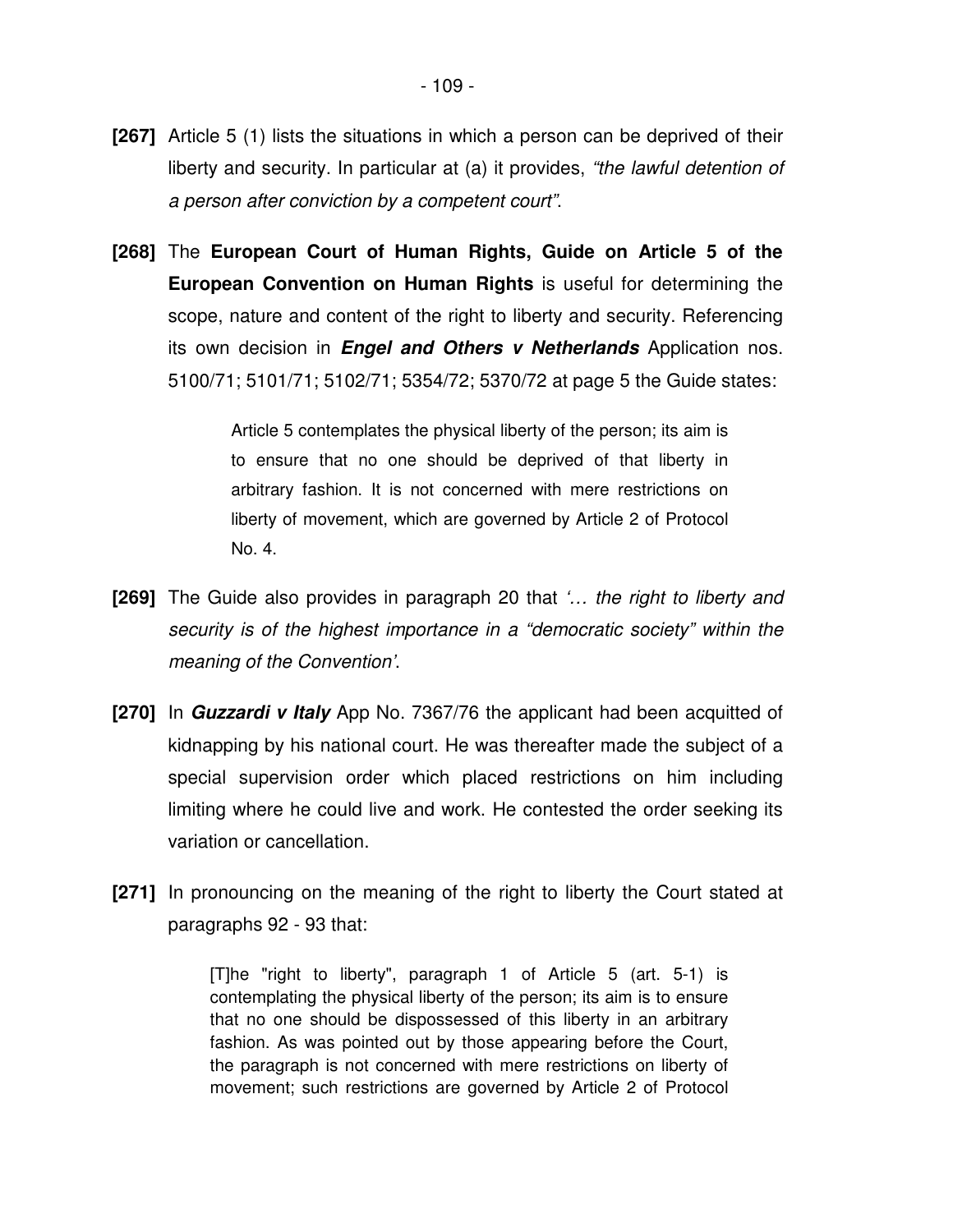No. 4 (P4-2) which has not been ratified by Italy. In order to determine whether someone has been "deprived of his liberty" within the meaning of Article 5 (art. 5), the starting point must be his concrete situation and account must be taken of a whole range of criteria such as the type, duration, effects and manner of implementation of the measure in question. The difference between deprivation of and restriction upon liberty is nonetheless merely one of degree or intensity, and not one of nature or substance. Although the process of classification into one or other of these categories sometimes proves to be no easy task in that some borderline cases are a matter of pure opinion, the Court cannot avoid making the selection upon which the applicability or inapplicability of Article 5 (art. 5) depends.

**[272]** The Court therefore held that the right to liberty related to physical liberty but that deprivation of liberty was not limited to detention after arrest or conviction. It was therefore noted in **Guzzardi's** case as well as in **Secretary of State for the Home Department v JJ and Others** [2007] UKHL 45 that Article 5 is engaged for example in the context of compulsory residence orders and control orders that impose curfews. There must however be a sufficiently stringent core element of confinement for the right to be engaged in these types of situations.

## **The Jamaican Provisions**

- **[273]** Turning to the Jamaican situation, by virtue of the POCA as amended in 2013, if an attorney-at-law is convicted of failing to make a suspicious transaction report (ss.94 & 95) or tipping off a client (s. 97), he or she could be imprisoned for a term not exceeding a year if convicted in the parish court or for a term not exceeding ten years (s. 98 of POCA), if convicted in the circuit court.
- **[274]** Additionally, an attorney-at-law who fails to abide by certain regulations may be imprisoned for a term not exceeding twelve months in the parish court and a term not exceeding twenty years in the circuit court. These regulations address: identification procedures and transaction verification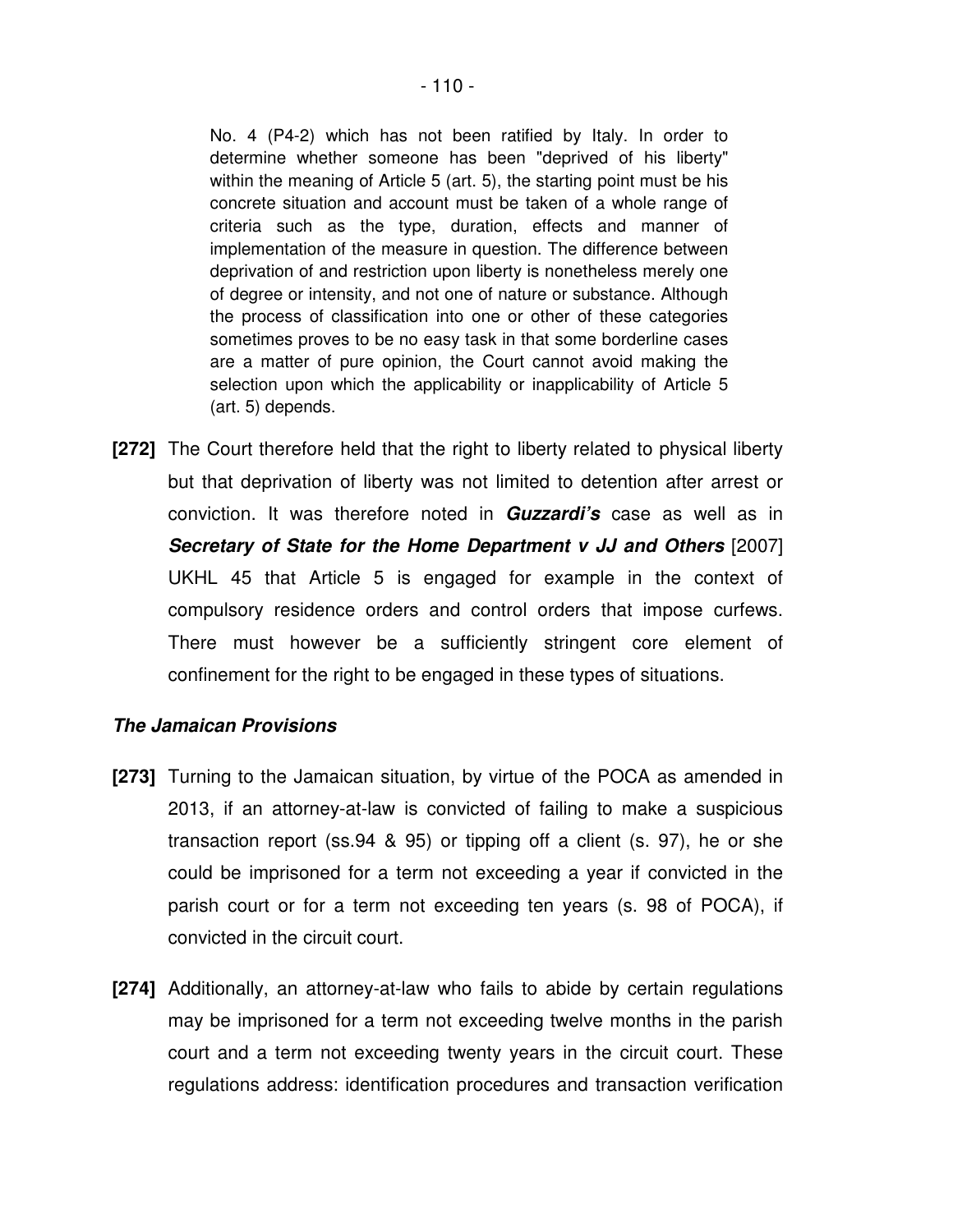procedures (regulations 7 & 11); record keeping procedures (regulation 14); procedures of internal control and communication (regulation 15); taking of appropriate measures from time to time to make the employees whose duties include the handling of relevant financial business aware of the relevant provisions and procedures under POCA and its regulations (regulation.6(1)(b); and training employees in recognizing and handling transactions carried out by or on behalf of persons who appear to be engaged in money laundering (regulation. 6(1)(c).

**[275]** Further, attorneys-at-law could also face imprisonment if they: fail to comply with the procedures for managing electronic fund transfers (reg. 9); and fail to apply the accepted standards of compliance in any overseas branch of the firm, excepting that where there is a difference in standards between Jamaica and the other jurisdiction, the branch of the firm is to comply with the higher required standard (reg. 18). An attorney-at-law, if convicted pursuant to regulations 9 and 18, could be imprisoned for a term not exceeding twelve months in the parish court.

#### **Analysis**

- **[276]** Considering the above analysis, there is no doubt that the Regime engages the attorney-at-law's liberty interests where the lawyer engages in any of the six (6) prescribed activities under the 2013 Order, as failure to comply with the relevant statutory provisions and regulations constitute offences for which the attorney-at-law, if convicted, may be imprisoned.
- **[277]** The wording of the provisions and regulations which constitute offences for which an attorney-at-law is liable to imprisonment, indicate that it is on conviction, (and by necessary implication only on conviction), that the attorney-at-law may be subjected to that penalty. The 1<sup>st</sup> defendant strongly submits that if an attorney-at-law is imprisoned, by virtue of the execution of the sentence of a court, following his or her conviction, that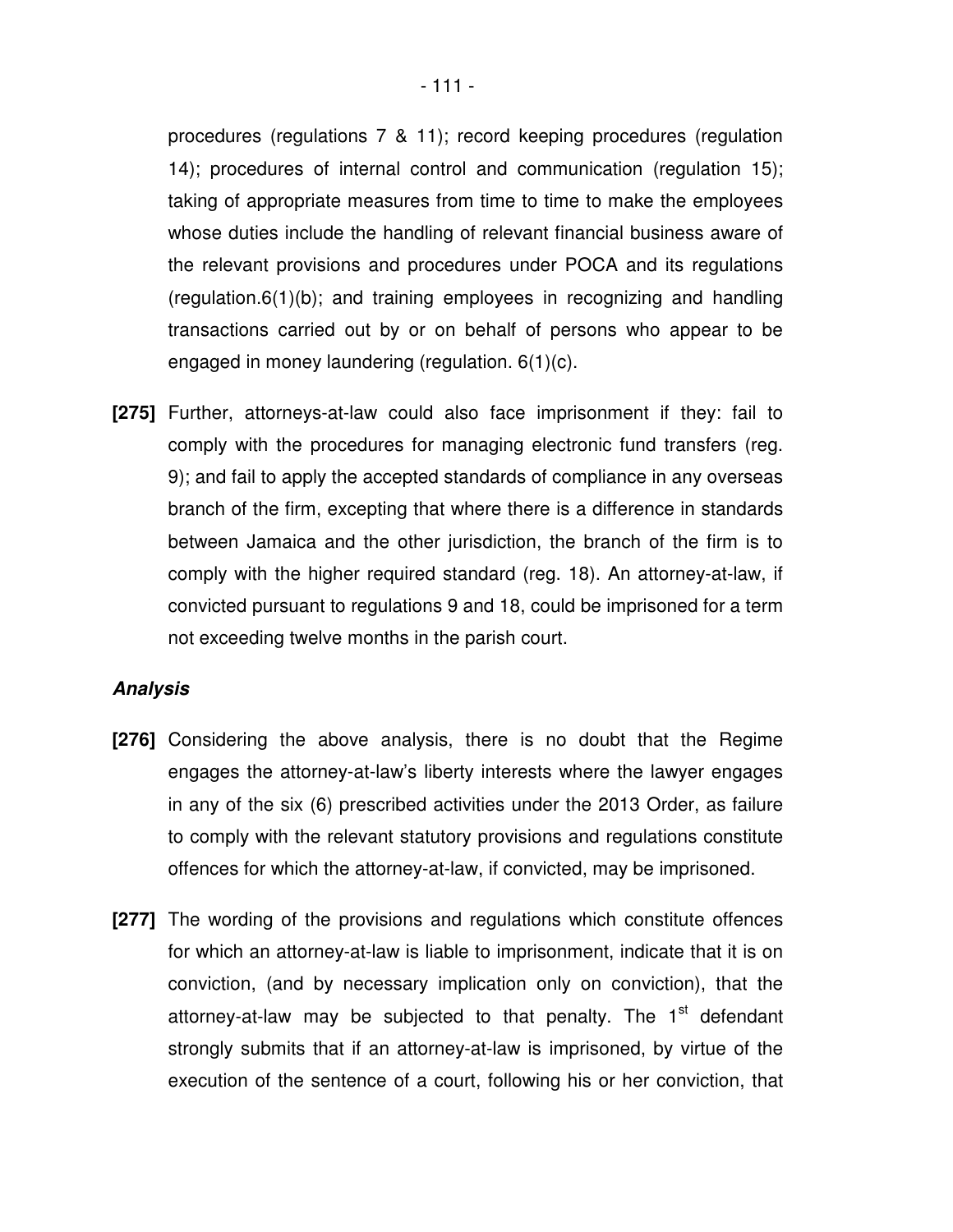does not constitute deprivation of liberty which infringes the constitution given that section 13(3)(a) of the Charter expressly makes the right to liberty subject to liberty being curtailed after due process of law. Therefore to the extent that the Regime contemplates the observance of due process of law, before conviction and imprisonment it would be constitutional.

**[278]** The fundamental importance of deprivation of liberty only being sanctioned after due process is well expressed in the Guidance where it states at paragraph 26 that:

> [W]here deprivation of liberty is concerned it is particularly important that the general principle of legal certainty be satisfied. It is therefore essential that the conditions for deprivation of liberty under domestic law be clearly defined and that the law itself be foreseeable in its application, so that it meets the standard of "lawfulness" set by the Convention, a standard which requires that all law be sufficiently precise to allow the person – if need be, with appropriate advice – to foresee, to a degree that is reasonable in the circumstances, the consequences which a given action may entail.

**[279]** The Guidance also provides at paragraph 42 that "…the term 'conviction' signifies both a finding of guilt, and the imposition of a penalty or other measure involving the deprivation of liberty."

#### **The Claimant's Further Submissions**

**[280]** The Claimant however maintains that the 1<sup>st</sup> defendant's submissions sidestepped the main focus of the claimant's submissions. The contention was that the 1<sup>st</sup> defendant concentrated on the right not to be deprived of liberty, except in the execution of a sentence of a court, rather than the right to liberty which is a separate and distinct right that was the claimant's focus. The claimant argues that the very threat of imprisonment engaged the liberty interests of the attorneys-at-law. This was based on dicta from the case of **Canada (Attorney General) v FLSC** which interpreted the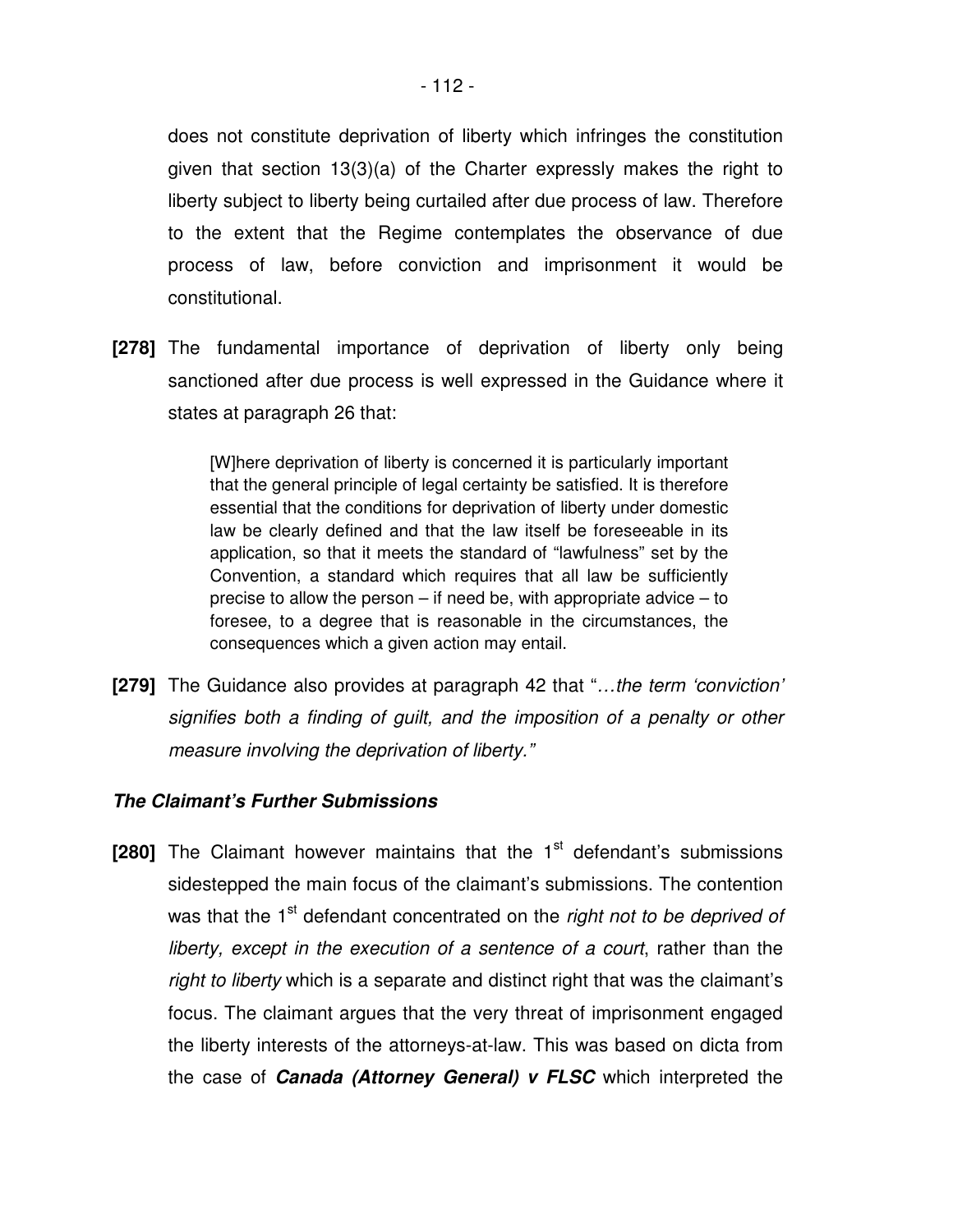Canadian Charter and the wording of the redress clause under the Jamaican Charter whereby a claimant could seek redress not only for a breach but also for a likely breach of a fundamental right.

# **Analysis of the Canadian Position and Application to Jamaica**

- **[281]** Sections 1, 7 and 8 of the Canadian Charter read as follows:
	- 1. The Canadian Charter of Rights and Freedoms guarantees the rights and freedoms set out in it subject only to such reasonable limits prescribed by law as can be demonstrably justified in a free and democratic society.
	- 7. Everyone has the right to life, liberty and security of the person and the right not to be deprived thereof except in accordance with the principles of fundamental justice.
	- 8. Everyone has the right to be secure against unreasonable search or seizure.
- **[282]** At all three levels in the **Canada (Attorney General) v FLSC** case, the Court held that the attorney's liberty interests were engaged. This as section 74 of the impugned Act **(Proceeds of Crime (Money laundering) and Terrorist Financing Act)** provided that breach of certain obligations under that Act or regulations made thereunder, would render the attorneys liable to imprisonment. At paragraph 91 of the judgment of the Chambers Judge it was stated that, "The threat of imprisonment under s. 74 constitutes a clear deprivation of liberty: R v D.B. at paragraph 38; Re B.C. Motor Vehicle Act, [1985] 2 S.C.R. 486 at paragraph 74".
- **[283]** The authority for the view embraced by the Court of Appeal in **Canada (Attorney General) v FLSC <sup>6</sup>**, (and relied on by the claimant), that the threat of imprisonment as distinct from actual imprisonment constitutes a

 $\overline{a}$ 

 $<sup>6</sup>$  Please see paragraphs 87-90 of the case.</sup>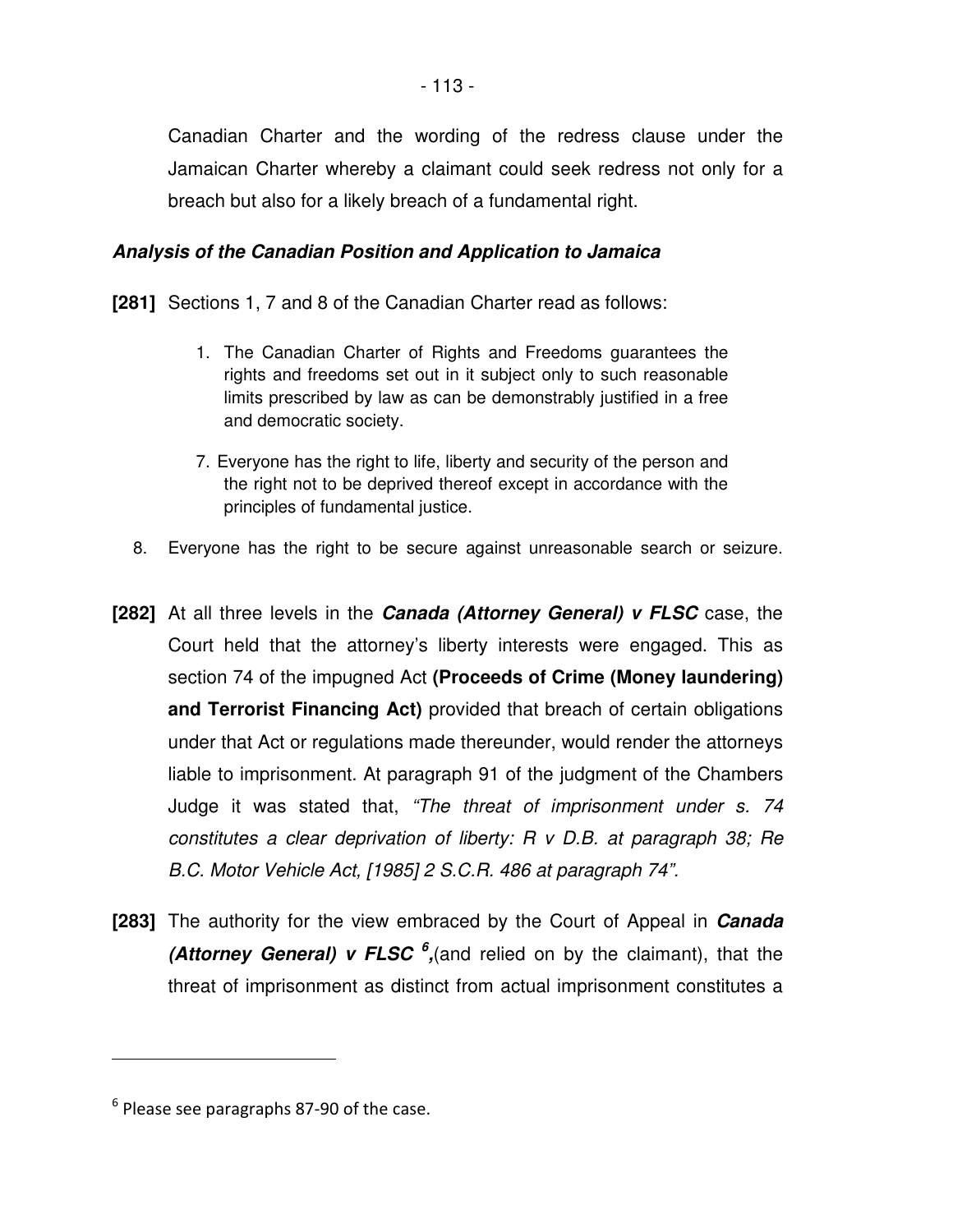deprivation of liberty, stems from the second listed case **Re B.C. Motor Vehicle Act.** It was also relied on in **R v D.B**. In **Re B.C. Motor Vehicle Act** the B.C. Motor Vehicle Act provided for minimum periods of imprisonment for the offence of driving on a highway or industrial road without a valid driver's licence or with a licence under suspension. Section 94(2) of the POCA, moreover, provided that this offence was one of absolute liability in which guilt was established by the proof of driving, whether or not the driver knew of the prohibition or suspension.

**[284]** In determining whether or not section 94 (2) was in breach of section 7 of the Charter it was held inter alia that 1) a law with the potential of convicting a person who really has done nothing wrong offends the principles of fundamental justice and violates a person's right to liberty under s. 7 of the Charter if imprisonment is available as a penalty. 2) On any definition of the term "fundamental justice", the imposition of minimum imprisonment for an offence which may be committed unknowingly and without intent and for which no defence can be made deprives or may deprive of liberty and offends the principles of fundamental justice. 3) Section 1 of the *Charter* permits reasonable limits to be placed on the citizen's s. 7 right provided the limits are "prescribed by law" and can be demonstrably justified in a free and democratic society. If these limits are not imposed in accordance with the principles of fundamental justice, however, they can be neither reasonable nor justified under s. 1. The phrase "except in accordance with the principles of fundamental justice" restricts the government's power to impose limits under s. 1. A limit imposed on the s. 7 right in accordance with the principles of fundamental justice must still meet the tests in s. 1. 4) Mandatory imprisonment for an absolute liability offence committed unknowingly and unwittingly and after the exercise of due diligence is excessive and inhumane. Such sanction offends the principles of fundamental justice embodied in our penal system and accordingly is inconsistent with s. 7 of the *Charter*.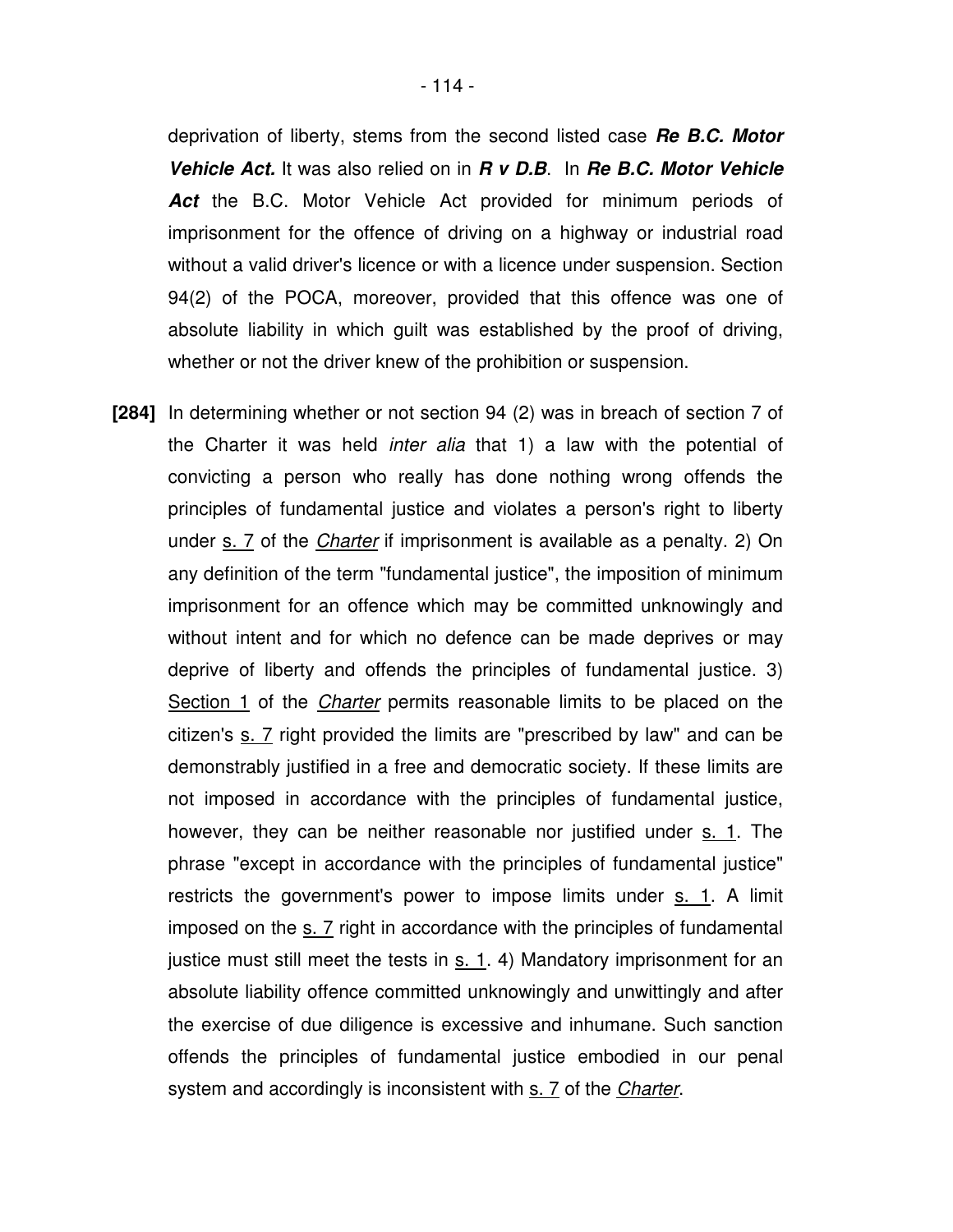- **[285]** On the facts of **Re B.C. Motor Vehicle Act** it is clear why the threat of imprisonment by itself was a breach of the right to liberty given the inappropriate availability of the penalty of imprisonment, which could be visited on morally innocent defendants. The section 7 right to liberty qualified by the principles of fundamental justice was clearly breached. The court held that imprisonment should not have been available at all in those circumstances. Clearly therefore the threat of imprisonment constituted a breach of the right to liberty.
- **[286]** It is an argument which however should not be automatically transferred to other situations such as the case at hand, especially if the "principles of fundamental justice qualification", as per the submissions of the  $1<sup>st</sup>$ defendant, should not be incorporated into the Charter. There is a twofold danger that would spring from automatic transference. Firstly, there is a danger that the argument assumes in the negative that which is sought to be determined — whether or not particular aspects of the legislation are constitutional. If the relevant sections are held to be unconstitutional then it follows that the threat of imprisonment under those provisions would be unconstitutional. Secondly, wholesale adoption of the argument without allowing for the differences between the wording of the Canadian and Jamaican Charters could lead to a conclusion unsupported by the Jamaican Charter and the impugned legislation.
- **[287]** The acid test concerning the relevance to Jamaica of the Canadian jurisprudence on this point is whether the "principles of fundamental justice" have any application to Jamaica, as in Canada they qualify the protected right not to be deprived of "life, liberty and security of the person" and operate to set the parameters of that right. (See **Re B. C. Motor Vehicle Act,** page 487).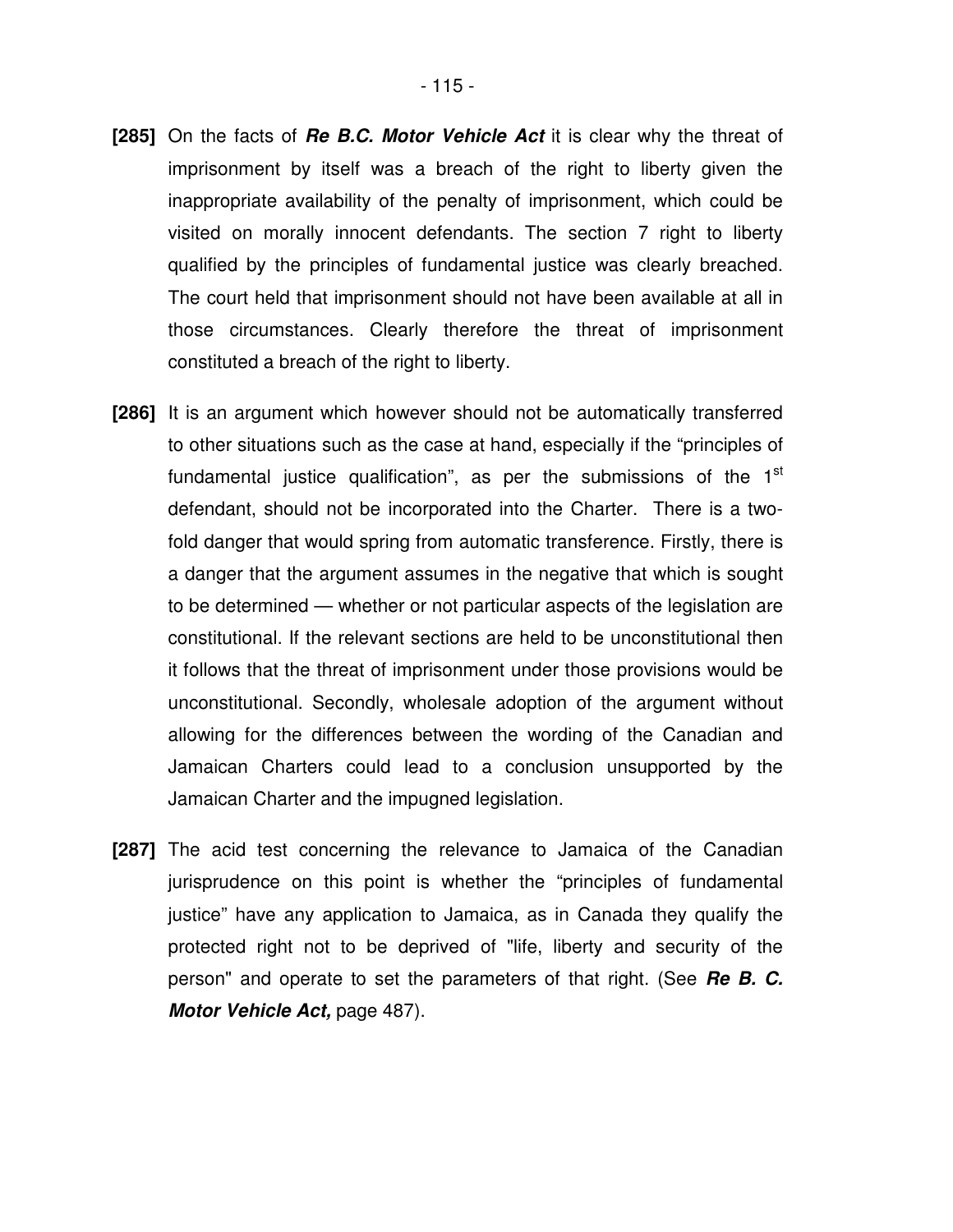**[288]** In **Re B.C. Motor Vehicle Act** at page 487, the Court outlined the process by which "principles of fundamental justice" were distilled and recognised. At page 487 the Court said:

> The principles of fundamental justice are to be found in the basic tenets and principles not only of our judicial process but also of the other components of our legal system. These principles are not limited to procedural guarantees, although many are of that nature. Whether any given principle may be said to be a principle of fundamental justice within the meaning of s. 7 must rest on an analysis of the nature, sources, rationale and essential role of that principle within the judicial process and in our evolving legal system. The words "principles of fundamental justice", therefore, cannot be given any exhaustive content or simple enumerative definition but will take on concrete meaning as the courts address alleged violations of s. 7.

**[289]** Case law outlined in **The Canadian Charter of Rights Decisions Digest**  describes the process by which principles become "principles of fundamental justice". At paragraph 6.A it states:

> Jurisprudence on s. 7 has established that a "principle of fundamental justice" must fulfill three criteria. First, it must be a legal principle. This serves two purposes. First, it "provides meaningful content for the s. 7 guarantee"; second, it avoids the "adjudication of policy matters". Second, there must be sufficient consensus that the alleged principle is "vital or fundamental to our societal notion of justice". The principles of fundamental justice are the shared assumptions upon which our system of justice is grounded. They find their meaning in the cases and traditions that have long detailed the basic norms for how the state deals with its citizens. Society views them as essential to the administration of justice. Third, the alleged principle must be capable of being identified with precision and applied to situations in a manner that yields predictable results.

**[290]** This third principle is vital. While in **Canada (Attorney General) v FLSC** at the Supreme Court level the majority held that the lawyer's duty of commitment to the client's cause was a principle of fundamental justice,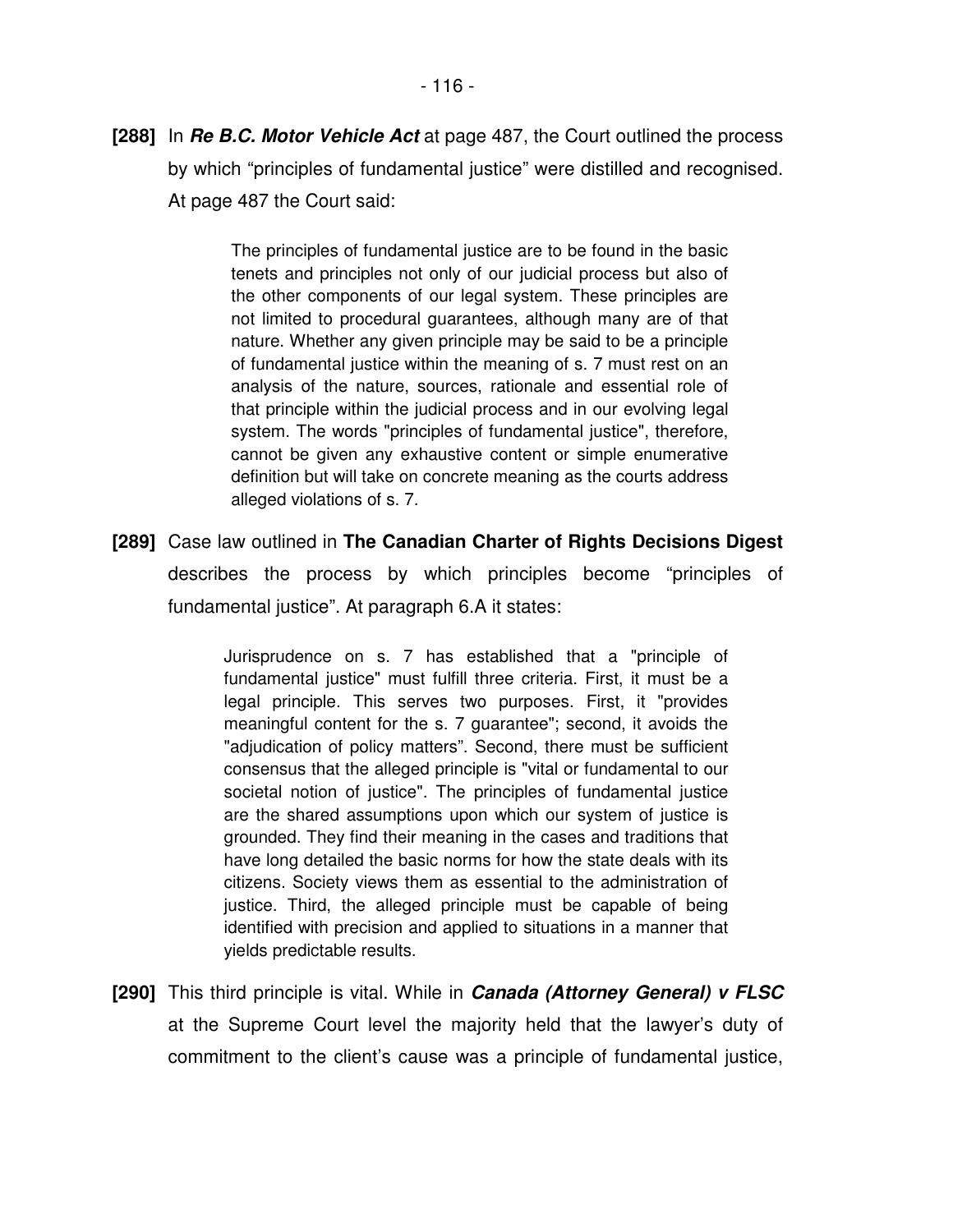the learned Chief Justice and Moldaver J disagreed with that classification and said at paragraph 119 that:

> [T]his "principle" lacks sufficient certainty to constitute a principle of fundamental justice: see R. v. Malmo-Levine, 2003 SCC 74, [2003] 3 S.C.R. 571, at para. 113. The lawyer's commitment to the client's interest will vary with the nature of the retainer between the lawyer and client, as well as with other circumstances. It does not, in our respectful opinion, provide a workable constitutional standard.

- **[291]** It should be noted that there is a substantial body of case law including the case of **Canada (Attorney General) v FLSC** in which solicitor-client privilege, independence of the bar and commitment of attorneys to their clients have been classified as principles of fundamental justice. It is however critical to the analysis being conducted to understand the effect of these principles of fundamental justice on the rights to which they relate.
- **[292]** In this regard it is useful to return to additional dicta from **Re B.C. Motor Vehicle Act.** The effect of the phrase "principles of fundamental justice" was explained at pages 487 and 489where it was stated:

That phrase is not a protected right but a qualifier to the protected right not to be deprived of "life, liberty and security of the person"; its function is to set the parameters of that right. Interpretation of the term must be with reference to the protected rights but not so as to frustrate or stultify them. An interpretation equating "fundamental justice" with "natural justice" would not only be wrong, in that it would strip the protected interests of most of their content, but also would be inconsistent with the affirmative purposive expression of those rights.

The phrase "in accordance with the principles of fundamental justice" is not a qualification on the right to life, liberty and security of the person in the sense that it limits or modifies that right or defines its parameters. Rather it protects the right against deprivation or impairment unless such deprivation or impairment is effected in accordance with the principles of fundamental justice.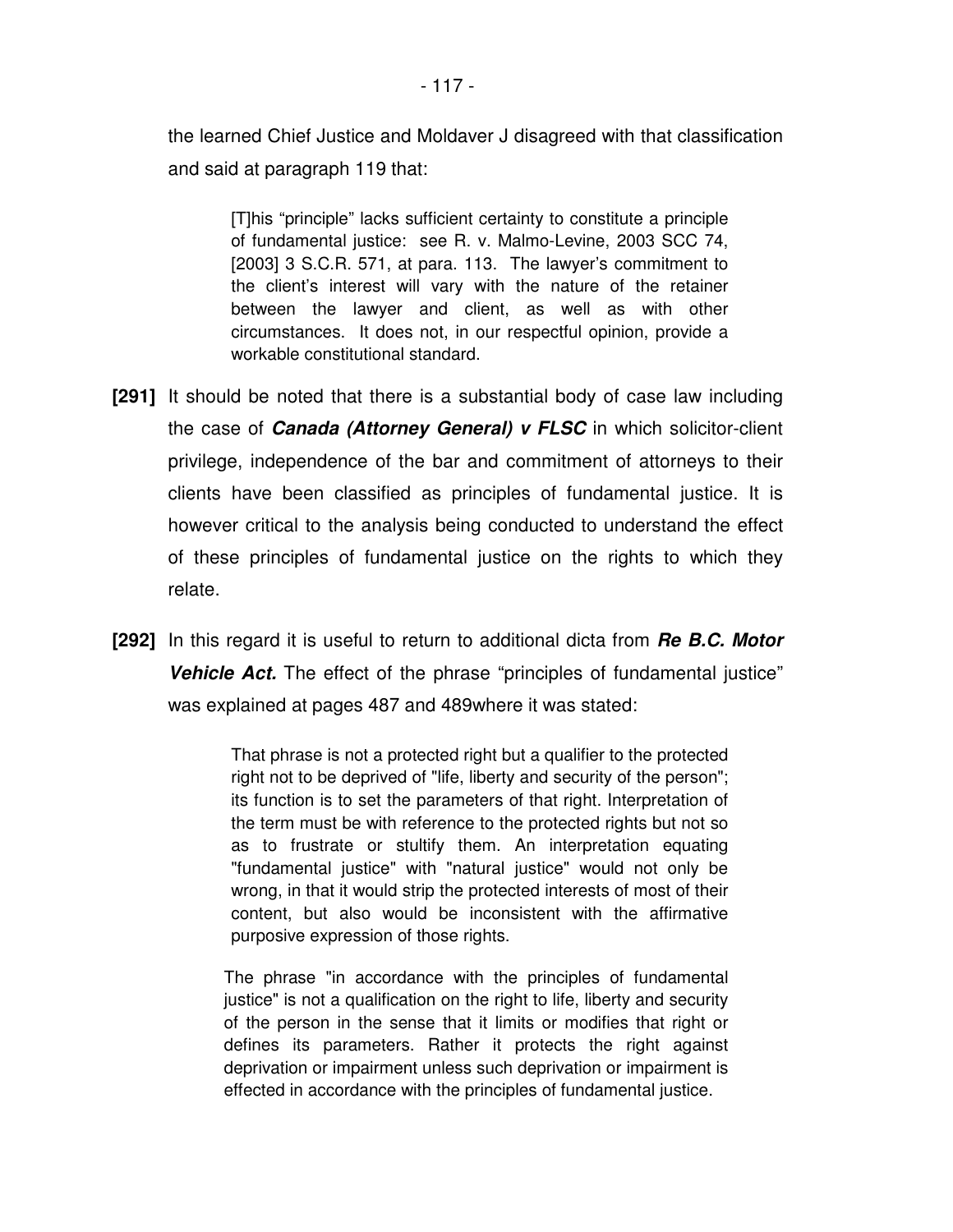- **[293]** It is against that background that the court must consider the fact that the Supreme Court in the **Canada (Attorney General) v FLSC** case found that the impugned provisions limited the liberty interests of attorneys in a way that was not in accordance with the principle of justice in relation to the lawyer's duty of commitment to the client's cause.
- **[294]** Cromwell J writing for the majority stated at paragraph 1, that:

Lawyers must keep their clients' confidences and act with commitment to serving and protecting their clients' legitimate interests. Both of these duties are essential to the due administration of justice. However, some provisions of Canada's anti-money laundering and anti-terrorist financing legislation are repugnant to these duties. They require lawyers, on pain of imprisonment, to obtain and retain information that is not necessary for ethical legal representation and provide inadequate protection for the client's confidences subject to solicitor-client privilege. I agree with the British Columbia courts that these provisions are therefore unconstitutional. They unjustifiably limit the right to be free of unreasonable searches and seizures under s. 8 of the Canadian Charter of Rights and Freedoms and the right under s. 7 of the Charter not to be deprived of liberty otherwise than in accordance with the principles of fundamental justice.

**[295]** In assessing the Canadian regime, the court considered the fact that the profession had developed practice standards relating to the subjects addressed by the regime. At paragraph 108 he stated that:

> Professional ethical standards such as these cannot dictate to Parliament what the public interest requires or set the constitutional parameters for legislation. But these ethical standards do provide evidence of a strong consensus in the profession as to what ethical practice in relation to these issues requires. Viewed in this light, the legislation requires lawyers to gather and retain considerably more information than the profession thinks is needed for ethical and effective client representation. This, coupled with the inadequate protection of solicitor client privilege, undermines the lawyer's ability to comply with his or her duty of commitment to the client's cause. The lawyer is required to create and preserve records which are not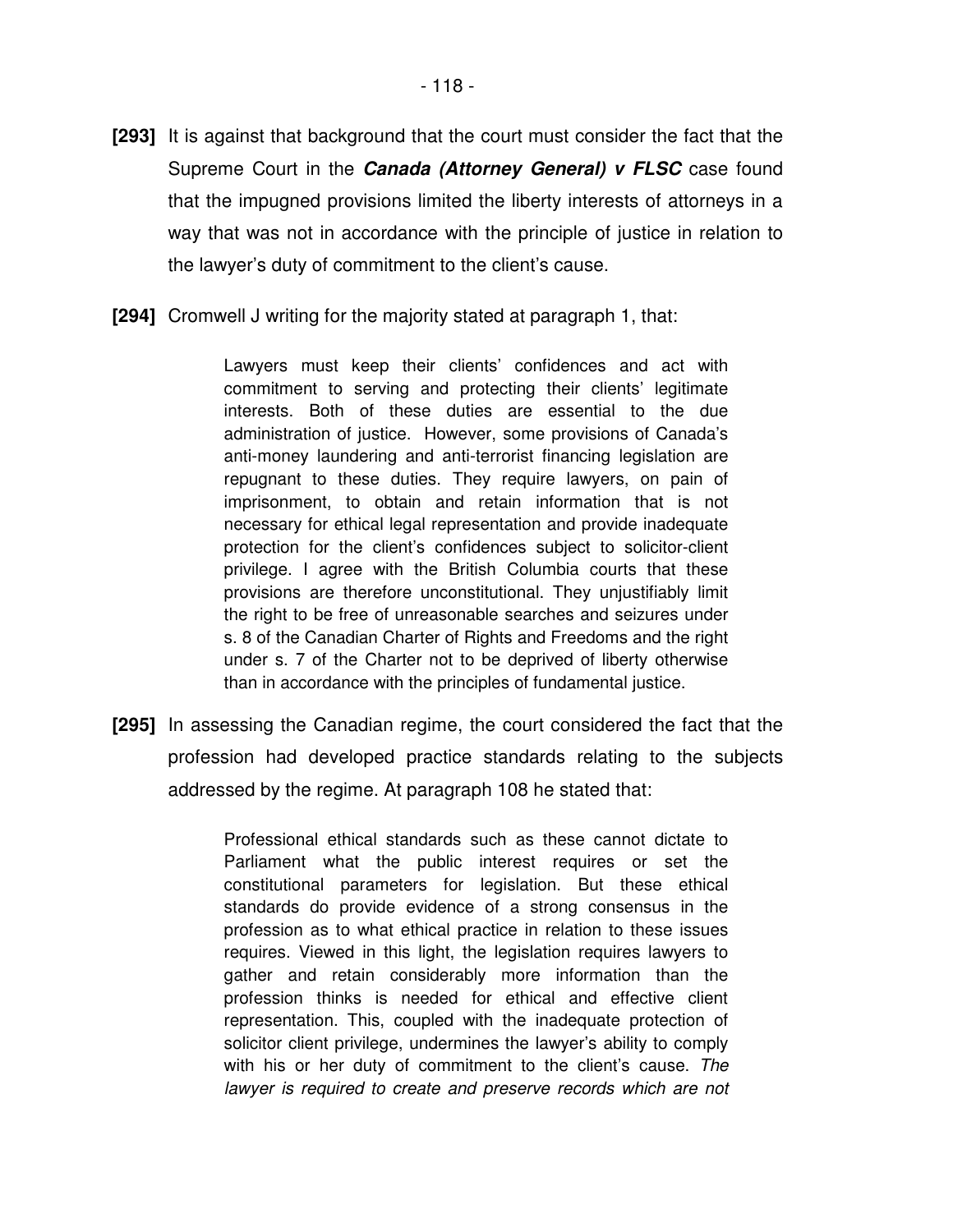required for ethical and effective representation. The lawyer is required to do this in the knowledge that any solicitor-client confidences contained in these records are not adequately protected against searches and seizures authorized by the scheme. This may, in the lawyer's correctly formed opinion, be contrary to the client's legitimate interests and therefore these duties imposed by the scheme may directly conflict with the lawyer's duty of committed representation. (Emphasis added)

- **[296]** The Canadian regime also prescribed imprisonment as penalty for the attorney's failure to comply with the search provisions, which permitted searches to be conducted by FINTRAC, a government entity. By contrast as has already been discussed earlier in this judgment pursuant to the Jamaican provisions,(examinations are administered by the GLC and it authorizes Accountants to conduct the routine examinations on its behalf) examinations and inspections are to be conducted by and under the authority of the  $2<sup>nd</sup>$  defendant who are regulators of the legal profession and sensitive to the special relationship shared between attorney-at-law and client. Further, the penalty for non-compliance with directives of the 2nd defendant is a fine in the Parish or Circuit Courts or possible disciplinary action.<sup>7</sup>
- **[297]** It is manifest that the decision in **Canada (Attorney General) v FLSC** that there was unconstitutional interference with attorneys' liberty interests was premised on an interpretation of their Charter of Rights where the right to liberty is protected from deprivation or impairment unless such deprivation or impairment is effected in accordance with the principles of fundamental justice. In the Supreme Court's view, the deprivation prescribed under the regime, compromised the lawyers commitment to his client's cause, which is a principle of fundamental justice. The court also found that the existing guidelines issued by the law societies in relation to the matters which the

 $\overline{a}$ 

 $<sup>7</sup>$  See s. 91A (5) and (6) of POCA</sup>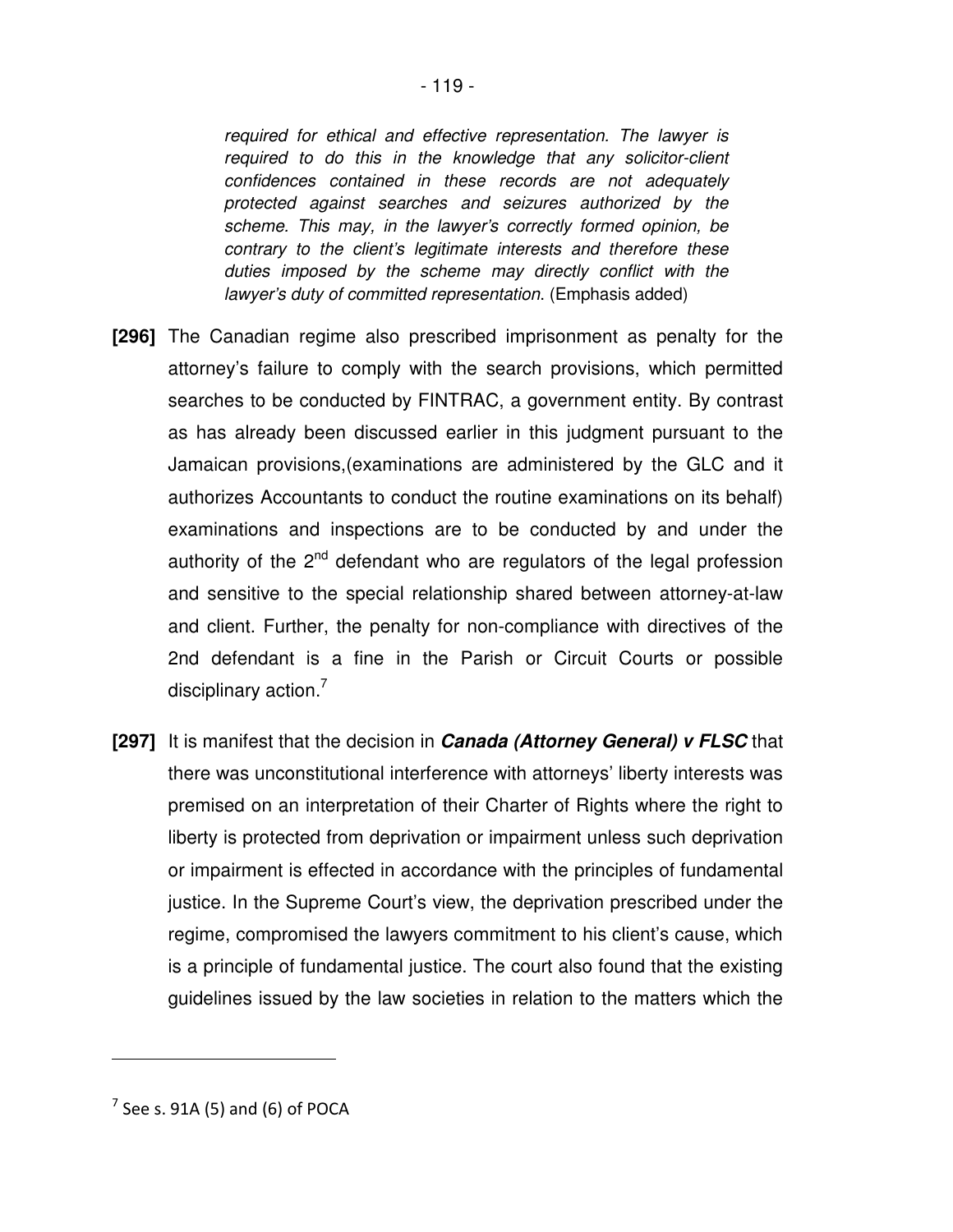regime sought to address, had already adequately provided a mechanism to deal with those matters.

- **[298]** Having closely considered the submissions and the case law, we agree with the submissions of the  $1<sup>st</sup>$  defendant that the Canadian jurisprudence on section 7 of the Canadian Charter cannot be directly applied to the interpretation of section 13 (3) (a) of the Jamaican Charter. It would be erroneous to read into section 13(3)(a) of the Charter the concept of "principles of fundamental justice" which would add another qualifier to that provision, that was not intended by the framers of the revised Chapter III of the Charter. The Canadian Charter uses "principles of fundamental justice" to dictate how any deprivation of, or impairment of liberty can be effected, whereas section 13(3)(a) of the Charter does not provide such a mechanism. We agree that the consideration that should be given to whether section 13(3)(a) of the Charter has been infringed is whether the impugned laws are arbitrary in their application, lack legal certainty and are disproportionate regarding deprivation of liberty, as earlier discussed.
- **[299]** Therefore the cases relied on by the claimant in relation to this point can be distinguished and in particular given the peculiar circumstances of **Re B. C. Motor Vehicle Act** in respect of the Jamaican provisions in question, one cannot use the threat of imprisonment under those provisions to deem them unconstitutional. If it can legitimately and independently be found that the obligations generated and the offences created in support of those obligations by the impugned provisions are appropriate and the requirements of due process in proof of their breach are adequate, then there would be no basis on which to declare those provisions unconstitutional. The discussions in relation to the Regimes protection of LPP and its minimal interference in respect of confidentiality and privacy show that the impugned provisions which prescribe a penalty that may include imprisonment for breach of aspects of the Regime are in accord with section 13(3)(a) of the Charter and hence are constitutional.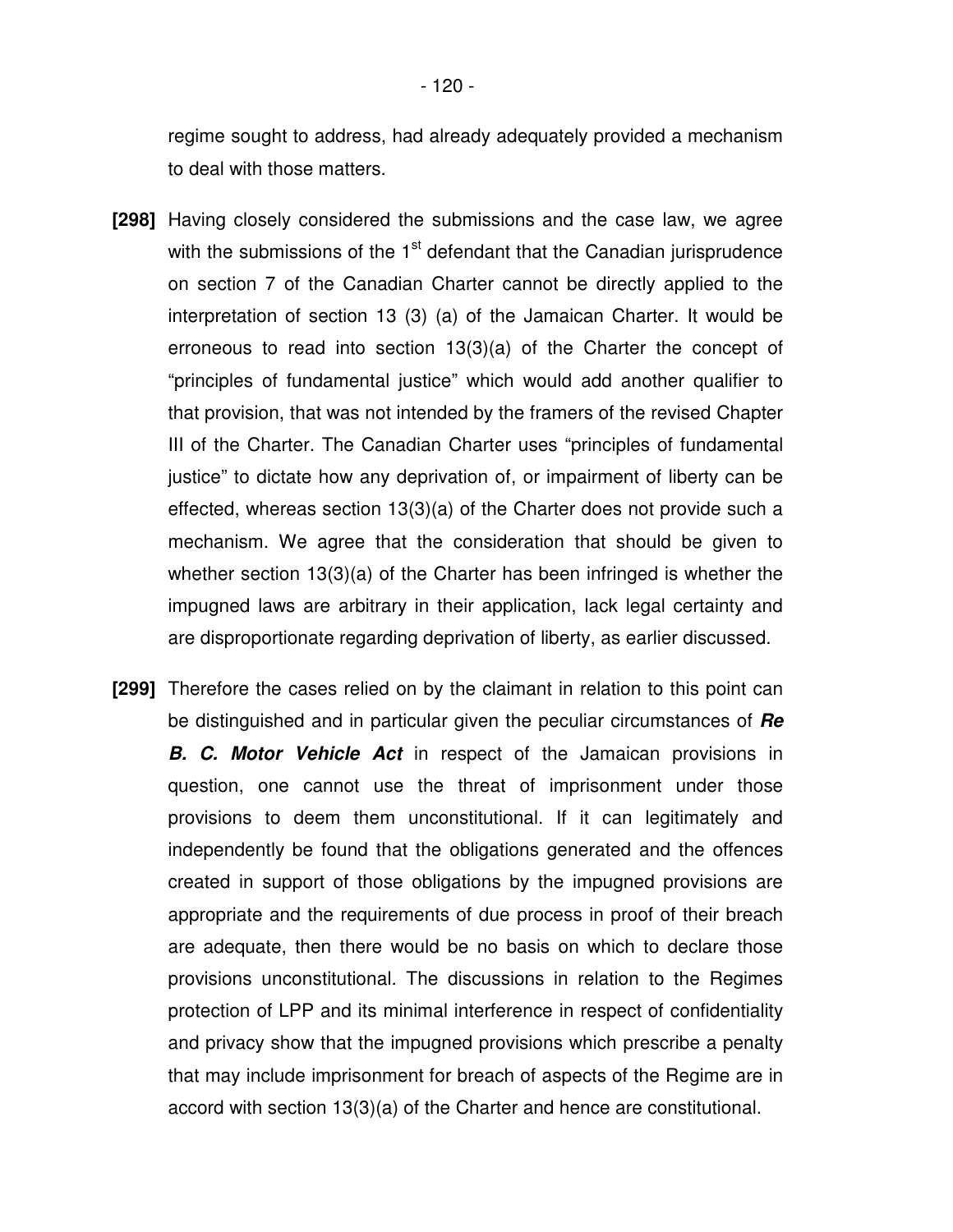**[300]** We therefore find that there is no arbitrary or unjustified deprivation of liberty occasioned by the Regime. Although the attorney-at-law's liberty is imperiled, there is no infringement of the constitutional entitlement to liberty as any deprivation of that liberty would fall squarely within the provided exception in section 13 (3) (a). It would only be deprivation after a conviction and sentence following due process. The enforcement of the Regime is therefore not arbitrary and is based on legal certainty. The impugned provisions therefore do not infringe the attorney-at law's constitutional liberty interests.

# **The Liberty interests of Clients**

### **The Findings of the Canadian Courts**

**[301]** In **FLSC v Canada (Attorney General)**, the judge at first instance found that the impugned provisions put both lawyers' and clients' liberty interests in jeopardy. At paragraph 142, Gerow J. stated:

> [I]t is apparent that the underlying purpose of the record keeping and record retention provisions of the Regime, as it applies to lawyers and legal firms, is to advance the criminal law interest of deterring, detecting, investigating and prosecuting crimes committed by lawyers' clients by having lawyers create a paper trail that can be used to prosecute their clients. That underlying purpose clearly puts clients' liberty interests at stake.

**[302]** In the Court of Appeal, Hinkson J.A. (who wrote for a majority of the court) held that the clients' liberty interests are engaged because the provisions facilitate access to confidential information that may be disclosed to law enforcement for any purpose including pursuing criminal charges. At paragraphs 88-90, he reasoned that:

> [88] …As previously mentioned, I am satisfied that the Regime potentially facilitates state access to information which is prima facie the subject of solicitor-client confidentiality. While the Regime offers some protection for the disclosure of privileged information through s. 64 of the Act, confidential client information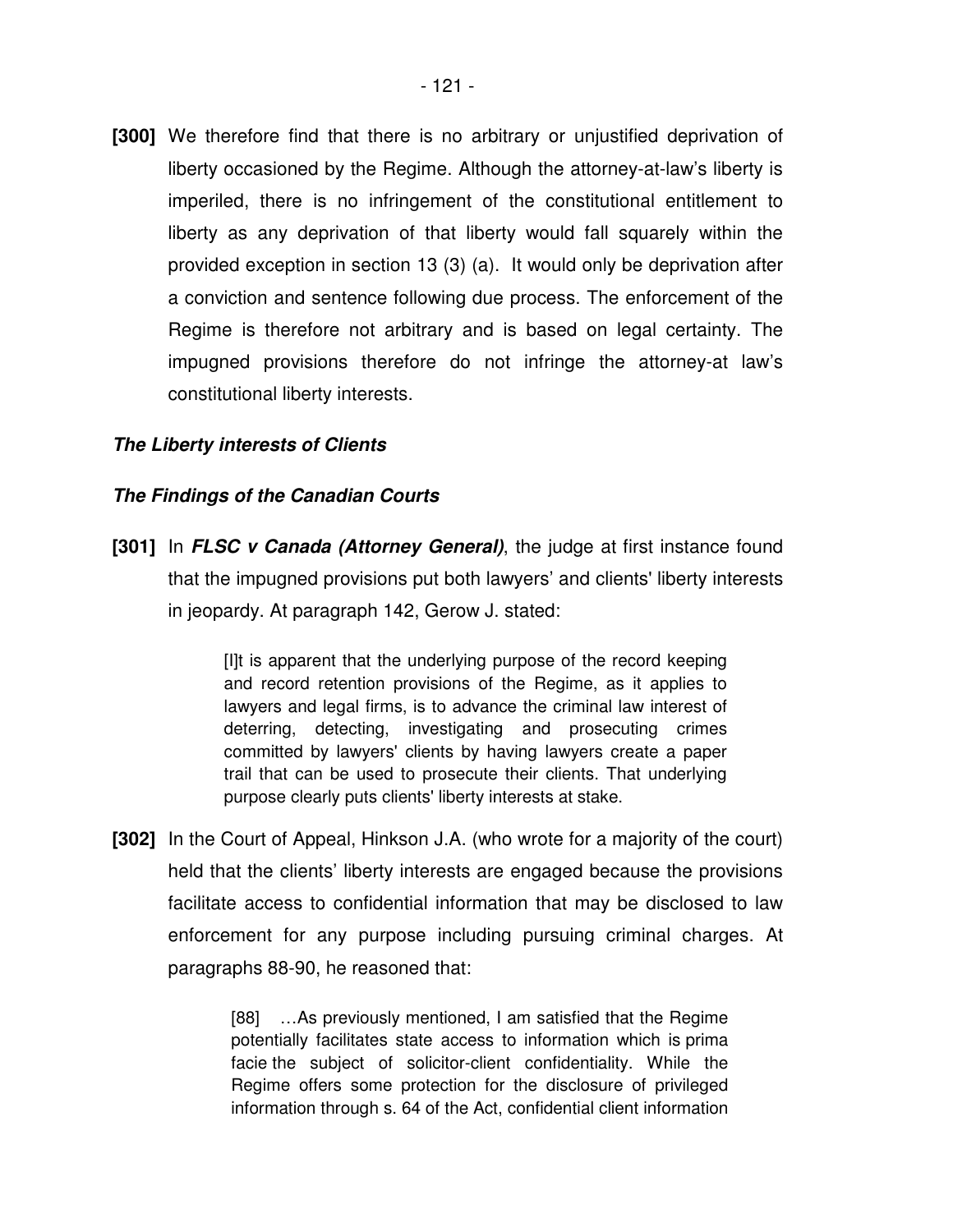which is not found to be privileged has no such protection. In my opinion, much of this information could be directly relevant to the prosecution of criminal charges against a client, conviction for which would carry the threat of imprisonment.

[89] For example, lawyers who effect financial transactions for clients of \$3,000 or more are required to create and keep a "receipt of funds record", which contains, inter alia, the client's name, address and occupation (or nature of business if the client is an entity); the number and type of, and name on, any account that is affected by the transaction; the amount and currency of the funds received; the purpose and details of the transaction, including other persons or entities involved; and the means by which the funds, if cash, are received, such as by armoured car, in person, or by mail. This information may then be obtained by the FINTRAC through a warrantless search of the lawyer's office and disclosed to law enforcement agencies.

[90] I have already rejected Canada's contention that information obtained and disclosed by the FINTRAC to a law enforcement agency can only be used for the purpose of ensuring lawyer compliance with Part 1 of the Act. This position is simply not supported by the plain meaning of s. 65 of the Act. Thus in my opinion, confidential client information obtained by the FINTRAC may be disclosed to law enforcement for the purpose of ensuring lawyer compliance with the Regime. It may then be used by the law enforcement agency for any purpose, including pursuing a criminal charge against the client.

**[303]** That position was however by no means unanimous. Frankel J.A. with whom Garson J.A. concurred, while agreeing with Hinkson J.A. on everything else, was of the view that, "While the liberty interest of an individual client would be engaged if and when that client is charged with an offence punishable by imprisonment, I am unable to accept that it is engaged by a requirement imposed on a third-party to create and maintain records that might later assist in an investigation giving rise to that charge or be used as evidence in support of that charge." (See: paragraph 163)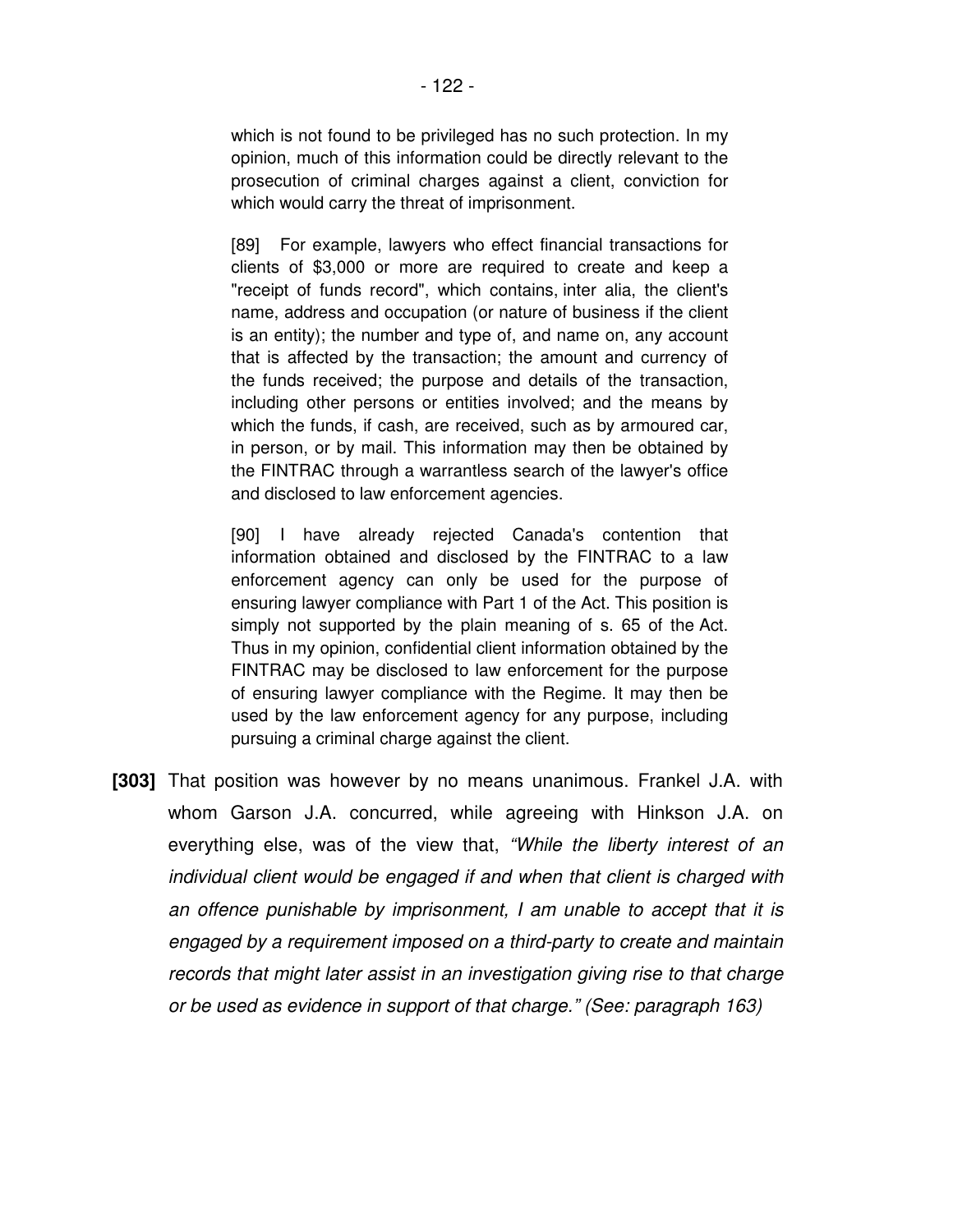#### **[304]** At paragraph 165 he continued:

If requiring a lawyer to keep a record relating to a financial transaction of a client engages the client's liberty interest, then it logically follows that requiring a stock broker or financial advisor to file a suspicious-transaction report with respect to a client's activities engages that client's liberty interest. In other words, every provision of the Act imposing a record-keeping or reporting requirement that could result in the FINTRAC disclosing information to law enforcement would engage the liberty interest of the person in respect of whom the record or report was made.

- **[305]** Frankel J.A. was of the view that the uncertainty as to whether or not the records would actually be used to launch or support a prosecution made the connection too indirect to say that the client's liberty interest was imperiled.
- **[306]** The Supreme Court did not decide the point, finding it unnecessary to do so, though Cromwell J did observe that both the first instance judge and the majority of the Court of Appeal held that the liberty interest of clients was engaged.
- **[307]** He further observed that it had not been suggested that the s. 7 analysis would be different in relation to clients' as compared to lawyers' liberty interests. The Supreme Court of Canada accepted categorically that it was indisputable that the provisions engaged the liberty interests of lawyers. In the circumstances, this court considers that having regard to Cromwell J's observations and the primary focus of the section 7 analysis on the lawyers' duty of commitment to their clients' causes, it may very well have been that had the Supreme Court directed its mind to a consideration of whether the liberty interests of clients were engaged, it would have agreed with the courts below.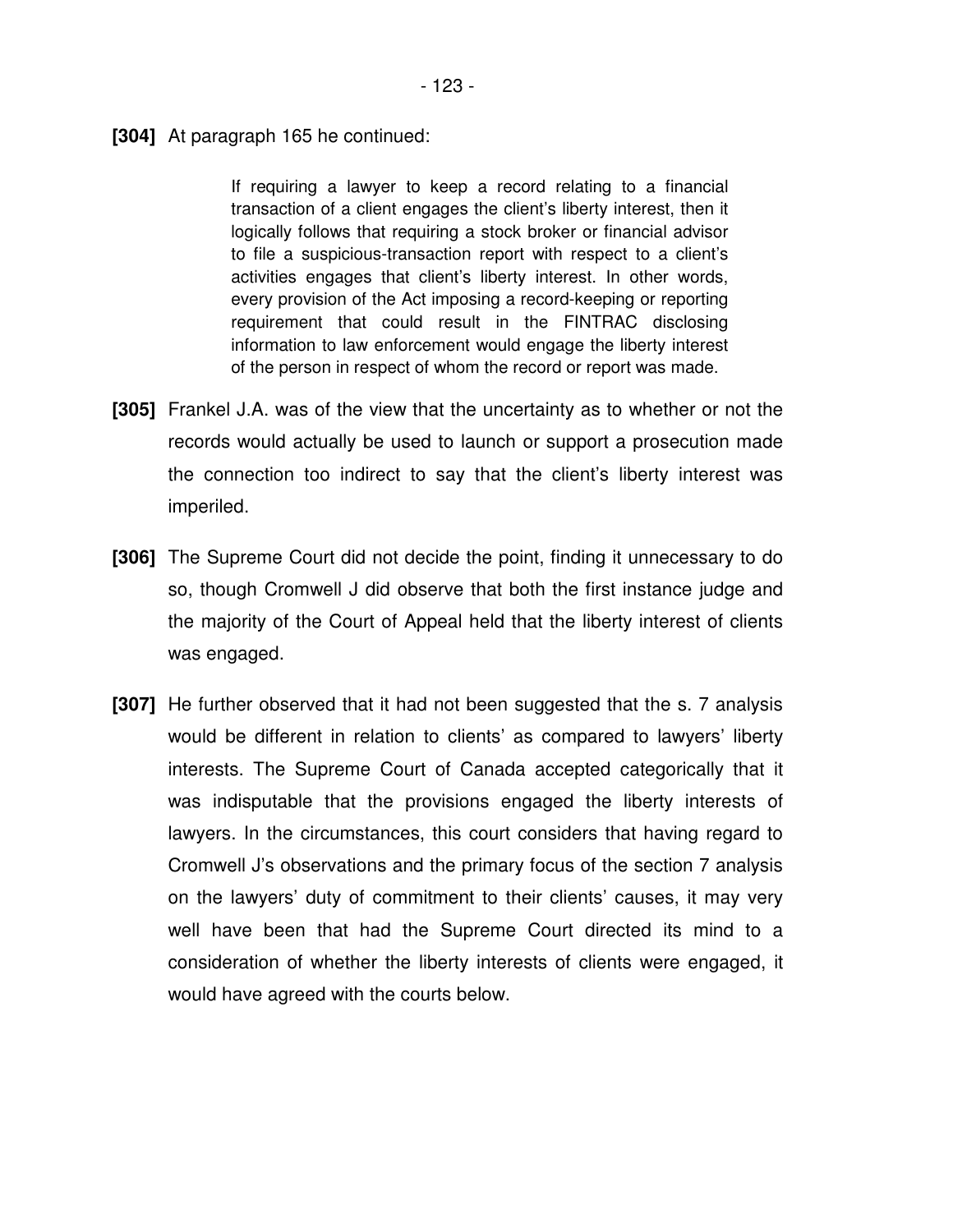# **Analysis**

**[308]** In light of the analysis conducted in respect of the liberty interest of attorneys-at-law in which it was concluded that the interest related to the physical deprivation of liberty and not just to the threat of imprisonment, it would seem to follow that the Regime engages clients' liberty interest but does not infringe it in a manner that is unconstitutional, given that any proceedings against a client which leads to the deprivation of liberty, would be in accordance with the exception contained within s. 13(3)(a) of the Charter. Further given the fact that the Charter does not contain the phrase "principles of fundamental justice" and we have held that the right to liberty does not apply to the threat of imprisonment, we are more attracted by the opinion of the minority in the Court of Appeal in **Canada (Attorney General) v FLSC** who held that the liberty interest of clients would not be engaged by the record keeping requirements imposed upon attorneys-at-law as the connection between such record keeping and any potential eventual prosecution was too uncertain and indirect.

## **ISSUE 5: WHETHER THE REGIME INFRINGES THE INDEPENDENCE OF THE BAR?**

## **The Affidavit Evidence**

- **[309]** All parties produced affidavit evidence touching on this issue. Some of that evidence has already been outlined in other sections of this judgment and should be considered in conjunction with the evidence that will now be reviewed, as the backdrop against which the various submissions were made.
- **[310]** Mr. Donovan Walker (President of the claimant Jamaican Bar Association at the time of swearing his affidavits) averred, on behalf of the claimant, that the regime interfered to an unacceptable degree with the independence of the bar. He stated that apart from attorneys being treated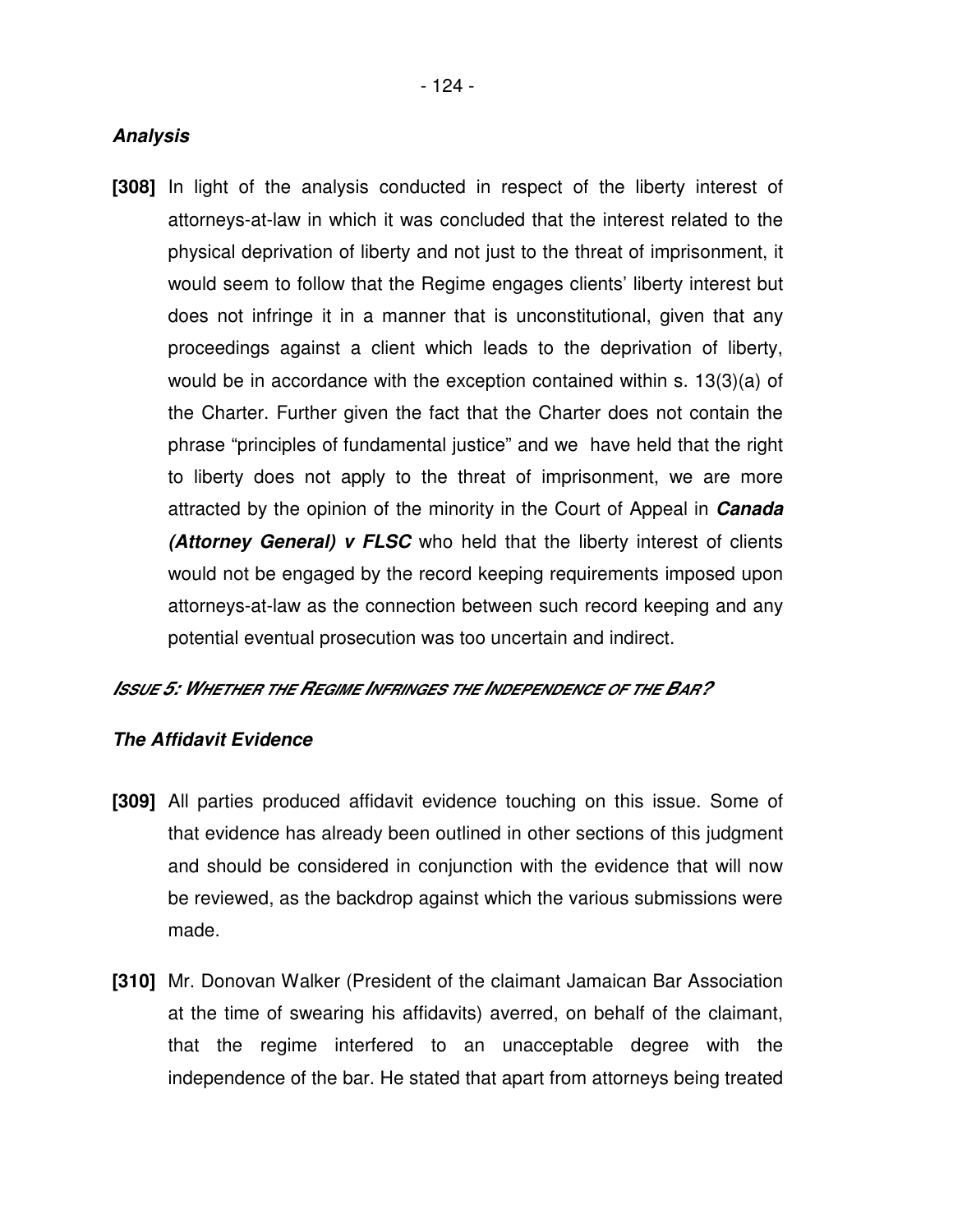as DNFIs, they are and were subject to AML laws and susceptible to suspicious transaction reports made by financial institutions they utilized which would be sufficient to capture suspicious activities in which they or their clients may be involved. Thus it was unnecessary to designate attorneys as DNFIs which encroached on the independence of the bar, as there are less intrusive means currently working.

- **[311]** Mr. Wilkinson (immediate Past President of the claimant Jamaican Bar Association at the time of swearing his affidavit) also for the claimant in his affidavit stated that it was irrelevant that the Minister of National Security had made similar orders regarding other classes of persons as those categories of persons do not have the same relationship with their clients as attorneys have with theirs and the issues relating to maintaining an independent Bar and an independent Judiciary do not arise in relation to them. These he stated are issues vital to the administration of justice.
- **[312]** Mr. Robyn Sykes (Chief Technical Director of the FID and former General Counsel for the Bank of Jamaica), on behalf of the 1<sup>st</sup> defendant stated that there were several other countries that had passed legislation that subjected attorneys to AML requirements and that the Regime, if properly applied, should serve to deter and assist in the detection of money laundering and other financial crimes.
- **[313]** Mr. Albert Stephens (Principal Director of the FID) on behalf of the 1<sup>st</sup> defendant noted that the legal profession is considered to be in the high risk category for money laundering by virtue of the nature of their interaction with individuals and their activities in treating with clients' funds under their control. He stated that, as an integral part of Jamaica's AML efforts, persons registered with the General Legal Council (GLC) as attorneys should be required to become a part of the reporting entities under POCA. Furthermore, that the number of Suspicious Transaction Reports (STRs) filed relating to members of the profession warranted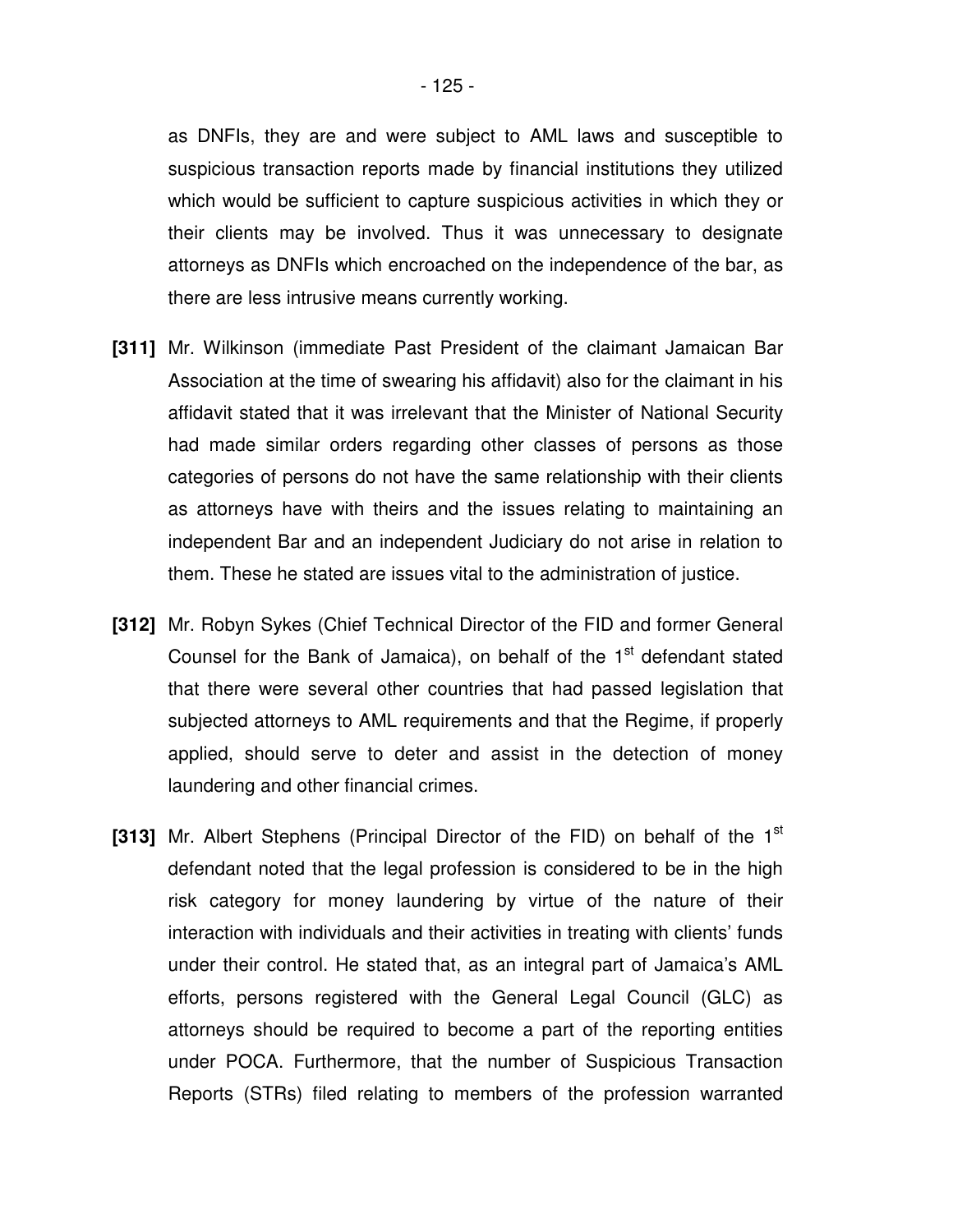**[314]** On behalf of the second defendant, Mr. Michael Hylton Q.C. (Chairman of the 2<sup>nd</sup> defendant GLC at the time of swearing his affidavit), stated at paragraph 40 of his affidavit as follows:

only here in Jamaica but also in the international community.

[I]n respect of the constitutionality of the regime as applicable to the activities of attorneys the Guidance adopts a position that is in keeping with decisions turning on the European Convention on Human Rights, namely that the application of the regime to attorneys is strictly confined to the prescribed activities and that the obligations imposed by the regime (including the suspicious transaction reporting obligations under Part IV of POCA) are not applicable when attorneys are engaged as officers of the Court in the representation of clients in criminal or civil proceedings or in giving legal advice to their clients.

## **Submissions made by each party**

- **[315]** The claimant contends that the independence of the bar is a principle of fundamental justice which includes the attorney's duty of commitment to the client's cause; an enduring principle that is essential to the integrity of the administration of justice.
- **[316]** The claimant argues that independence of the Bar is fundamental to the way in which the legal system ought to operate and is an element of the rule of law essential to the constitution of a modern democracy. Further that it is no less important than an independent judiciary, since the cornerstone of an independent judiciary is an independent bar. (See **The Role of an Independent Legal Profession in Safe Guarding Ethical Governance and Accountability** by Colin Nichols QC, Journal of Commonwealth Lawyers Association (April, 2006) Volume 5 No.1; **Paul**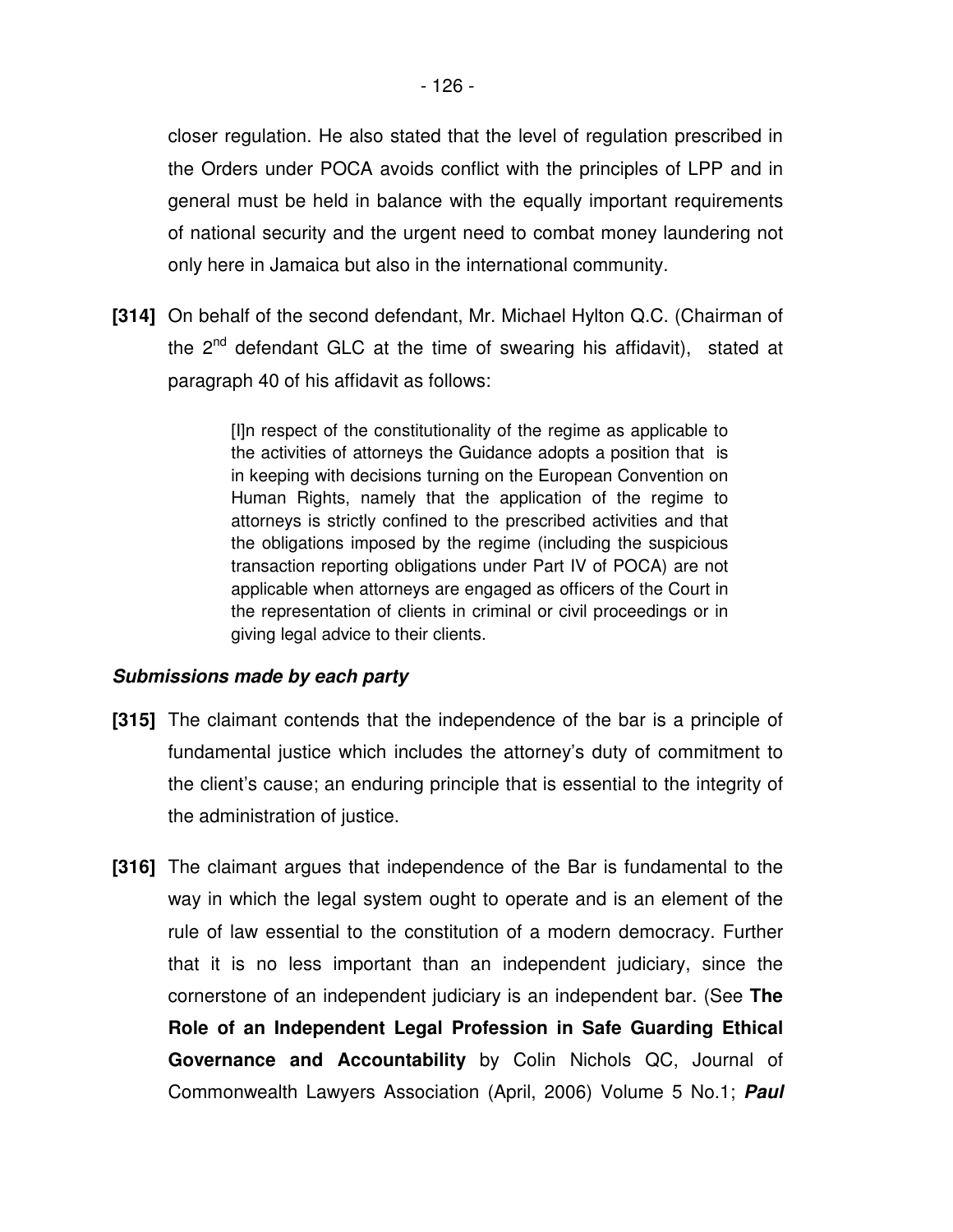**Diamond v Guy Mansfield QC, David Etherton QC, Richard Price QC and Neil Mallon** [2006] EWHC 3290**, Canada (Attorney General) v. Federation of Law Societies** and **Jamaican Bar Association v Attorney General and General Legal Council.** The claimant further contends that the application of POCA to attorneys is inconsistent with the integral and essential role played by attorneys in the proper administration of justice and maintenance of the rule of law.

- **[317]** The claimant maintains that the Regime violates sections 13 (3) (a), 13 (j) and 16 of the Jamaican Charter in a manner that fails to conform to the principle of the independence of the Bar. It also submits that the constitutional right to due process and a fair hearing within a reasonable time by an independent and impartial court established by law as provided for by sections 13 (3) (r), 14 (2) (d) and section 16 (1) and (2) is egregiously violated by the Regime since attorneys appearing before the court have been transformed into agents of the state by virtue of the recording and reporting provisions.
- **[318]** The claimant submits that in so far as the AML regime applies to attorneys and their clients, it completely destroys the attorney-client relationship to the extent that among other things it affects the independence of the Bar. The Regime enables the government to obtain information from attorneys about their clients without regard for the unique role of lawyers in society which is integral to an independent judiciary and their duty of loyalty to their clients.
- **[319]** The claimant argues that the Regime affects attorneys, their clients and the rule of law in so far as it impacts attorneys' duty of loyalty to their clients and their ability to freely take instructions and give advice to their clients. Further, by requiring attorneys to pass information in a subjective manner to the government while continuing to act for their clients pursuant to sections 94 and 97 of POCA, that creates a situation of divided loyalty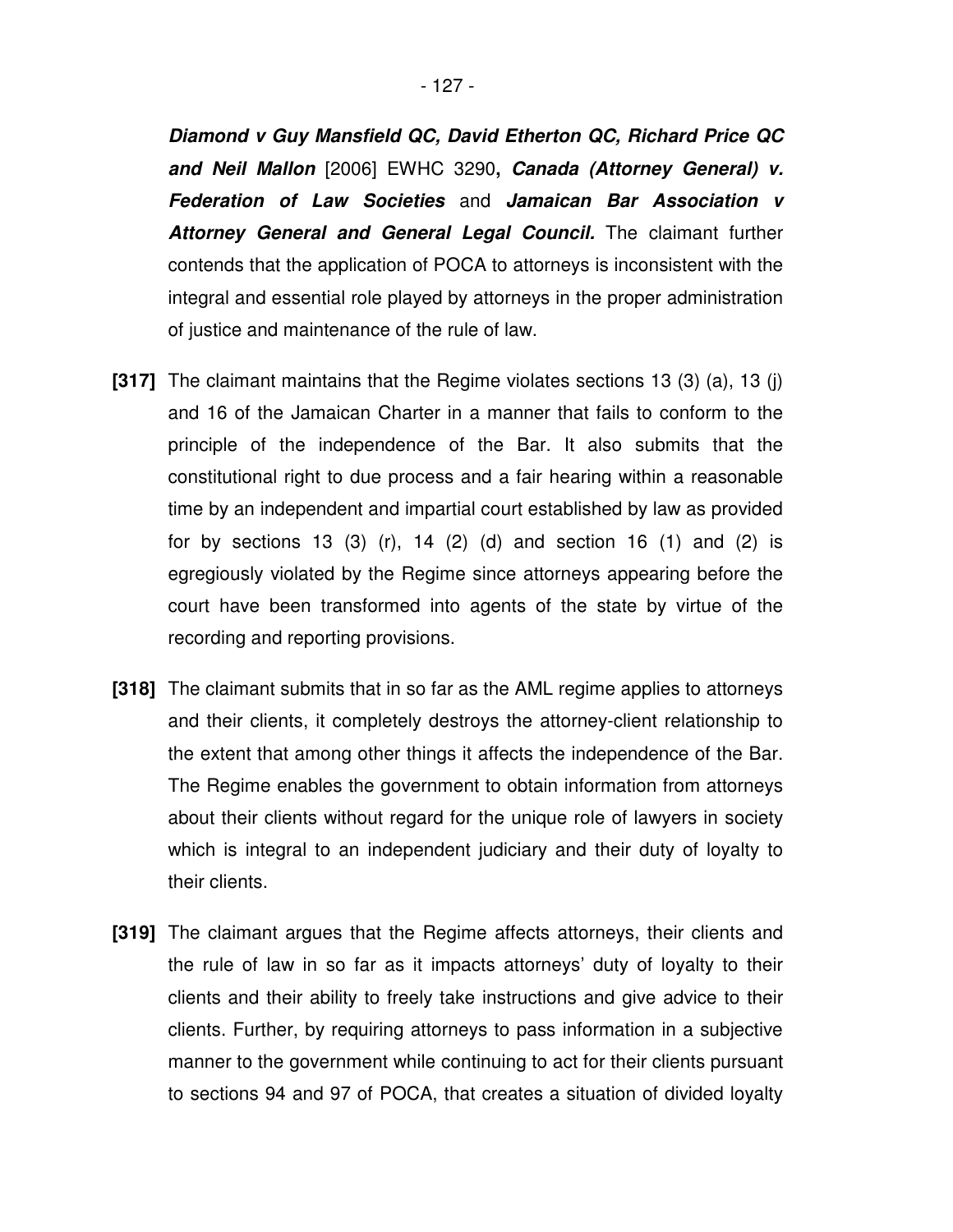and ignores the fact that attorneys operate in a fiduciary role and capacity with their clients, unlike persons in the other regulated professions or businesses. The Regime has had the effect of turning the attorney into an agent against his client and is unconstitutional. Similar legislation was struck or read down by the Supreme Court of Canada as violating the attorneys' duty of commitment to the client's cause. (See **Canada (Attorney General) v. FLSC**).

- **[320]** The first defendant submits in response that the challenge to the constitutionality of the Regime is without merit. Organized crime depends on facilitators who include lawyers and the risk of attorneys being used as intermediaries for money laundering, justified extending the Regime to incorporate attorneys.
- **[321]** The 2<sup>nd</sup> defendant asserts that the courts have recognized the need for the establishment of statutory regimes which apply to persons and institutions which are in a position to facilitate the laundering of money and the authorities are overwhelmingly in favour of the extension of these regulatory regimes to the legal profession. **Canada (Attorney General) v FLSC.**
- **[322]** The 2<sup>nd</sup> defendant therefore argues that the Order of the Minister and the Guidance promulgated by the GLC are compatible with the Charter of Fundamental Rights and Freedoms and are justified in a free and democratic society. Further, that the Regime is also compatible with proper and ethical standards for the legal profession and is required in the public interest to combat the undoubted vice of money laundering.
- **[323]** In submissions outlined previously, but worth repeating in the context of this issue, the  $2<sup>nd</sup>$  defendant maintains that it is only to the extent that activities of the lawyer engage the State's due process obligations that the existence of LPP and the special protection afforded to lawyers are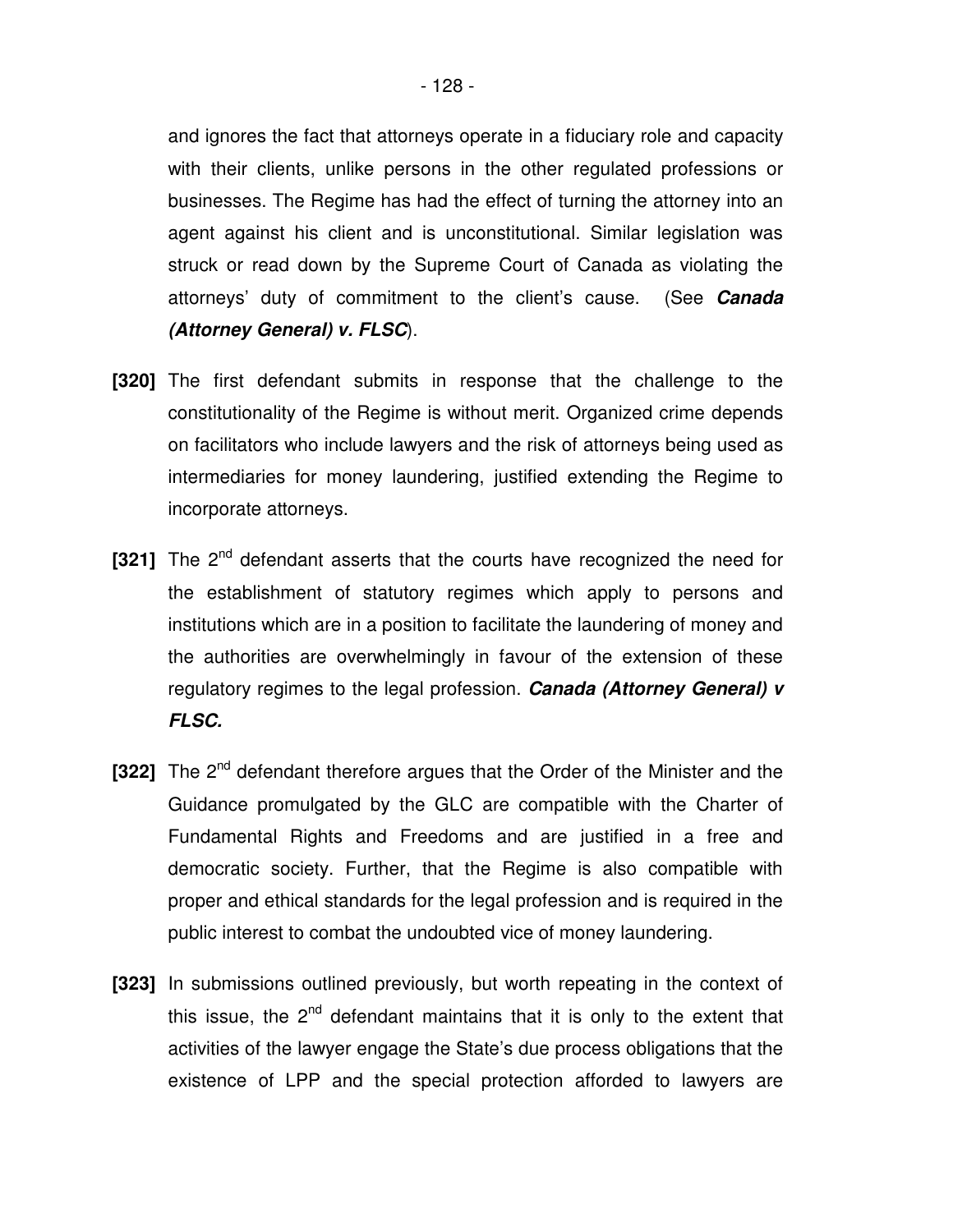justified. There can be no justification for special protection where the attorney steps out of the traditional role of legal adviser and simply acts as agent in the client's business which has no connection to the administration of justice or the provision of legal advice. Equally the  $2^{nd}$ defendant argues, there can be no justification for affording protection where the activities of the attorney conducted in the regulated sector are the same as carried out by other professionals such as the banker handling clients' money, the accountant creating companies to provide tax shelters, or the real estate agent dealing with property transactions. These activities do not engage any role of the attorney in the administration of justice.

- **[324]** The 2<sup>nd</sup> defendant acknowledges that the state should not impose obligations on attorneys that interfere with their duty of commitment to advancing their clients' legitimate interests. However it contends that the established commitment to the client's cause relates to the representation of the client in criminal or civil proceedings and the giving of legal advice whether in connection to such proceedings or generally in respect to nonlitigious business where advice is sought as to what should prudently and sensibly be done in a relevant legal context. This is the basis of the fundamental rights in question. It was emphasized that the extension of POCA to attorneys in Jamaica is strictly confined to those who engage in the enumerated activities set out in the Order and is not applicable to actions taken in the course of the representation of clients in criminal or civil proceedings or in the giving of legal advice.
- **[325]** Further as also previously outlined, the 2<sup>nd</sup> defendant submits that LPP and confidentiality which protect information from disclosure, are confined to communications and documents made for the purpose of actual or contemplated legal proceedings or for the purposes of obtaining legal advice and this privilege does not extend to protect communications made for the purpose of committing a crime or fraud.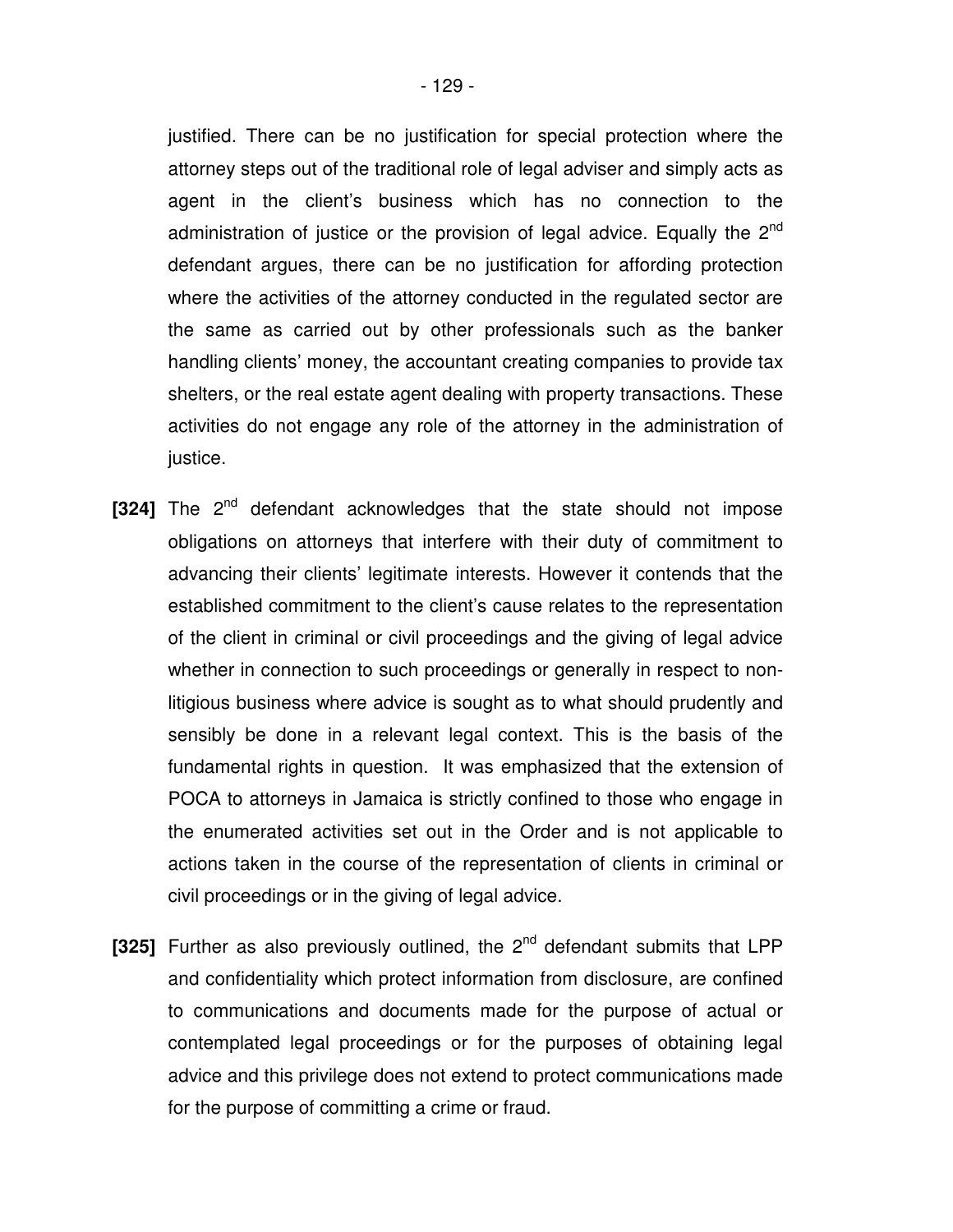**[326]** The attorney has no duty to keep communications relating to fraud in confidence and further if he were to proceed, the attorney would become an accomplice to the fraud. Therefore the  $2<sup>nd</sup>$  defendant argues, if the attorney owed a duty to hold the information in confidence, the attorney could no longer properly be regarded as an officer of the court in the real sense of that phrase, as the duty to keep in confidence and assist the client's criminality would supersede any duty owed by the attorney as an officer of the court engaged in the administration of justice. That the 2<sup>nd</sup> defendant submits is not the law; LPP and the duty of undivided loyalty do not provide any justification for an attorney assisting a client to pursue an illegal transaction.

### **Discussion and Analysis**

#### **The Scope and effect of the principle of the Independence of the Bar**

**[327]** In **Canada (Attorney General) v. Federation of Law Societies,** Cromwell J speaking for the majority of the Supreme Court of Canada, outlined at paragraph 77 that there were two versions of the principle of the independence of the bar; a broad version, which is that "lawyers are free from incursions from any source, including from public authorities", and a narrow version that:

> [B]oils down to the proposition that the state cannot impose duties on lawyers that interfere with their duty of commitment to advancing their clients' legitimate interests. In my view, the narrower principle is the one that is most relevant to this case: the central contention is that this scheme substantially interferes with the lawyers' duty of commitment to their clients' cause because it imposes duties on lawyers to the state to act in ways that are contrary to their clients' legitimate interests and may, in effect, turn lawyers into state agents for that purpose.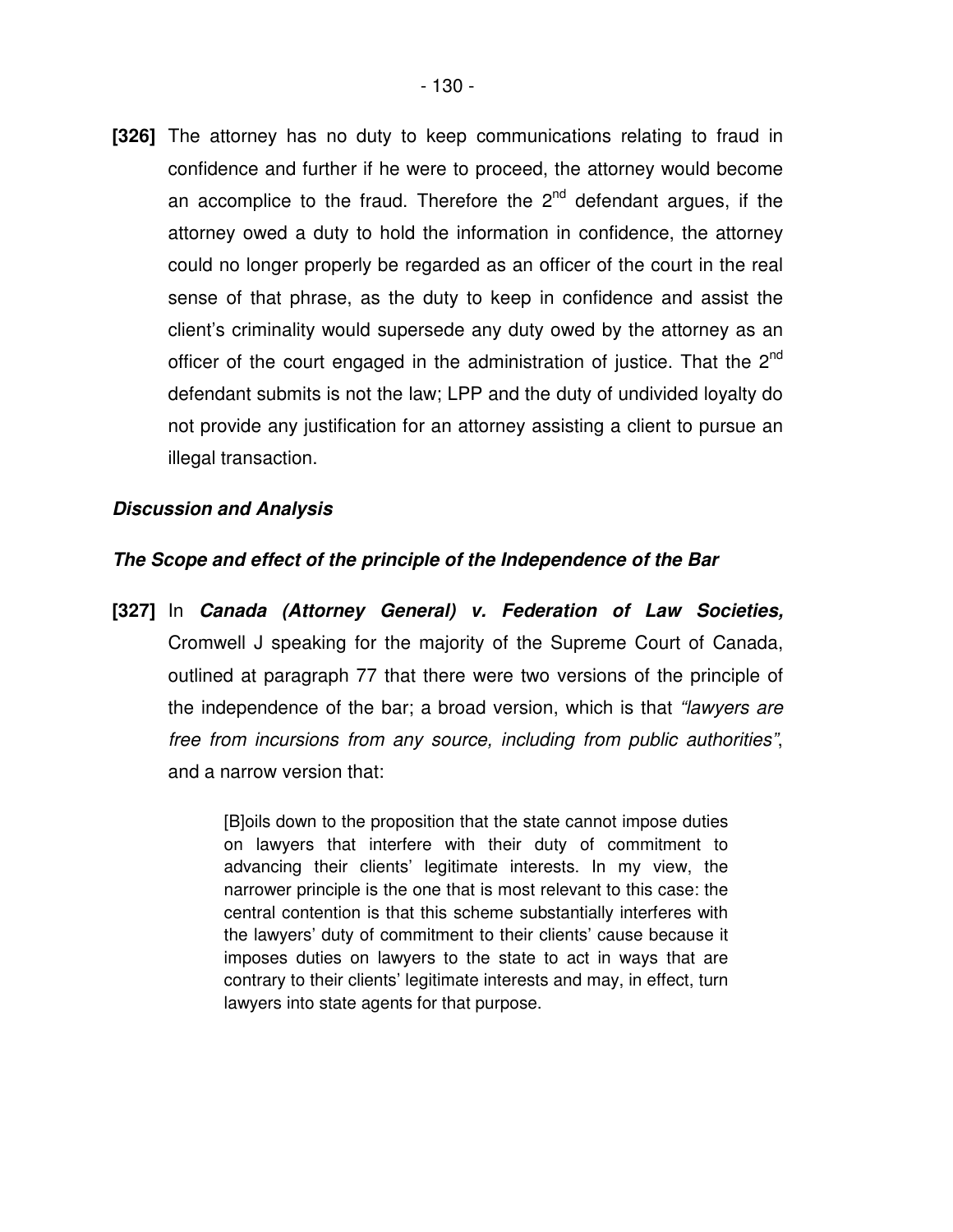**[328]** He continued at paragraph 83 - 84 as follows:

[83] The question now is whether another central dimension of the solicitor-client relationship — the lawyer's duty of commitment to the client's cause — also requires some measure of constitutional protection against government intrusion. In my view it does, for many of the same reasons that support constitutional protection for solicitor-client privilege. "The law is a complex web of interests, relationships and rules. The integrity of the administration of justice depends upon the unique role of the solicitor who provides legal advice to clients within this complex system": McClure, at para. 2. These words, written in the context of solicitor-client privilege, are equally apt to describe the centrality to the administration of justice of the lawyer's duty of commitment to the client's cause. A client must be able to place "unrestricted and unbounded confidence" in his or her lawyer; that confidence which is at the core of the solicitor-client relationship is a part of the legal system itself, not merely ancillary to it: Smith v. Jones, [1999] 1 S.C.R. 455, at para. 45, citing with approval, Anderson v. Bank of British Columbia (1876), 2 Ch. D. 644 (C.A.); McClure. The lawyer's duty of commitment to the client's cause, along with the protection of the client's confidences, is central to the lawyer's role in the administration of justice.

[84] We should, in my view, recognize as a principle of fundamental justice that the state cannot impose duties on lawyers that undermine their duty of commitment to their clients' causes. Subject to justification being established, it follows that the state cannot deprive someone of life, liberty or security of the person otherwise than in accordance with this principle.

**[329]** It is however worthy of note that while agreeing with the outcome, the minority of the Supreme Court McLachin CJ and Moldaver J disagreed with the majority view that the lawyer's commitment to the client's cause was a principle worthy of elevation to a constitutional right. Their view was that the statutory regime was unconstitutional because of its infringement of solicitor – client privilege. At paragraphs 119 – 120 they stated:

> [119] However, we respectfully disagree with the approach taken by our colleague in his analysis of s. 7 of the Charter. To the extent that the s. 7 interests of the lawyer are engaged, we do not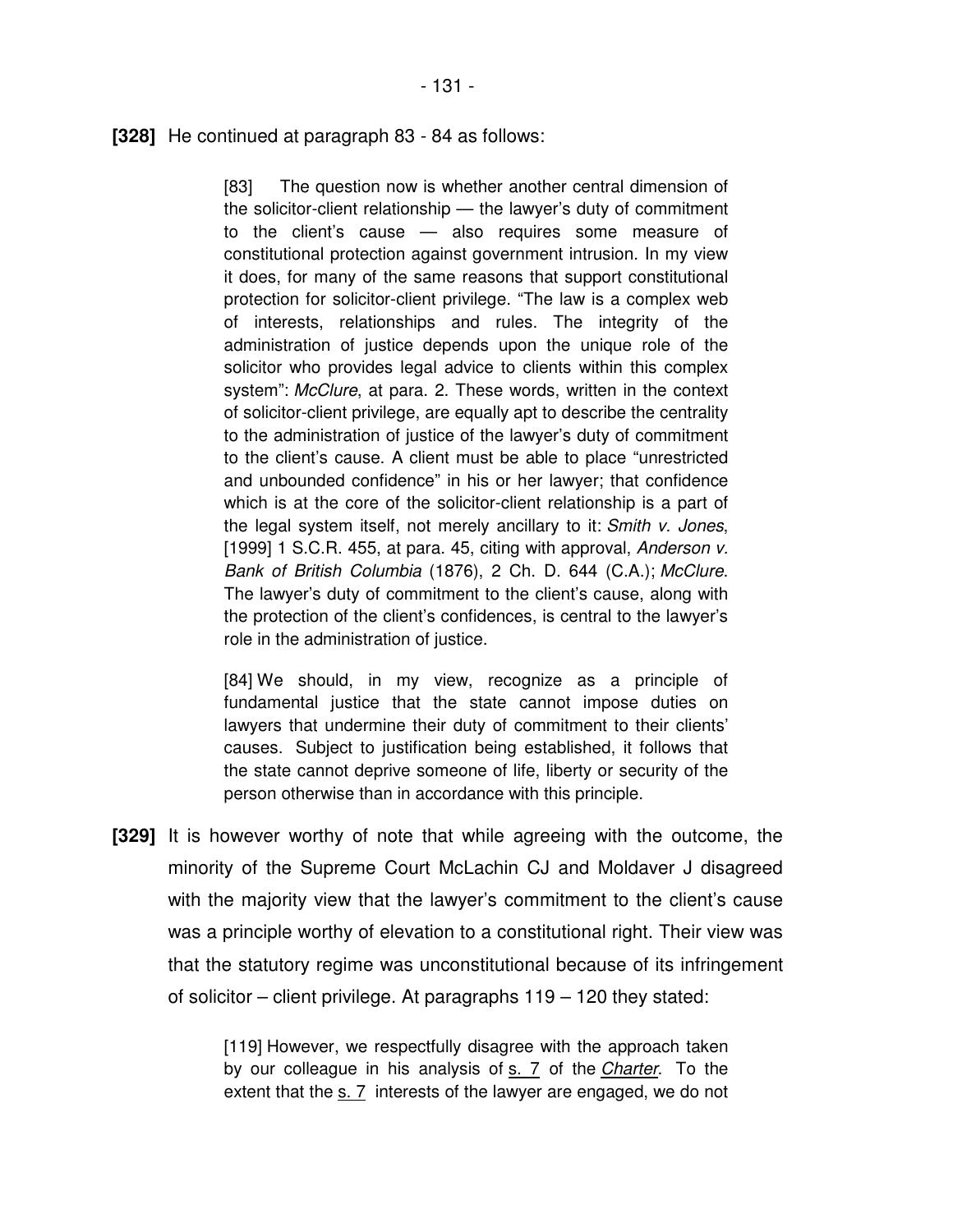share our colleague's view that the principle of fundamental justice that would be offended is the lawyer's commitment to the client's cause. In our view, this "principle" lacks sufficient certainty to constitute a principle of fundamental justice: see R. v. Malmo-Levine, 2003 SCC 74, [2003] 3 S.C.R. 571, at para. 113. The lawyer's commitment to the client's interest will vary with the nature of the retainer between the lawyer and client, as well as with other circumstances. **It does not, in our respectful opinion, provide a workable constitutional standard.**

[120] Rather, we are inclined to the view that the s. 7 analysis would be better resolved relying on the principle of fundamental justice which recognizes that the lawyer is required to keep the client's confidences — solicitor-client privilege. This duty, as our colleague explains in his discussion of  $s$ .  $8$ , has already been recognized as a constitutional norm. We note that in applying the norm of commitment to the client's cause, our colleague relies on breach of solicitor-client privilege. In our view, breach of this principle is sufficient to establish that the potential deprivation of liberty would violate s. 7. (Emphasis added)

- **[330]** The view of the minority that they thought the decision in relation to section 7 should have been based on solicitor – client privilege and their observation in paragraph 120 that in applying what the majority found to be the constitutional norm of commitment to the client's cause, reliance was placed by Cromwell J on breach of solicitor-client privilege, we find to be telling. Given the fact that the Jamaican Charter does not contain the concept of "principles of fundamental justice" there would be no basis to hold in the Jamaican context that "commitment to the client's cause" is a constitutional right. This is even more so given the minority's views. Though not a constitutional norm, commitment to the client's cause is nevertheless an important concept which informs the duty attorneys have to their clients. To that extent we agree with the submission of the  $2^{nd}$ defendant that it is the limits to LPP which delimit the duty to the client's cause.
- **[331]** As has been demonstrated in previous sections of this judgment the deficiencies suffered by the Canadian regime reviewed in **Canada**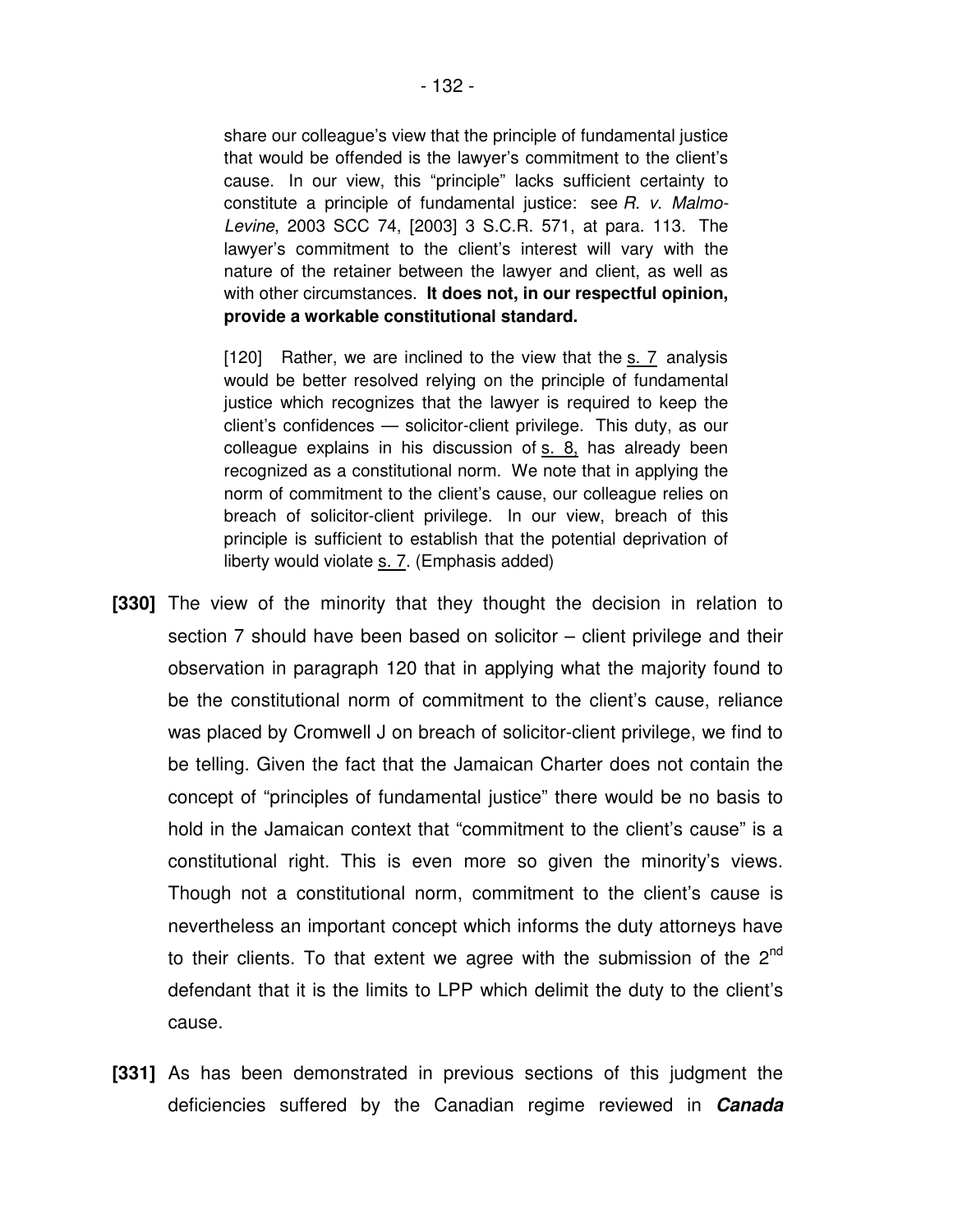**(Attorney General) v FLSC** that imperilled solicitor-client privilege do not apply to the Jamaican Regime. In summary: 1) Under the Jamaican Regime the duties to report, record and retain material only arise when lawyers are engaged in the six activities listed in the Order, communication in relation to which are unlikely to attract LPP. However if privilege attaches in the Jamaican context POCA expressly protects LPP. This is unlike the situation in Canada where the duty to record and retain was much wider and would necessarily relate to some activities which attracted privilege; 2) Access to recorded information is given to the  $2^{nd}$ defendant, the body charged with maintaining professional standards for lawyers and not to an investigative agency. 3) Access in the Jamaican Regime is on Notice and not pursuant to a search warrant. 4) Further, the 2<sup>nd</sup> defendant has issued Guidance advising attorneys to sort their files prior to inspections which are to be carried out, to ensure that no privileged material is handed over or disclosed. 5) Any dispute as to LPP that may arise can be settled by application to the court.

- **[332]** Any such application would not suffer from the unconstitutional strictures contained in section 488.1 of the **Canadian Criminal Code** and section 64 of the **Proceeds of Crime (Money Laundering) and Terrorist Financing Act.** Included in the reasons why those sections were struck down was i) the strict time limits within which the application to determine privilege should be made, ii) the automatic loss of any privilege if the application was not made within time; and iii) the fact that they contained a provision permitting the court to request the Attorney General to view the sealed documents to assist in the process of determining privilege, and action which in itself would breach any privilege that attached.
- **[333]** It is useful at this point to revisit the case of **Balabel v Air India** previously reviewed. It highlighted that the expanding role of lawyers meant that some solicitor - client activities or transactions could not properly benefit from the protection of LPP. At page 331 H Taylor LJ stated: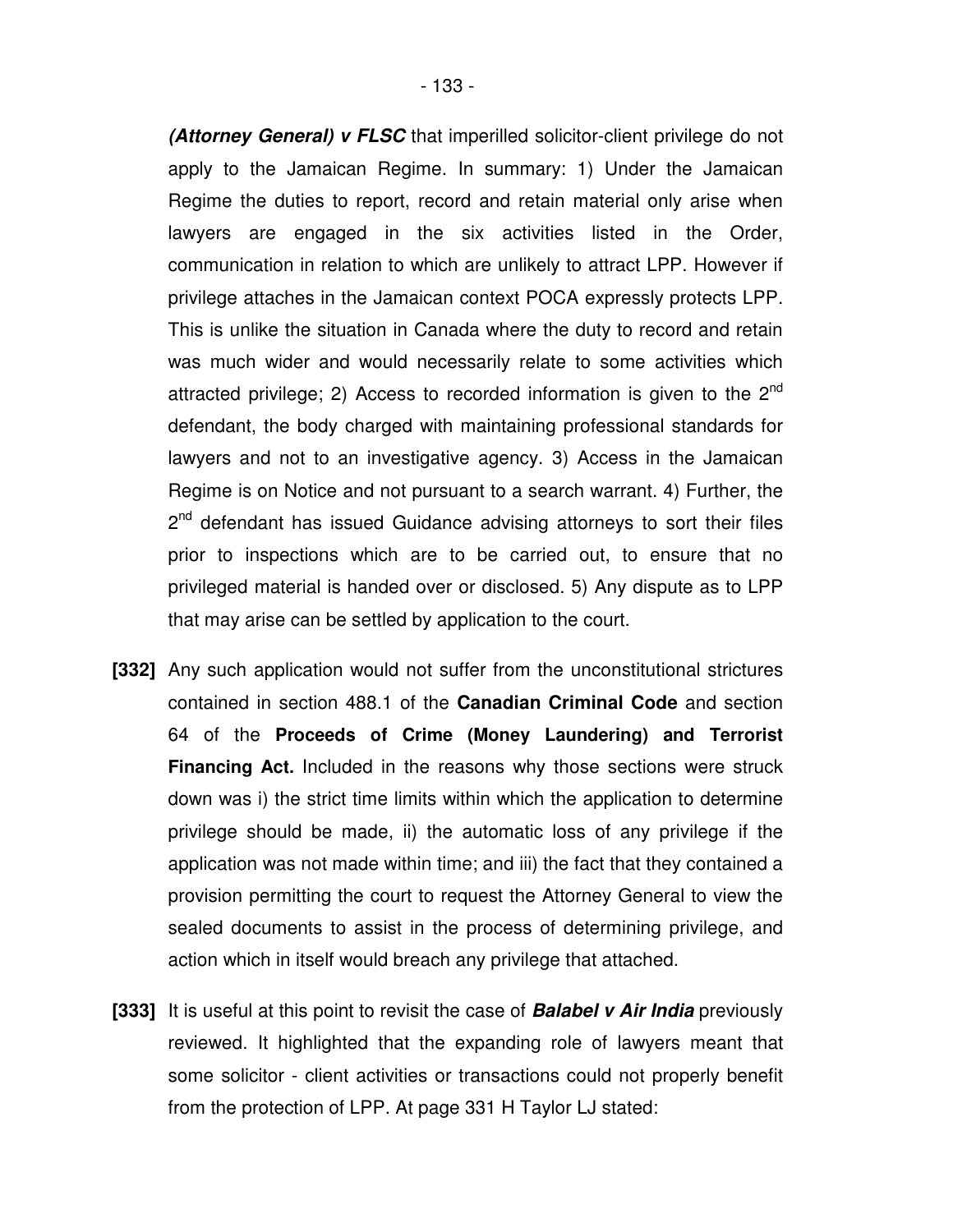It follows from this analysis that those dicta in the decided cases which appear to extend privilege without limit to all solicitor and client communication upon matters within the ordinary business of a solicitor and referable to that relationship are too wide. It may be that the broad terms used in the earlier cases reflect the restricted range of solicitors' activities at the time. Their role then would have been confined for the most part to that of lawyer and would not have extended to business adviser or man of affairs. To speak therefore of matters "within the ordinary business of a solicitor" would in practice usually have meant the giving of advice and assistance of a specifically legal nature. But the range of assistance given by solicitors to their clients and of activities carried out on their behalf has greatly broadened in recent times and is still developing. Hence the need to re-examine the scope of legal professional privilege and keep it within justifiable bounds.

- **[334]** The words of Taylor LJ need to be carefully considered. Other professionals designated as DFNIs such as Public Accountants owe their clients a duty of confidentiality. However they do not enjoy the benefit of LPP. Where therefore the attorney goes outside of the role of legal adviser and acts as the clients agent in transactions which do not involve the seeking or giving of legal advice and do not engage the administration of justice no privilege would attach attracting a consideration of commitment to the client's cause.
- **[335]** We also accept that the traditional commitment to the client's cause relates to situations where the client is being represented in criminal or civil proceedings or receiving legal advice in relation to those proceedings or to non-litigious transactions in a relevant legal context. This role of the lawyer is essential for securing the fundamental rights to liberty (s. 14) and due process (s. 16) provided by the Charter.
- **[336]** This approach is in keeping with the decision in **Michaud v France** where in assessing the proportionality of the interference with lawyers activities occasioned by AML reporting requirements it was noted at paragraphs 126 – 127 that they were limited to financial and property transactions and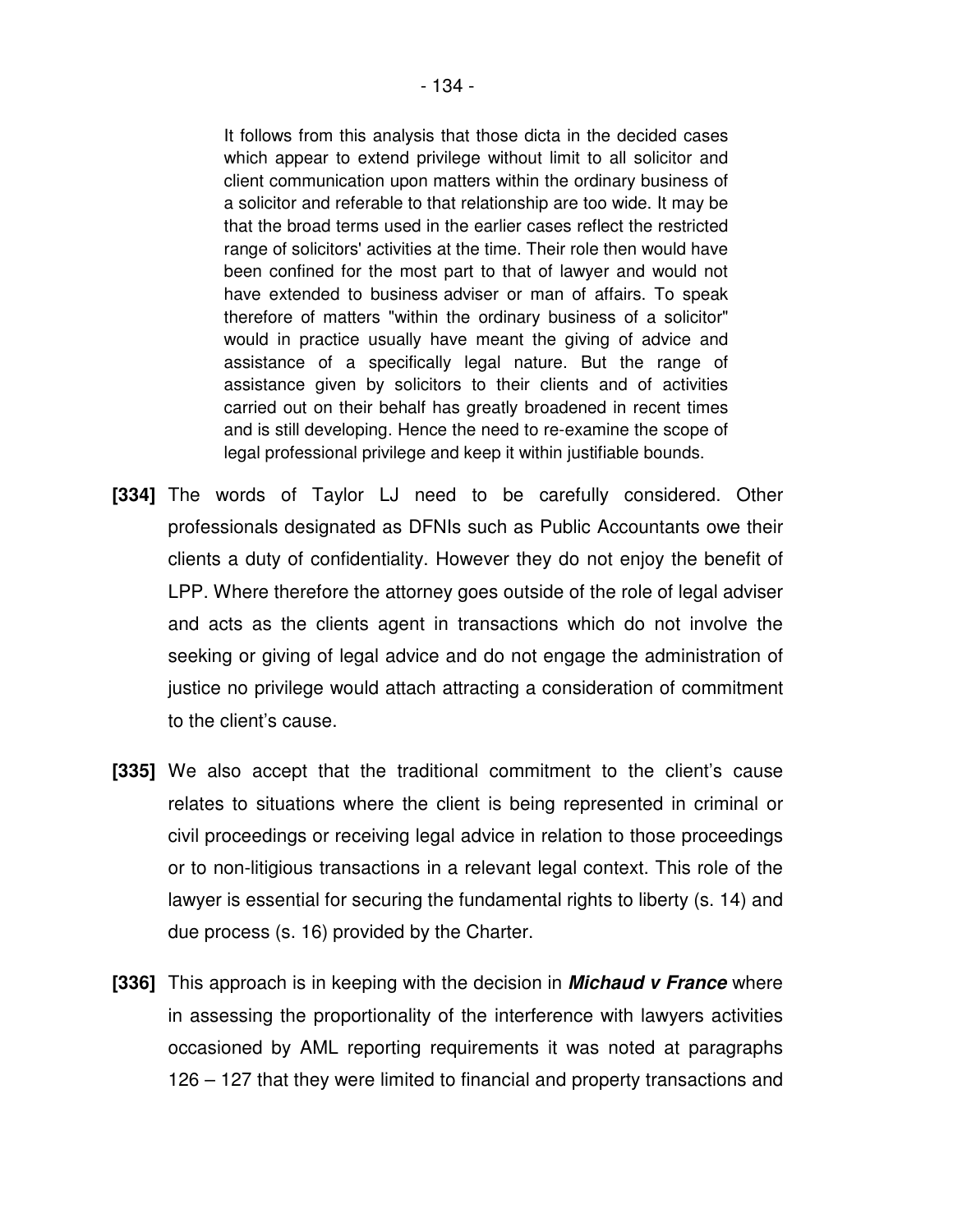did not affect the lawyers role of defending clients. It was also noted that reports were not being sent straight to Tracfin, their designated authority, but to the President of the Bar Council of the Conseil d'Etat and the Court of Cassation or the chairman of the Bar of which the lawyer is a member. In the Jamaican context the filtering process is through the nominated officer in a firm, or especially for the sole practitioner, through seeking legal advice from the Jamaican Bar Association or the telephone/email hotline facility which the GLC had established to offer advice. This facility had to be discontinued after the injunction was granted at the interlocutory stage of this matter, but would be expected to resume if the injunction is lifted. Where an attorney finds it necessary or desirable, that attorney could, independently of these avenues, seek legal advice concerning whether or not a suspicious transaction report should be filed.

- **[337]** Decisions from the United Kingdom and Europe are also instructive on this point given that the Jamaican legislative scheme bears similarity to their regimes which are linked to specified activities rather than the Canadian model where its regime was not limited to specific activities but was applicable to all lawyers, (including legal counsel handling client funds in the course of the representation of a client in criminal or civil proceedings), when receiving or giving instructions to pay funds except in relation to funds received or paid in respect of professional fees, disbursements and expenses or securing bail.
- **[338] Bowman v Fels** which dealt with the general duly of disclosure in section 328 of the UK POCA (similar to section 93 of POCA) held that section 328 was not intended to cover or affect the ordinary conduct of litigation by legal professionals, which included any step taken in litigation from the issue of proceedings and the securing of injunctive relief or a freezing order up to its final disposal by judgment. The role of LPP in enhancing the administration of justice was therefore recognised and protected in that decision.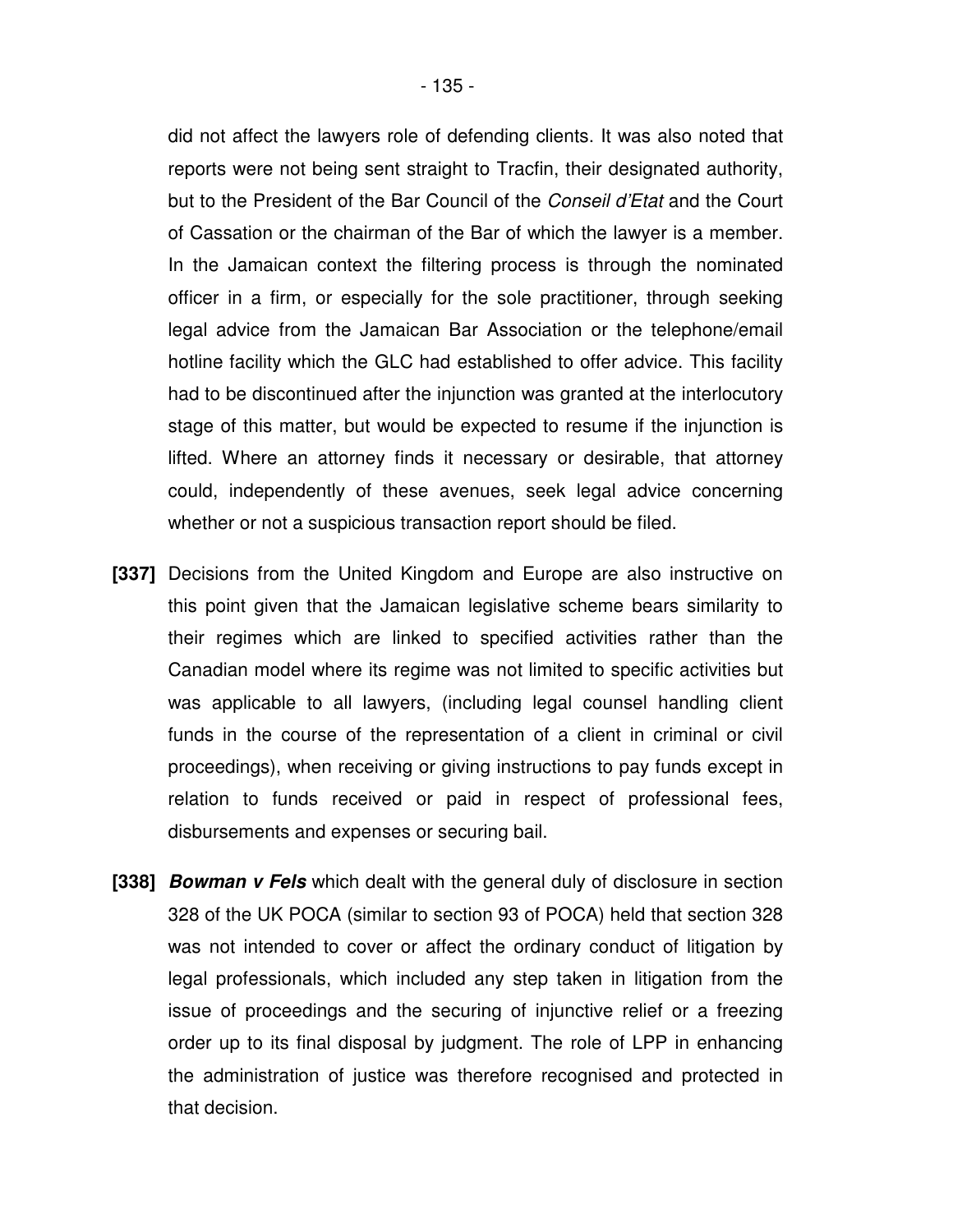- **[339]** The courts have also recognized that it is consistent to impose reporting obligations on attorneys, in so far as that information excludes privileged communications. (See **Orde Des Barreaux, Case C-305/05** [2006] EUECJ, del. December 14, 2006.)
- **[340]** The claimant submitted that by requiring attorneys to pass information in a subjective manner to the government while continuing to act for their clients, creates a situation of divided loyalty. In the consent scheme established under the Regime, (see sections 94, 95 and 99 of POCA and paragraph 28.3 of the Guidance), where a client instruction is received prior to a transaction or activity taking place, or arrangements being put in place, and there are grounds for knowledge or belief that the transaction or the property involved, may relate to money laundering, a report must be made to the FID, in the prescribed form, and consent sought to proceed with that transaction or activity. The court accepts the submission of the 2<sup>nd</sup> defendant that as an officer of the court the attorney has no obligation to assist the client in what he believes to be an illegal transaction.
- **[341]** In the context of a banker customer relationship it was held in **Shah v HSBC Private Bank** [2012] EWHC 1283 (QB) that while consent was being awaited there was an implied term which permitted the bank to decline to carry out the client's instructions. Similar reasoning would apply to an attorney awaiting consent to proceed. Further it was stated in **K v National Westminster Bank** [2007] 1 WLR 389 that if the law made carrying out the client's mandate illegal then there could be no breach of duty to decline to perform the contract unless and until the impediment was removed. It is on the basis of that reasoning that the Guidance at paragraph 23.6 recommends that while awaiting consent, the attorney should not proceed but may advise the client that he is carrying out the necessary due diligence.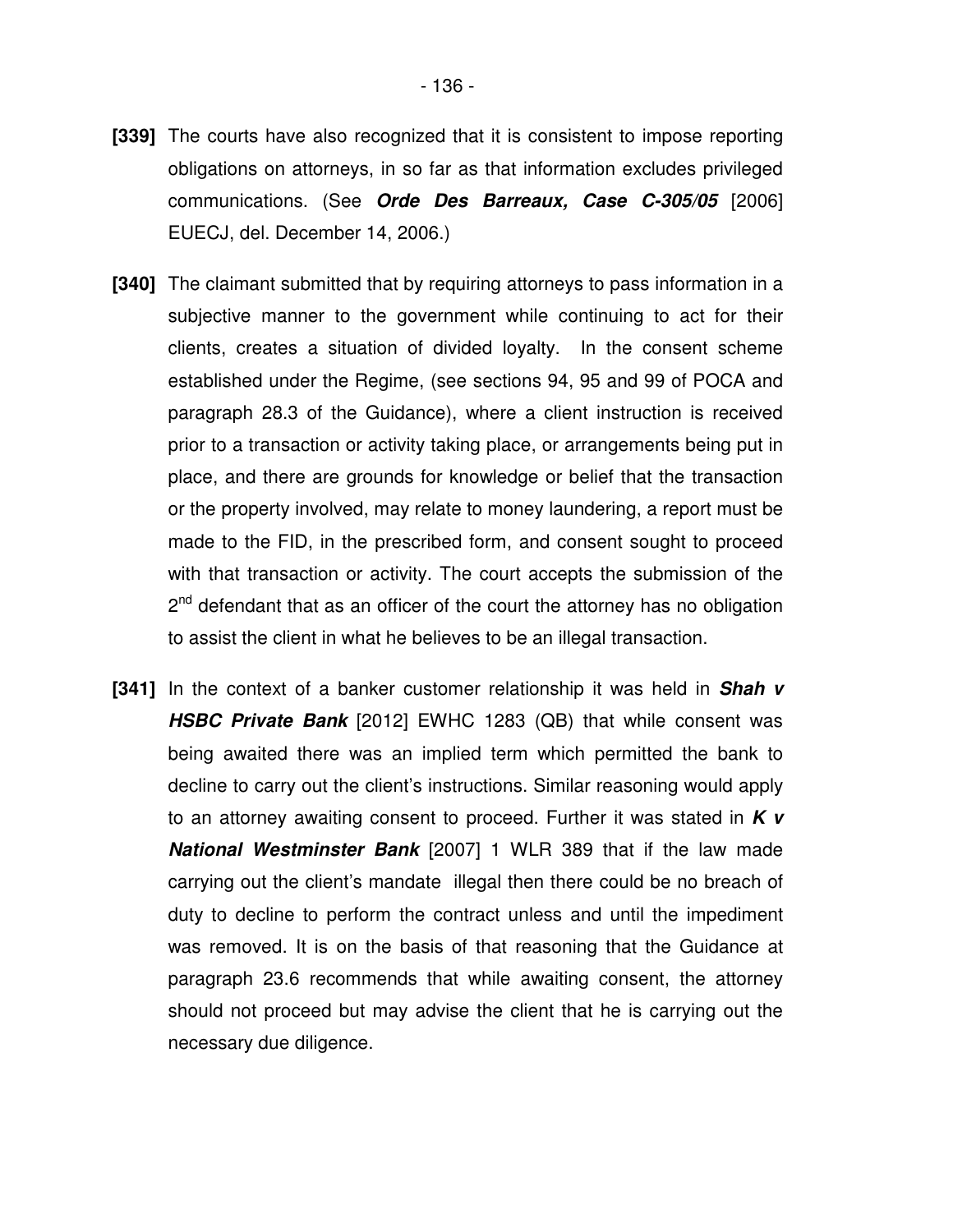- **[342]** Also as discussed under the section dealing with LPP the high mens rea threshold that needs to be achieved before the obligation to file a suspicious transaction report is triggered, "knowledge or reasonable grounds to believe", is an additional safeguard not found in other statutory regimes such as in the UK where the standard is that of suspicion.
- **[343]** We accordingly agree with the submissions of the 2<sup>nd</sup> defendant that given the high threshold in the Jamaican POCA as regards when the duty arises to make suspicious transaction reports, "there can be no loyalty or protection of privilege or confidence to shield communications made in the course of the money laundering transaction or to prevent disclosure to the law enforcement agency."
- **[344]** The claimant raised a concern that they were made into state agents by virtue of the Regime which required them to collect and retain information which may later be passed to or accessed by the state and this has created a conflict of interest. This concern featured prominently in the reasoning of Cromwell J in **Canada (Attorney General) v FLSC.** At paragraphs 107 – 112 he stated:

[107] The scheme requires lawyers to make and retain records that the profession does not think are necessary for effective and ethical representation of clients. The Federation's Model Rule on Client Identification and Verification Requirements (online), which has been adopted by all law societies in Canada, contains a number of verification and record keeping provisions similar to the requirements of the Act and Regulations. However, the Model Rule is narrower in scope. A few illustrative examples will make this point. The Model Rule does not impose verification requirements when the lawyer is engaged in or gives instructions in respect of an electronic funds transfer: r. 4. The lawyer is not always required to identify the third party when engaged in or giving instructions in respect of a funds transfer, as r. 6 provides that this should be done "where appropriate". There is no obligation under the Model Rule to establish an internal compliance program, as is required under s. 9.6 of the Act. As a final example, the Model Rule contains no equivalent of the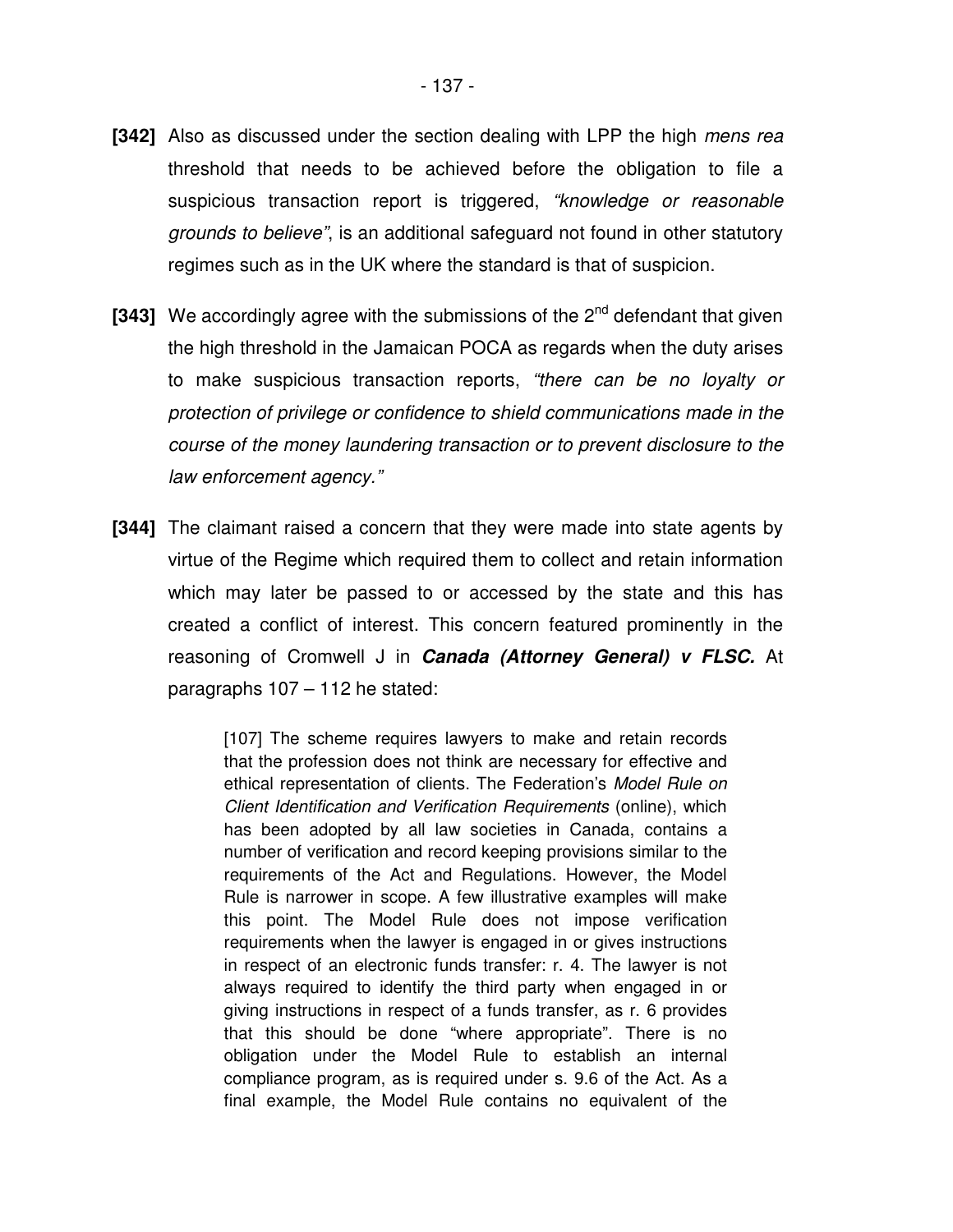scheme's obligation to produce and retain a "receipt of funds record" under s. 33.4 of the Regulations.

[108] Professional ethical standards such as these cannot dictate to Parliament what the public interest requires or set the constitutional parameters for legislation. But these ethical standards do provide evidence of a strong consensus in the profession as to what ethical practice in relation to these issues requires. Viewed in this light, the legislation requires lawyers to gather and retain considerably more information than the profession thinks is needed for ethical and effective client representation. This, coupled with the inadequate protection of solicitor-client privilege, undermines the lawyer's ability to comply with his or her duty of commitment to the client's cause. The lawyer is required to create and preserve records which are not required for ethical and effective representation. The lawyer is required to do this in the knowledge that any solicitor-client confidences contained in these records are not adequately protected against searches and seizures authorized by the scheme. This may, in the lawyer's correctly formed opinion, be contrary to the client's legitimate interests and therefore these duties imposed by the scheme may directly conflict with the lawyer's duty of committed representation.

[109] I also conclude that a reasonable and informed person, thinking the matter through, would perceive that these provisions in combination significantly undermine the capacity of lawyers to provide committed representation. The reasonable and wellinformed client would see his or her lawyer being required by the state to collect and retain information that, in the view of the legal profession, is not required for effective and ethical representation and with respect to which there are inadequate protections for solicitor-client privilege. Clients would thus reasonably perceive that lawyers were, at least in part, acting on behalf of the state in collecting and retaining this information in circumstances in which privileged information might well be disclosed to the state without the client's consent. This would reduce confidence to an unacceptable degree in the lawyer's ability to provide committed representation.

[110] I conclude that the scheme taken as a whole limits the liberty of lawyers in a manner that is not in accordance with the principle of fundamental justice relating to the lawyer's duty of committed representation.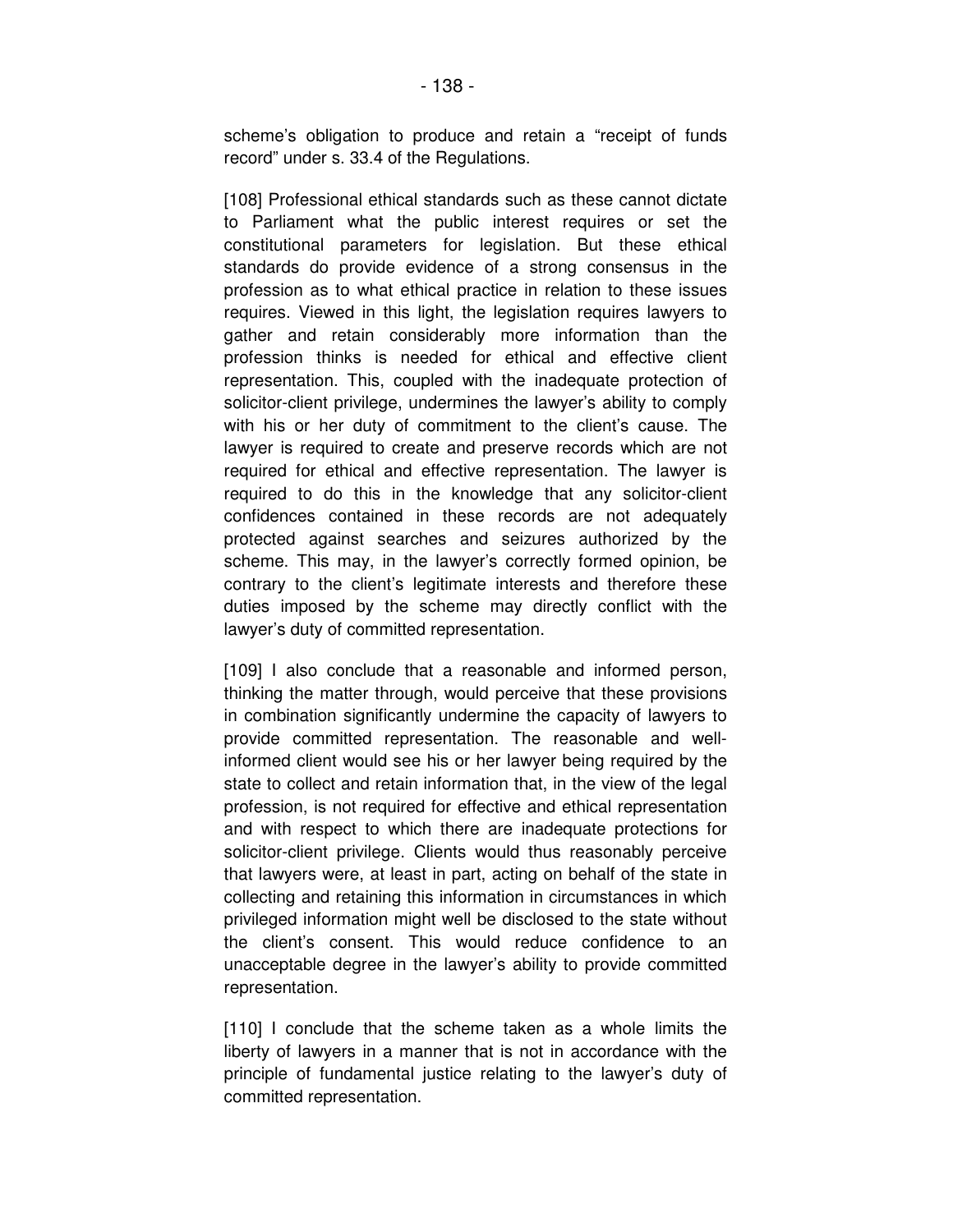[111] I emphasize, however, that this holding does not place lawyers above the law. It is only when the state's imposition of duties on lawyers undermines, in fact or in the perception of a reasonable person, the lawyer's ability to comply with his or her duty of commitment to the client's cause that there will be a departure from what is required by this principle of fundamental justice.

[112] In light of my holding in relation to s. 8 of the *Charter*, the scheme requires significant modification in order to comply with the requirements of the right to be free from unreasonable searches and seizures. Given that there are a number of ways in which the scheme could be made compliant with s. 8, I do not want to venture into speculation about how a modified scheme could appropriately respond to the requirements of s. 7. However, it seems to me that if, for example, the scheme were to provide the required constitutional protections for solicitor-client privilege as well as meaningful derivative use immunity of the required records for the purposes of prosecuting clients, it would be much harder to see how it would interfere with the lawyer's duty of commitment to the client's cause.

- **[345]** Despite the observation made by Cromwell J that the Canadian regime went beyond the requirements of the Canadian Model Rule, only regulations<sup>8</sup> which were particularly offensive in that they threatened solicitor-client privilege or were unnecessarily onerous and unreasonable as they related to lawyers were struck down. These were regulations 33.3, 33.4, 59.4 and 11.1. He however also acknowledged that an appropriate scheme protective of constitutional rights could be developed that did not breach the right to protection against unreasonable search and seizure and also secured the right to liberty.
- **[346]** Regulation 33.3 made legal counsel subject to Part 1 of the Act (verification and record keeping requirements) when receiving or paying

 $\overline{a}$ 

<sup>&</sup>lt;sup>8</sup> The regulations were contained in The Proceeds of Crime (Money Laundering) and Terrorist Financing Regulations SOR/2002-184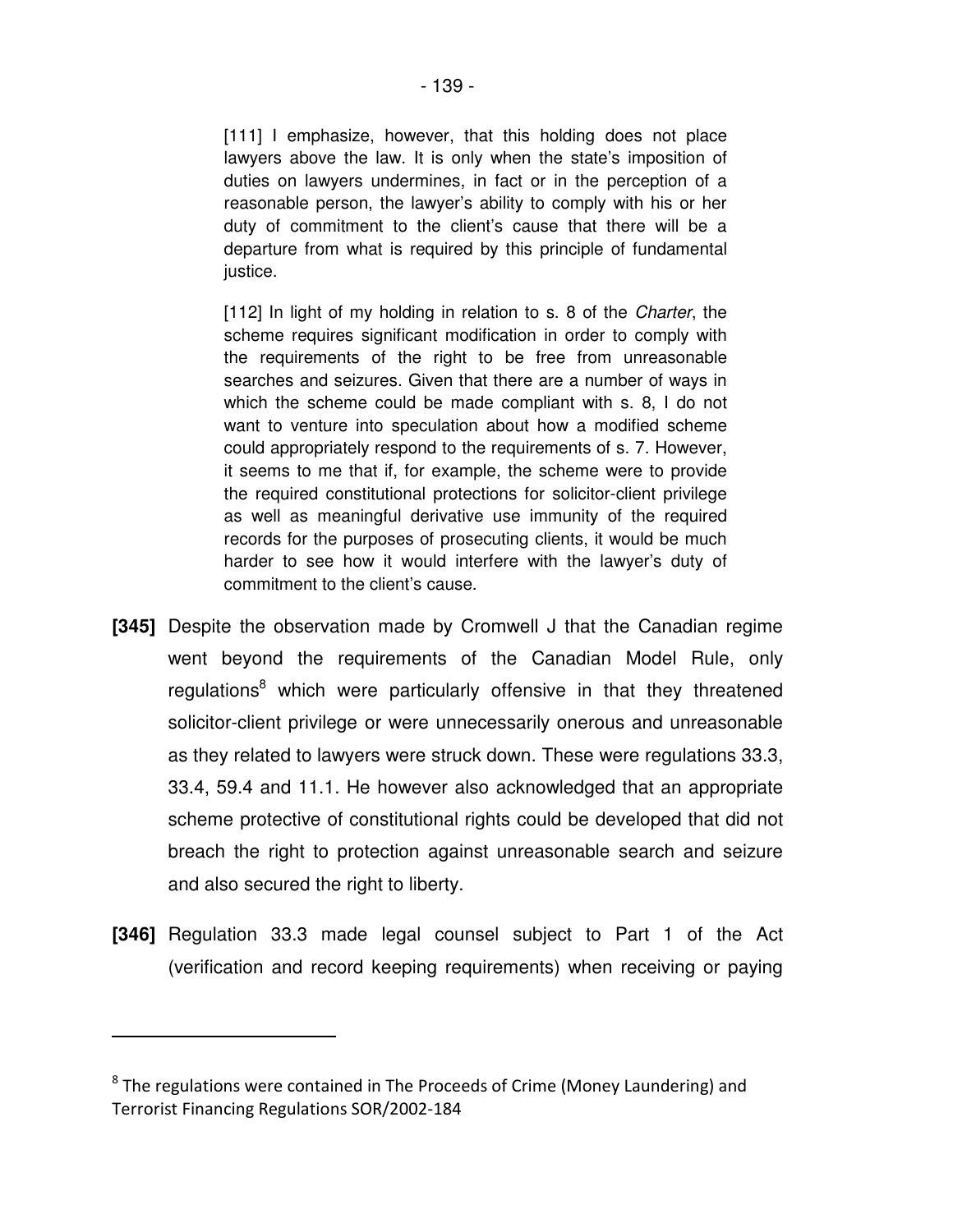funds or giving instructions to pay funds (other than those received or paid in respect of professional fees, disbursements, expenses or bail or when doing so on behalf of their employer).

- **[347]** Regulation 33.4 required every legal counsel and every legal firm when engaged in an activity described in section 33.3, to keep records of the receipt of funds record in respect of every amount of \$3,000 or more that they received in the course of a single transaction, unless the amount is received from a financial entity or a public body; and where the receipt of funds record is in respect of a client that is a corporation, a copy of the part of official corporate records that contains any provision relating to the power to bind the corporation in respect of transactions with the legal counsel or legal firm. Records were to be kept for at least five years and handed to FINTRAC within 30 days of request.
- **[348]** Regulation 59.4, subject to certain exceptions, required every legal counsel and every legal firm in respect of a transaction for which a record was required to be kept under section 33.4; to ascertain the identity of every person who conducted the transaction; to confirm the existence of and ascertain the name and address of every corporation on whose behalf the transaction is conducted and the names of the corporation's directors; and to confirm the existence of every entity, other than a corporation, on whose behalf the transaction was conducted.
- **[349]** Regulation 11.1 as it applied to legal counsel or legal firms required to confirm the existence of an entity imposed very onerous obligations: in the case of a corporation information as to the names of all directors and the names and addresses of all shareholders who held at least a set percentage of shares; in the case of a trust, the names and addresses of all trustees and all known beneficiaries and settlors of the trust; in the case of an entity other than a corporation or trust the same information; and in all cases, information establishing the ownership, control and structure of the entity.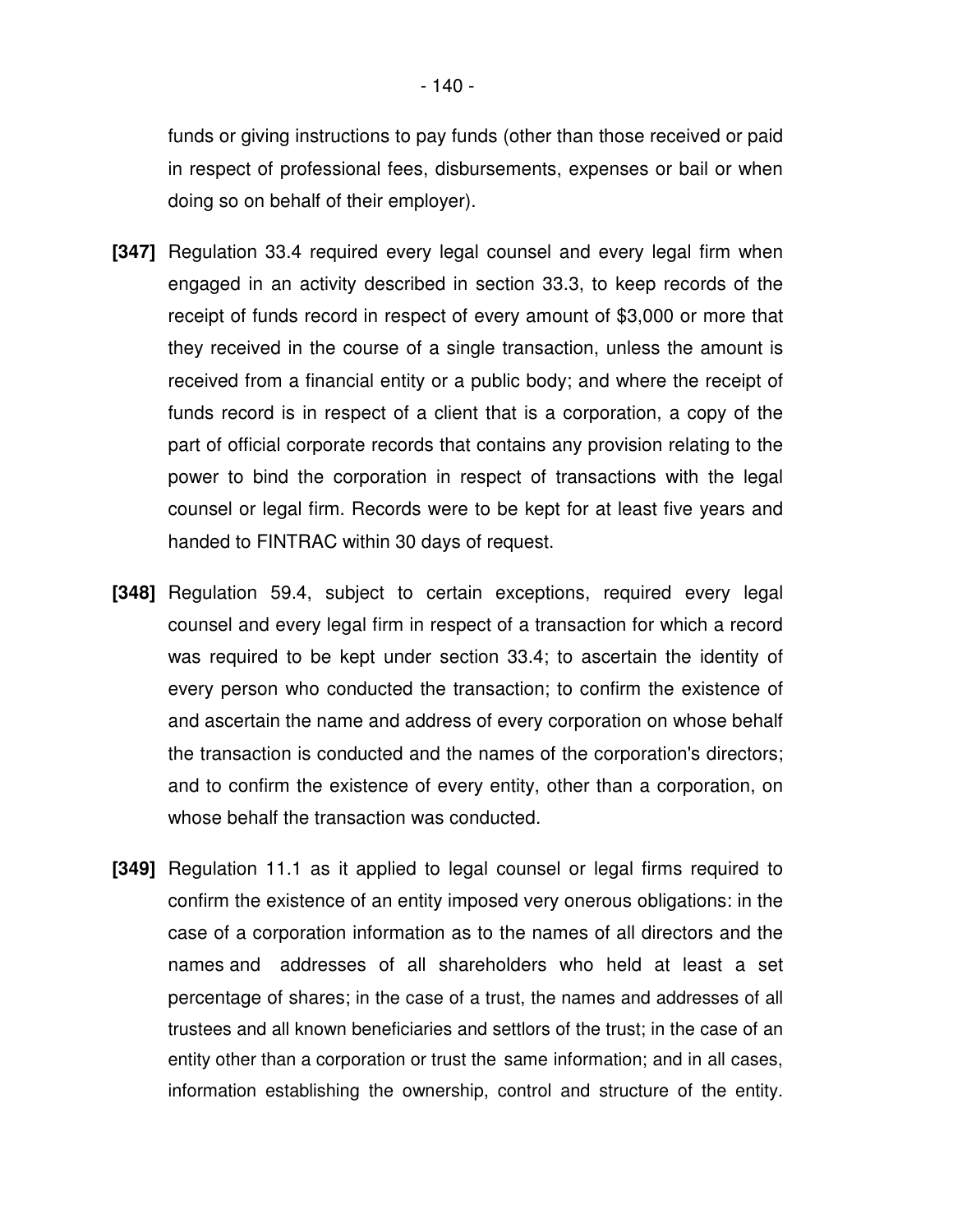Further the lawyer was required to ensure accuracy of the information obtained and if the accuracy could not be confirmed special measures had to be undertaken and detailed and extensive investigations had to be conducted to ascertain the name of the most senior managing officer of the company and the true nature and character of the entity.

- **[350]** The important thing to note about all these regulations is that the Canadian regime unlike the Jamaican regime had a much wider scope. Thus the identification, verification and record keeping provisions could apply in respect of transactions which attracted solicitor-client privilege. That coupled with the fact that there were extensive search powers which inadequately protected privilege meant that solicitor-client privilege could easily have been breached giving the state access to privileged information, in a context where if the attorneys failed to comply they would be guilty of criminal offences. Hence Cromwell J's conclusion at paragraph 114 that the limitation on the lawyers rights were not demonstrably justified as it was "the combination of the inadequate protection of solicitor-client privilege and the information gathering and retention aspects of the scheme that result in the s. 7 violation."
- **[351]** Further at paragraph 116 dealing with disposition of the matter he stated that, "To summarize, I conclude that the search provisions of the Act infringe s. 8 of the Charter and that the information gathering and retention provisions, in combination with the search provisions, infringe s. 7 of the Charter." Therefore it is clear that the spectre of the inadequate protection of privilege that would affect the attorneys ability to effectively represent their clients legal interests permeated Cromwell J's reasons and influenced the finding that the Canadian regime compromised the attorneys' commitment to their clients' cause.
- **[352]** The Jamaican Regime however does not suffer from those deficiencies. The 2<sup>nd</sup> defendant has no search powers. LPP is properly protected in that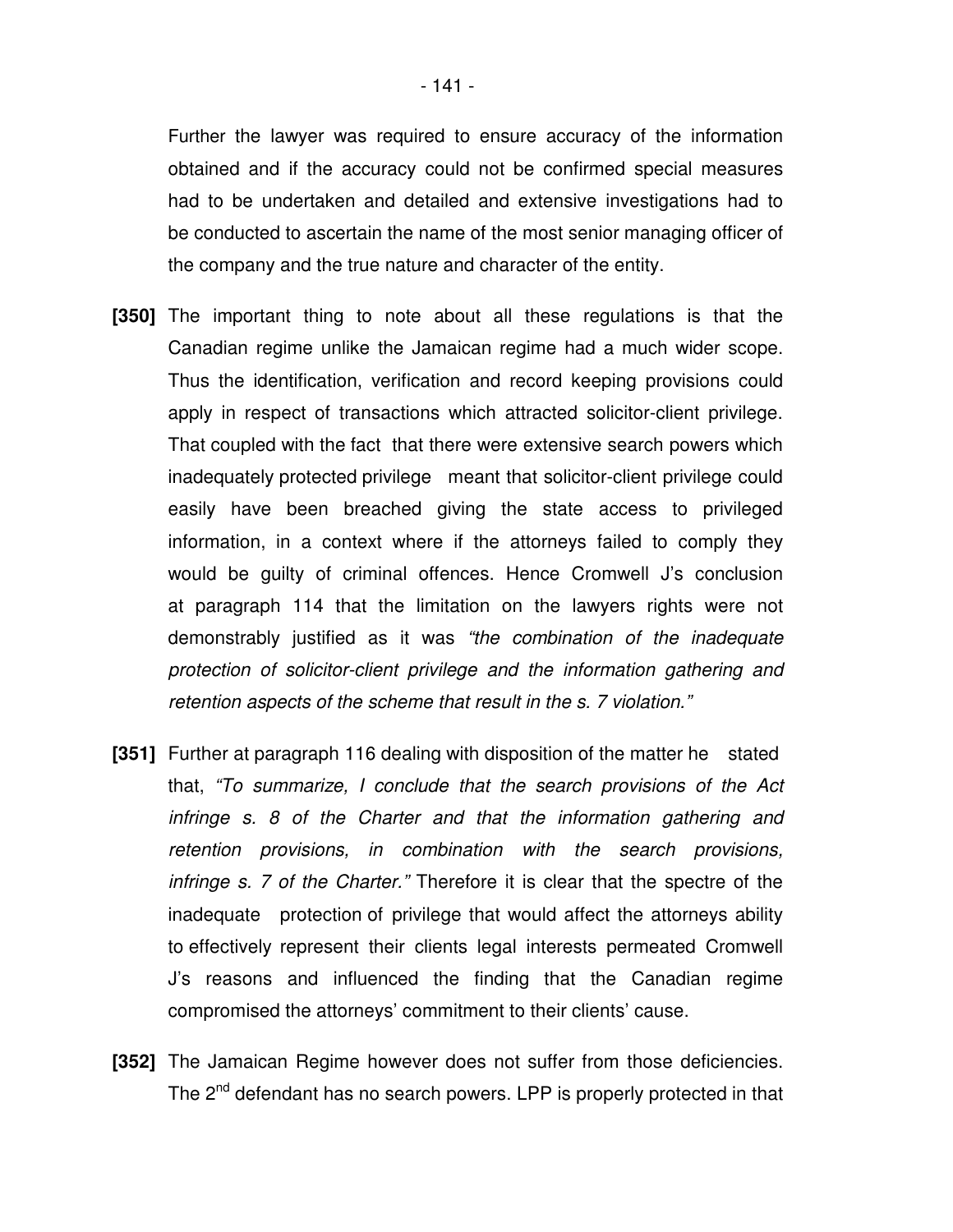the attorney is advised by the  $2^{nd}$  defendant to only make available non privileged records for inspection. Interestingly the Canadian Model Rule and the identification, verification and record keeping provisions under the Regime are quite similar though they are a bit more extensive under the Regime. Also, though Cromwell J at paragraph 107 noted that the Canadian regime went further than the Model Rule and gave some examples, it is only in respect of regulation 33.4 that obligations were struck down. Therefore the additional verification requirements for electronic funds transfers beyond what was contained in the Model Rule, and the requirement to develop internal compliance procedures which were not contained in the Model Rule, were not held to be unconstitutional even though they went beyond what the Law Societies had in place.

**[353]** In fact Cromwell J acknowledged the importance of having lawyers subject to an AML/CFT regime and recognised that standards set by professional bodies are not the test for constitutionality of legislation. At paragraph 113 he stated:

> The information gathering and record retention provisions of this scheme serve important public purposes. They help to ensure that lawyers take significant steps so that when they act as financial intermediaries, they are not assisting money laundering or terrorist financing. The scheme also serves the purpose of requiring lawyers to be able to demonstrate to the competent authorities that this is the case. In order to pursue these objectives, Parliament is entitled, within proper limits which I have outlined, to impose obligations beyond those which the legal profession considers essential to effective and ethical representation. Lawyers have a duty to give and clients are entitled to receive committed legal representation as well as to have their privileged communications with their lawyer protected. Clients are not, however, entitled to make unwitting accomplices of their lawyers let alone enlist them in the service of their unlawful ends.

**[354]** Notwithstanding this clear statement of law and principle one of the concerns of the claimant is the extent to which law enforcement may be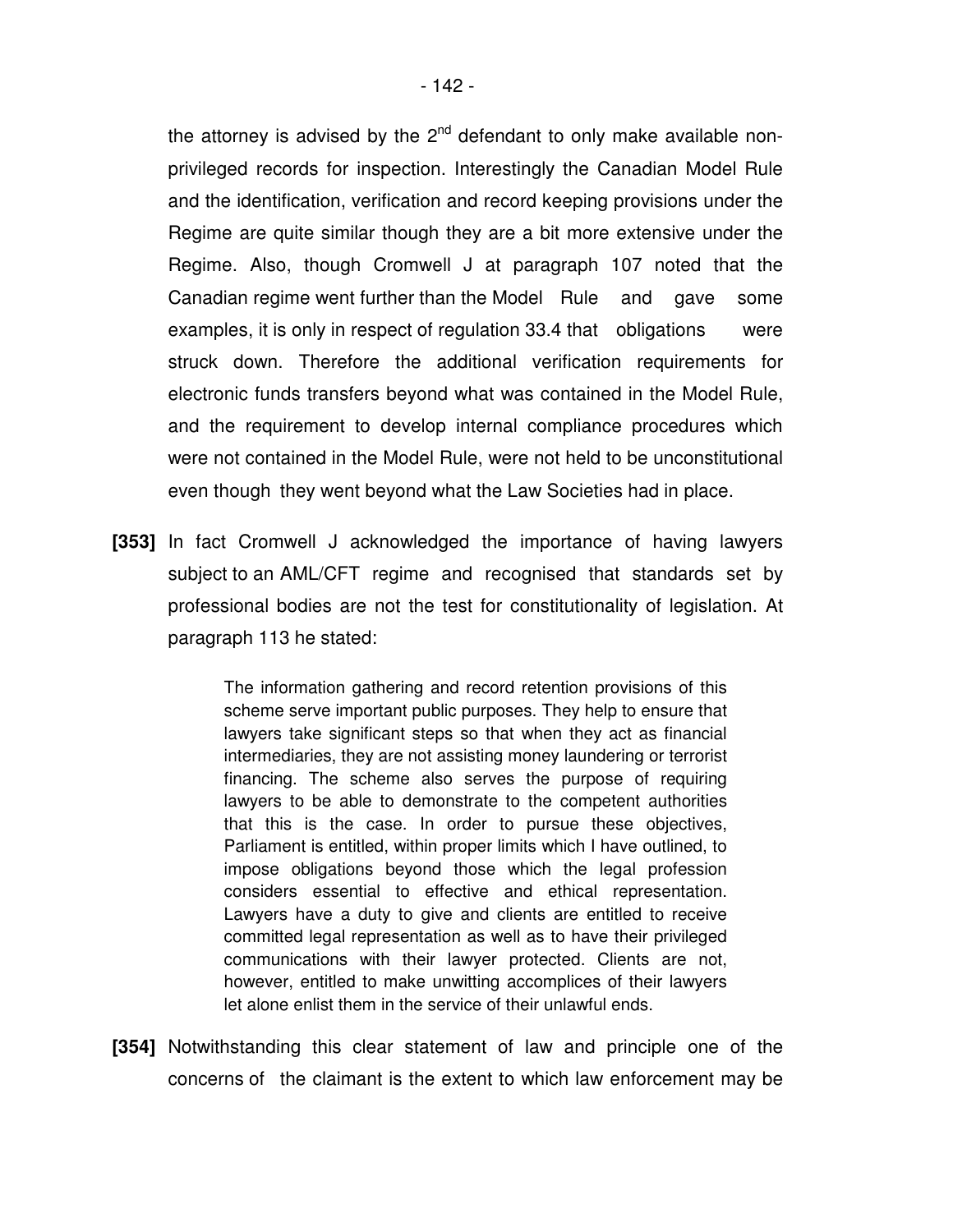able to access the retained information. Under section 91 A (2) (d) of POCA the 2<sup>nd</sup> defendant may share non-privileged information pertaining to any examination with another Competent Authority, Supervisory Authority or Designated Authority. The  $2^{nd}$  defendant however remains a regulatory and monitoring body.

- **[355]** The Regulations however also speak to access to information recorded and retained by attorneys. Regulation 14 (4) of the Regulations provides that, "In relation to all relevant financial business a record shall be kept of each transaction, in such manner and form as shall facilitate the reconstruction of transactions and the provision of information to the designated authority or competent authority as may be required under any provision of the Act, these Regulations, or any other enactment"
- **[356]** Under section 105 POCA an appropriate officer may apply to the court for a disclosure order where "a person specified in the application is subject to a forfeiture investigation or a money laundering investigation, or that property specified in the application is subject to a civil recovery investigation." Section 107 POCA gives the Court power to grant an order for entry in support of the disclosure order. However the important thing is that for the designated authority to gain access to retained information, unless it is handed over by the  $2<sup>nd</sup>$  defendant, (which has stated that its function is not to support investigation of offences), there would have to be judicial scrutiny and sanction and courts are well aware that search powers in relation to a lawyers' office should be only be used when there is no other appropriate less intrusive method of obtaining the information. See for example **Jamaican Bar Association v A.G. & Anor, Ernest Smith & Co. and Others v A.G. and Anor.** Critically also section 108 (1) (a) indicates that in complying with a disclosure order, information subject to LPP is not required to be produced or allowed to be accessed.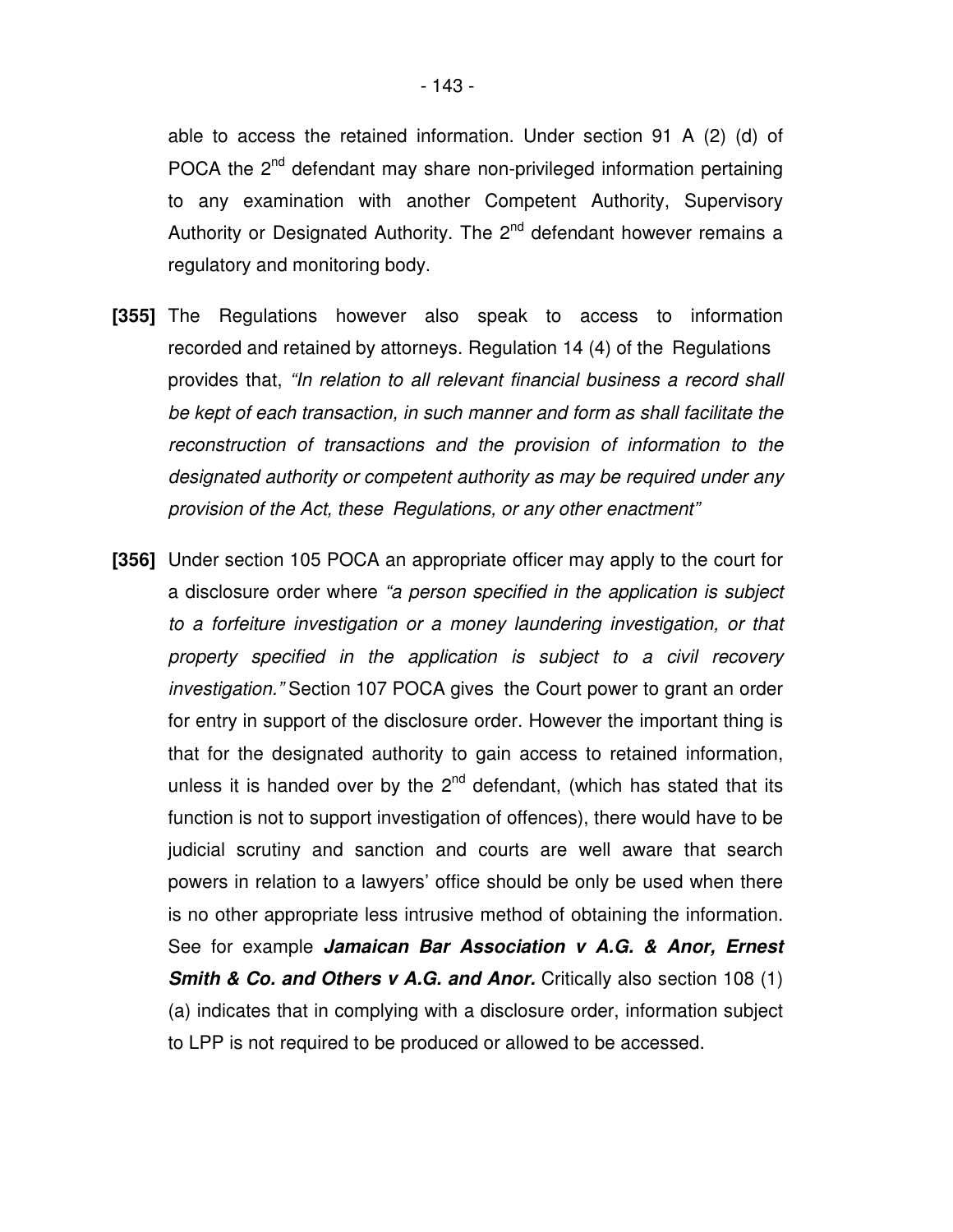- **[357]** The situation therefore seems to be that if material that has been collected falls within "proper limits" as suggested by Cromwell J and is not subject to LPP, if, in appropriate circumstances, the court were to sanction access to that material the duty to have collected and retained it could not properly be viewed as a breach of the attorney's commitment to the clients cause. Being within proper limits would also mean that any concern about lawyers being state agents compromising the right to independent counsel and to a fair trial would not arise. The nature of the information sought to be obtained in Jamaica and the safeguards inherent in the Regime mean that any material collected by the  $2<sup>nd</sup>$  defendant would be within proper limits.
- **[358]** We are therefore of the view that the disclosure, identification, verification and retention requirements of the Regime are within proper limits. The Regime satisfies the objectives of the legislation without breaching the constitutional rights of attorneys or their clients and without causing attorneys to be in breach of their commitment to their clients' cause.

# **ISSUE 6: WHETHER ANY INFRINGEMENT OF THE REGIME IS DEMONSTRABLY JUSTIFIED IN A FREE AND DEMOCRATIC SOCIETY?**

#### **Analysis**

**[359]** The rights guaranteed by section 13 of the Charter are not absolute. When assessing an apparent derogation caused by a statute, using the **Hinds** test, the starting point is always the presumption of constitutionality and that the legislation is reasonably required. The new Charter however has incorporated the terminology "demonstrably justified" as a measure to determine constitutionality when a breach of a fundamental right is alleged. In **R v Oakes** which explained how the test should be applied the Supreme Court of Canada outlined that a claimant merely needs to show that prima facie, the statute infringes one or more of the fundamental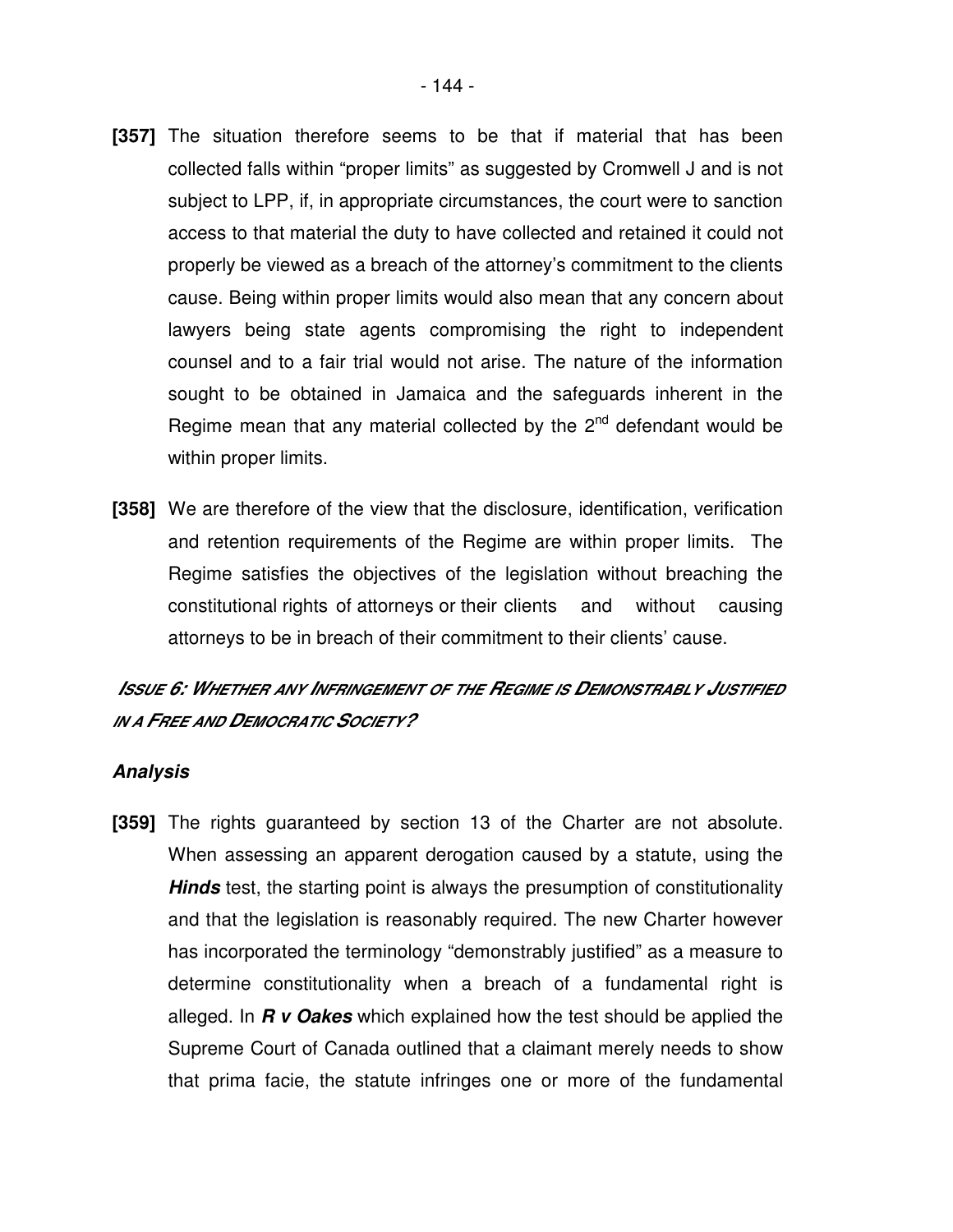rights provided for under the Constitution and upon the alleged infringement being established, the defendant must show that the infringement is demonstrably justified in order for the impugned legislation or action to be upheld as constitutional.

- **[360]** We have found, as has been submitted by the claimant, that the Charter rights to privacy of attorneys, members of the claimant association, under sections 13 (3) (j) (ii) (protection of private life which includes professional life) and (iii) (protection of communication), have in fact been interfered with. Following the test in **Oakes**, in order to establish that a limit is reasonable and demonstrably justified in a free and democratic society, two central criteria must be satisfied. First, the objective, which the measures responsible for a limit on a Charter right or freedom are designed to serve, must be of sufficient importance to warrant overriding a constitutionally protected right or freedom. It is necessary, at a minimum, that an objective relate to concerns which are pressing and substantial in a free and democratic society before it can be characterized as sufficiently important.
- **[361]** Second, once a sufficiently significant objective is recognized, then the defendant must show that the means chosen are reasonable and demonstrably justified. This is aptly referred to as a form of proportionality test, which has three elements. Firstly, the measures adopted must be carefully designed to achieve the objective in question, that is, not arbitrary, unfair or based on irrational considerations but rationally connected to the objective. Secondly, if this first element is satisfied, the means, should impair as little as possible the right or freedom in question. Thirdly, there must be a proportionality between the effects of the measures which are responsible for limiting the Charter right or freedom and the objective which has been identified as of sufficient importance.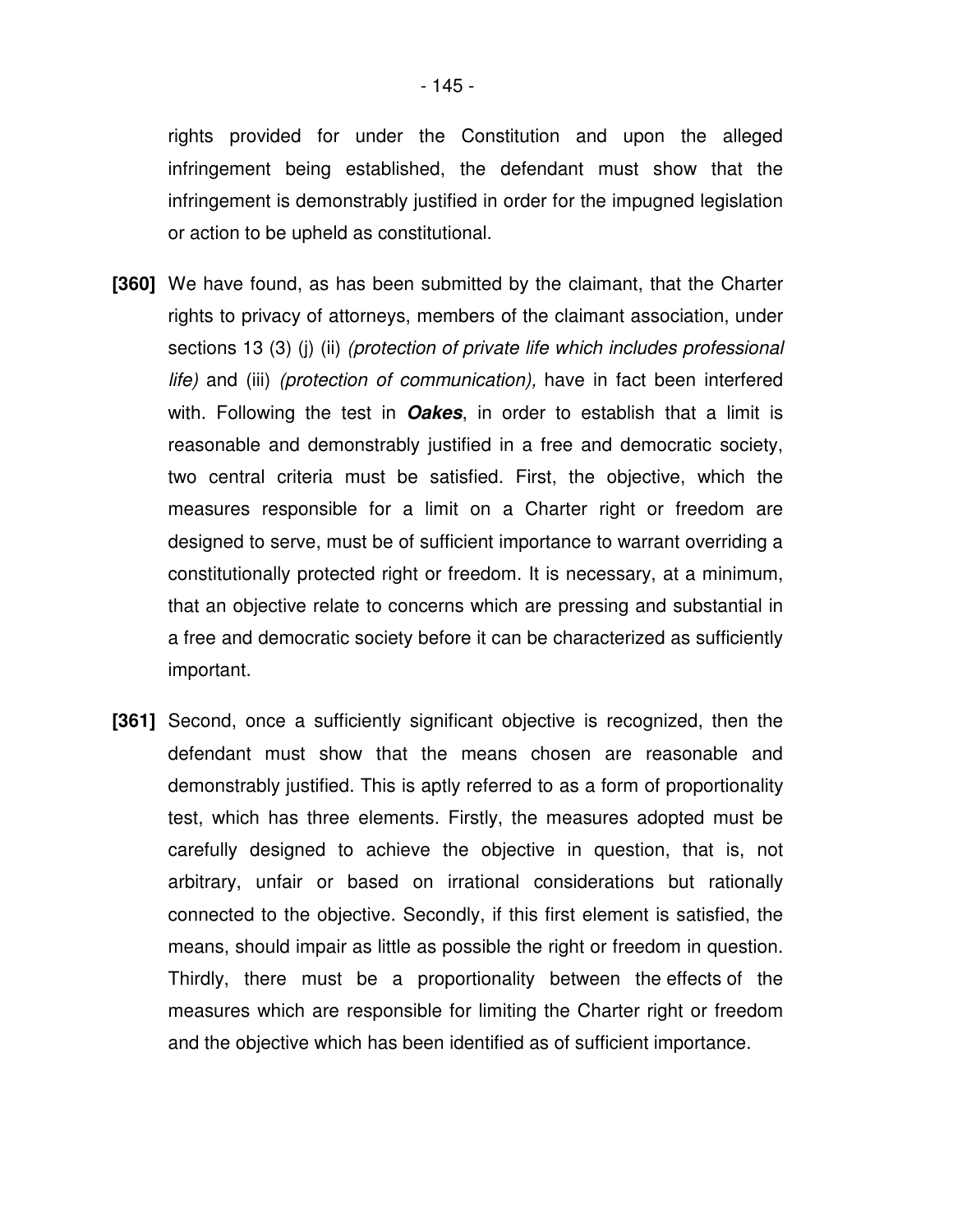- **[362]** As it relates to the first criterion, we are of the view that the objective to be served is of sufficient importance such as to warrant the infringement. The evidence on behalf of the  $1<sup>st</sup>$  defendant makes it clear that money laundering perpetuates high levels of criminal activities which negatively impacts national development and cripples our standing in the international community. The fact that the government thought it prudent to include money laundering and facilitators who launder the proceeds of crime as Tier 1 Threats in the National Security Policy reinforces the gravity of the situation.
- **[363]** The fact that the Regime only imposes obligations on attorneys when they engage in six distinct activities, clearly illustrates that the objective of the Regime is not to arbitrarily interfere with attorneys rights but rather to effectively address, a critical social concern. Therefore, it goes no further than is necessary.
- **[364]** Pursuant to the Guidance issued by the 2<sup>nd</sup> defendant, the inspection and examination of the attorney's office will be conducted on notice and by or under the authority of the  $2<sup>nd</sup>$  defendant. It also offers directives which should be implemented so as to safeguard against inadvertent breaches or disclosure of privileged information. Further, the information which may be passed to the designated authority does not touch and concern privileged information, and may in many instances, not be protected by confidentiality because it falls within the ambit of furthering a criminal purpose. In our view, these directives are the strongest evidence that the means employed, pursuant to the objective, minimally impairs the right to privacy.
- **[365]** Finally, this court is acutely aware of the implication of the Regime for attorneys. It imposes obligations previously unknown to the legal profession, and has infringed their privacy interests. When juxtaposed with the objective, the question is whether the infringement is proportionate?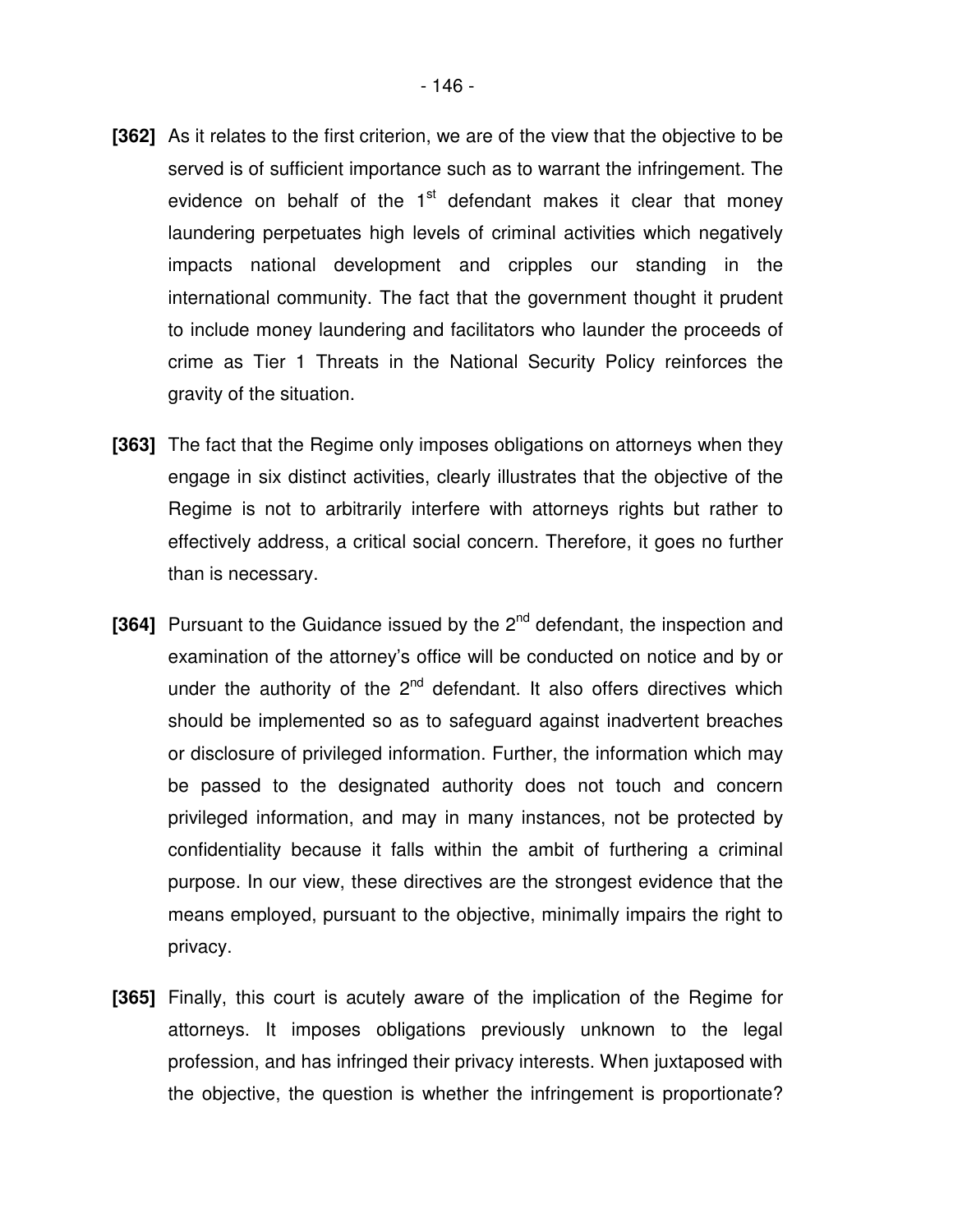Bearing in mind the reality that wittingly or unwittingly attorneys are one group of professionals by the nature of the services they offer who are likely to be targeted to facilitate money laundering, the Regime is indeed an appropriate and adequate and proportionate response to the national and international fight against money laundering. It is in these circumstances, that we have found that the infringement of attorneys' privacy rights represents minimal interference and is demonstrably justified.

#### **THE NATURE OF THE DECLARATIONS SOUGHT**

#### **Submissions**

- **[366]** The 2<sup>nd</sup> defendant essentially contends that the several declarations sought by the claimant are academic, generalized, non-specific and indefinite. It was asserted that declaratory relief should not be vague and hypothetical but address clear legal issues as to the powers, rights and obligations of the parties. Therefore it is important that the language and scope of declarations sought are precise. (See **Chief Constable of North Wales Police v. Evans** [1982] 1 W.L.R.1185; **Aberdeen Development Co. v. Mackie, Ramsay and Taylor** 1977 S.L.T.177).
- **[367]** It was also submitted that the court has to consider the usefulness and appropriateness of particular declarations in relation to the respective parties and accordingly, where a declaration is in respect of the legislative functions of Parliament or the executive functions of the Minister, the GLC should not be included in the claim. (See **Cheney v. Murphy** (1948) 117 L.J.R.1301.) Furthermore, it was contended that the court cannot properly grant a declaration which would have the effect of legitimizing action which is against the criminal law or the ethical standards of the profession (See **Melstron v. Garner** [1970] 1 W.L.R.603).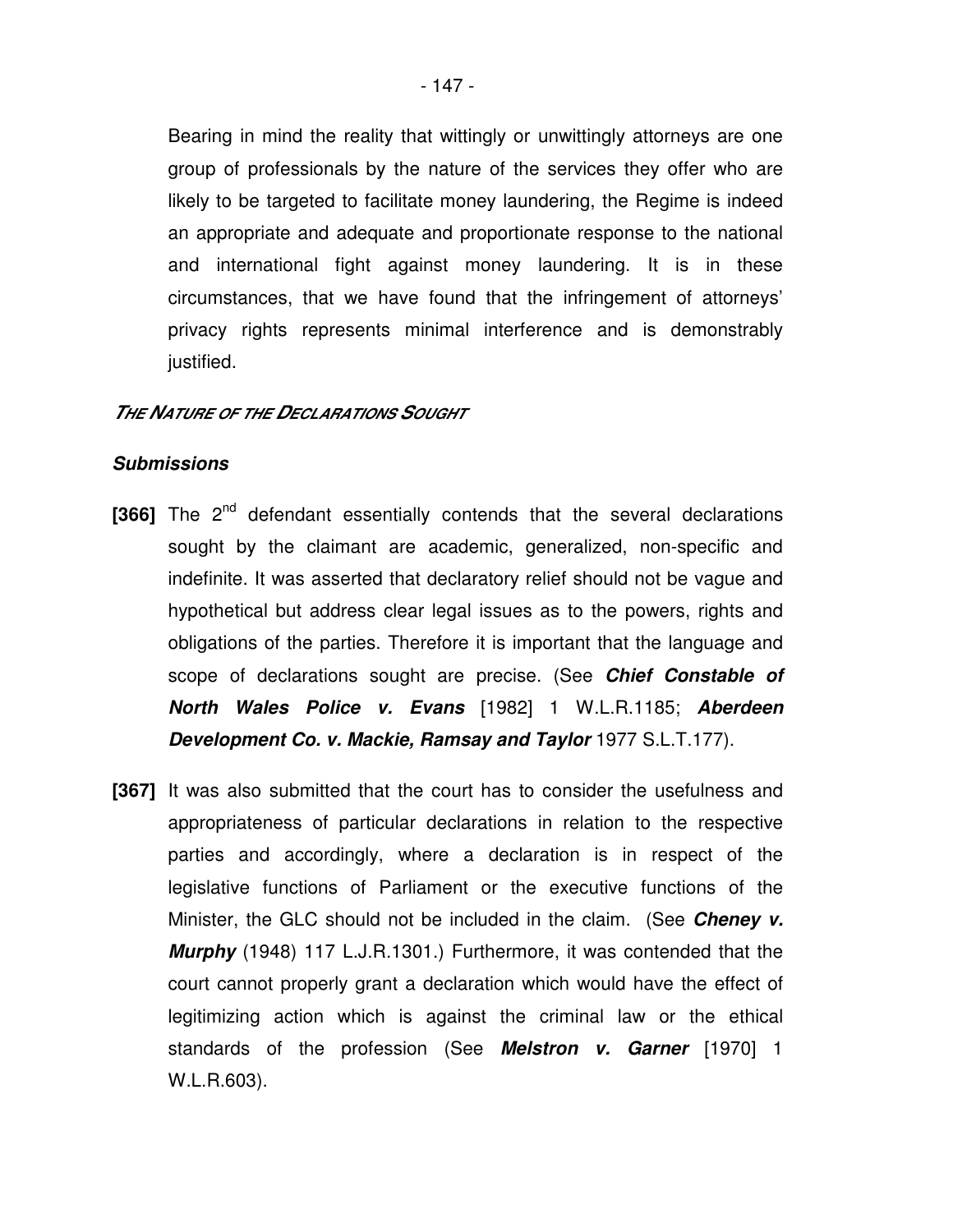**[368]** The claimant in reply argued that the 2<sup>nd</sup> defendant's submission that there was a sudden abandonment of reliefs sought without any application for amendment was incorrect as it was not amending its claim. It was further submitted that in any event the  $2<sup>nd</sup>$  defendant knew the case it had to meet and responded accordingly. The claimant also relied on section 19 (3) of the Constitution and rule 56.15(3) of the Civil Procedure Rules (CPR) to maintain that the court had the power to grant the Orders sought.

### **Observations**

- **[369]** The court notes that although the claimant did not file an amended fixed date claim form or make an oral application to amend, by virtue of its Reply, it sought to guide the court in respect of "refined" declarations that could be made. It is also clear that the  $2<sup>nd</sup>$  defendant was able to meet the issues raised by the claimant. Further it is also accepted that the court is empowered by section 19 (3) of the Constitution and rule 56.15(3) of the CPR to grant any relief that appears to be justified on the claim.
- **[370]** However, in light of the decision that we have reached and the outcome that it dictates, it is unnecessary to make a determination on the state of the declarations, or to consider whether or not it would be appropriate to invoke the powers under section 19 (3) or rule 56.

### **CONCLUSION AND DISPOSITION**

**[371]** Having given full consideration to this matter the court has determined that the application of the Regime to Attorneys-at-law is not inconsistent with their position and role in the proper administration of justice, and the maintenance of the rule of law. This is grounded in the fact that the obligations of Attorneys-at-law under the Regime are limited to activities which do not usually engage their roles of giving legal advice or providing representation in relation to actual or contemplated litigation.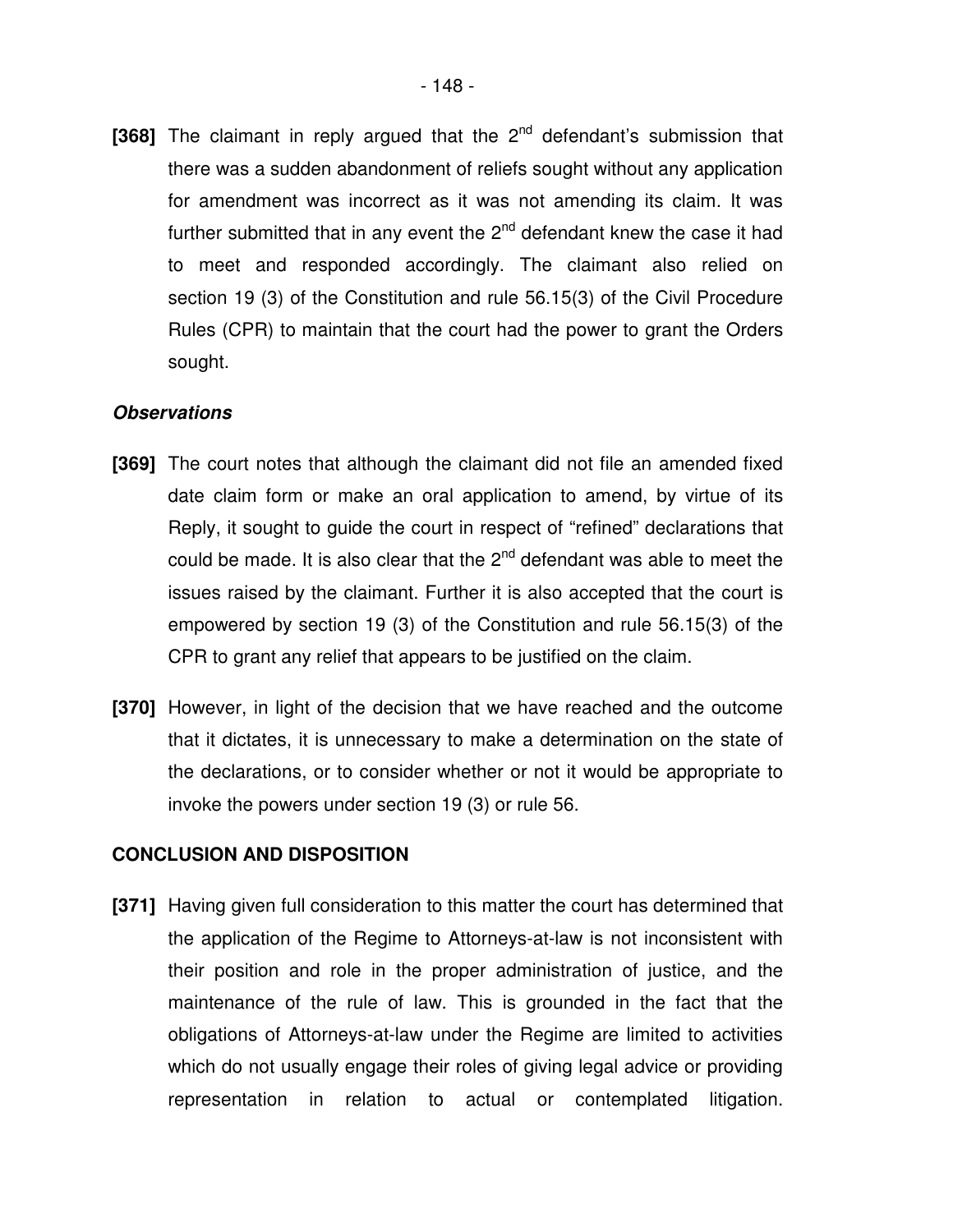Consequently designation of attorneys as DNFIs does not engage or compromise their traditional duties or role.

- **[372]** This court further finds that, although the liberty interests of attorneys (and clients) are engaged by the obligations under the Regime, any deprivation of liberty pursuant to the Regime would be subject to the due process of law provided for under the Charter, and accordingly the liberty interests of Attorneys and client are not infringed thereby.
- **[373]** This court also finds that while the 2<sup>nd</sup> defendant is empowered by POCA, to examine and take copies of information or documents in the possession or control of the attorney; there is no authorization to search and seize. The entry into an attorney's office is by Notice with permission and the process of examination is dependent on the attorney's co-operation. The Attorney is able to assert a claim for privilege prior to any inspection or examination and therefore, LPP is safeguarded. In view of the fact that the examination and inspection are conducted by the  $2<sup>nd</sup>$  Defendant, the regulatory body for attorneys, the monitoring of compliance by the  $2<sup>nd</sup>$ Defendant is an additional safeguard against the breach of LPP and not an unlawful intrusion.
- **[374]** We find that LPP is protected and preserved by the Regime, and that the provisions and measures which guarantee this protection are sufficiently clear and certain. As is well established and agreed, LPP does not protect communications to an attorney, made with a view to further a criminal, fraudulent or iniquitous intention but protects communications made in the relevant legal context for the dominant purpose of legal advice or in those circumstances, where litigation is contemplated or pursued. The Regime explicitly recognizes this and protects LPP.
- **[375]** The Attorney's duties to his client are well established. However, those duties qua attorney-at-law are primarily engaged where attorneys are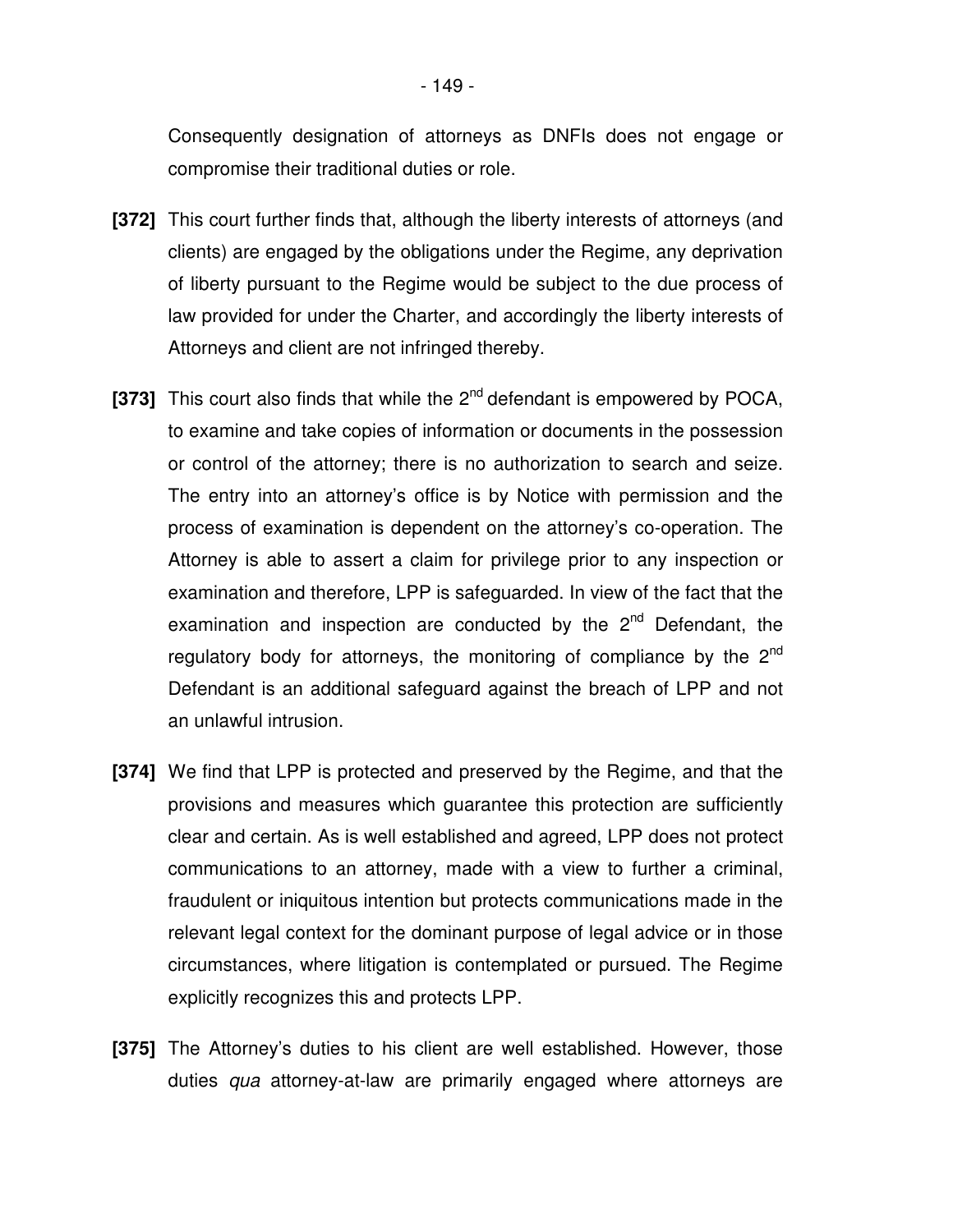acting in their traditional role which involves the administration of justice. The Regime does not prohibit attorneys from loyally and properly representing their clients but it has created a framework wherein attorneys may not simply turn a blind eye where they have reasonable grounds for knowing or believing that another person has engaged in a transaction that could constitute or be related to money laundering. It should further be borne in mind that an attorney does not owe his client a duty of confidentiality or undivided loyalty where that client has consulted the attorney for an illicit purpose. In light of the circumstances contemplated by the Regime, the legitimate duties of attorneys to their clients are not compromised.

- **[376]** Undoubtedly the declaration of annual activities that is to be made to the  $2<sup>nd</sup>$  defendant indicating whether or not any attorney has engaged in any of the activities listed in the Order within the past year; and the obligations to disclose STRs to the designated authority; the prohibition against tipping off; and the disclosure of records to the competent authority and possibly the designated authority, interfere with attorney's rights to privacy of communications and to their private lives.
- **[377]** However, as is evident from an assessment of the law including the Constitution and the provisions of the Regime, such interference is not substantial and is proportionate given the objectives of the Regime to combat money laundering and terrorist financing. The Regime includes sufficient safeguards to ensure only minimal impairment of these rights is occasioned in the pursuit of these undoubtedly important objectives. Accordingly even those aspects of the Regime which affect privacy rights are demonstrably justified in a free and democratic society.